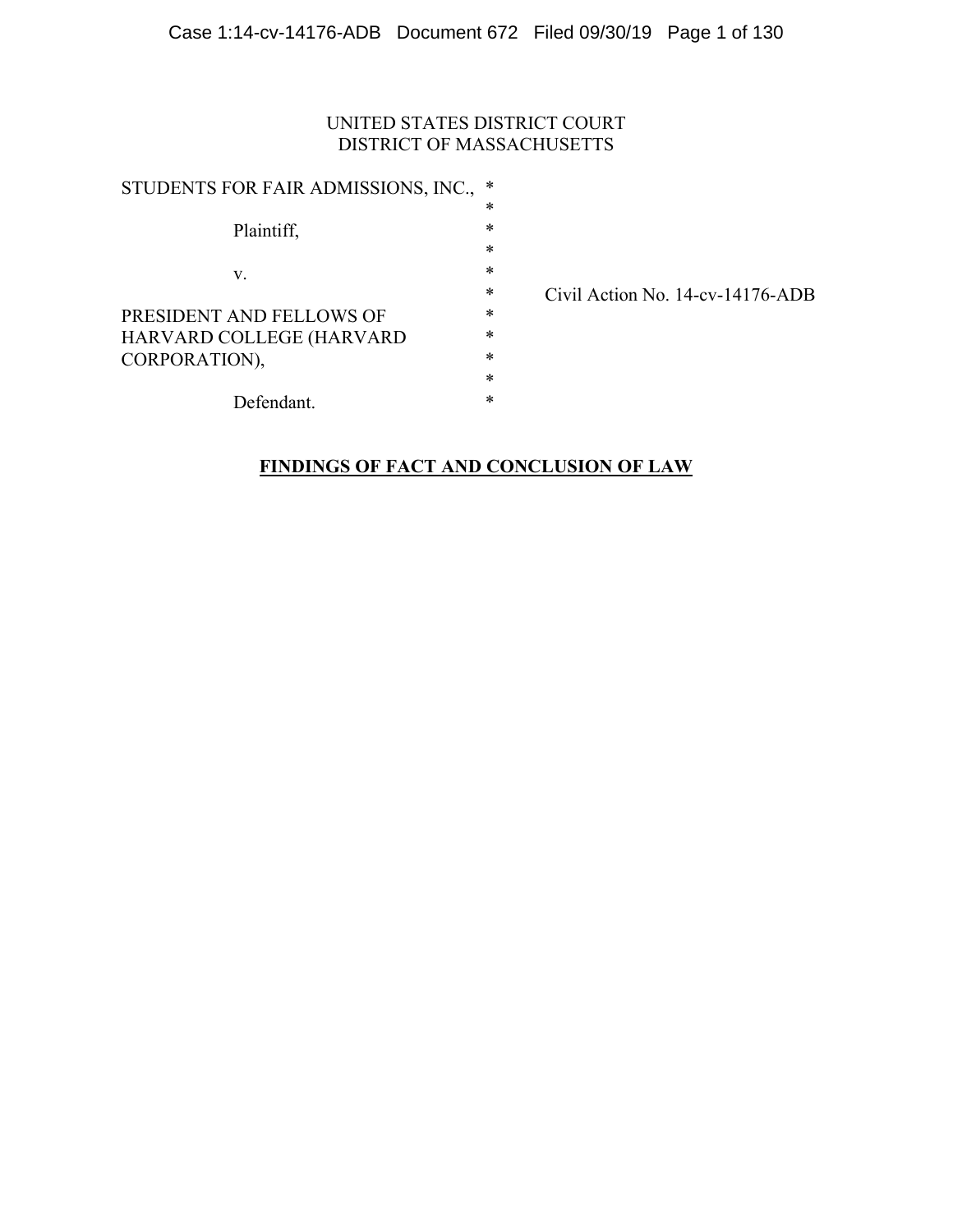# **Table of Contents**

| III. FINDINGS OF FACT: DIVERSITY, ADMISSIONS PROCESS, AND LITIGATION  6 |  |
|-------------------------------------------------------------------------|--|
|                                                                         |  |
|                                                                         |  |
|                                                                         |  |
|                                                                         |  |
|                                                                         |  |
|                                                                         |  |
|                                                                         |  |
| $\mathbf{i}$ .                                                          |  |
| 11.                                                                     |  |
|                                                                         |  |
|                                                                         |  |
|                                                                         |  |
|                                                                         |  |
|                                                                         |  |
| $\mathbf{i}$ .                                                          |  |
|                                                                         |  |
|                                                                         |  |
|                                                                         |  |
|                                                                         |  |
| IV. FINDINGS OF FACT: NON-STATISTICAL EVIDENCE OF DISCRIMINATION 41     |  |
|                                                                         |  |
|                                                                         |  |
|                                                                         |  |
|                                                                         |  |
|                                                                         |  |
|                                                                         |  |
|                                                                         |  |
|                                                                         |  |
|                                                                         |  |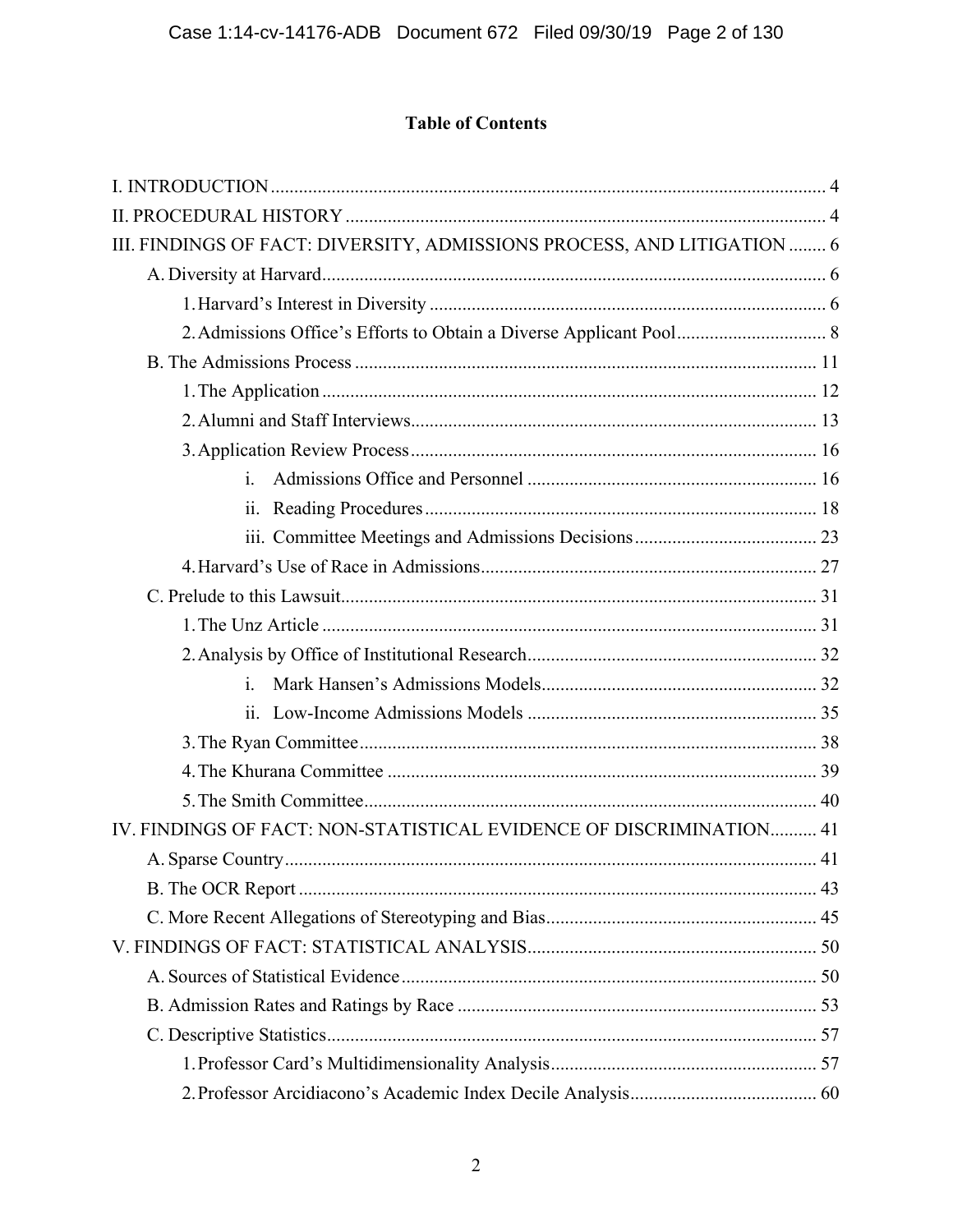| E. Regression Models of School Support, Profile, and Overall Ratings 67           |  |
|-----------------------------------------------------------------------------------|--|
|                                                                                   |  |
|                                                                                   |  |
| 3. Regression Models of the Academic, Extracurricular, and Overall Ratings 73     |  |
|                                                                                   |  |
|                                                                                   |  |
|                                                                                   |  |
|                                                                                   |  |
|                                                                                   |  |
|                                                                                   |  |
|                                                                                   |  |
|                                                                                   |  |
|                                                                                   |  |
| G. SFFA's Proposed Combinations of Various Race-Neutral Alternatives 90           |  |
|                                                                                   |  |
|                                                                                   |  |
|                                                                                   |  |
|                                                                                   |  |
|                                                                                   |  |
|                                                                                   |  |
|                                                                                   |  |
|                                                                                   |  |
| F. Count III: Harvard Uses Race as a Non-Mechanical Plus Factor 116               |  |
| G. Count V: No Adequate, Workable, and Sufficient Fully Race-Neutral Alternatives |  |
|                                                                                   |  |
|                                                                                   |  |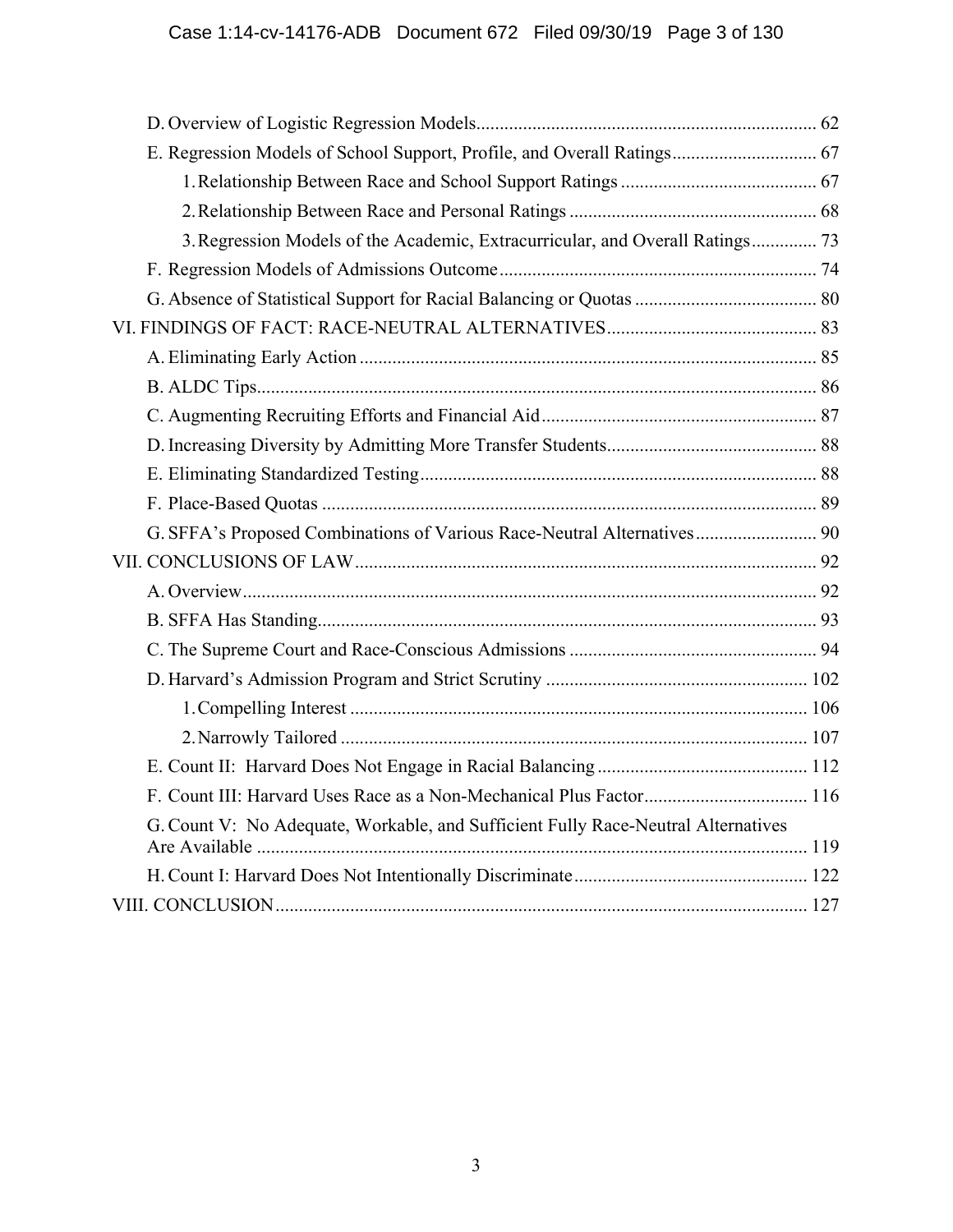## BURROUGHS, D.J.

## **I. INTRODUCTION**

Plaintiff Students for Fair Admissions, Inc. ("SFFA") alleges that Defendant President and Fellows of Harvard College ("Harvard") discriminates against Asian American applicants in the undergraduate admissions process to Harvard College in violation of Title VI of the Civil Rights Act of 1964, 42 U.S.C. §§ 2000d et seq. ("Title VI").<sup>1</sup> Harvard acknowledges that its undergraduate admissions process considers race as one factor among many, but claims that its use of race is consistent with applicable law.

## **II. PROCEDURAL HISTORY**

On November 17, 2014, SFFA initiated this lawsuit by filing a complaint that alleged that Harvard violates Title VI by intentionally discriminating against Asian Americans ("Count I"), using racial balancing ("Count II"), failing to use race merely as a "plus" factor in admissions decisions ("Court III"), failing to use race merely to fill the last "few places" in the incoming freshman class ("Count IV"), using race where there are available and workable race-neutral alternatives ("Count V"), and using race as a factor in admissions ("Count VI"). [ECF No. 1 ¶¶ 428–505]. SFFA seeks declaratory judgment, injunctive relief, attorneys' fees, and costs. Id. at 119. On February 18, 2015, Harvard filed its answer, in which it denied any liability. See [ECF No. 17]. On April 29, 2015, several prospective and then-current Harvard students filed a motion to intervene. [ECF No. 30]. Although the Court denied the motion to intervene, it

<sup>&</sup>lt;sup>1</sup> There is considerable variation in the terminology individuals use to describe their racial and ethnic identities. This opinion uses the terms Hispanic, African American, Asian American, and white to describe the four racial or ethnic identities that account for the majority of applicants to Harvard because those are the terms the parties have used in litigating this case. The term Asian American, as opposed to Asian, is used because SFFA alleges that Harvard discriminates against United States citizens who identify as Asian American. Where "Asian" alone is used, this generally reflects the language used by others in their own analyses which are referred to herein and may include Asian applicants who would not identify as Asian American.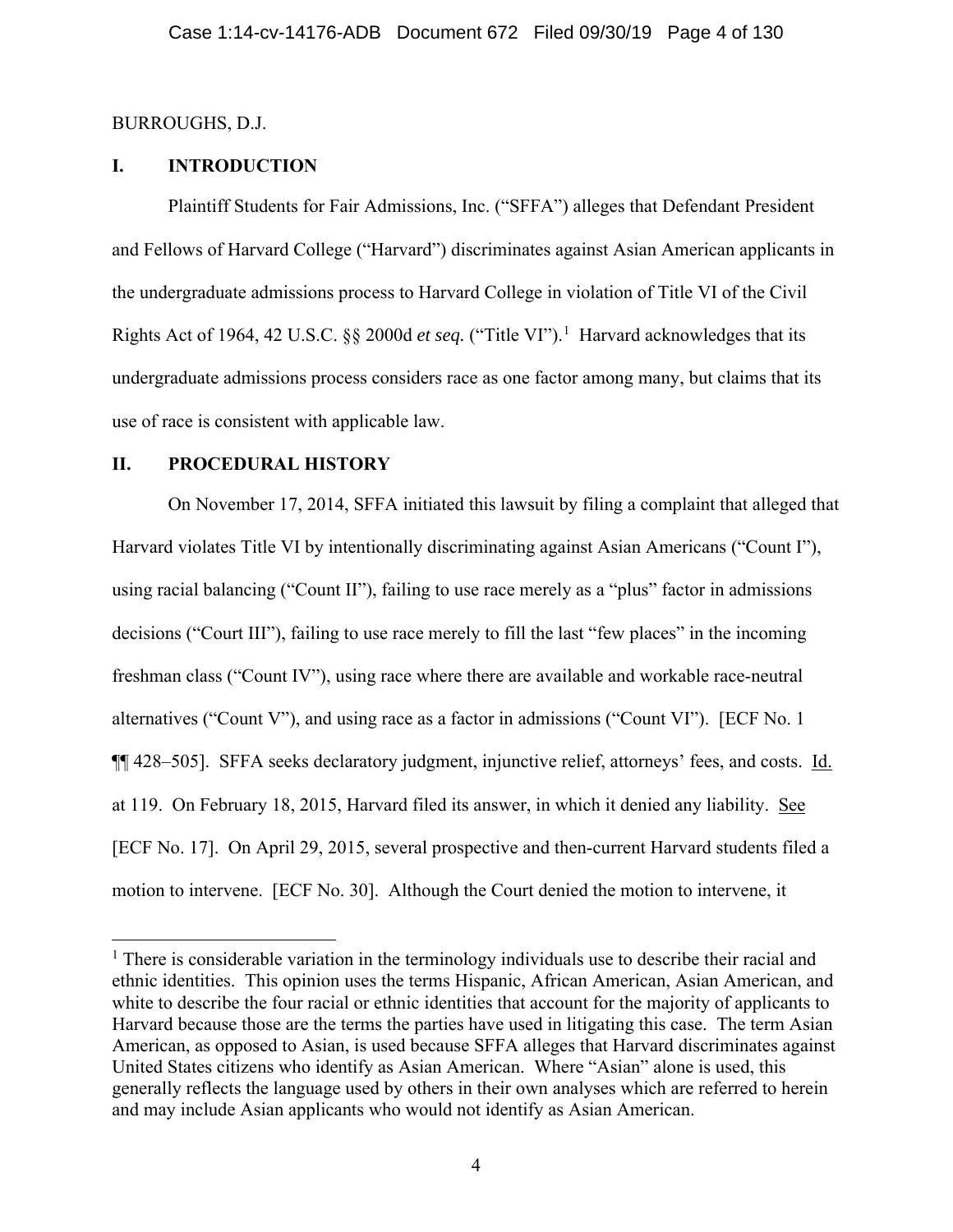#### Case 1:14-cv-14176-ADB Document 672 Filed 09/30/19 Page 5 of 130

allowed the students to participate in the action as *amici curiae* (friends of the court). Students for Fair Admissions, Inc. v. President & Fellows of Harvard Coll., 308 F.R.D. 39, 51–53 (D. Mass.), ECF No. 52, aff'd, 807 F.3d 472 (1st Cir. 2015).

On September 23, 2016, Harvard moved (1) to dismiss the lawsuit for lack of standing and (2) for judgment on the pleadings as to Counts IV and VI. [ECF Nos. 185, 187]. On June 2, 2017, the Court found that SFFA had the associational standing required to pursue this litigation, because it was an organization whose membership included Asian Americans who had applied to Harvard, been denied admission, and were prepared to apply to transfer to Harvard. Students for Fair Admissions, Inc. v. President & Fellows of Harvard Coll. (Harvard Corp.), 261 F. Supp. 3d 99, 111 (D. Mass. 2017), ECF No. 324. On the same date, the Court granted Harvard's motion for judgment on the pleadings and dismissed Counts IV and VI, namely the failure to use race only to fill the last few places in the incoming freshman class and the use of race as a factor in admissions. Students for Fair Admissions, Inc. v. President & Fellows of Harvard Coll. (Harvard Corp.), No. 14-CV-14176-ADB, 2017 WL 2407254, at \*1 (D. Mass. June 2, 2017), ECF No. 325.<sup>2</sup>

Following the conclusion of discovery, on June 15, 2018, the parties filed cross motions for summary judgment on the four remaining counts, [ECF Nos. 412, 417], which the Court denied on September 28, 2018. Students for Fair Admissions, Inc. v. President & Fellows of Harvard Coll., 346 F. Supp. 3d 174, 180 (D. Mass. 2018), ECF No. 566. The case proceeded to trial on Counts I (intentional discrimination), II (racial balancing), III (failure to use race merely

 $2$  Although discovery ended on May 1, 2018, [ECF Nos. 363, 364], the Court ordered supplemental document productions during trial when it became apparent that Harvard had modified its admissions procedures to provide admissions officers with more explicit guidance on the use of race despite seemingly contradictory testimony by various witnesses. See [ECF No. 645 at 7:20–19:24].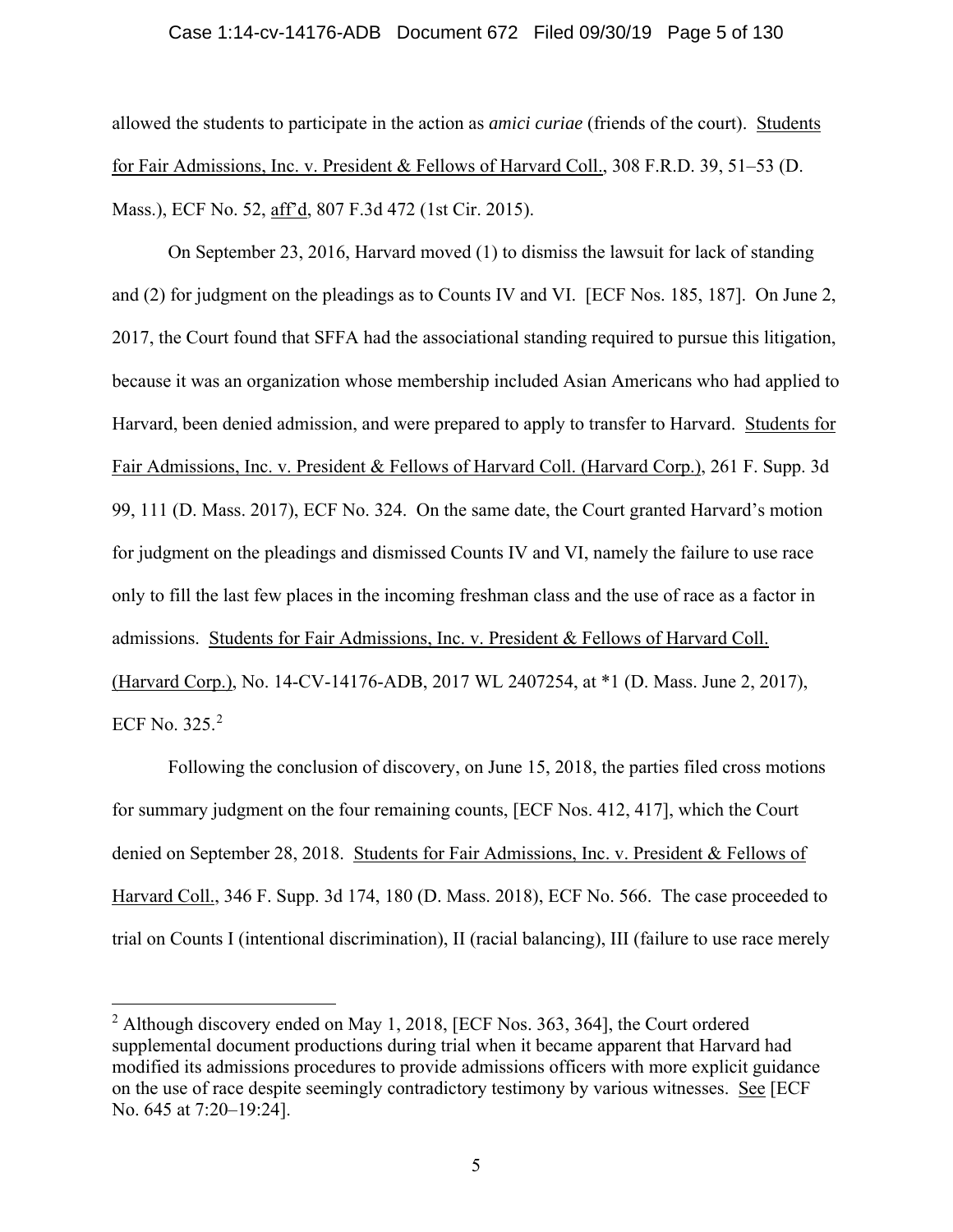as a "plus" factor), and V (race-neutral alternatives), and from October 15 through November 2, 2018, the Court heard testimony from eighteen current and former Harvard employees, four expert witnesses, and eight current or former Harvard College students who testified as *amici curiae*. On February 13, 2019, following the parties' submissions of proposed findings of fact and conclusions of law and responses to each other's respective submissions, see [ECF Nos. 619, 620], the Court heard final closing arguments.

The Court now makes the following findings of fact and conclusions of law in accordance with Federal Rule of Civil Procedure 52(a).

## **III. FINDINGS OF FACT: DIVERSITY, ADMISSIONS PROCESS, AND LITIGATION**

## **A. Diversity at Harvard**

1. Harvard's Interest in Diversity

It is somewhat axiomatic at this point that diversity of all sorts, including racial diversity,

is an important aspect of education. See Brown v. Bd. of Educ., 347 U.S. 483 (1954).<sup>3</sup> The

 $3$  On October 30, 2018, the Court heard testimony from Dr. Ruth Simmons, the current President of Prairie View A&M University. President Simmons was born in a sharecropper's shack on a plantation in Grapeland, Texas. She attended primary and secondary school in a completely segregated environment in Houston, and then Dillard University, an African American institution supported by the Methodist Church in New Orleans. President Simmons was selected to spend her junior year of college at Wellesley, where she studied alongside white students in the United States for the first time. After graduating from Dillard University, President Simmons traveled to France, where she studied as a Fulbright Scholar. She then returned to the United States and earned a Ph.D. from Harvard's Department of Romance Languages and Literatures. President Simmons held positions at Princeton University, Spelman College, and Smith College before becoming President of Brown University. She retired from Brown University after eleven years and returned to Texas, where she worked on nonprofit projects in the Houston area before being persuaded to come out of retirement to serve as the president of Prairie View A&M. President Simmons offered expert testimony on Harvard's interest in diversity. Her testimony and her life story, perhaps the most cogent and compelling testimony presented at this trial, demonstrate the extraordinary benefits that diversity in education can achieve, for students and institutions alike. See [Oct. 30 Tr. 6:11–70:23].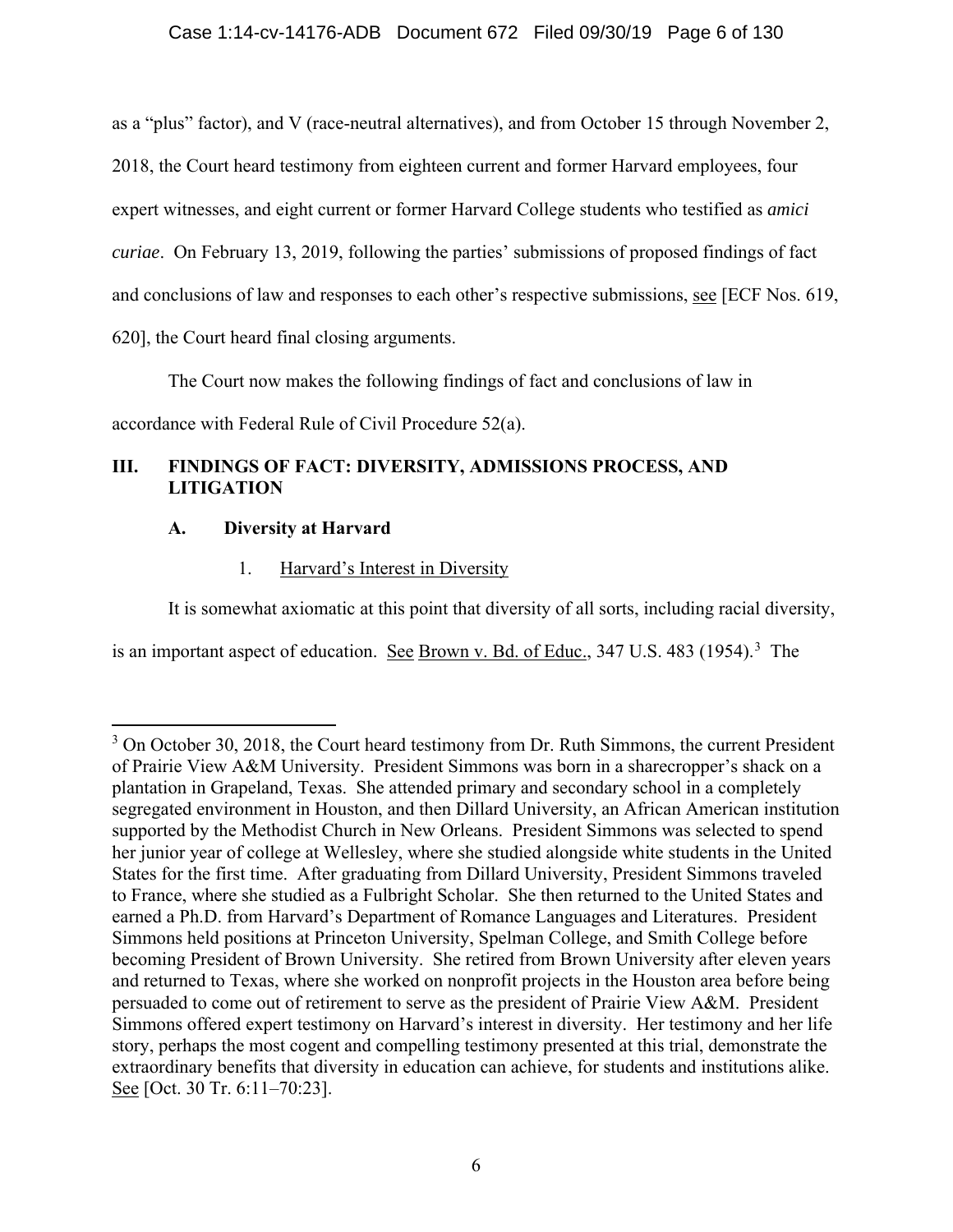#### Case 1:14-cv-14176-ADB Document 672 Filed 09/30/19 Page 7 of 130

evidence at trial was clear that a heterogeneous student body promotes a more robust academic environment with a greater depth and breadth of learning, encourages learning outside the classroom, and creates a richer sense of community. See [Oct. 19 Tr. 185:23–187:24; Oct. 23 Tr. 24:13-20, 31:2–34:11, 59:8–14; Oct. 30 Tr. 27:20–28:8]. The benefits of a diverse student body are also likely to be reflected by the accomplishments of graduates and improved faculty scholarship following exposure to varying perspectives. See [Oct. 30 Tr. 28:9–30:11].

Harvard College's mission, as articulated in its mission statement, is "to educate the citizens and citizen-leaders for our society" and it seeks to accomplish this "through . . . the transformative power of a liberal arts and sciences education." [DX109 at 1].<sup>4</sup> In aid of realizing its mission, Harvard values and pursues many kinds of diversity within its classes, including different academic interests, belief systems, political views, geographic origins, family circumstances, and racial identities. See [Oct. 17 Tr. 182:17–183:7; Oct. 23 Tr. 24:13–20]. This interest in diversity and the wide-ranging benefits of diversity were echoed by all of the Harvard admissions officers, faculty, students, and alumni that testified at trial. SFFA does not contest the importance of diversity in education, but argues that Harvard's emphasis on racial diversity is too narrow and that the full benefits of diversity can be better achieved by placing more emphasis on economic diversity. See [ECF No. 620 ][216, 231].

Consistent with Harvard's view of the benefits of diversity in and out of the classroom, Harvard tries to create opportunities for interactions between students from different backgrounds and with different experiences to stimulate both academic and non-academic learning. [Oct. 23 Tr. 39:3–17; Oct. 30 Tr. 25:11–26:6, 27:20–28:8]. As examples, student living assignments, the available extracurricular opportunities, and Harvard's athletic programs

<sup>&</sup>lt;sup>4</sup> "DX" refers to an exhibit offered by Harvard.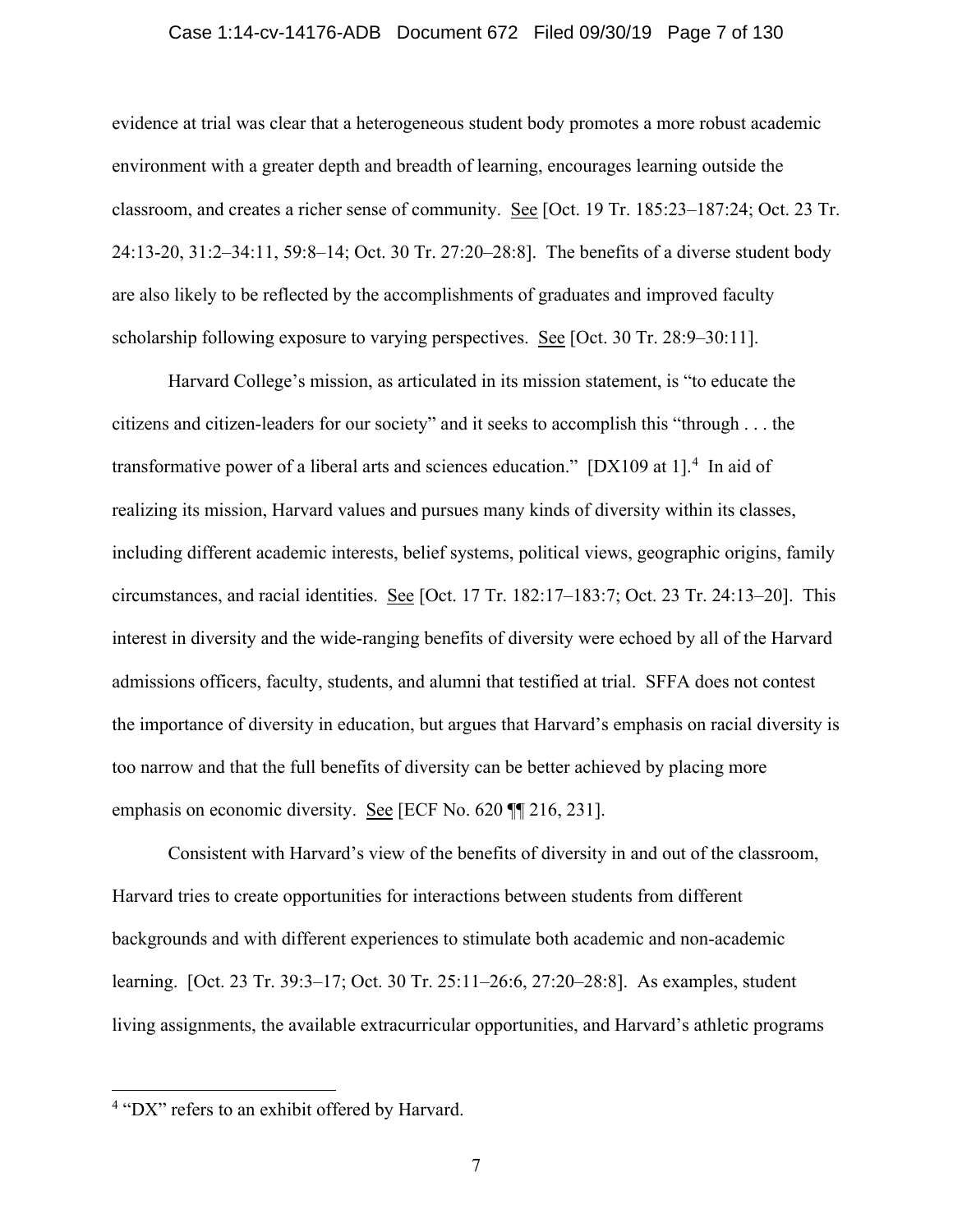are all intended to promote a sense of community and encourage exposure to diverse individuals and viewpoints. [Oct. 23 Tr. 39:18–41:23].

Harvard has evaluated and affirmed its interest in diversity on multiple occasions. See [Oct. 17 Tr. 182:4–14]; see, e.g., [PX302; DX26; DX53].<sup>5</sup> Most recently, in 2015, Harvard established the Committee to Study the Importance of Student Body Diversity, which was chaired by Dean Rakesh Khurana<sup>6</sup> (the "Khurana Committee"). [Oct. 23 Tr. 34:12-22]. The Khurana Committee reached the credible and well-reasoned conclusion that the benefits of diversity at Harvard are "real and profound." [PX302 at 17]. It endorsed Harvard's efforts to enroll a diverse student body to "enhance<sup>[]</sup> the education of [its] students of all races and backgrounds [to] prepare[] them to assume leadership roles in the increasingly pluralistic society into which they will graduate," achieve the "benefits that flow from [its] students' exposure to people of different backgrounds, races, and life experiences" by teaching students to engage across differences through immersion in a diverse community, and broaden the perspectives of teachers, to expand the reach of the curriculum and the range of scholarly interests. [PX302 at 1–2, 6]; see also [Oct. 23 Tr. 37:14–38:17]. The Khurana Committee "emphatically embrace[d] and reaffirm[ed] the University's long-held view that student body diversity – including racial diversity – is essential to [its] pedagogical objectives and institutional mission." [PX302 at 22].

## 2. Admissions Office's Efforts to Obtain a Diverse Applicant Pool

Harvard's Office of Admissions and Financial Aid (the "Admissions Office") is tasked with deciding which students to accept to the College and which to reject or waitlist. [Oct. 15]

 $5$  "PX" refers to an exhibit offered by SFFA.

<sup>&</sup>lt;sup>6</sup> Dean of Harvard College Rakesh Khurana attended SUNY-Binghamton and Cornell University for his undergraduate studies. He received a Ph.D. in organizational behavior from Harvard University. [Oct. 22 Tr. 192:17–193:11].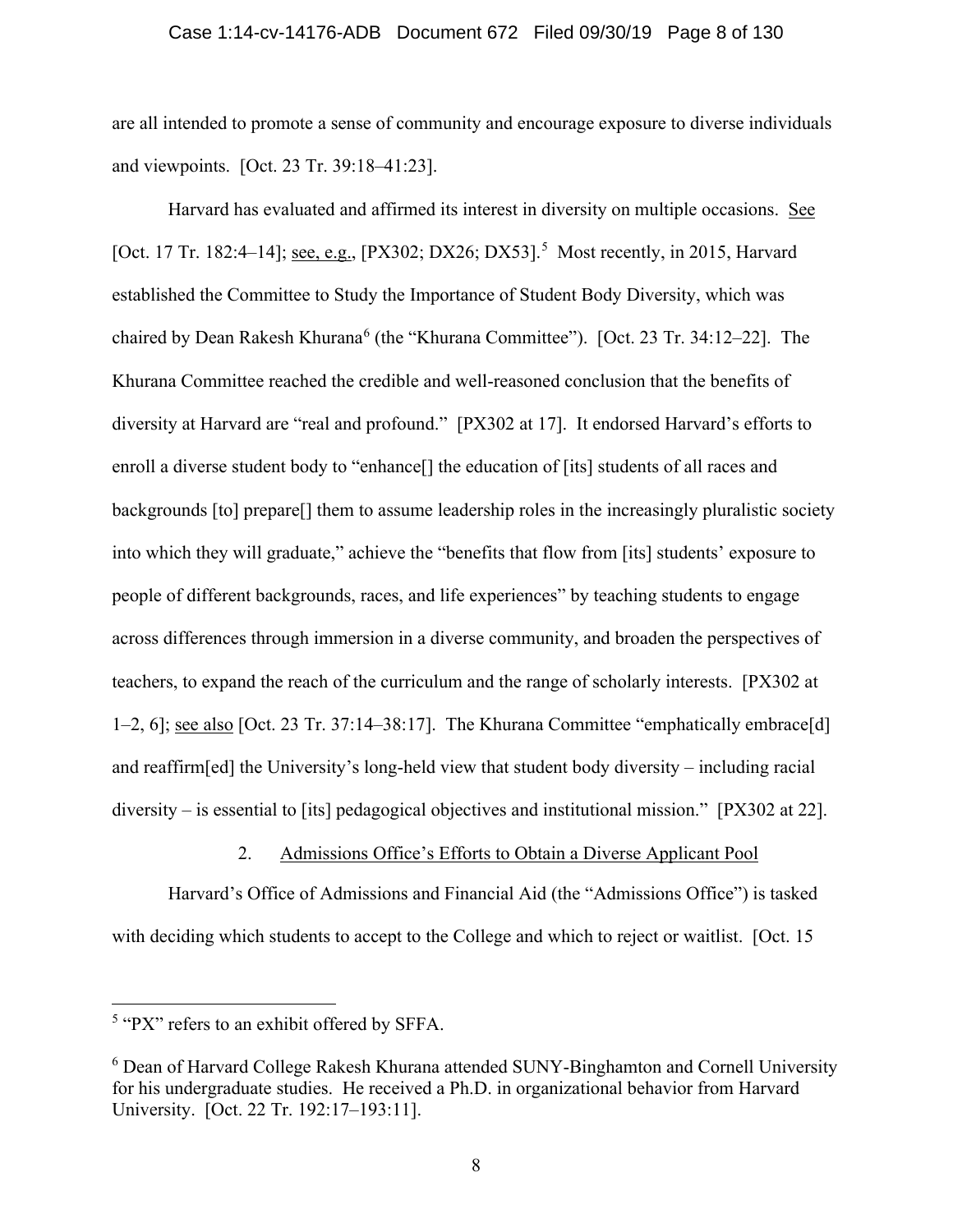Tr. 64:1–70:8]. Deciding which applicants to admit is challenging given the overall talent and size of the applicant pool. For example, there were approximately 35,000 applications for admission to the class of 2019. [Oct. 17 Tr. 184:2–4]. Harvard, targeting a class size of roughly 1,600 students, admitted only about 2,000 of those applicants, based on its expectation that approximately 80% of admitted students would matriculate.  $[\underline{Id}]$  at 184:22–185:11].<sup>7</sup> Among the applicants for that class, approximately 2,700 had a perfect verbal SAT score, 3,400 had a perfect math SAT score, and more than 8,000 had perfect GPAs. [Id. at 184:14–21]. Clearly, given the size and strength of its applicant pool, Harvard cannot admit every applicant with exceptional academic credentials. To admit every applicant with a perfect GPA, Harvard would need to expand its class size by approximately 400% and then reject every applicant with an imperfect GPA without regard to their athletic, extracurricular, and other academic achievements, or their life experiences. Because academic excellence is necessary but not alone sufficient for admission to Harvard College, the Admissions Office seeks to attract applicants who are exceptional across multiple dimensions or who demonstrate a truly unusual potential for scholarship through more than just standardized test scores or high school grades. [Id. at 181:12–183:7].

To help attract exceptionally strong and diverse annual applicant pools, Harvard engages in extensive and multifaceted outreach efforts. Each year, roughly 100,000 students make it onto Harvard's "search list" through data, including test scores, that the college purchases from ACT<sup>8</sup> which administers the ACT, and the College Board, which administers the PSAT and the SAT.

<sup>&</sup>lt;sup>7</sup> Harvard admitted 5.8% of applicants to its class of 2017 and 5.7% to its class of 2018. [Oct. 15 Tr. 157:21–25].

<sup>&</sup>lt;sup>8</sup> The American College Testing Company changed its name to ACT in the 1990s.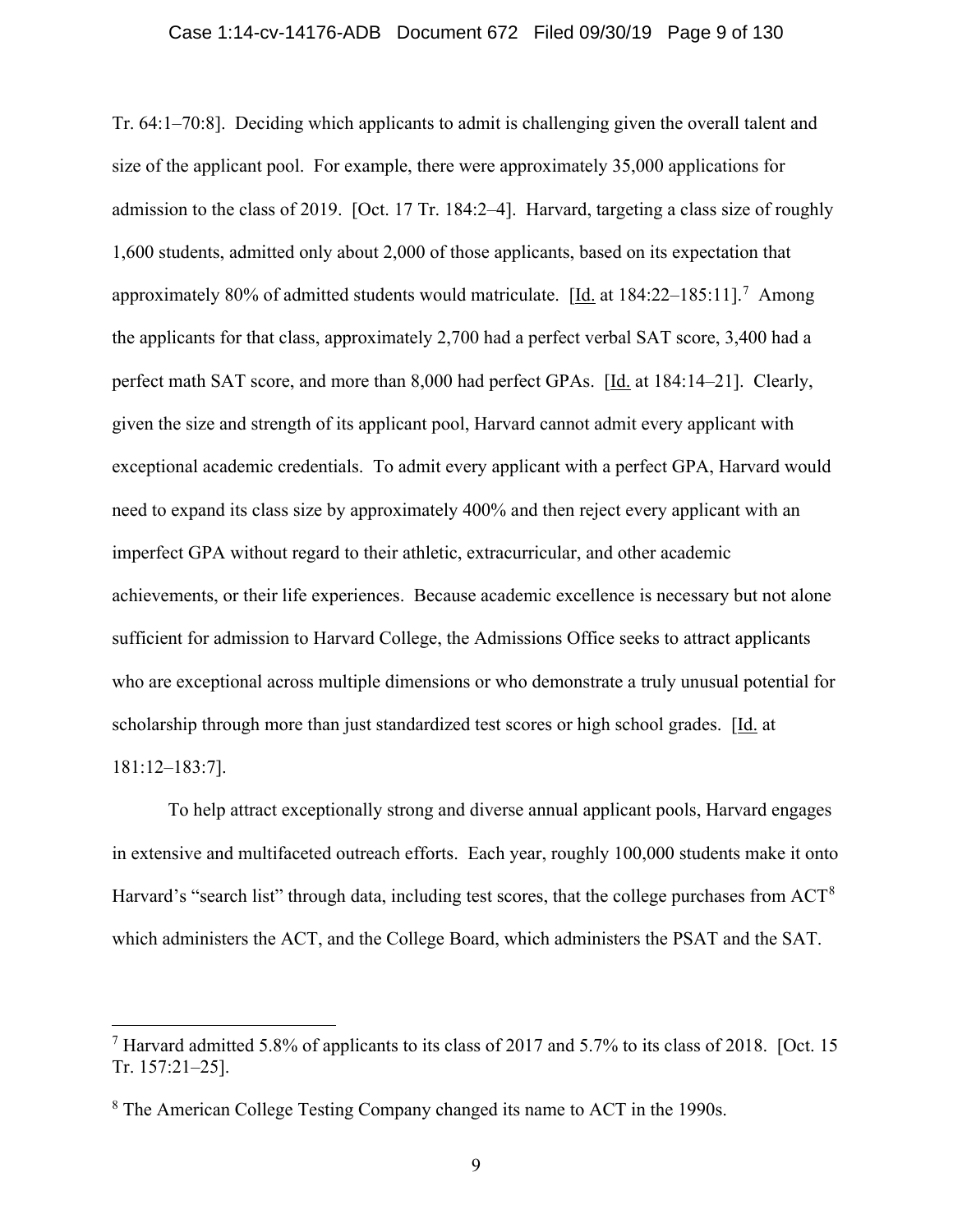#### Case 1:14-cv-14176-ADB Document 672 Filed 09/30/19 Page 10 of 130

[Oct. 15 Tr. 130:2–131:1; Oct. 17 Tr. 146:2–16]. High school students who make the search list receive a letter that encourages them to consider Harvard and may also receive follow-up communications. See [Oct. 15 Tr. 131:5–134:16; Oct. 17 Tr. 146:3–12; PX55]. Harvard also uses the search list to target students as part of its extensive in-person recruiting efforts, which includes Harvard admissions officers travelling to over 100 locations across the United States to speak with potential applicants and encourage them to consider Harvard. [Oct. 15 Tr. 131:13– 20; Oct. 17 Tr. 146:7–12, 179:8–21]. The search list is also sent to Harvard's "schools committee," which is comprised of more than 10,000 alumni who help recruit and interview applicants and help persuade admitted students to attend Harvard. [Oct. 15 Tr. 131:21–132:7].

In addition to recruiting students based largely on test scores, Harvard places particular emphasis on communicating with potential low-income and minority applicants whose academic potential might not be fully reflected in their scores. Since the 1970s, Harvard has recruited minority students, including Asian Americans, through its Undergraduate Minority Recruitment Program ("UMRP"). [Oct. 24 Tr. 95:15–21]. The UMRP writes letters, calls, and sends current Harvard undergraduates to their hometowns to speak with prospective applicants. [Id. at 95:12– 102:3]. The program, led by a full-time director and an assistant director, employs between two and ten Harvard students for most of the year, with twenty-five to thirty students working for the program during its peak season. [Id. at 201:1–204:22].

Despite these efforts, African American and Hispanic applicants remain a relatively modest portion of Harvard's applicant pool, together accounting for only about 20% of domestic applicants to Harvard each year, even though those groups make up slightly more than 30% of the population of the United States. See [PX623; DX713]; U.S. Census Bureau, QuickFacts, Census.gov, https://www.census.gov/quickfacts/fact/table/US/RHI225218. In contrast, Asian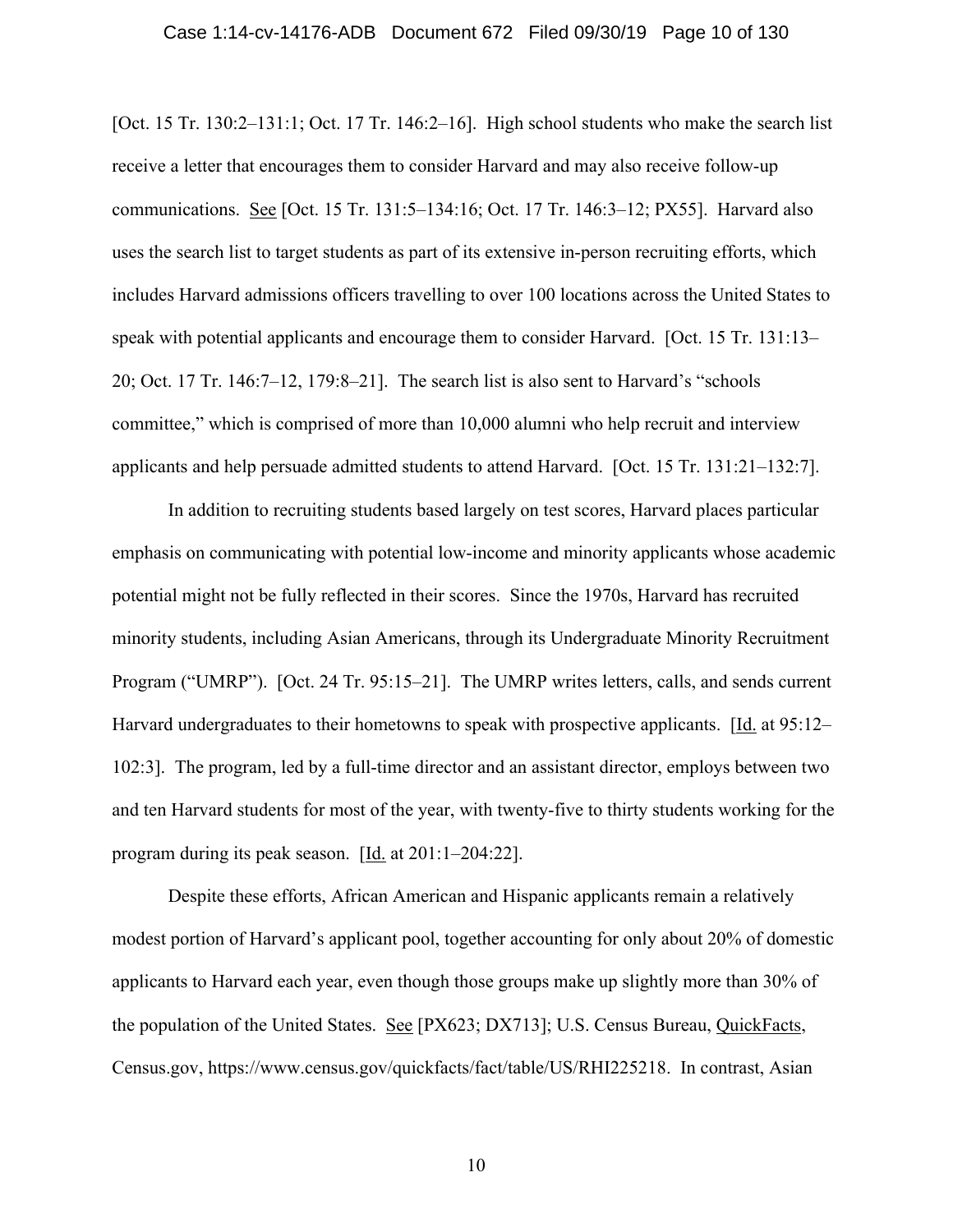#### Case 1:14-cv-14176-ADB Document 672 Filed 09/30/19 Page 11 of 130

American high school students have accounted for approximately 22% of total applicants in recent years, although Asian Americans make up less than 6% of the national population. See [DX713]; U.S. Census Bureau, QuickFacts, Census.gov,

https://www.census.gov/quickfacts/fact/table/US/RHI225218.

Harvard's recruiting efforts also target low-income and first-generation college students irrespective of racial identity through a recruiting program that operates in conjunction with the Harvard Financial Aid Initiative ("HFAI"). Harvard's financial aid program guarantees full funding of a Harvard education for students from families earning \$65,000 or less per year and also caps contributions at 10% of income for families making up to \$150,000 per year. [Oct. 24 Tr. 102:10–104:19; PX316 at 6]. Harvard, through the HFAI recruitment program, employs students who return to their hometowns and visit high schools to talk about the affordability of Harvard and other colleges with need-blind admissions programs. [Oct. 24 Tr. 144:1–22]. Today, more than half of Harvard students receive need-based aid. [Id. at 150:3–6].

#### **B. The Admissions Process**

Several Harvard admissions officers testified generally about reviewing application files as well as about their review of specific files. The Court credits this testimony. They each described a time-consuming, whole-person review process where every applicant is evaluated as a unique individual. See, e.g., [Oct. 17 Tr. 205:6–223:10; Oct. 24 Tr. 174:19–175:23]; see also [DD1].<sup>9</sup> Admissions officers attempt to make collective judgments about each applicant's personality, intellectual curiosity, character, intelligence, perspective, and skillset and to evaluate each applicant's accomplishments in the context of his or her personal and socioeconomic circumstances, all with the aim of making admissions decisions based on a more complete

<sup>&</sup>lt;sup>9</sup> "DD" refers to demonstrative evidence presented by Harvard.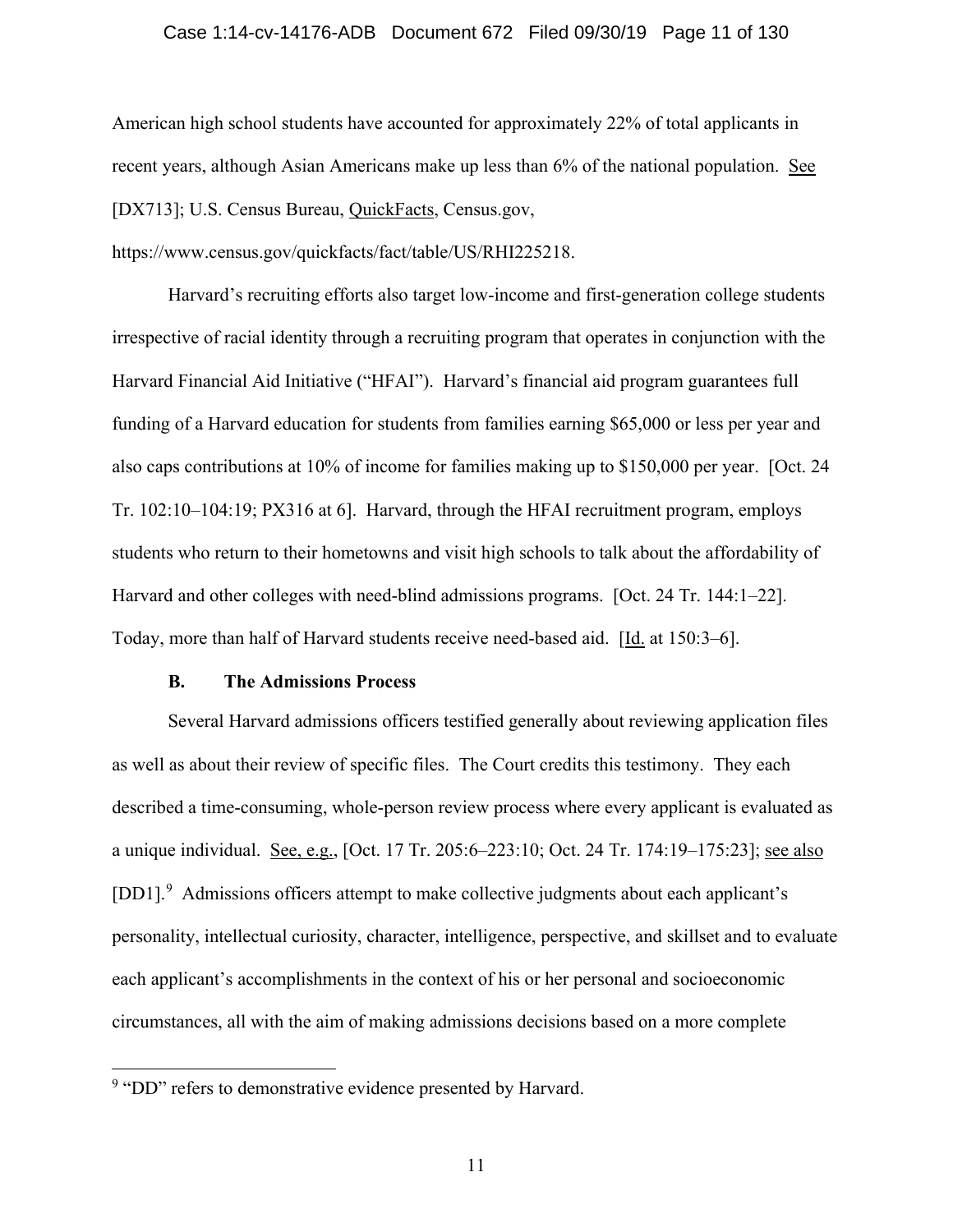understanding of an applicant's potential than can be achieved by relying solely on objective criteria. [Oct. 16 Tr. 16:15–22; Oct. 17 Tr. 182:17–183:7, 209:16–223:10]; see, e.g., [Oct. 18 Tr. 22:9–48:4; DX293].

## 1. The Application

Students apply to Harvard either through the early action program or the regular decision program.10 All applications are reviewed in the same way regardless of whether a student has applied for early action or regular decision. [Oct. 18 Tr. 15:5–10]; see [PX1]. The Admissions Office may accept, reject, or waitlist applicants, or, in the case of early action applicants, defer them into the regular decision applicant pool. [Oct. 18 Tr. 124:14–125:9]. Students who apply for early action are admitted at a higher rate than regular decision applicants. [Oct. 25 Tr. 242:19–243:17].

Students apply to Harvard by submitting the Common Application or the Universal College Application. [Oct. 17 Tr. 186:1–10; Nov. 1 Tr. 27:13–19]. A complete application generally includes standardized test scores, high school transcript(s), information about extracurricular and athletic activities, intended concentration and career, a personal statement, supplemental essays, teacher and guidance counselor recommendations, and other information about the applicant, including high school and personal and family background, such as place of birth, citizenship, disciplinary or criminal history, race, siblings' names and educations, and

 $10$  Harvard eliminated its early action program for the classes of 2012 through 2015, in part to improve the socioeconomic diversity of its students. [PX316 at 15]; see [DX728]. Eliminating early action, however, did not have the expected effect on class diversity, and Harvard's peer institutions largely continued with their early action and early decision programs. [PX316 at 15]. Harvard became concerned that it was losing some of the most competitive applicants to other colleges that offered early decision or early action and decided to reverse course and reinstate its early action program for the class of 2016. [Oct. 17 Tr. 163:9–164:1; Oct. 18 Tr. 89:13–91:19; Oct. 22 Tr. 100:6–101:15, 185:2–186:8; Oct. 23 Tr. 158:14–160:19; DX39 at 4].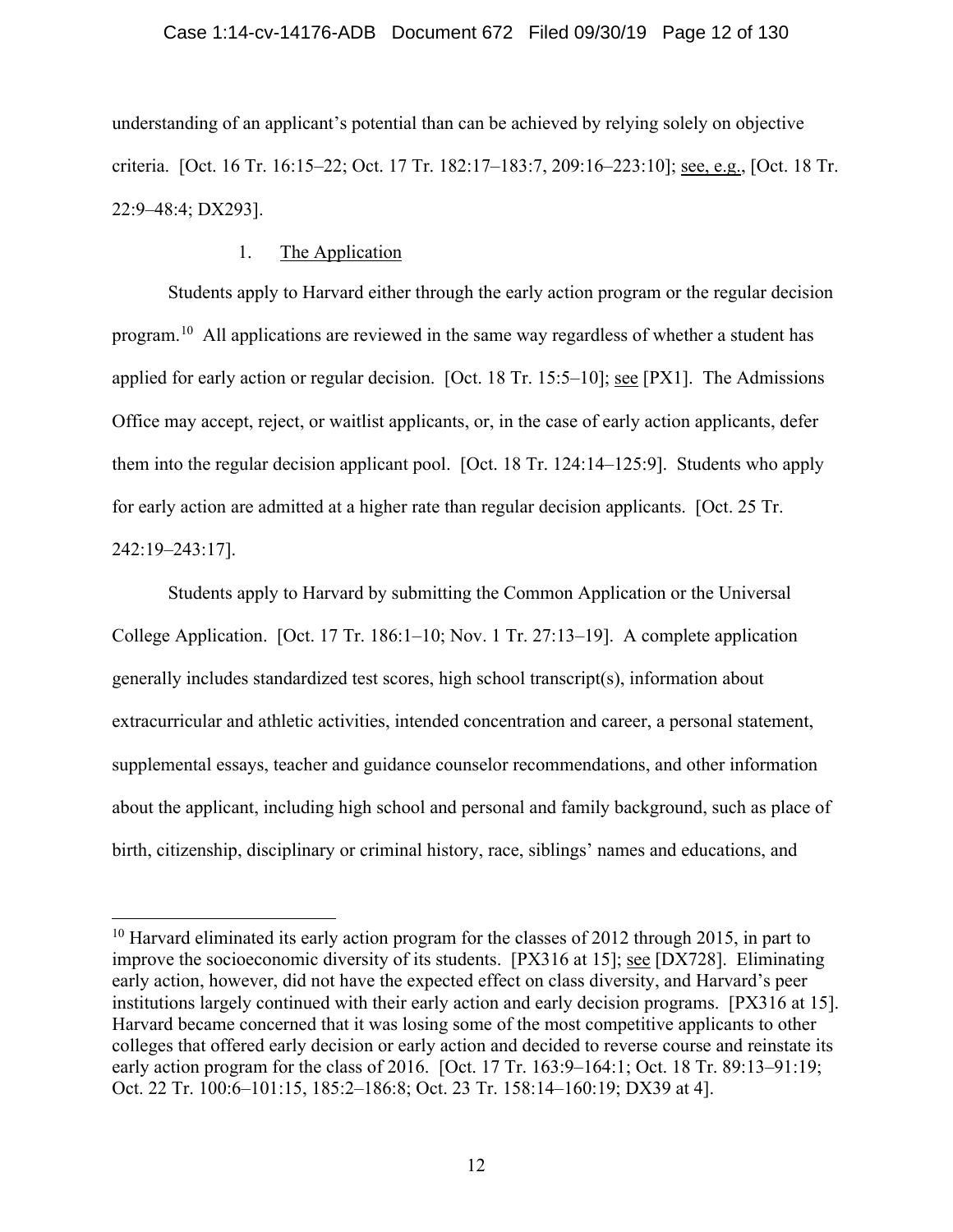#### Case 1:14-cv-14176-ADB Document 672 Filed 09/30/19 Page 13 of 130

parents' education, occupation, and marital status. See, e.g., [DX195, DX262, DX276, DX293, DX527, SA1, SA2, SA3, SA4].<sup>11</sup> Applicants can also supplement their applications with samples of their academic or artistic work, which may be reviewed and evaluated by Harvard faculty. [Oct. 17 Tr. 189:5–14; Oct. 18 Tr. 31:21–32:13]; see, e.g., [DX276 at 41; DX293 at 42]. Applicants may, but are not required to, identify their race in their application by discussing their racial or ethnic identity in their personal statement or essays or by checking the box on the application form for one or more preset racial groups (*e.g.* American Indian or Alaskan Native, Asian, Black or African American, Native Hawaiian or Other Pacific Islander, or White) and may also select or indicate a subcategory of these groups. See [Oct. 18 Tr. 52:8–14; Oct. 26 Tr. 98:2–6; SA2 at 4; SA3 at 8].<sup>12</sup> If applicants disclose their racial identities, Harvard may take race into account, regardless of whether applicants write about that aspect of their backgrounds or otherwise indicate that it is an important component of who they are. [Oct. 26 Tr. 91:17– 92:1].

### 2. Alumni and Staff Interviews

Most applicants interview with a Harvard alumnus. [Oct. 15 Tr. 128:2–6]. Harvard selects alumni to interview candidates based predominantly on geographic considerations. Alumni interviewers are provided with an Interviewer Handbook that describes the admissions process. [Id. at 127:9–128:1]; see [DX5]. Although interviewers have broad discretion in deciding where to conduct the interview, what information to request in advance, and what to

<sup>&</sup>lt;sup>11</sup> "SA" refers to evidence offered by student amici.

 $12$  Harvard could elect not to receive information about applicants' race for all applicants or some racial subgroups. In fact, Harvard no longer receives information about applicants' religious affiliation, [Oct. 19 Tr. 186:7–187:18], although it does continue to receive some information about applicants' religions and beliefs from applicants who choose to write about their religious identities in their essays or their personal statements, [id. at 246:25–247:17].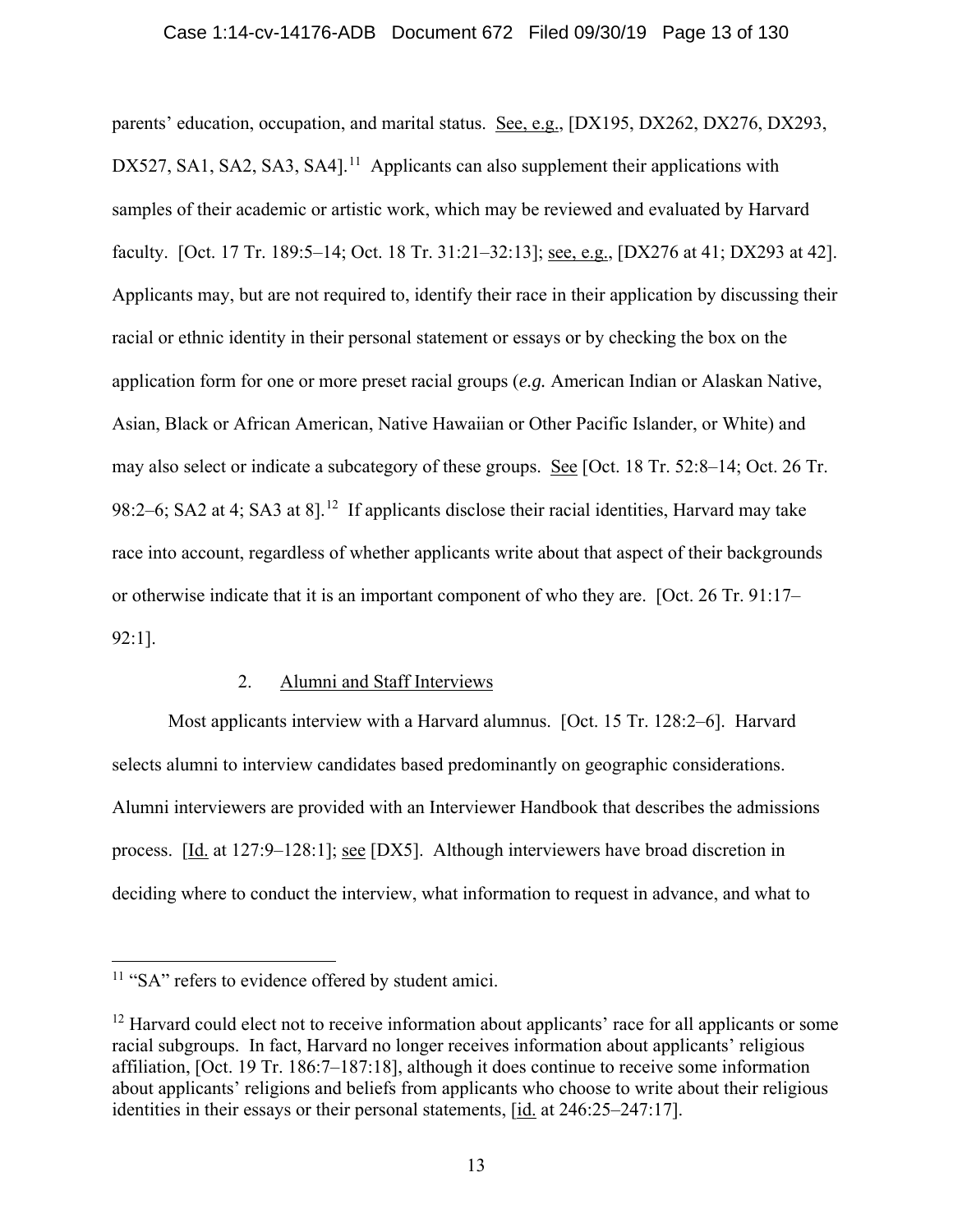#### Case 1:14-cv-14176-ADB Document 672 Filed 09/30/19 Page 14 of 130

ask, Harvard specifies several questions that alumni interviewers should not ask and also instructs alumni not to advise applicants on their chances of admission, given that "this analysis can only be accomplished with full access to all the material in an applicant's file and through the extensive discussions shared and comparisons made through the Committee process." [DX5 at 30–34]. Alumni interviews generally last from 45 minutes to an hour. [Oct. 17 Tr. 218:25– 219:9].

Alumni interviewers do not have all of the information that is available to admissions officers at the time of admissions decisions, but their evaluations can be uniquely helpful to admissions officers, as alumni interviews are often an applicant's sole in-person interaction with a Harvard representative. [Id. at 219:17–220:10].<sup>13</sup> Alumni interviewers complete an evaluation form that requests numerical ratings for applicants in academic, personal, and overall categories that align with the rating categories later used by Harvard admissions officers. See [PX88 at 50–  $52$ <sup>14</sup> Alumni interviewers also score applicants in a single category that captures extracurricular and athletic activities, community involvement, employment, and family commitments, while admissions officers score applicants in separate extracurricular and athletic categories. See [PX88 at 51; SA1 at 29]; see also infra Section III.B.3. Ratings generally fall between 1 and 4, with 1 being the strongest. The ratings criteria used by alumni (*i.e.* when to

<sup>&</sup>lt;sup>13</sup> Alumni interviewers may ask students about their standardized test scores, interests, and high schools, but alumni generally do not have access to teacher recommendations, counselor reports, and transcripts, all of which are critical to admissions officers' evaluation of applicants. [Oct. 17 Tr. 218:25–219:9].

 $14$  Alumni ratings for applicants' personal and overall qualities may be reprinted by admissions officers on the summary sheets that sit at the front of application files. See [Oct. 17 Tr. 219:10– 13; DD1 at 15]; e.g. [DX276 at 1]. Some applicants are scored by admissions officers before alumni ratings are available. See [Oct. 24 Tr. 119:7–25].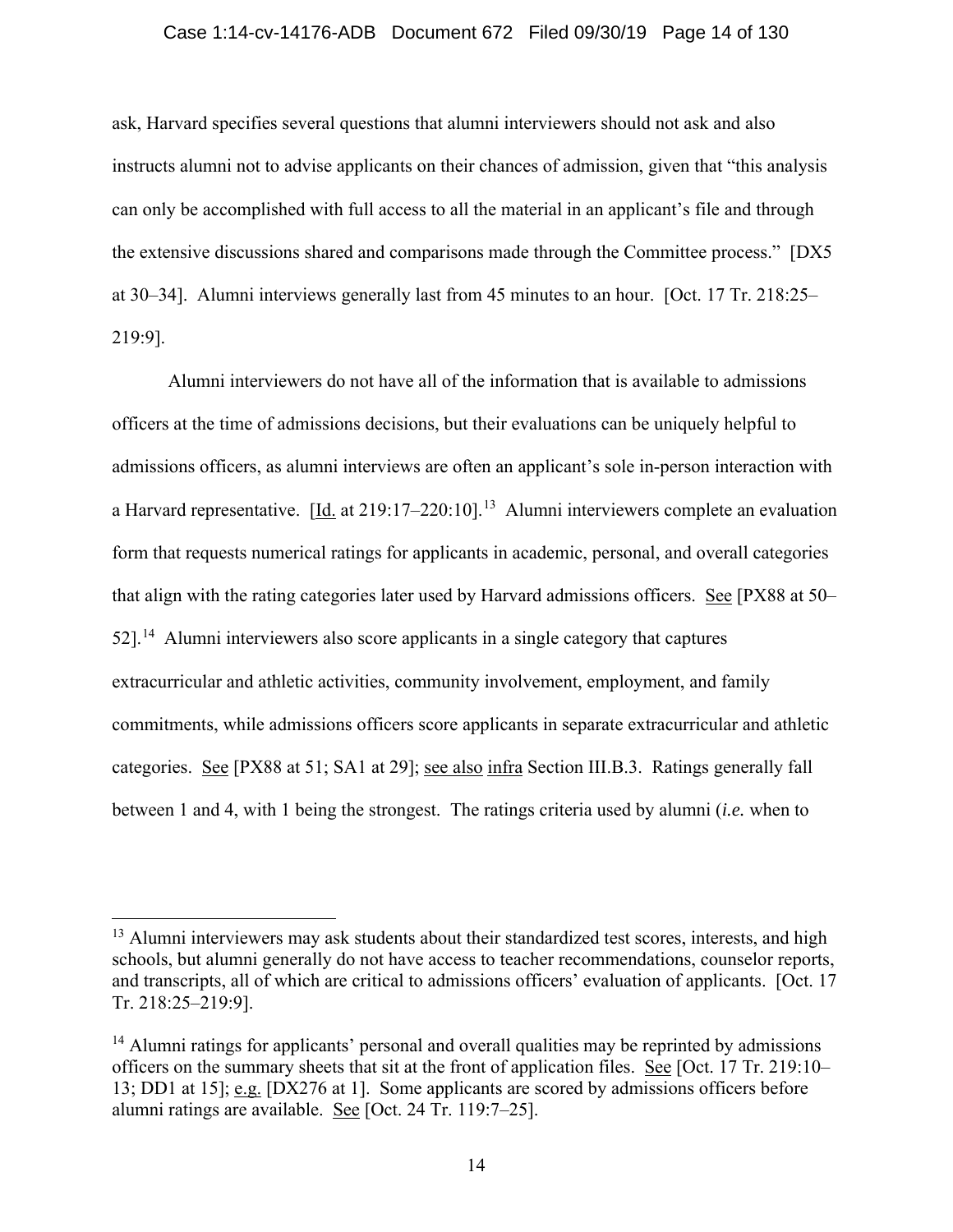rate applicants 1, 2, 3, 4, or worse for the various rating categories) roughly correspond to the criteria used by the admissions officers. Compare [PX1 at 5–7], with [PX88 at 50–52].

Beyond providing numerical ratings, alumni interviewers write comments explaining their ratings on the interview evaluation form, which is then placed in the applicant's file. See, e.g., [SA1 at 29]. Although the Interviewer Handbook contains a section on distinguishing excellences including "ethnic . . . factors," alumni interviewers are not explicitly told to boost the ratings they assign to applicants based on race or ethnicity. [DX5 at 11]. Alumni interviewers are, however, told to "[b]e aware of, and suspect, your own biases" and that awareness of one's biases is important because "no one can really be 'objective' in attempting to evaluate another person  $\dots$ ." [Id. at 35].

In addition to alumni interviews, which are offered to most applicants, a small percentage of applicants interview with an Admissions Office staff member. [Oct. 19 Tr. 177:14–19]. Although some staff interviews are offered on a first come, first served basis, many applicants secure staff interviews because they are well-connected or particularly attractive candidates, or because they are from a part of the country where an alumni interview may be unavailable. [Oct. 17 Tr. 219:14–220:12; Oct. 19 Tr. 175:8–181:14]. Students who have staff interviews tend to be among the strongest applicants and are admitted at a comparatively high rate. See [Oct. 19 Tr. 178:24–182:18].15 Asian American applicants are less likely to have a staff interview than white, African American, or Hispanic applicants. [PX619]. Among applicants who receive a staff interview, 59% of African Americans, 48% of Hispanics, 53% of whites and 44% of Asian

<sup>&</sup>lt;sup>15</sup> Less than 3% of all applicants, but more than 20% of recruited athletes, legacies, applicants on the dean's or director's interest lists, and children of faculty or staff ("ALDCs") receive a staff interview. [PX619]. Approximately 52% of all applicants and 79% of ALDC applicants who receive staff interviews are admitted. [Id.].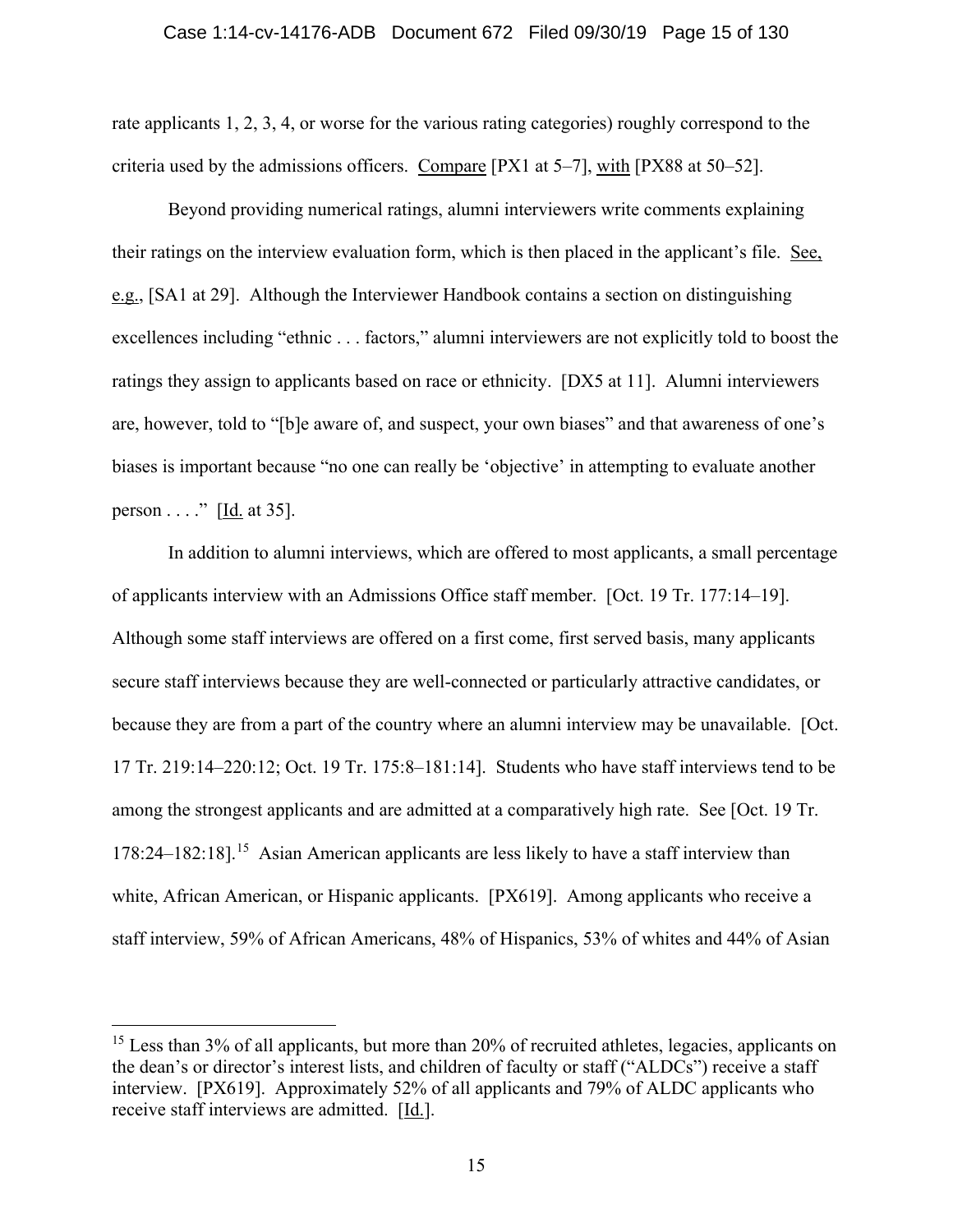Americans are admitted. [Id.]. The lower admission rate for staff-interviewed Asian Americans is driven primarily by the fact that Asian American applicants are less likely than African American and Hispanic applicants, and far less likely than white applicants, to be recruited Athletes, Legacies, on the Dean's or Director's interest list, or Children of faculty and staff ("ALDCs"), all of whom are advantaged in Harvard's admissions process. See [id.]. 16

## 3. Application Review Process

## i. Admissions Office and Personnel

The Admissions Office is tasked with deciding which applicants to admit and which to reject or waitlist. See [Oct. 19 Tr. 160:1–11]. Dean of Admissions and Financial Aid William Fitzsimmons,<sup>17</sup> Admissions Director Marlyn McGrath,<sup>18</sup> and Financial Aid Director Sally Donahue19 oversee the Admissions Office, which has approximately seventy employees, including the forty admissions officers who read applicant files and directly participate in the process of deciding which applicants to admit (the "Admissions Committee"). [Oct. 17 Tr. 180:3–13; Oct. 19 Tr. 232:18–20]. Harvard's admissions staff is a diverse group of individuals that includes Asian Americans. [Oct. 18 Tr. 20:22–21:2]. Several admissions officers testified at trial and forcefully denied the suggestion that racial animus or conscious prejudice against

 $16$  ALDCs are disproportionately white, with  $8\%$  of white applicants being ALDCs compared to 2.7% of African American, 2.2% of Hispanic, and 2% of Asian American applicants. [PX619].

 $17$  Dean Fitzsimmons began working in the Admissions Office in 1972 as an Assistant Director of Admissions. He later served as Director of Admissions and worked for the Harvard Fund, before becoming Dean of the Admissions Office in 1986. [Oct. 15 Tr. 123:6–124:13].

<sup>&</sup>lt;sup>18</sup> Director McGrath received a Ph.D. in 1978 and became a Residential Dean at Harvard the same year. She also worked in academic planning for the Faculty of Arts and Sciences at Harvard, before becoming the Director of Admissions in 1987. [Oct. 19 Tr. 156:6–157:8].

 $19$  Director Donahue recently retired from her leadership role but continues to assist the Admissions Office, including by reading applications. [Oct. 19 Tr. 242:11–17]. Director Donahue did not testify at trial.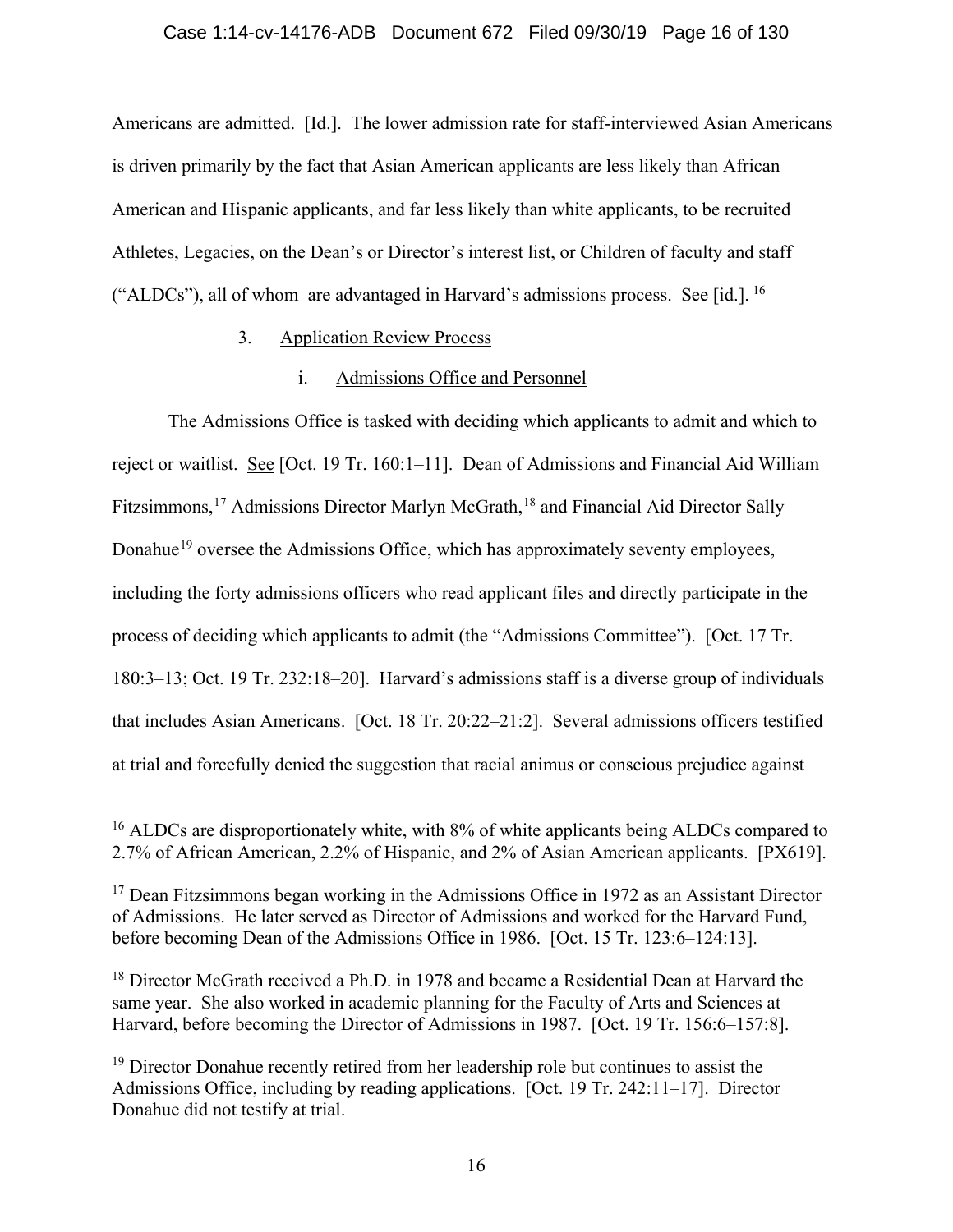#### Case 1:14-cv-14176-ADB Document 672 Filed 09/30/19 Page 17 of 130

Asian Americans infect Harvard's admissions process. See, e.g., [Oct. 24 Tr. 175:11–17]. Consistent with this, the Court finds no persuasive documentary evidence of any racial animus or conscious prejudice against Asian Americans.

There is significant turnover in the Admissions Office, which frequently hires relatively young admissions officers who leave to pursue other opportunities after a few years. [Oct. 19 Tr. 233:4–240:3]; see [DX25 at 117–20]. New admissions officers go through an orientation process that includes training on evaluating applicants and how to consider race. [Oct. 18 Tr. 187:13–188:18; Oct. 19 Tr. 43:18–44:2; Oct. 24 Tr. 139:7–24, 222:12–223:14]. The training utilizes a casebook that contains lightly edited application files from past years, and new admissions officers are guided on how to evaluate and score applicants based on those files. See [Oct. 19 Tr. 257:2–20]. The first fifty or one hundred application files reviewed by a new admissions officer are also reviewed by a more senior admissions officer who gives feedback to the less-experienced colleague as part of the training process. See [Oct. 16 Tr. 13:16–20; Oct. 24 Tr. 139:18–22]. The Admissions Office holds an annual retreat that sometimes includes professional development sessions on evaluating applicants, and admissions officers receive an annual training from Harvard's general counsel that covers the permissible use of race in the admissions process. [Oct. 19 Tr. 45:12–47:10]. The Admissions Office has not historically provided new admissions officers with any written guidance on how to consider race in the admissions process, although Harvard amended its admissions reading procedures in 2018 for the class of 2023 to explicitly instruct admissions officers that they "should not take an applicant's race or ethnicity into account in making any of the ratings other than the Overall rating" and that for the overall rating "[t]he consideration of race or ethnicity may be considered only as one factor among many." [PX723 at 3 (emphasis omitted)]; see [Oct. 16 Tr. 19:12–17].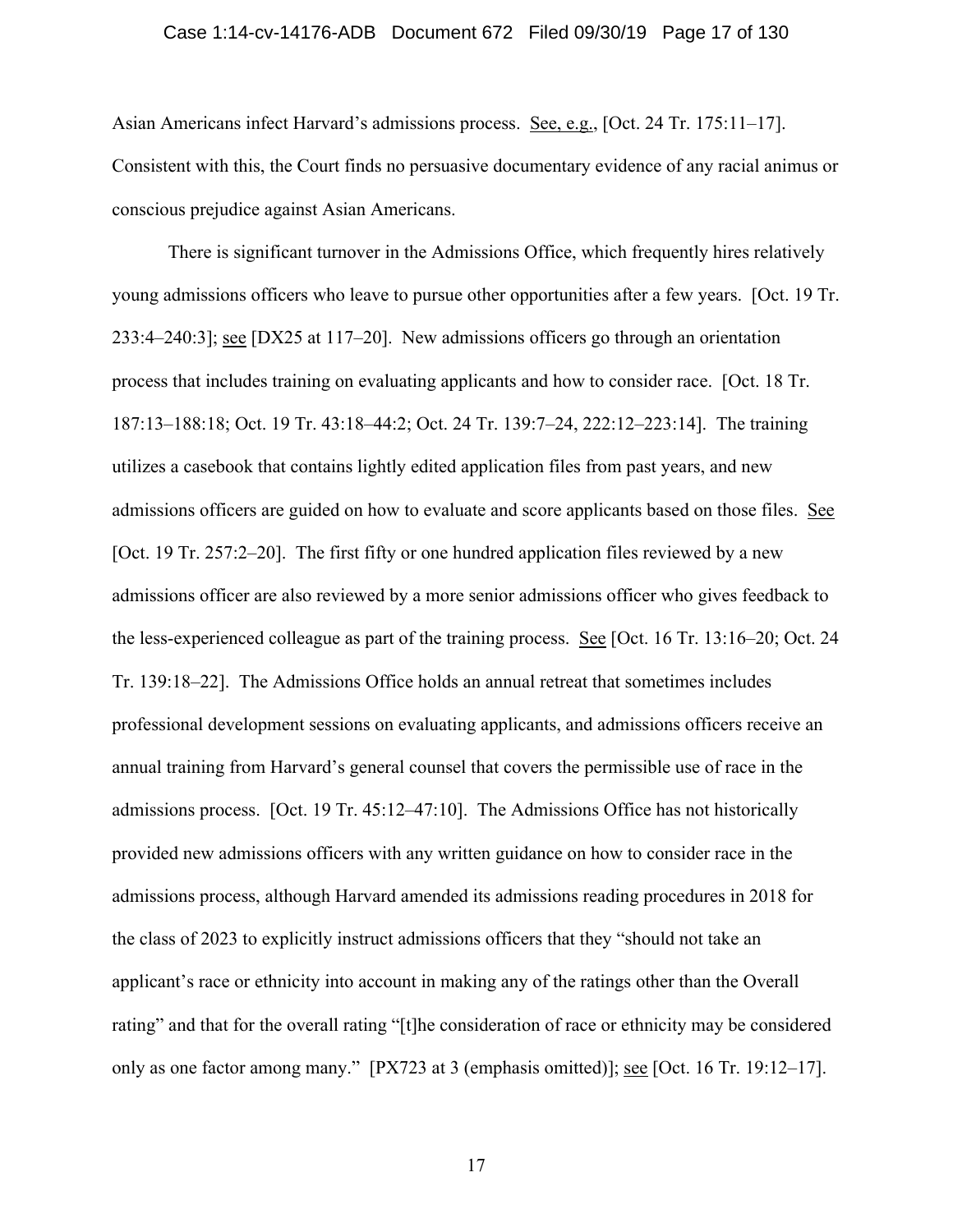### ii. Reading Procedures

Applications are divided into geographic dockets based on high school location. [Oct. 16 Tr. 8:2–20; DX5 at 16]. A subcommittee of the full Admissions Committee is responsible for the initial evaluation of applications within each docket. [DX5 at 16–17]. Docket subcommittees generally include a senior admissions officer who serves as docket chair and three to six additional admissions officers. [Id. at 17]. Each subcommittee member is responsible for reading all applications from a subset of the docket's high schools. [Oct. 17 Tr. 204:6–205:5]. Because the same reader and subcommittee review all applicants from the same high school, admissions officers develop a familiarity with their respective high schools' grading practices, academic rigor, and recommendation styles, all of which help them to fairly and consistently evaluate applicants, both from particular high schools and across high schools within their docket. [Id.]; see [Oct. 24 Tr. 110:17–111:17].

Applications are initially reviewed by an admissions officer or "first reader" who assigns the applicant ratings based on reading procedures that are updated on an annual basis. See [PX1; DX5 at 17]. Except for the recent changes to the reading procedures to provide more explicit guidance on the use of race, the substantive guidance on rating applicants has remained largely the same in recent years. [Nov. 1 Tr. 123:19–124:21, 128:19–129:10, 168:16–172:25]; see [PX720; PX721; PX722; PX723; DX742; DX743; DX744]. First readers, and any subsequent readers, assign an overall rating; four profile ratings: (1) academic, (2) extracurricular, (3) athletic, and (4) personal; and at least three school support ratings that reflect the strength of each teacher and guidance counselor recommendation submitted on behalf of an applicant. [Oct. 17 Tr. 206:14–209:8, 217:15–218:3]. Application readers may also rate the strength of any additional recommendations submitted by an applicant. [Id. at 218:4–10]. The ratings generally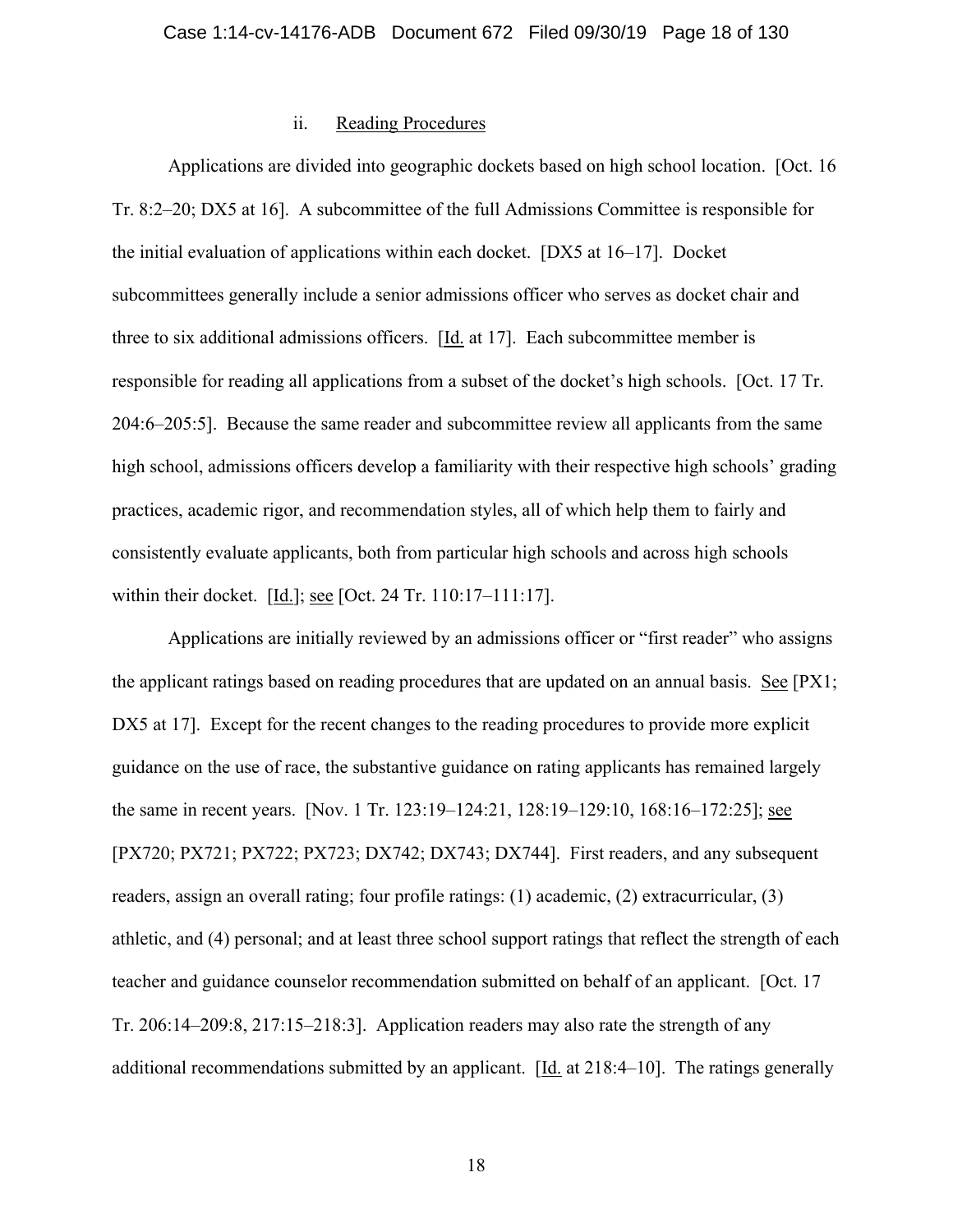#### Case 1:14-cv-14176-ADB Document 672 Filed 09/30/19 Page 19 of 130

range from 1 to 4, with 1 being the strongest rating. [Oct. 16 Tr. 10:19–11:17; Oct. 17 Tr. 207:13–16]. Ratings of 5 and 6 are also available and indicate either weakness or special circumstances, for example where family responsibilities prevent the applicant from participating in extracurricular activities. [Oct. 16 Tr. 10:21–11:1; PX1 at 5–7]. Admissions officers may also use "+" (stronger) and "–" (weaker) signs to fine tune a rating, with a rating of 2+ being stronger than a rating of 2, which is stronger than a rating of  $2-$ . [Oct. 16 Tr. 11:11–17]; see [Oct. 18 Tr. 31:2–8]. Each of the profile ratings assigned by the first reader and any subsequent readers are preliminary and used as a starting point for any later consideration of the applicant by a docket subcommittee or the full Admissions Committee. [Oct. 17 Tr. 221:6–19].

The academic rating reflects the applicant's academic strength and potential based on grades, standardized test scores, letters of recommendation, academic prizes, any submitted academic work, and the strength of the applicant's high school. See [id. at 209:16–210:14; Oct. 19 Tr. 55:4–9; Oct. 24 Tr. 113:5–12]. An academic rating of 1 indicates *summa cum laude* potential, a genuine scholar, and near-perfect scores and grades (in most cases) combined with unusual creativity and possible evidence of original scholarship; an academic rating of 2 indicates *magna cum laude* potential, superb grades, and mid- to high-700 SAT scores or a score above 33 on the ACT; an academic rating of 3 indicates *cum laude* potential, excellent grades, and mid-600 to low-700 SAT scores or an ACT score of 29 to 32; and an academic 4 indicates adequate preparation, respectable grades, and low- to mid-600 SAT scores or an ACT score of 26 to 29. [PX1 at 5–6].

The extracurricular rating is an assessment of an applicant's involvement in activities during high school and his or her potential to contribute to the extracurricular student life at Harvard. [Oct. 17 Tr. 212:4–213:1]. It may also account for family or personal circumstances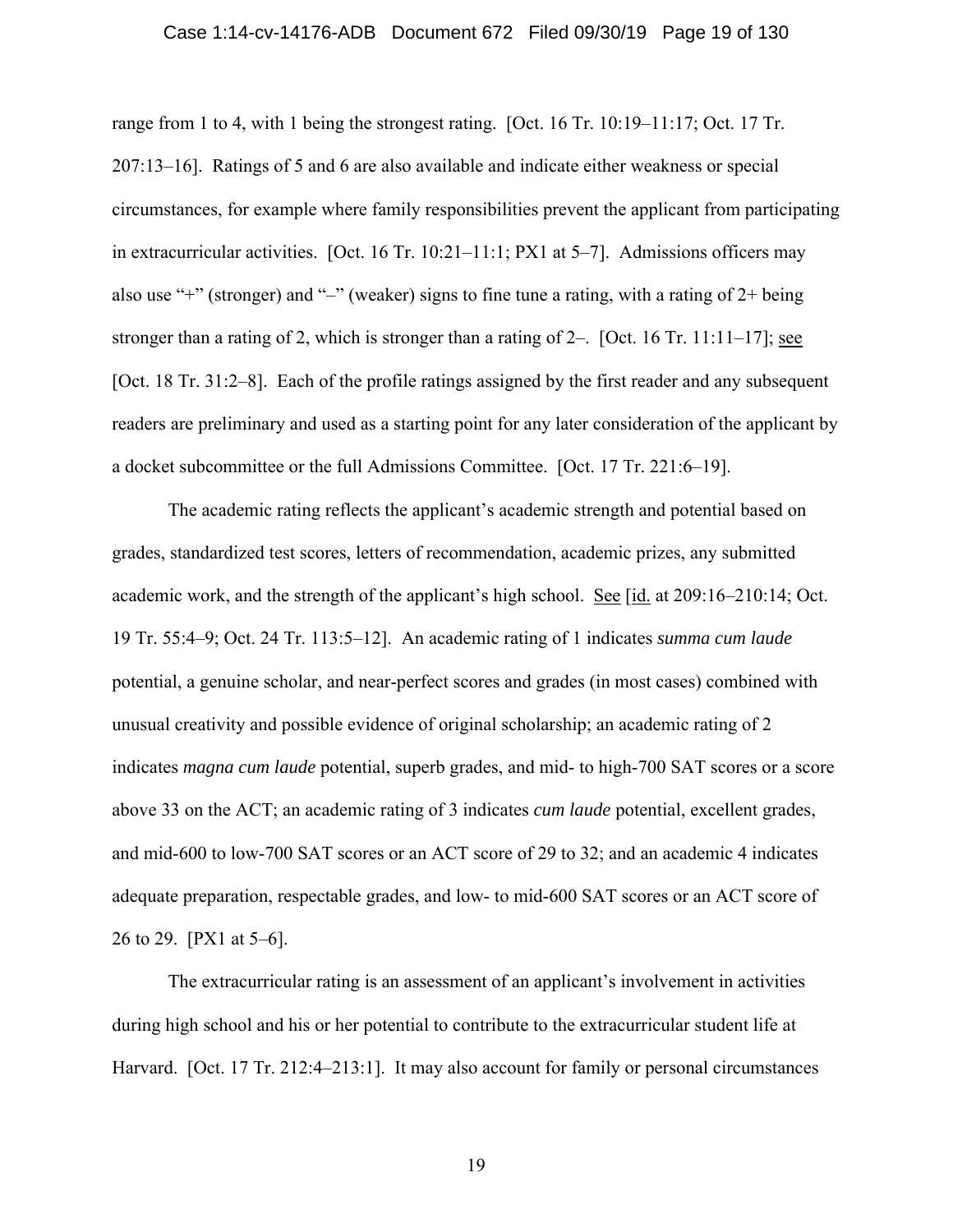#### Case 1:14-cv-14176-ADB Document 672 Filed 09/30/19 Page 20 of 130

that have limited the applicant's participation in extracurricular activities. [Id. at 207:13–23]. An extracurricular rating of 1 indicates national-level, professional or other truly unusual achievement that suggests an applicant may be a major contributor at Harvard; an extracurricular rating of 2 indicates strong contributions to an applicant's high school in one or more areas, such as being class president or achieving recognition for extracurricular accomplishments on a local or regional level; an extracurricular rating of 3 indicates solid participation but without special distinction; and an extracurricular rating of 4 indicates little or no participation. [PX1 at 6].

An athletic rating of 1 indicates that an applicant is a recruited athlete, an athletic rating of 2 indicates strong high school contribution and possibly leadership roles in athletics, an athletic rating of 3 indicates active participation, and an athletic rating of 4 indicates little or no participation in athletics. [Id.].

The personal rating reflects the admissions officer's assessment of what kind of contribution the applicant would make to the Harvard community based on their personal qualities. [Oct. 17 Tr. 213:22–216:1; Oct. 18 Tr. 39:1–25]. Although the reading procedures have not historically provided detailed guidance on what qualities should be considered in assigning a personal rating, relevant qualities might include integrity, helpfulness, courage, kindness, fortitude, empathy, self-confidence, leadership ability, maturity, or grit. See [Oct. 17 Tr. 213:22–214:19; Oct. 19 Tr. 227:6–228:2; Oct. 24 Tr. 117:4–24]. For the application cycles that were the subject of the statistical analysis performed in this case, the reading procedures specified that a personal rating of 1 meant "outstanding," 2 meant "very strong," 3 meant "generally positive," and 4 meant "bland or somewhat negative or immature." [PX1 at 6; PX71 at 6]. The personal rating criteria, perhaps in response to this lawsuit, were overhauled for the class of 2023, and the reading procedures now explicitly state that "an applicant's race or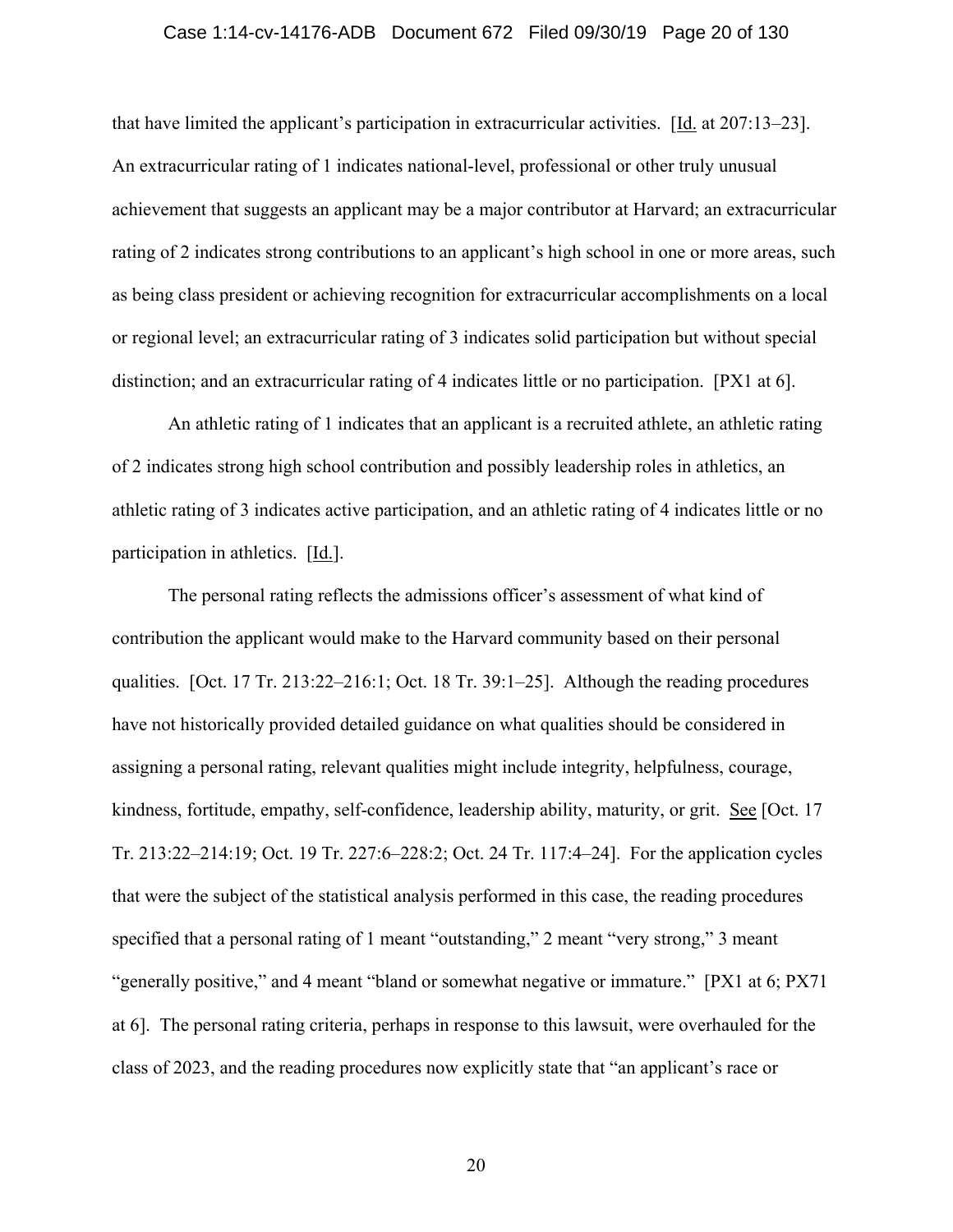#### Case 1:14-cv-14176-ADB Document 672 Filed 09/30/19 Page 21 of 130

ethnicity should not be considered in assigning the personal rating" and encourage admissions officers to consider "qualities of character" such as "courage in the face of seemingly insurmountable obstacles," "leadership," "maturity," "genuineness, selflessness[,] humility," "resiliency," "judgment," "citizenship," and "spirit and camaraderie with peers." [PX723 at 5].

The overall rating reflects the admissions officer's impression of the strength of the application, taking account of all information available at the time the rating is assigned. [Oct. 18 Tr. 186:12–15; Oct. 19 Tr. 49:3–15; PX1 at 5]. An overall rating of 1 is exceptional and a clear admit, an overall 2 reflects strong credentials, an overall 3 indicates good credentials, and an overall 4 indicates respectable credentials. [PX1 at 5; DX744 at 3]<sup>20</sup> Admissions officers are permitted to take an applicant's race into account when assigning the overall rating. [Oct. 17 Tr. 221:3–5].

Applicants are also assigned school support ratings that indicate the strength of their teacher and guidance counselor recommendations. [Oct. 17 Tr. 217:15–218:10; Oct. 18 Tr. 204:3–22]. A school support rating of 1 indicates strikingly unusual support, a 2 indicates very strong support, a 3 indicates above average positive support, and a 4 indicates somewhat neutral or slightly negative support. [PX1 at 7]. Teacher and guidance counsel recommendations may inform the profile ratings, for example if a teacher discusses a student's academic or extracurricular commitments, but the school support ratings are distinct from the profile ratings and do not impact the profile ratings in a formulaic manner. See [Oct. 31 Tr. 36:10–37:16].

Harvard also considers whether applicants will offer a diverse perspective or are exceptional in ways that do not lend themselves to quantifiable metrics. Harvard may give

 $20$  The summaries here reflect the Class of 2018 reading procedures. Although the ratings guidelines are routinely revised, the guidelines and reading procedures for the classes of 2014 through 2019 do not differ in material respects.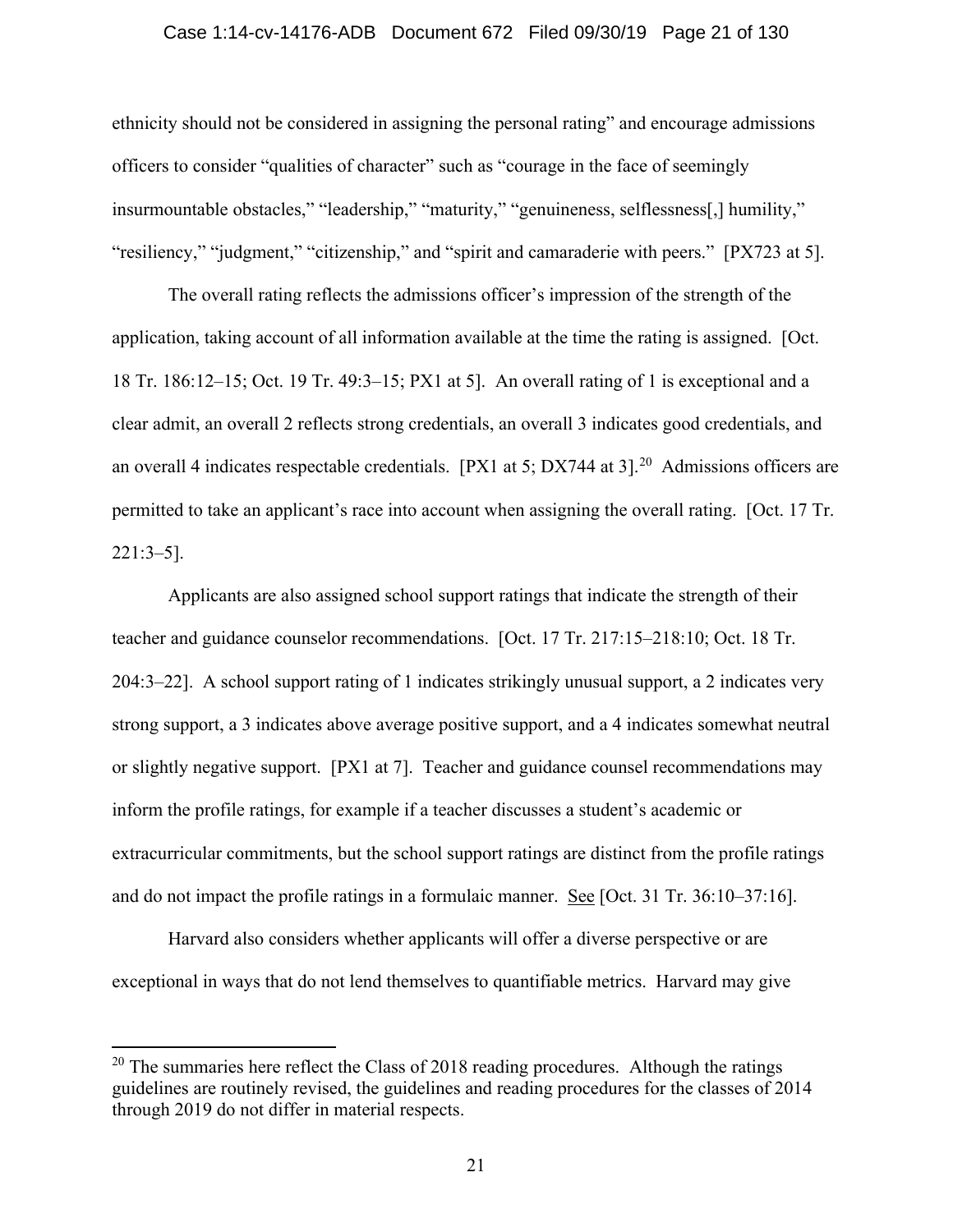applicants a "tip" for "distinguishing excellences," such as capacity for leadership, creative ability, and geographic, economic, and racial or ethnic factors. See [Oct. 17 Tr. 191:8–200:20; DX5 at 9–11. The Admissions Committee gives some applicants large tips for non-academic reasons where an individual's talents or background suggests that admitting them will be especially beneficial to the Harvard community. See [DX5 at 11]. ALDCs are the four most notable groups of applicants, other than racial minorities, who receive such tips. [Oct. 17 Tr. 12:10–14:23, 198:22–201:17; Oct. 18 Tr. 48:14–21; Oct. 23 Tr. 204:10–16; PX104; PX106; PX111]. Recruited athletes receive a tip in the admissions process because they are being recruited by one of Harvard's varsity sports teams and are presumably exceptionally talented, but legacy applicants, those on the dean's or director's interest lists, and children of faculty and staff obtain an admissions tip that is primarily or exclusively a product of family circumstances. Harvard's objective in giving tips to applicants based on criteria other than individual merit, such as to legacies and the children of its faculty and staff, is to promote the institution and is unrelated to the racial composition of those applicant groups. [Oct. 17 Tr. 198:22–200:11].

When reviewing an application, "first readers" generally begin with the application summary sheet, which is a two to three page document that is prepopulated with much of the key information about an applicant, including the applicant's high school, citizenship, test scores, GPA, class rank, and race. E.g. [DX195 at 2]. The summary sheet also contains blank spaces for ratings and notes, to be filled in by the first reader and a potential second reader. [Oct. 18 Tr. 22:18–23:3]; e.g. [DX195 at 2–4]. After reviewing an application file, the first reader rates the strength of the teacher and guidance counselor letters of recommendation, assigns the academic, extracurricular, athletic, personal, and overall ratings to the applicant, and writes any notes about the applicant. [Oct. 17 Tr. 206:24–207:12]. The reader then sends the application to the docket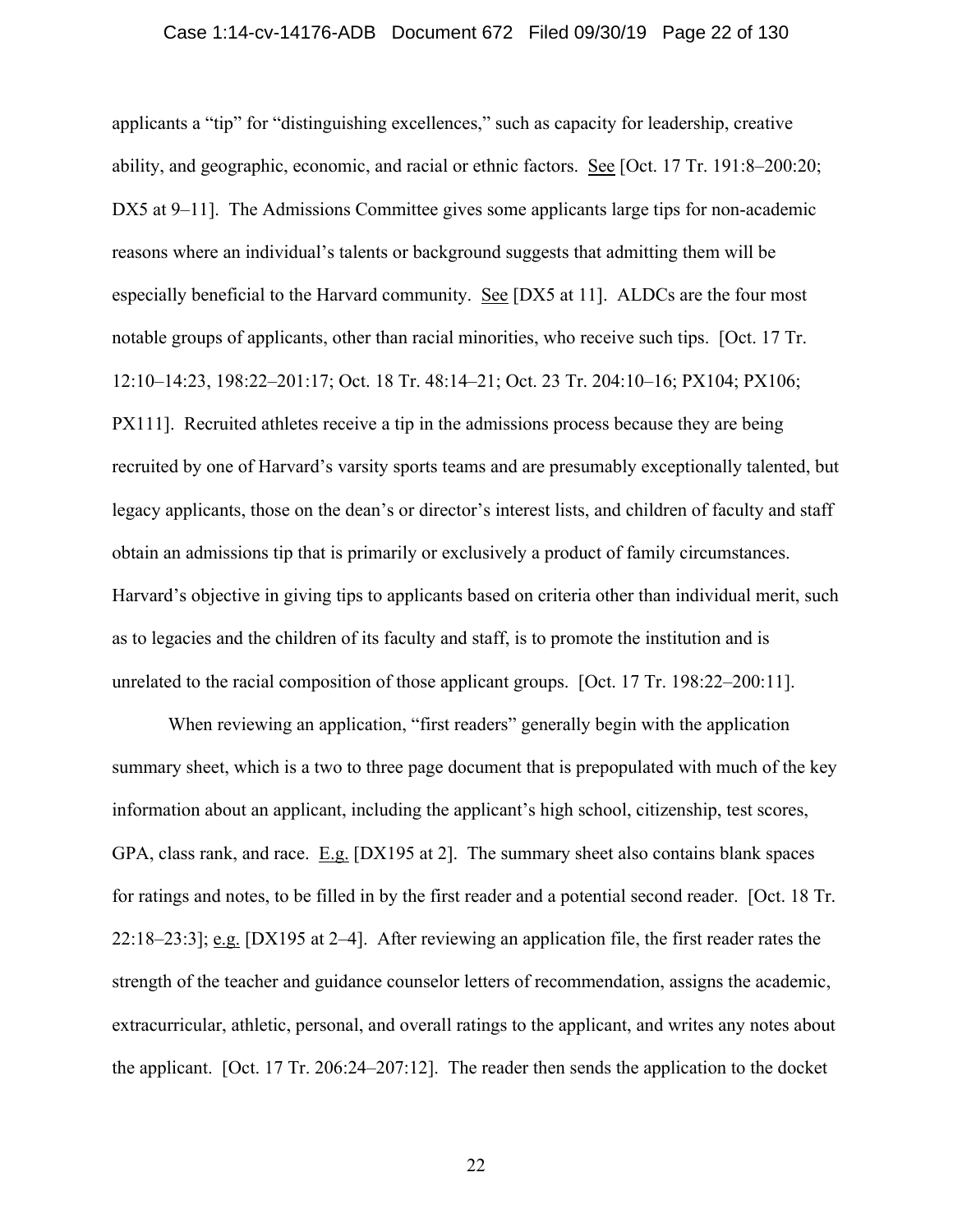#### Case 1:14-cv-14176-ADB Document 672 Filed 09/30/19 Page 23 of 130

chair if it merits further review, at which point the docket chair will review the file, record his or her own ratings of the applicant based on the same criteria, and add written comments. See [Oct. 19 Tr. 250:12–251:2]; e.g. [DX195 at 2–3]. Even if the first reader does not pass an application on for further review, the application and the first reader's scoring remain available to all admissions officers and may be discussed later in the admissions process. [Oct. 18 Tr. 12:1–13, 16:7–17:5]. Although docket chairs are frequently the "second reader," other admissions officers may also serve as a second reader as circumstances require, for example when the first reader is new to the Admissions Office. [Oct. 17 Tr. 206:1–13].

#### iii. Committee Meetings and Admissions Decisions

After the application files for the early action or regular decision cycle have been reviewed by the early readers, the docket subcommittees meet as a group to collectively evaluate the applications in their dockets and come up with a list of recommended admits for the full Admissions Committee. [Id. at 204:10–12; Oct. 18 Tr. 12:14–13:5]. The subcommittees consider early admission applicants in November and meet again to consider regular decision applicants in late January or February. See [DX41]. First readers act as the advocate for the applicants whose applications they initially reviewed. [Oct. 16 Tr. 8:7–9:2; Oct. 17 Tr. 204:10– 12]. Subcommittees generally go through their docket of applications high school by high school, with the first readers for each high school presenting the applicants they view as legitimate contenders for admission. [Oct. 18 Tr. 9:20–10:7]. All applications on a subcommittee's docket, including those that the first readers view as legitimate contenders and those that they do not intend to present to the subcommittee, are included in a binder which helps the subcommittee members compare and contrast applicants. [Id. at 108:8–11:25]. In some subcommittee meetings, summary information about the applicant under discussion, including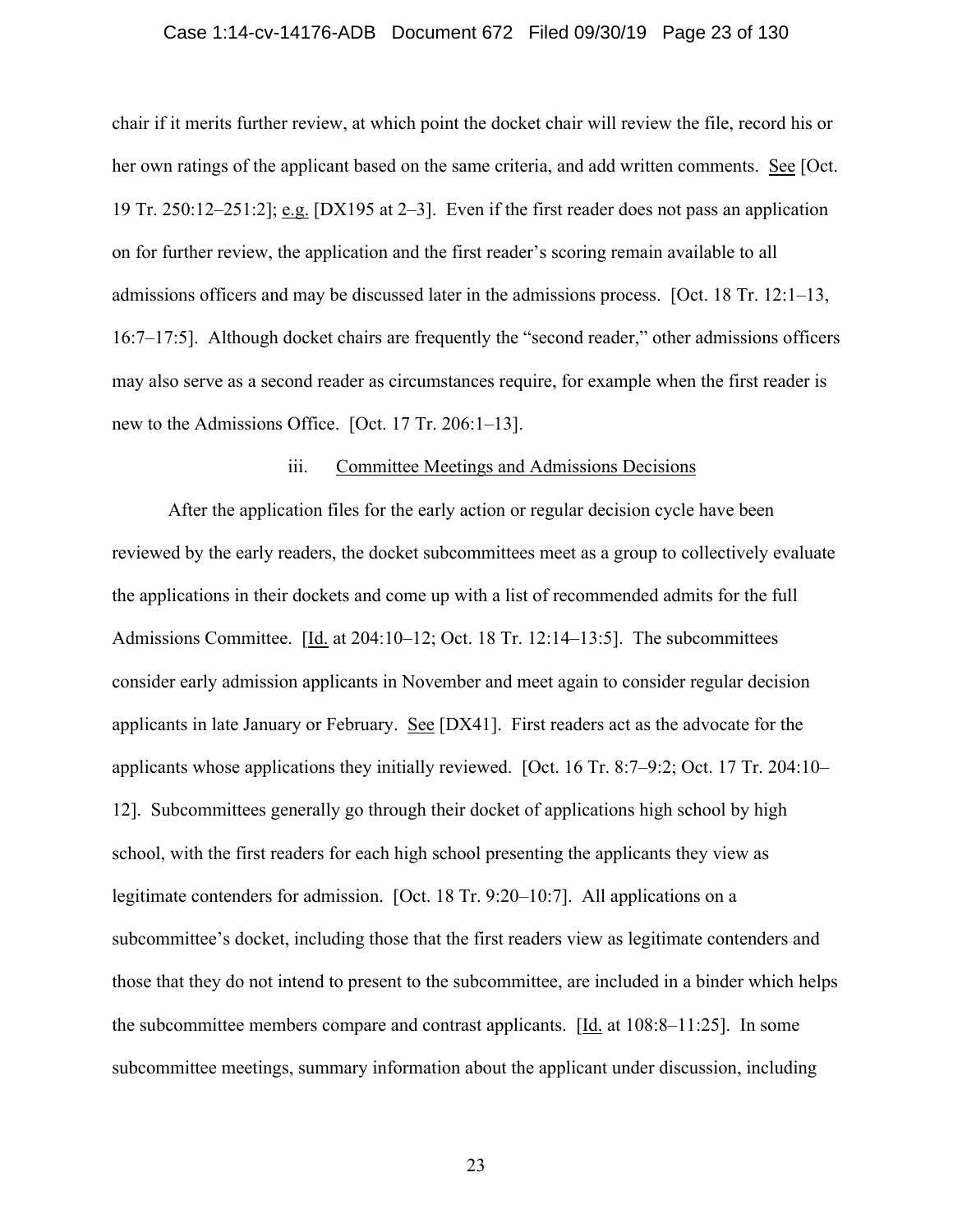#### Case 1:14-cv-14176-ADB Document 672 Filed 09/30/19 Page 24 of 130

race, is projected on a screen so that it can be easily viewed by all subcommittee members during the discussion of that applicant. [Oct. 24 Tr. 191:23–192:24]. The subcommittees make recommendations on applicants, including to admit, waitlist, and reject, and may also place applications on hold to await additional information or defer an early decision applicant to the regular admissions pool. [Oct. 18 Tr. 12:14–13:5]. Subcommittees may take race into account in making these initial recommendations. [Oct. 24 Tr. 128:12–25]. The initial recommendations are not final, and the application review process is fluid. It is common for some applicants who are not initially recommended for admission by a subcommittee to be admitted, and for some applicants who are initially recommended for admission to be waitlisted or rejected, especially where more information about an applicant becomes available later in the admissions process. [Oct. 18 Tr. 13:6–15].

As the process progresses and after the subcommittees decide more definitively which applicants to recommend for admission, the full Admissions Committee, comprised of all forty admissions officers who read applications, meets to collectively decide which applicants to admit.  $[\underline{Id}]$  at 13:18–21]. Additionally, there is a standing committee, which includes faculty members, that assists the Admissions Office in its review and evaluation of applications, and those faculty members are also invited to attend the full Admissions Committee meetings. [Id. at 13:19–14:8]. The full committee meets in late November and early December to discuss early action applicants and in March to consider regular decision applicants. [Id. at 14:9–11; DX41].

Almost all applicants who are recommended for admission by the subcommittees are discussed by the full committee. [Oct. 18 Tr. 15:17–19]. Additionally, every admissions officer has access to every application file and may call the full committee's attention to applicants who have not been recommended by a subcommittee. [Id. at 12:1–13, 16:7–9]. Applications are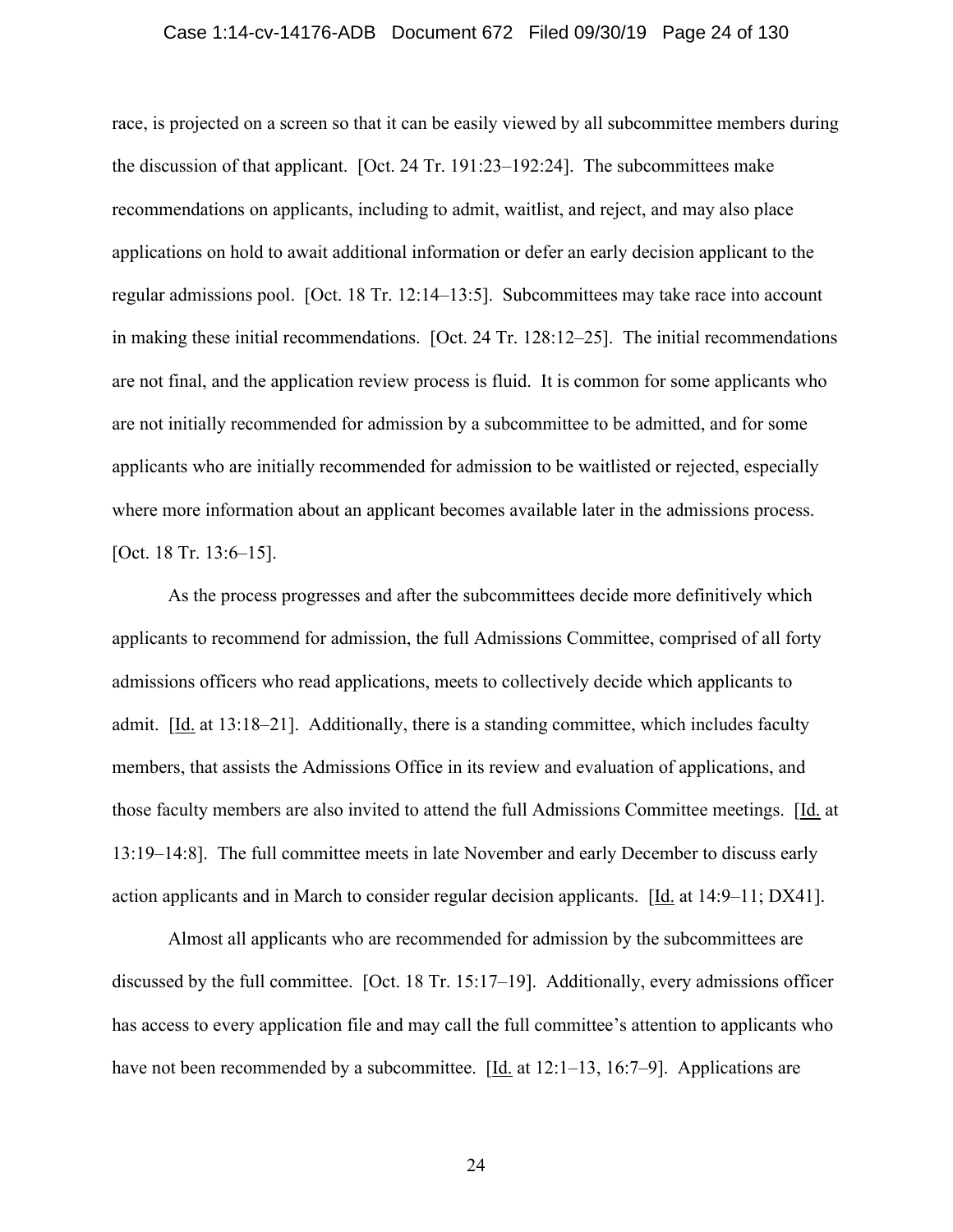## Case 1:14-cv-14176-ADB Document 672 Filed 09/30/19 Page 25 of 130

projected on a screen while the full committee discusses the applicant, and the full application file is available to committee members electronically. [Id. at 17:6–11]. At the time of the full committee meeting, there is often more information available to the full committee than was available to the application's earlier readers and the applicable subcommittee because additional high school grades, alumni interview evaluations, and other information frequently becomes available later in the admissions process.  $[\underline{Id}$  at 17:12–20]. The full Admissions Committee makes decisions by in-person majority votes. [Id. at 17:21–18:2].

In making admissions decisions, Harvard's goal is to admit the best freshman class for Harvard College, not merely a class composed of the strongest applicants based solely on academic qualifications. [DX5 at 9–10]. Although the reading procedures reflect the traits that Harvard looks for in applicants, Harvard does not decide which applicants to admit based on any formula. See [Oct. 17 Tr. 221:20–223:6]. As the Interviewer Handbook describes:

The Admissions Committee values objective criteria, but holds a more expansive view of excellence. Test scores and grades indicate students' academic aptitude and achievement. The Committee also scrutinizes applications for extracurricular distinction and personal qualities. Students' intellectual imagination, strength of character, and their ability to exercise good judgment—these are other, critical factors in the admissions process, and they are revealed not by test scores but by students' activity outside the classroom, the testimony of teachers and guidance counselors, and by alumni/ae interview reports. Seeking evidence of these three criteria—academic excellence, extracurricular distinction, and personal qualities the Committee reads with care all the components of each applicant's file: the high school transcript, standardized test scores, extracurricular activities, personal statement, teacher and secondary school recommendations, and the personal interview report.

Attempts to define and to identify precise elements of character, and to determine how much weight they should be given in the admissions process, require discretion and judiciousness. But the Committee believes that the "best" freshman class is more likely to result if we bring evaluation of character and personality into decisions than if we do not. We believe that a diversity of backgrounds, academic interests, extracurricular talents, and career goals among students who live and learn together affects the quality of education as much as a great faculty or vast material resources.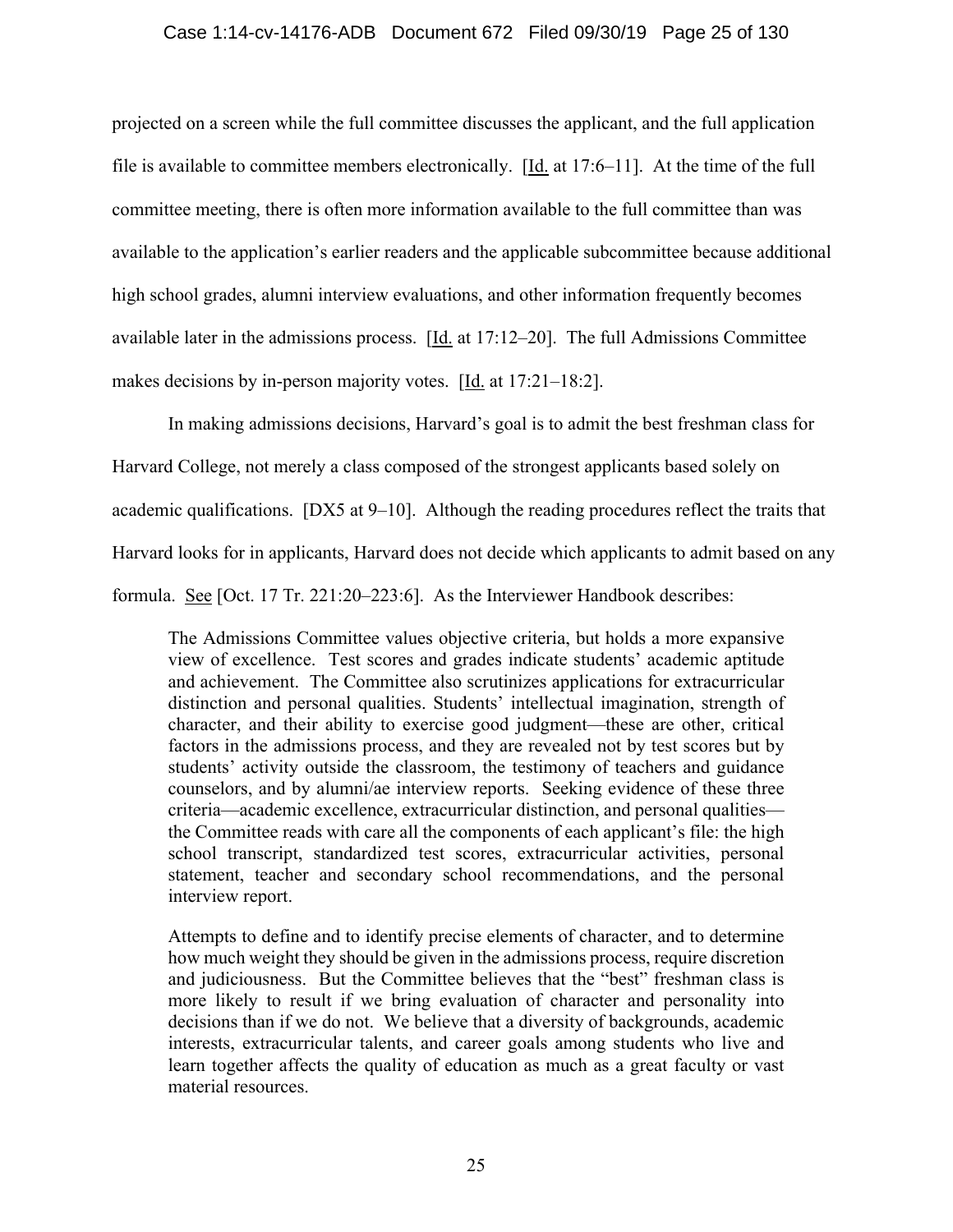[DX5 at 10].

The Admissions Office sets a target number of students to admit based on the roughly 1,600 spots available each year and the expected matriculation or yield rate for admitted applicants. See [Oct. 15 Tr. 160:18–161:5]. After the full committee completes its review of all applicants recommended for admission, Harvard often needs to remove some students from the admit list to reach its target number of admitted students. [Oct. 23 Tr. 191:1–4]. When it becomes necessary to reduce the list of prospective "admits", the Admissions Committee uses a "lop process" in the closing days of the full committee meetings that involves discussing candidates again and then "lopping" some from the admit list. [Oct. 24 Tr. 130:22–131:10; Nov. 1 Tr. 244:3–245:15].<sup>21</sup> In aid of this, a potential lop list is prepared that may contain the HFAI status, athletic rating, legacy status, gender, and race of the applicants whom the committee is expected to consider lopping. [Oct. 24 Tr. 131:16–24]. Dean Fitzsimmons then informs the Admissions Committee of the characteristics of the admitted class, which may include racial composition, and the committee decides, as a group, which students to lop off the admit list based on many factors, which may include race. See  $\left[$ id. at 196:1–200:16].

After the Admissions Committee concludes the full committee meetings, applicants are notified whether they have been admitted, wait-listed, or rejected, or in the case of early action students, whether they have been deferred into the regular decision process. See [Oct. 18 Tr. 124:16–125:9]. Additionally, some applicants may be offered deferred admission or "z-listed," meaning they are offered a spot in the class following the class year for which they applied. [Oct. 19 Tr. 167:25–168:23].

<sup>&</sup>lt;sup>21</sup> Some subcommittees engage in a similar lop process, as they select students to be recommended to the full committee for admission. [Oct. 24 Tr. 130:22–131:6].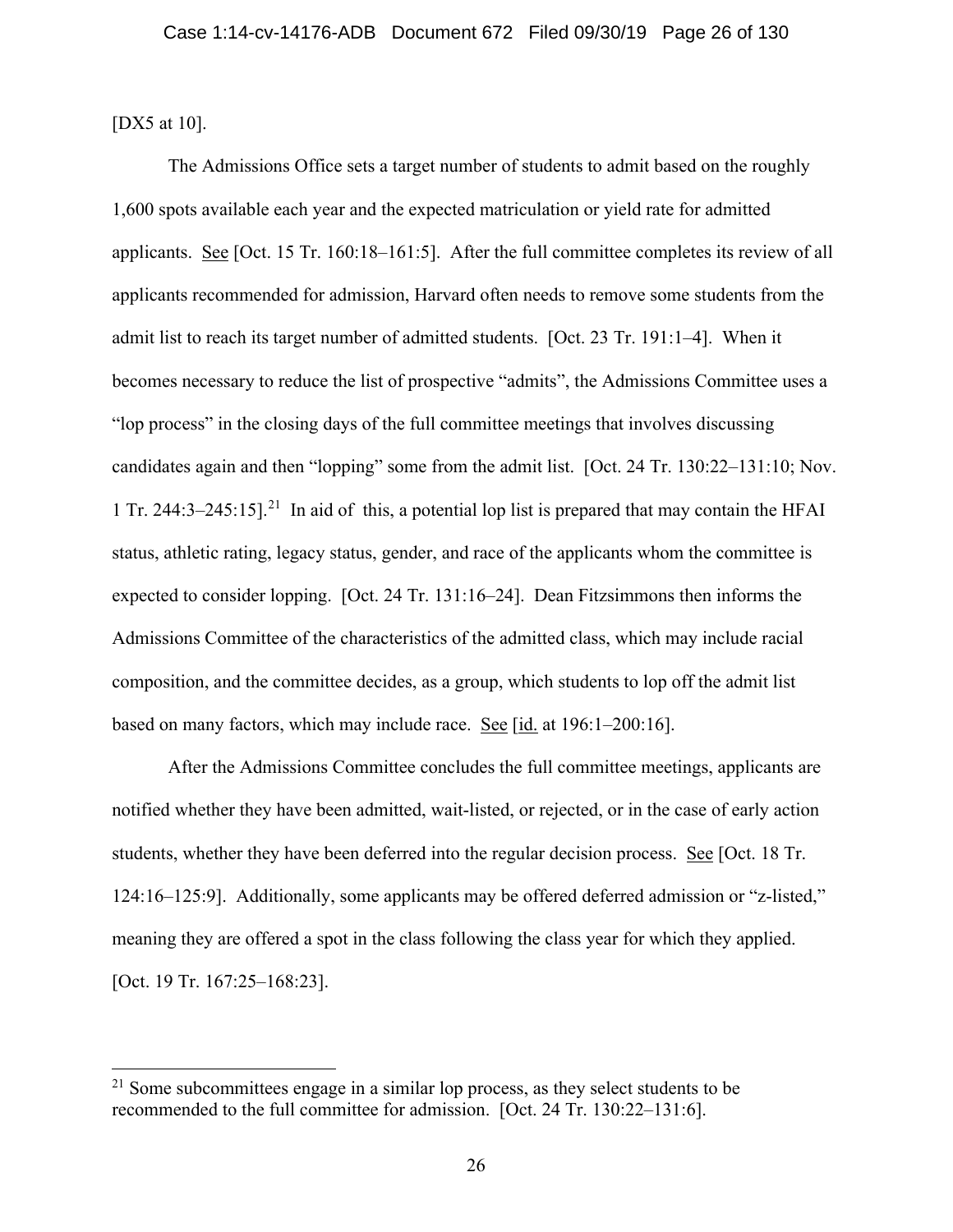

### **Application Review Process [DD1 at 4].**

## 4. Harvard's Use of Race in Admissions

Throughout the admissions process, the Admissions Office leadership tracks the racial composition of the applicant pool, the students recommended for admission to the full committee, and the students admitted by the full committee. The composition of applicants and admitted students helps the Admissions Office see how well its efforts to achieve a diverse class are working by showing, for example, whether Harvard is seeing increases in applications from students with the backgrounds that it has placed a special emphasis on recruiting, and whether minority students have been admitted in numbers that will likely lead to a racially diverse entering class. See [Oct. 18 Tr. 81:20–82:18].

To do this tracking, Dean Fitzsimmons, Director McGrath, and a few other admissions officers receive "one-pagers" that provide a snapshot of the projected class and compare it to the prior year. [Id. at 80:2–5; Oct. 23 Tr. 178:21–179:10]. The one-pagers contain statistics on applications and admission rates by gender, geography, academic interest, legacy status, financial aid circumstances, citizenship status, racial or ethnic group, and on recruited athlete status and applicants flagged as disadvantaged. [Oct. 18 Tr. at 77:5–78:2]; e.g. [PX165 at 2].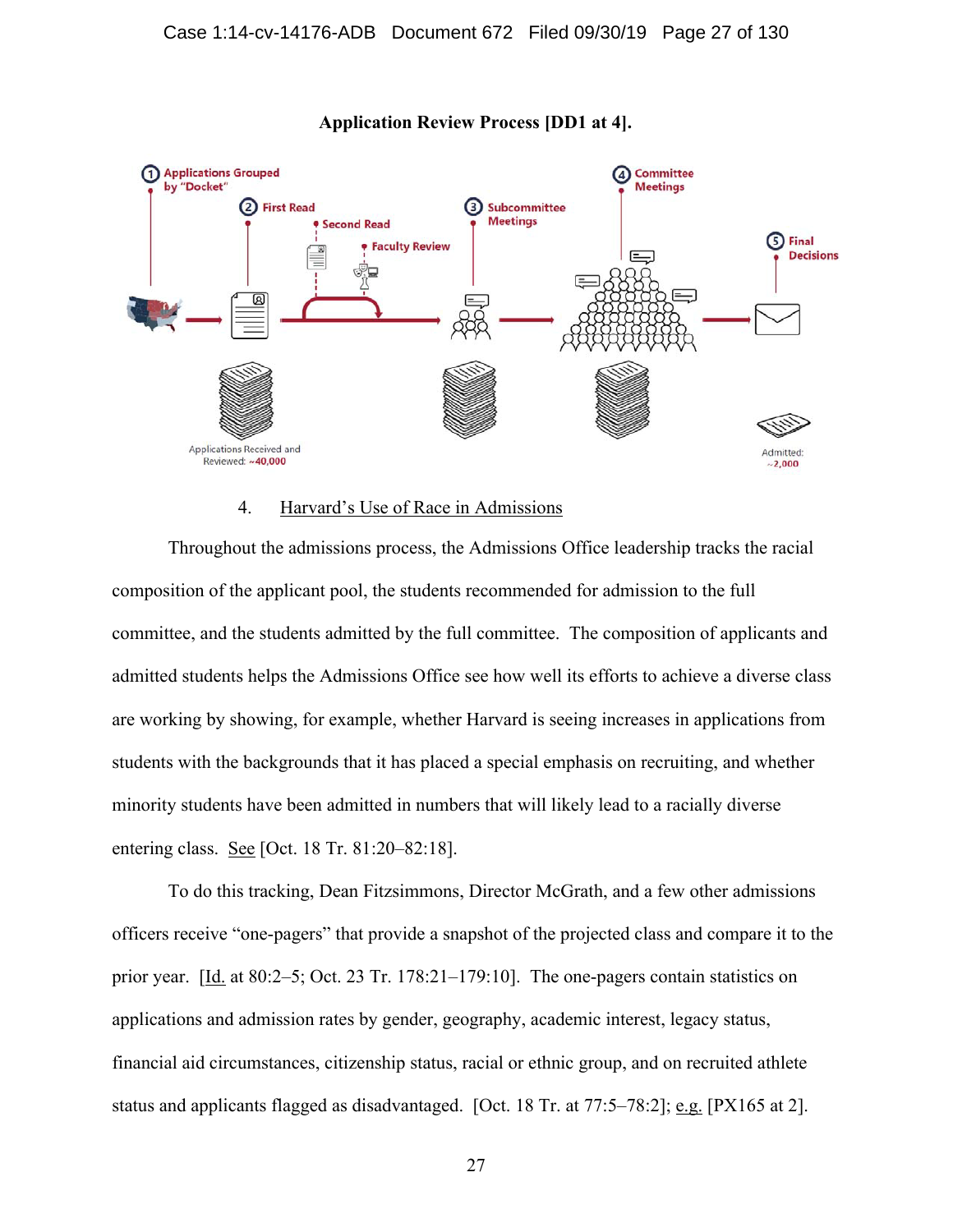#### Case 1:14-cv-14176-ADB Document 672 Filed 09/30/19 Page 28 of 130

The racial breakdown shown on the one-pagers is provided based on three methodologies, the "old methodology," the "new methodology," and the federal government's "Integrated Postsecondary Educational Data System" ("IPEDS"), [Oct. 18 Tr. 78:3–13]; e.g. [PX165 at 3], with the Admissions Office preferring the new methodology.<sup>22</sup> [Oct. 18 Tr. 81:6–19, 85:5–7].

Dean Fitzsimmons shares the breakdown of the admitted class as reflected on the onepagers with the full committee from time to time. [Id. at 80:6–18; Oct. 19 Tr. 195:21–196:16]. For example, at the start of the full Admissions Committee meetings, he usually states how many students are being recommended for admission by the subcommittees and how the breakdown of the class compares to the prior year in terms of racial identities and other demographics. [Oct. 24 Tr. 83:7–16; Oct. 26 Tr. 104:22–106:14]. The leadership of the Admissions Office monitors the breakdown of the class as the full committee meetings progress and through the lop process. See [Oct. 23 Tr. 181:4–23]. Although there are no quotas for subcategories of admitted students, if at some point in the admissions process it appears that a group is notably underrepresented or has suffered a dramatic drop off relative to the prior year, the Admissions Committee may decide to give additional attention to applications from students within that group. [Oct. 19 Tr. 198:23–  $200:10$ <sup>23</sup>

 $22$  The new methodology better reflects the racial diversity that results from students who identify with multiple racial groups than the IPEDS methodology. [Oct. 18 Tr. 83:17–84:9]. Harvard has found the IPEDS methodology less reflective of the actual diversity of its class because, for example, it classifies all applicants who identify as Hispanic as only Hispanic irrespective of other racial groups they may also identify with. [Id. at 84:10–24]. This avoids double counting but results in the underreporting of the representation of minority racial and ethnic groups because many students identify with two or more racial groups. [Id. at 84:10–85:7].

 $^{23}$  Harvard also shares statistics on admissions by race with the Association of Black Admission and Financial Aid Officers at the Ivy League and Sister Schools to learn about the practices of other schools. [Oct. 24 Tr. 83:17–85:17].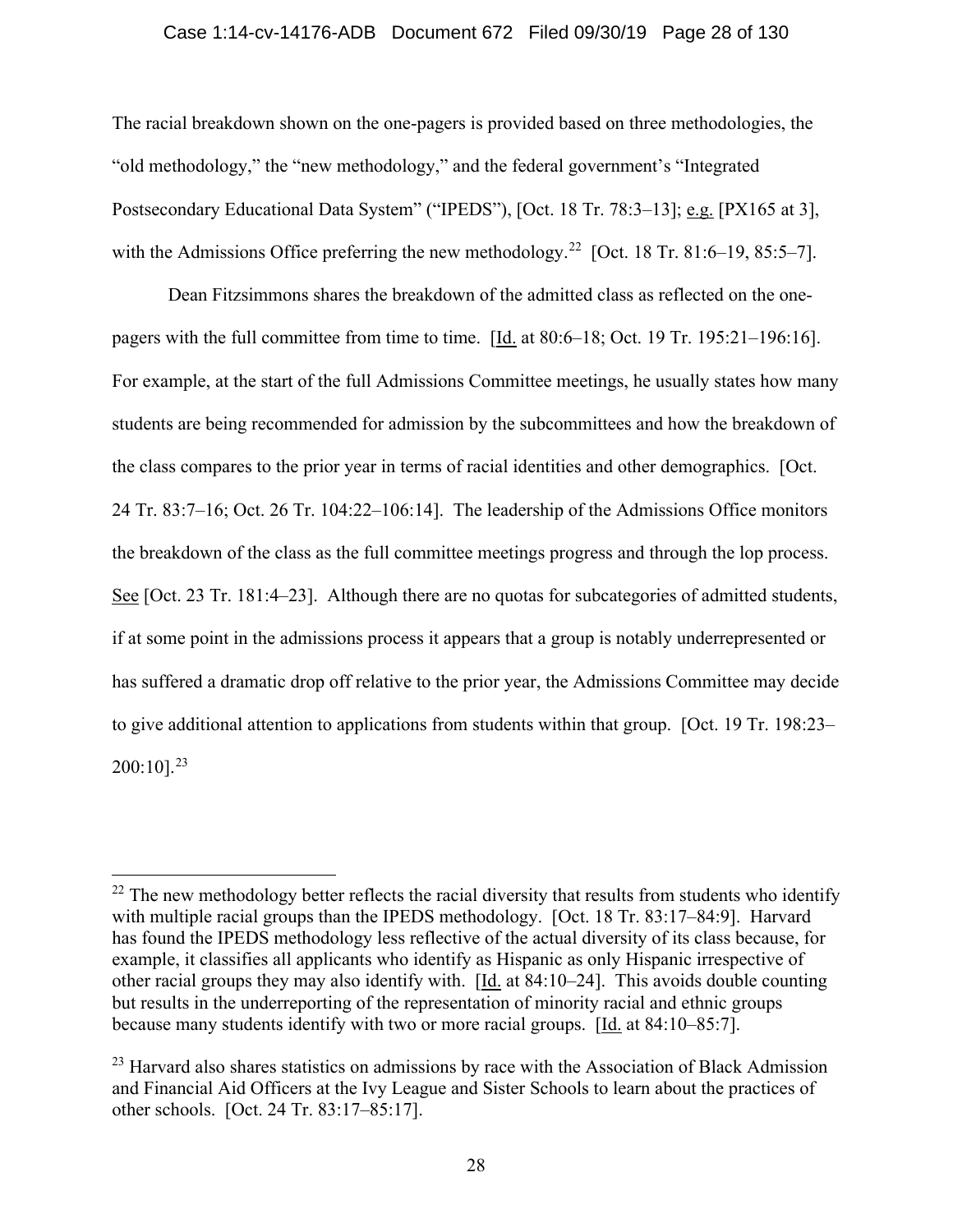#### Case 1:14-cv-14176-ADB Document 672 Filed 09/30/19 Page 29 of 130

 In addition to giving the Admissions Office some perspective on whether it is admitting a diverse class, the collective racial composition of applicants and admitted students helps Harvard better forecast its overall yield rate because different racial groups historically accept offers to attend Harvard at differing rates. [Oct. 15 Tr. 160:18–162:7]. As examples, admitted Asian American students usually matriculate at a higher rate than white students, while admitted Hispanic, African American, Native American, and multiracial applicants matriculate at a lower rate. [Oct. 18 Tr. 80:21–81:5]; see [PX324]. Because of these variations in yield rates by racial group, Harvard uses the racial makeup of admitted students to help determine how many students it should admit overall to avoid overfilling or underfilling its class. See [Oct. 15 Tr. 162:1–15].

In addition to monitoring the likely racial makeup of the admitted class, admissions officers use race in evaluating applicants and assigning an overall rating. [Oct. 17 Tr. 221:3–5; Oct. 18 Tr. 49:20–50:3, 186:16–25]. Although race may act as a tip or plus factor when making admissions decisions, it is only ever one factor among many used to evaluate an applicant. [Oct. 18 Tr. 49:10–16, 167:2–169:24]; see [DX5 at 11]. Race is only intentionally considered as a positive attribute. [Oct. 16 Tr. 22:18–23:4; Oct. 18 Tr. 197:5–11]; see [Oct. 30 Tr. 80:1–23].

Admissions officers are not supposed to, and do not intentionally, take a student's race directly into account when assigning ratings other than the overall rating, but Harvard's reading procedures did not instruct readers not to consider race in assigning those ratings until 2018, when Harvard amended the reading procedures for the class of 2023 to provide more explicit guidance on the appropriate use and non-use of race. See [Oct. 18 Tr. 49:20–50:3; Oct. 19 Tr. 252:21–253:13; Oct. 24 Tr. 121:21–122:4, 140:6–25; Nov. 1 Tr. 124:3–125:11; PX723 at 1, 3]. Further, some admissions officers may take an applicant's race into account indirectly, for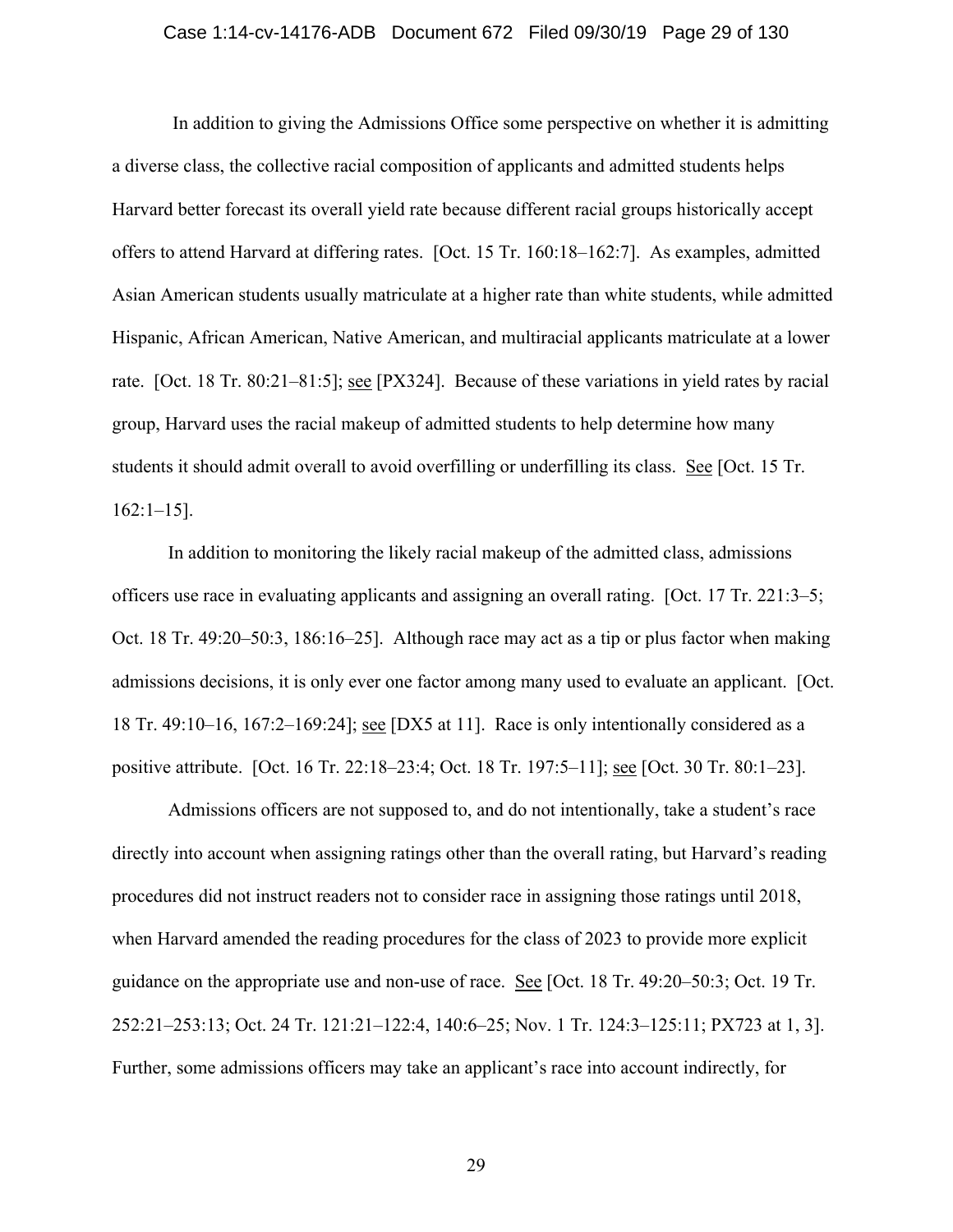### Case 1:14-cv-14176-ADB Document 672 Filed 09/30/19 Page 30 of 130

example when an applicant's race has influenced other personal qualities that the admissions officer believes will add to the Harvard community. [Oct. 19 Tr. 48:11–49:1; Oct. 24 Tr. 138:1– 10].

No admission officer who testified perceived Harvard to be engaged in discrimination against Asian Americans. For example, Senior Admission Officer Charlene Kim<sup>24</sup> was asked what her reaction was to the allegation that Harvard discriminated against Asian Americans. She responded:

I think now just concern. It's not what I know our office to be. It's not who I am. ... I would never be part of a process that would discriminate against anybody, let alone people that looked like me, like my family, like my friends, like my daughter. And so I'm actually really grateful to be able to be here to share my little bit of my experience on the admissions committee . . . . I'm not here to say that it's perfect, but I know that we don't discriminate against anyone.

[Oct. 24 Tr. 175:11–22].

To summarize the use of race in the admissions process, Harvard does not have a quota for students from any racial group, but it tracks how each class is shaping up relative to previous years with an eye towards achieving a level of racial diversity that will provide its students with the richest possible experience. It monitors the racial distribution of admitted students in part to ensure that it is admitting a racially diverse class that will not be overenrolled based on historic matriculation rates which vary by racial group. Although racial identity may be considered by admissions officers when they are assigning an applicant's overall rating, including when an applicant discloses their race but does not otherwise discuss it in their application, race has no specified value in the admissions process and is never viewed as a negative attribute.

<sup>&</sup>lt;sup>24</sup> Ms. Kim is a senior admissions officer, the assistant director of financial aid, and the director of Harvard's first-generation program. She graduated from the University of California at Berkeley and received a master's degree from New York University. She began working in the Admissions Office in 2008. [Oct. 24 Tr. 125:12–25, 141:18–142:1].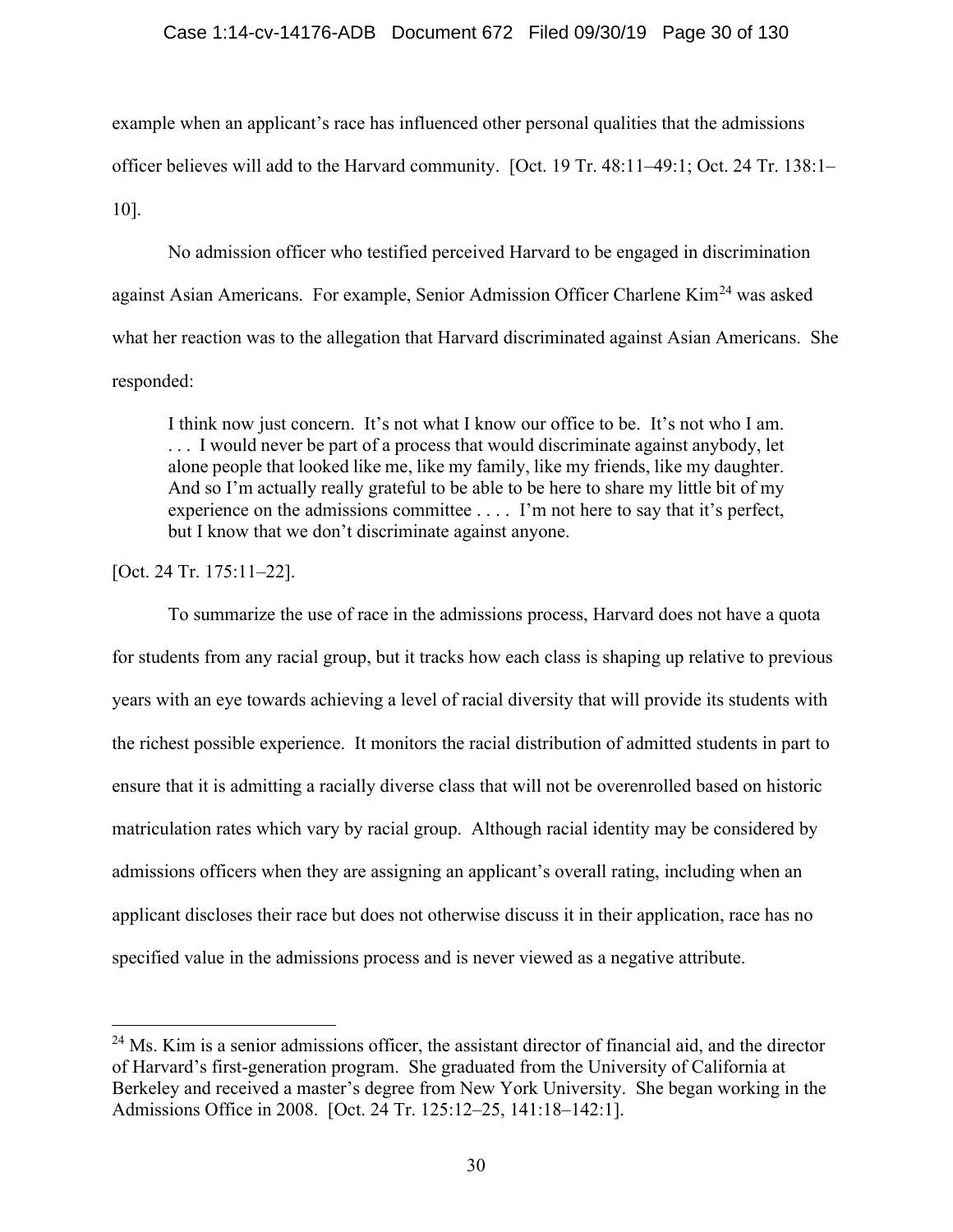### Case 1:14-cv-14176-ADB Document 672 Filed 09/30/19 Page 31 of 130

Admissions officers are not supposed to, and do not intentionally, consider race in assigning ratings other than the overall rating.

## **C. Prelude to this Lawsuit**

## 1. The Unz Article

This lawsuit followed magazine and news articles that raised the specter of Asian American students being penalized in college admissions based on their racial identity. Harvard's response to that controversy demonstrates Harvard's concern about the perception that its admissions process was racially biased but also the complexity of the statistical evidence upon which the allegations here are based.

On or about November 28, 2012, Ron Unz, a Harvard alumnus, published an article titled "The Myth of American Meritocracy" in *The American Conservative* (the "Unz Article"). [PX218]. Unz asserted that elite universities were biased against Asian Americans and employed "*de facto* Asian quotas" as evidenced by a gap between Asian American representation among America's most academically accomplished high school students and their comparatively low representation at elite colleges. [Id. at 9]. The Unz Article, which itself included language that suggested certain unsavory biases,  $2<sup>5</sup>$  did not attract much attention until approximately one month later when David Brooks of the *New York Times* published an article that promoted the Unz Article as one of the best magazine articles of the year and argued that stagnant Asian American representation at Harvard between 1995 and 2011 smelled like a quota system. See [Oct. 17 Tr. 24:19–25:17]. The two articles together and their allegations of racial

 $25$  The article relies in part on data based on perceptions about the proportion of national merit scholarship semifinalists from California whose "names seem to be Jewish." [PX218 at 12]. Although the Court recognizes that this article might have interested some sociologists, it was not unreasonable for some Harvard admissions officials to view the article as "profoundly anti-Semitic" and, as a result, to view it as less than serious scholarship. [Oct. 17 Tr. 158:2–159:10].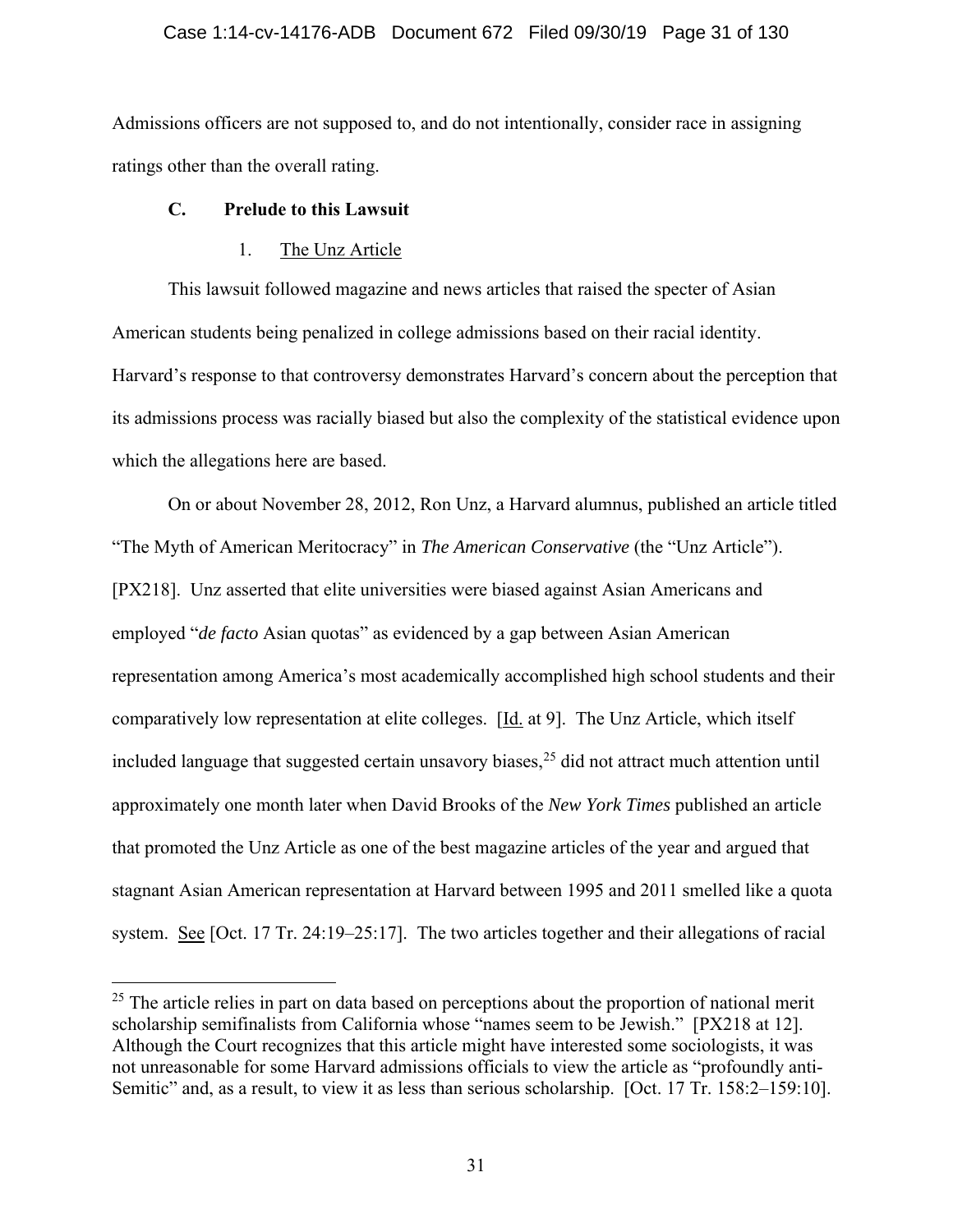bias sparked concern among Harvard's leadership and some of its alumni, who encouraged Harvard to respond to the allegations. See [id. at 25:8–37:25; PX227; PX238].

## 2. Analysis by Office of Institutional Research

## i. Mark Hansen's Admissions Models

Following the 2012 Christmas and 2013 New Year's holidays, Dean Fitzsimmons attempted to develop a response to the Unz Article, including soliciting input from Harvard's Office of Institutional Research ("OIR"). [Oct. 17 Tr. 37:14–38:16; Oct. 23 Tr. 208:13–209:21; PX230; PX236; PX238].<sup>26</sup> As part of OIR's initial evaluation of the statistical evidence, research analyst Mark Hansen<sup>27</sup> prepared four rough logistic regression models, using data on applicants and admission outcomes for the classes of 2007 through 2016, to project Harvard's admitted classes using a limited set of variables, including applicants' race. [Oct. 24 Tr. 14:5–

 $^{26}$  OIR is a university-wide office that provides statistical analysis in response to requests from across Harvard University and sometimes on its own initiative when it anticipates a need for such work. During the relevant time period, the office typically had approximately 30 ongoing projects and received numerous additional *ad hoc* requests each year. [Oct. 19 Tr. 126:5–23]. OIR's objective was and remains to offer accurate, timely, and digestible research that is tailored to diverse audiences with the goal of promoting informed decision-making and furthering the core missions of the university. [Oct. 18 Tr. 210:9–14; PX465].

 $27$  Mr. Hansen studied mathematics at Boston University before obtaining a master's degree from Harvard's Graduate School of Education. He was hired as a management fellow by OIR in the summer of 2010 and was promoted to research analyst in 2011. He left OIR in the summer of 2013 to work for MIT's Office of Institutional Research. [Oct. 24 Tr. 10:19–11:25].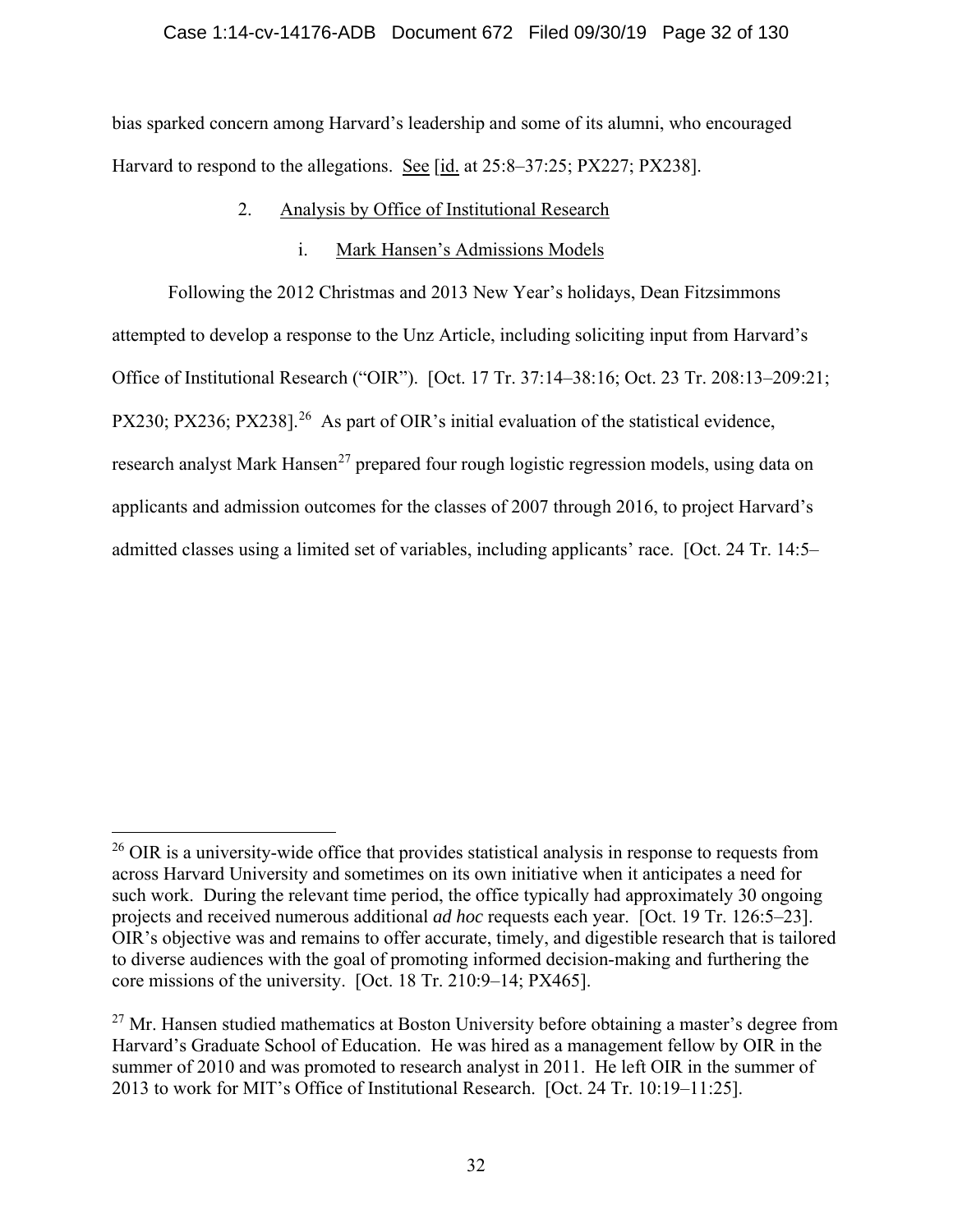24]; see [PX12 at 32–35].<sup>28</sup> His most expansive model used applicants' academic index,  $2^9$ academic rating, legacy and recruited athlete status, personal rating, extracurricular rating, gender, and race as inputs to predict the admitted class. See [PX12 at 33]. The classes projected by this model had racial demographics that approximated the actual class based on the probability of admission assigned to applicants by the model. See [id. at 34–35]. Mr. Hansen's less complete models, which did not include variables for racial identities, projected admitted classes with far more Asian students than Harvard's actual admitted classes, suggesting either that racial tips resulted in fewer Asian students being admitted or that factors correlated with Asian identity that were not included in Mr. Hansen's models were significantly affecting which applicants Harvard chose to admit. See [id. at 33–34].

- Athletes and Legacies explain the difference in raw admit rates for Asian and White applicants.
- Asian applicants have higher average ratings and test scores (excluding the personal rating).
- Differences exist in the raw admit rates of Asian and White students with similar test scores and academic indices. Even top scores and ratings don't guarantee admission.
- Personal rating is important in models of the admissions process and drive some of the demographic differences we see.

[Id. at 2]. Much of the information in the draft presentation, including the above summary, was never shared with the Admissions Office. See [PX12]. Further, it does not appear that anyone affiliated with Harvard other than Mr. Hansen, saw the draft report prior to this litigation. [Oct. 19 Tr. 111:14–22; Oct. 24 Tr. 50:9–14].

<sup>&</sup>lt;sup>28</sup> At trial, SFFA emphasized a 17-page draft presentation, replete with blank spaces and typographical errors, that Mr. Hansen prepared in February 2013 but did not circulate to others. See [PX9]. In this draft presentation, Mr. Hansen summarized his findings as follows:

 $29$  The academic index is a metric that provides an indication of overall strength by taking account of standardized test scores and high school grades. [Oct. 16 Tr. 84:9–23].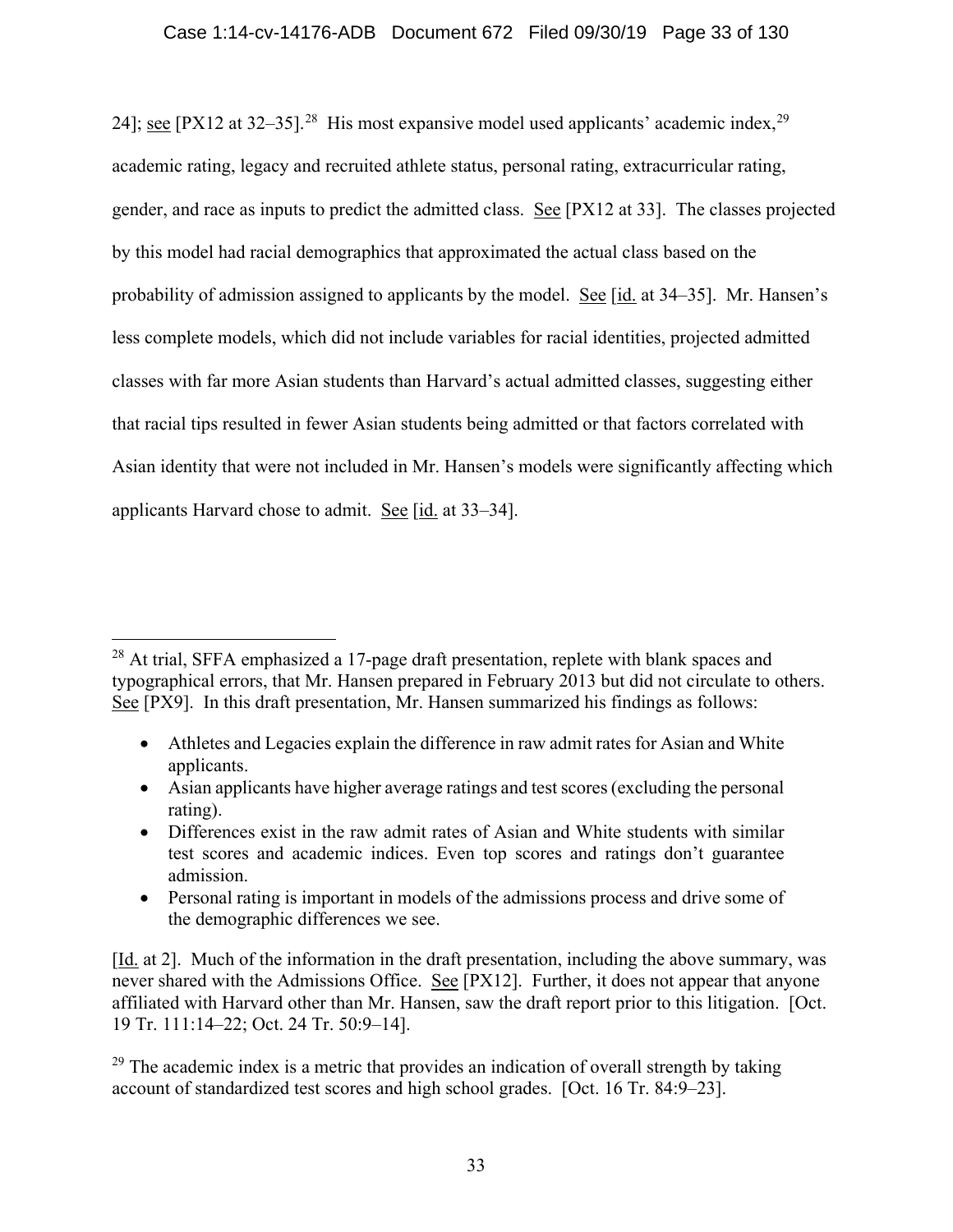#### Case 1:14-cv-14176-ADB Document 672 Filed 09/30/19 Page 34 of 130

Mr. Hansen's models could lead a casual observer to conclude that race plays a significantly larger role in Harvard's admissions process than it actually does. The models incorporate far fewer variables than those prepared by the parties' economic experts for this litigation and omit many variables that are important to the admissions process. Compare [PX12 at 33], with  $[PD38$  at 26].<sup>30</sup> Even Mr. Hansen's most complete model almost certainly suffers from considerable omitted variable bias in light of the likely correlation between race and important variables that Mr. Hansen did not include. Most notably, his models contain no controls for socioeconomic and family circumstances that correlate with race and also affect admissions decisions. See [PX12 at 33]. Given these deficiencies in the models, they are entitled to little weight for the purpose of determining whether Harvard discriminates against Asian American applicants, particularly given the availability of the experts' far more comprehensive models and the testimony offered by fact witnesses in this case. See [Oct. 19 Tr. 19:19–20:8]. Mr. Hansen's models do suggest, consistent with other evidence, that Asian Americans applicants excel in academic metrics; that tips for legacies and recruited athletes result in more white students being admitted; that a projection of Harvard's class based only on the profile ratings, academic metrics, and athlete and legacy statuses is incomplete and results in a projected class that is vastly less racially diverse than the one Harvard achieves; and that, absent any consideration of race, Harvard's classes would have drastically fewer African American and Hispanic students. See [PX12 at 33–34].<sup>31</sup>

<sup>&</sup>lt;sup>30</sup> "PD" refers to demonstrative evidence presented by SFFA.

 $31$  The Court notes that Mr. Hansen's models suggest that any increase in Asian American admits would come largely at the expense of African Americans and Hispanics.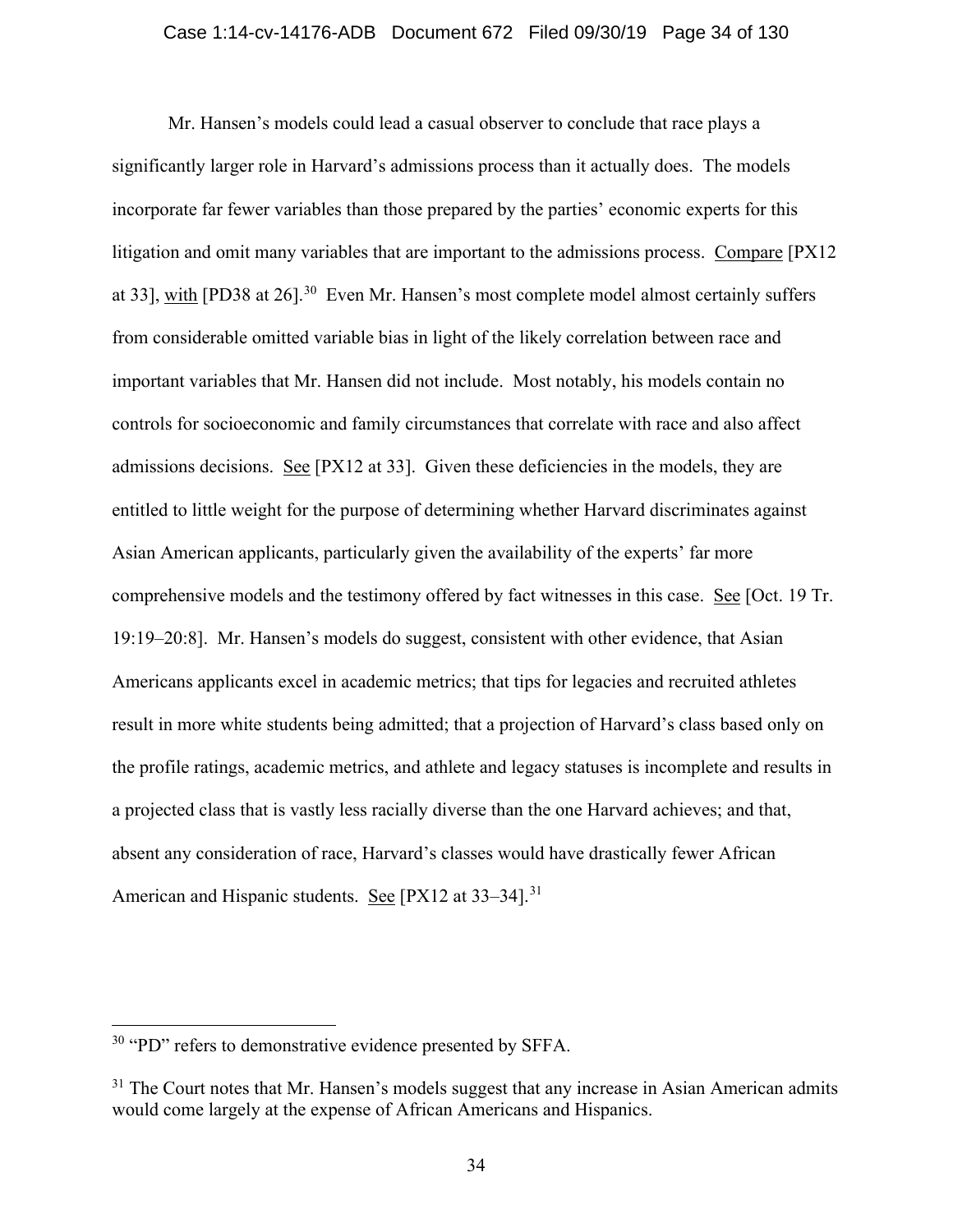#### Case 1:14-cv-14176-ADB Document 672 Filed 09/30/19 Page 35 of 130

A limited selection of slides depicting Mr. Hansen's logistic regression models were included in a February 25, 2013, presentation for Dean Fitzsimmons that focused on and included much more information on the reintroduction of Harvard's early action program and an analysis of issues related to the accessibility and affordability of a Harvard education. [Oct. 17 Tr. 83:24–84:16; PX12 at 32–37]. The slides on Mr. Hansen's models that were shared with Dean Fitzsimmons included a statement that they were "preliminary and for discussion," and they were not presented or understood as evidence of discrimination. See [Oct. 17 Tr. 83:24– 84:16; PX12 at 32–36]. Dean Fitzsimmons concluded that Mr. Hansen's models were incomplete, and he elected not to discuss those slides or the information they contained with Harvard's leadership at that time. [Oct. 17 Tr. 84:3–85:1]. More than a year later, Mr. Hansen's models were shared with Dean Khurana, shortly after he became the dean, in advance of a "highlevel meet-and-greet type meeting" that was intended to generally familiarize Dean Khurana with OIR's work. [Oct. 23 Tr. 44:3–8, 45:6–10, 46:12–17]; see [PX41 at 50]. Dean Khurana also found Mr. Hansen's models incomplete and viewed them as a puzzling approach to understanding Harvard's admissions process. [Oct. 23 Tr. 47:4–49:18].

#### ii. Low-Income Admissions Models

Following the February 2013 meeting with OIR, Dean Fitzsimmons requested that Dr. Erin Driver-Linn<sup>32</sup> and Ms. Erica Bever<sup>33</sup> further analyze the effect of low-income status, which Dean Fitzsimmons hoped and expected would confirm that Harvard was providing a tip to lowincome applicants. [Oct. 17 Tr. 172:22–173:21]. This analysis was intended to respond, at least

<sup>&</sup>lt;sup>32</sup> During the relevant period, OIR was led by Dr. Driver-Linn, who holds a Ph.D. in social psychology from Harvard. [Oct. 19 Tr. 69:9–70:7].

<sup>&</sup>lt;sup>33</sup> Ms. Bever joined OIR in 2007 and transitioned to the Admissions Office where she now serves as a senior admissions officer and the director of research. [Oct. 18 Tr. 200:7–201:1].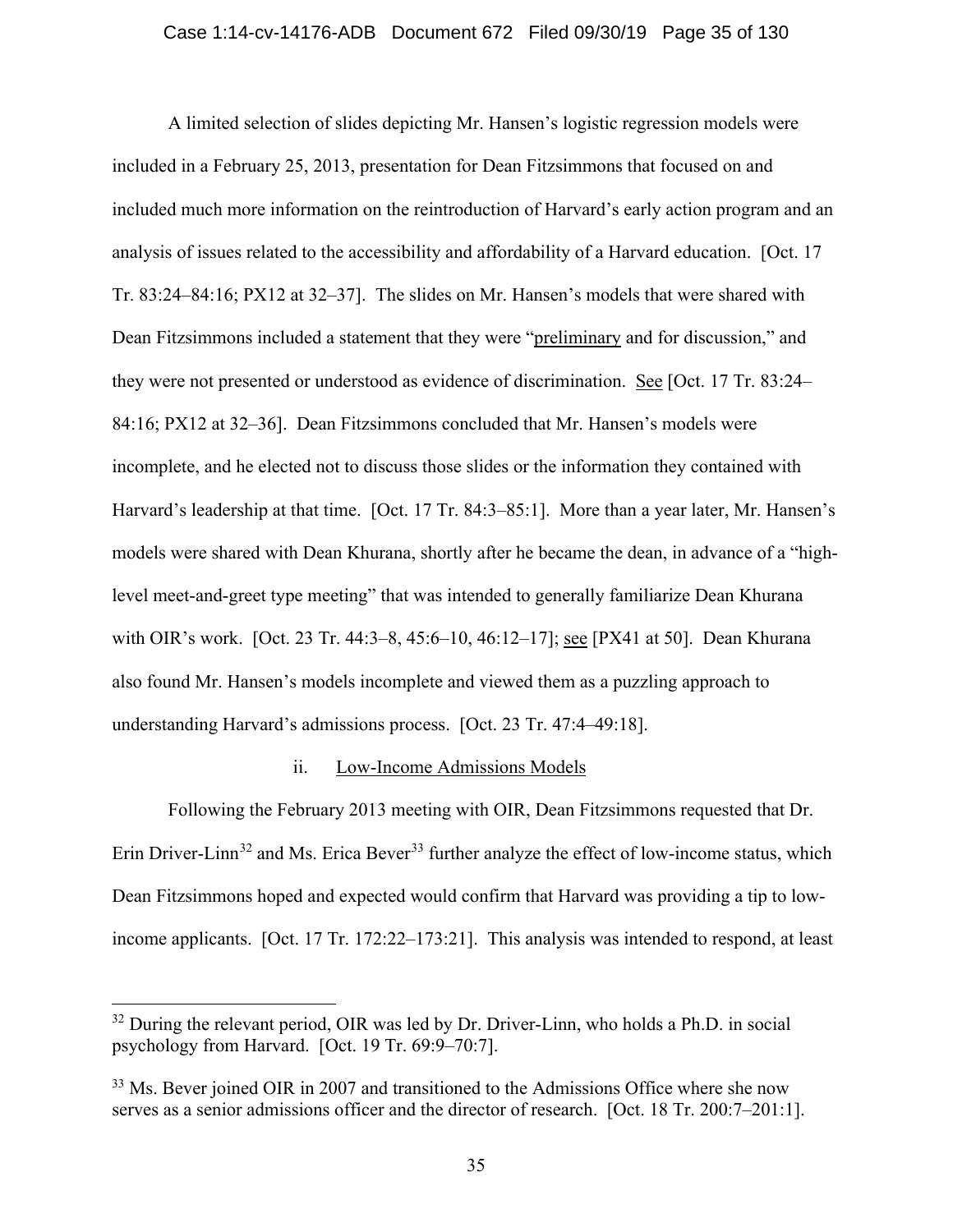#### Case 1:14-cv-14176-ADB Document 672 Filed 09/30/19 Page 36 of 130

in part, to criticism that elite colleges, like Harvard, were not doing enough to attract low-income students. See [PX26 at 2]. On May 1, 2013, Ms. Bever, Dr. Driver-Linn, and Mr. Hansen sent Dean Fitzsimmons a summary of their initial findings in a memorandum titled "Harvard College Admissions and Low Income Students." [Id.]. Their analysis found that Harvard students from lower income backgrounds generally have lower SAT scores but that they are admitted at higher rates when controlling for their SAT scores.  $[\underline{Id}$  at 2–3, 6–7].

 After reviewing the distribution of SAT scores by family income, OIR's memorandum discussed the need to model the admissions process to better evaluate whether the Admissions Office was providing a tip to low-income students, given that the relationship between income and admission, controlling only for SAT scores, could have been the result of a relationship between income and other factors, such as race. [PX26 at 3–4]; <u>see</u> [PX28 at 4 (indicating that applicants with family incomes of less than \$60,000 accounted for 25% of Hispanic, 24% of African American, 18% of Asian American, and 10% of white applicants)]. As OIR's memo to Dean Fitzsimmons summarized:

The differences [in students' SAT scores by income] could be related to other factors important in the admissions process. In order to control for those potential issues, we implement a logistic regression model to predict the probability of admission, controlling for demographic characteristics and a variety of metrics used to asses qualification for admission. Demographic characteristics include gender and race/ethnicity. Qualifications used in admission include academic index, academic rating, extracurricular rating, personal rating, athletic rating, and legacy status.

This approach has several limitations; we picked a small set of variables that would factor in admissions decisions. The selection of a wider set of variables might result in a better fitting model, one that accounts for more of the variation in individual applicants and their potentially unique contributions to the entering class. For example, the model does not capture exceptional talent in art or music explicitly (although ratings may capture some aspect of these attributes). In addition, our model is limited to main effects, not examining interactions between variables. Our analysis should not be considered exhaustive.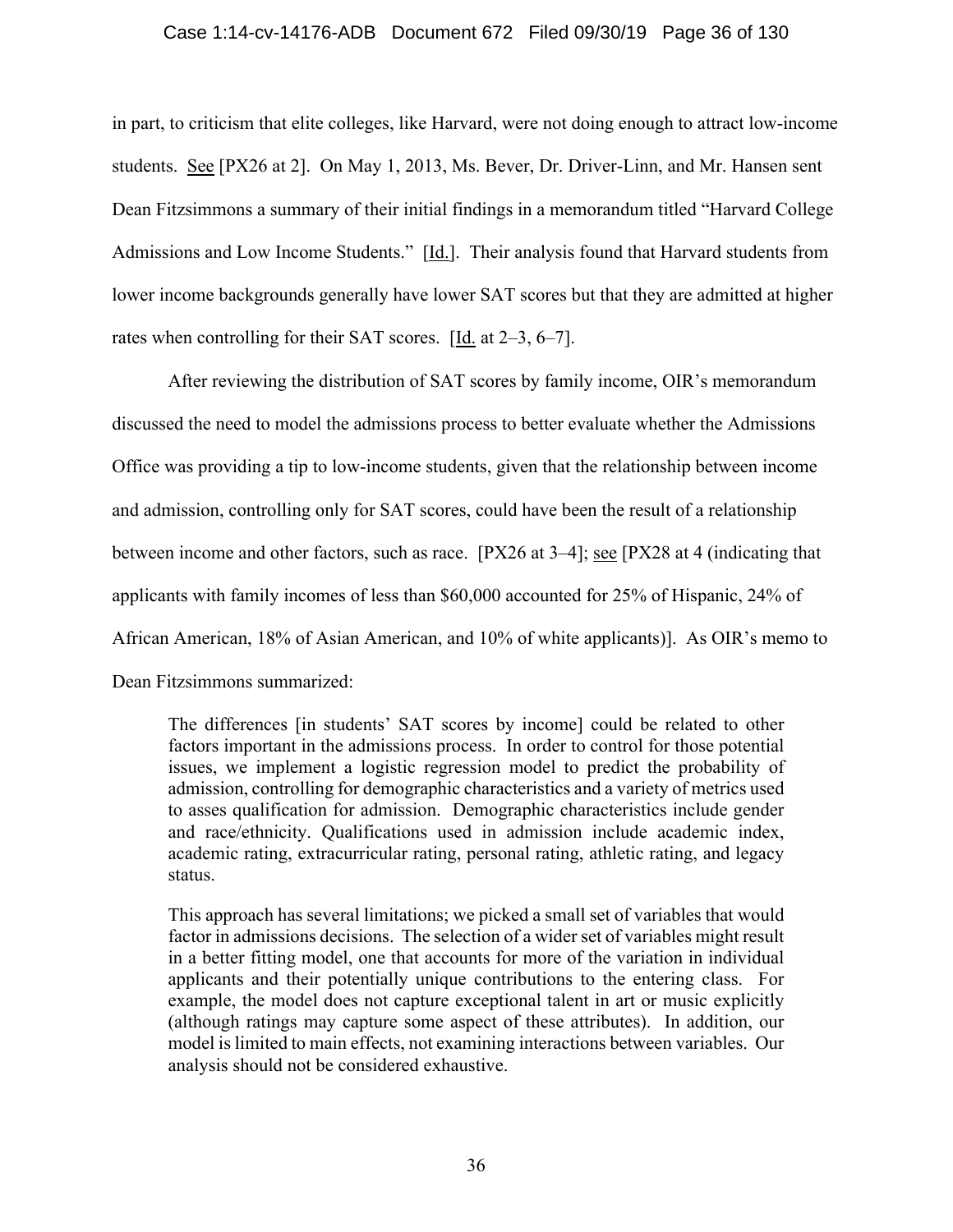### Case 1:14-cv-14176-ADB Document 672 Filed 09/30/19 Page 37 of 130

[PX26 at 3]. To the extent that OIR's initial analysis suggested that Harvard was providing an admissions tip to applicants from low-income backgrounds, that tip appeared less significant than tips for legacies and recruited athletes. See  $\left[$ id. at 8–9 $\right]$ . OIR explained that:

To get a sense of the size of the admissions advantage conferred to low-income applicants relative to other groups of applicants, the so-called "thumb on the scale," we include low-income status in a second logistic regression model. . . . The variables with the largest effects on the probability of admission are athletic rating, personal rating, and legacy status. Compared to athletes and legacies, the size of the advantage for low income students is relatively small.

 $[\underline{Id}$ . at 3].

The memorandum also noted that "Asian applicants with an academic 1 or 2 are admitted 12% of the time compared against an admit rate of 18% for non-Asian applicants" and provided a chart illustrating this disparity. [Id. at 4, 9]. Further, the memo stated that certain "issues" should be considered before sharing the analysis publicly, including that there are "demographic groups that have negative effects," although the only demographic group for which OIR's analysis returned a negative coefficient was "Asian." [Id. at 4]. Although the model returned a negative coefficient for Asian applicants, neither OIR nor Dean Fitzsimmons viewed the report as indicative of discrimination. [Oct. 17 Tr. 109:15–19; Oct. 19 Tr. 152:22–153:15].

After receiving the May 1, 2013 memorandum, Dean Fitzsimmons asked OIR to examine the effect of Asian racial identity on admissions outcomes to confirm that the low-income tip was being fairly and consistently applied to all groups, but he did not ask OIR to further examine the effect of being Asian on admissions outcomes across the board. [Oct. 17 Tr. 127:22–128:12, 129:13–17]. OIR added an interaction term for Asian and Low Income which allowed the model to return coefficients that accounted for the possibility that the tip for low income varied by race. See [PX28 at 7–8]. On June 3, 2013, OIR shared with Dean Fitzsimmons its additional analysis, [Oct. 17 Tr. 129:13–130:13], which showed a coefficient for the interaction term of "Asian and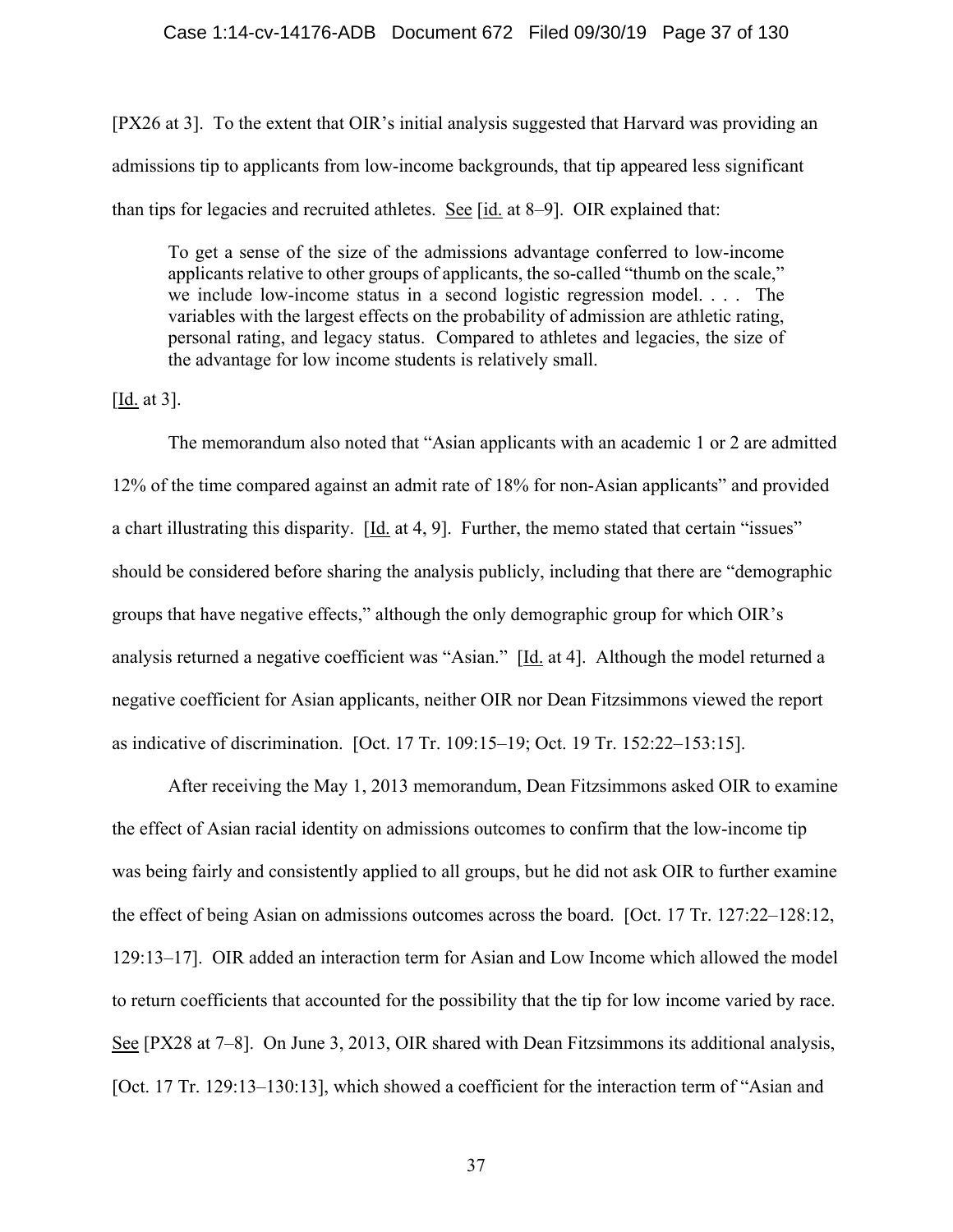### Case 1:14-cv-14176-ADB Document 672 Filed 09/30/19 Page 38 of 130

Low Income" that was positive and statistically significant but of a lesser magnitude than the negative coefficient for Asian identity, see [PX28 at 7; PX29]. This updated analysis suggested that although low-income Asian American applicants were provided a tip relative to their higher income Asian American peers, the magnitude of that tip might not overcome the negative relationship between Asian racial identity and admissions outcome, when holding constant some variation in the profile ratings, gender, and applicants' academic index. [Id. at 7]; see also [DD10 at 27]. Nevertheless, the data reassured Dean Fitzsimmons that the Admissions Office was "treating Asian Americans in an evenhanded manner." [Oct. 17 Tr. 134:3–11]. As with Mr. Hansen's February 2013 models, OIR's May 2013 models suffer from significant omitted variable bias, and the magnitude of the negative coefficient for Asian applicants is relatively modest considering the number and significance of omitted observable and unobservable factors. See [PX28 at 7]. As a result, the OIR analysis is weak evidence of bias against Asian American applicants, particularly relative to the more thorough econometric analysis that has been done by the parties' economic experts in connection with this litigation.

Dean Fitzsimmons' non-inference of actual discrimination based on the relatively modest negative Asian coefficient was reasonable given the limitations of OIR's model and his own experience with and confidence in the Admissions Office's process. Dean Fitzsimmons did not ask for additional analysis based on OIR's results, nor did he make any changes to Harvard's admissions process in response to that analysis, because his review of the data did not lead him to believe that the Admissions Office was biased against Asian American applicants. [Oct. 17 Tr. 137:11–17, 138:7–24].

### 3. The Ryan Committee

In April 2014, Harvard learned of a website that had launched with the url harvardnotfair.com. Harvard's staff recognized that the website was being promoted by some of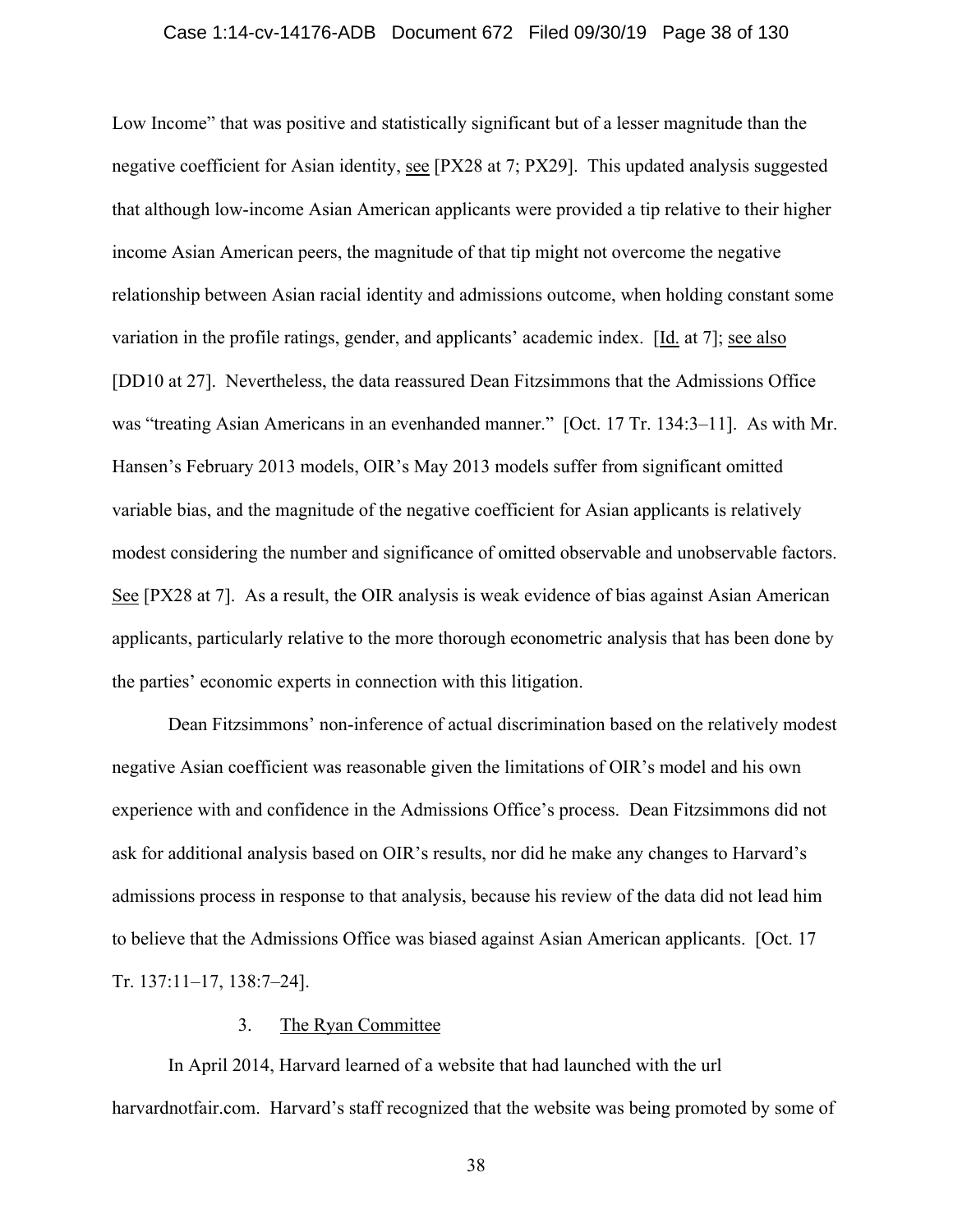the same individuals who had financed Fisher v. University of Texas at Austin, 570 U.S. 297 (2013) ("Fisher I"), and 136 S. Ct. 2198 (2016) ("Fisher II"). [Oct. 23 Tr. 211:7–15]; see [PX283]. Apparently in response to the prospect of litigation, Harvard University formed a committee to examine race-neutral alternatives to its race-conscious admissions practices (the "Ryan Committee"). See [Oct. 22 Tr. 13:14–19, 129:13–130:17]. The Ryan Committee, chaired by Jim Ryan, the Dean of the Graduate School of Education, included more than two dozen members from across the university. [Oct. 16 Tr. 69:3–7; Oct. 22 Tr. 13:20–14:2]; see [PX300; PD19]. The committee's work never really got "off the ground," owing at least in part to its broad membership and the conflicting scheduling demands of many committee members. [Oct. 16 Tr. 69:10–70:15; Oct. 19 Tr. 76:8–77:10]. After meeting only a few times, it disbanded in December 2014, shortly after this lawsuit was filed. [Oct. 16 Tr. 70:2-6; PX316 at 2]; see [ECF No. 1]. No substantive analysis of any race-neutral alternatives examined by the Ryan Committee was entered into evidence. See [Oct. 19 Tr. 77:14–24 ("I believe the team did some work, under privilege. . . . Under direction of counsel.")].

# 4. The Khurana Committee

In 2015, following the filing of this lawsuit and the disbandment of the Ryan Committee, Harvard established the Khurana Committee, officially titled "the Committee to Study the Importance of Student Body Diversity," which was chaired by Dean Khurana.<sup>34</sup> [Oct. 22 Tr. 210:23–211:21; PX302 at 22]. The Khurana Committee "sought to examine and restate the

<sup>&</sup>lt;sup>34</sup> In addition to Dean Khurana, the members of the Committee to Study the Importance of Student Body Diversity included Mahzarin R. Banaji, the Richard Clarke Cabot Professor of Social Ethics; Emma Dench, the McLean Professor of Ancient and Modern History and of the Classics; Yukio Lippit, the Harris K. Weston Associate Professor of the Humanities; David R. Pilbeam, the Henry Ford II Professor of Human Evolution; and, Jonathan L. Walton, the Plummer Professor of Christian Morals and Pusey Minister of the Memorial Church. [Oct. 23 Tr. 35:14–18; PX302 at 22].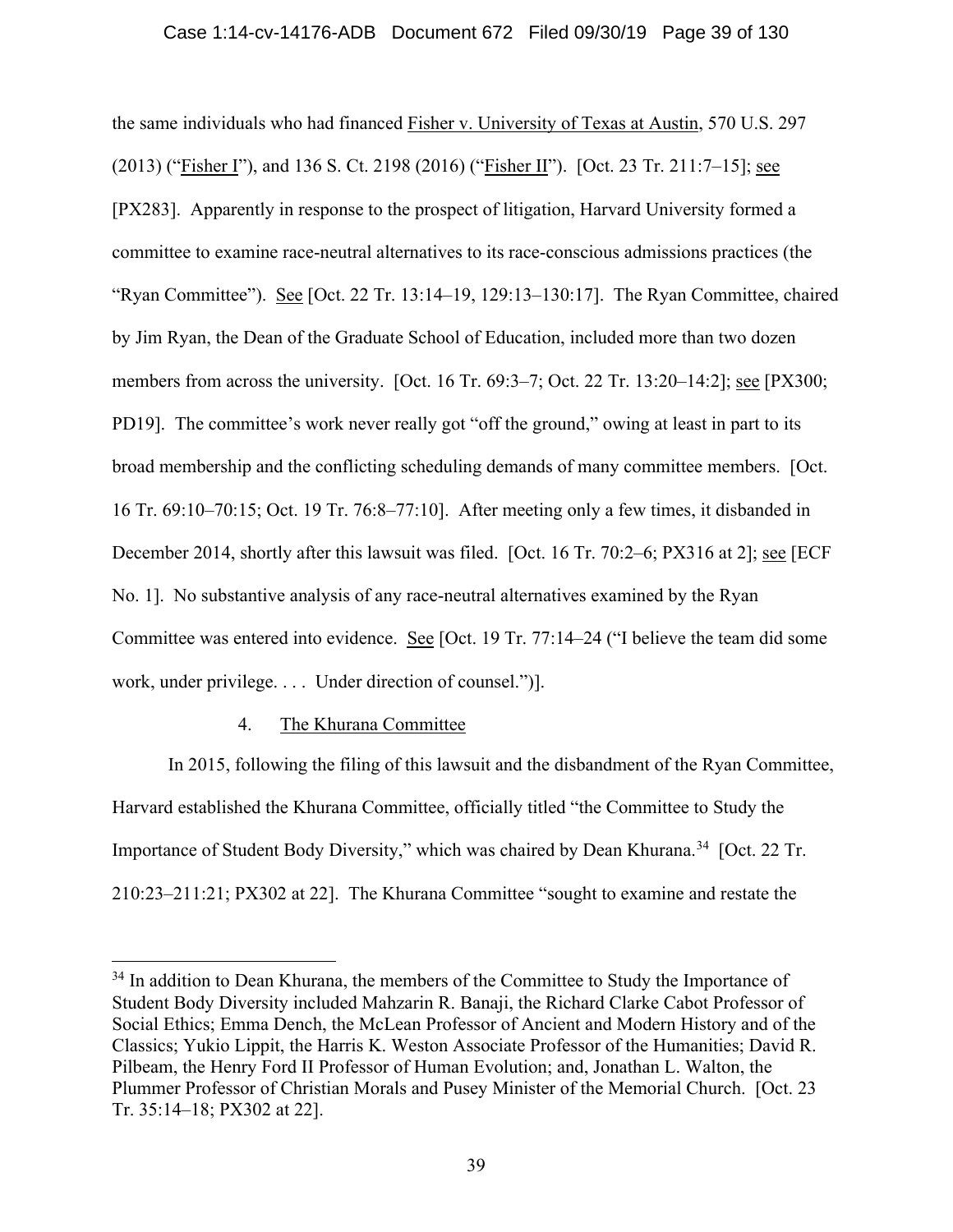### Case 1:14-cv-14176-ADB Document 672 Filed 09/30/19 Page 40 of 130

benefits that the College derives – as an institution, and for its students and faculty – from student body diversity of all kinds, including racial diversity." [PX302 at 1]. The Khurana Committee's report, referenced supra at Part III.A, was prepared with the assistance of counsel and in the face of litigation, but nonetheless reflects an extensive and thoughtful examination of the benefits of diversity to Harvard College. [Oct. 22 Tr. 211:10–212:11]. The committee concluded its report by stating:

We emphatically embrace and reaffirm the University's long-held view that student body diversity – including racial diversity – is essential to our pedagogical objectives and institutional mission. It enhances the education of all of our students, it prepares them to assume leadership roles in the increasingly pluralistic society into which they will graduate, and it is fundamental to the effective education of the men and women of Harvard College.

[PX302 at 22]. In February 2016, Harvard's Faculty of Arts and Sciences voted unanimously to adopt the report. [Nov. 1 Tr. 198:19–24]. Although the Khurana Committee was keenly aware that it was addressing a question that "the Supreme Court has asked public institutions of higher education to answer in connection with the consideration of an applicant's race in the admissions processes as one factor among many in an individualized review," its focus was limited to Harvard's interest in diversity, rather than the viability of race-neutral alternatives. See [PX302] at 1].

### 5. The Smith Committee

In June 2017, Harvard established the "Committee to Study Race Neutral Alternatives in Harvard College Admissions," chaired by Michael Smith, the Dean of the Faculty of Arts and Sciences, with Dean Fitzsimmons and Dean Khurana serving as the other committee members (the "Smith Committee"). [PX316 at 1, 3]. The Smith Committee evaluated whether raceneutral means, singly or in combination, would enable Harvard to achieve its diversity-related educational objectives. [Id. at 8–9]. Prior to 2017, Harvard had repeatedly expressed the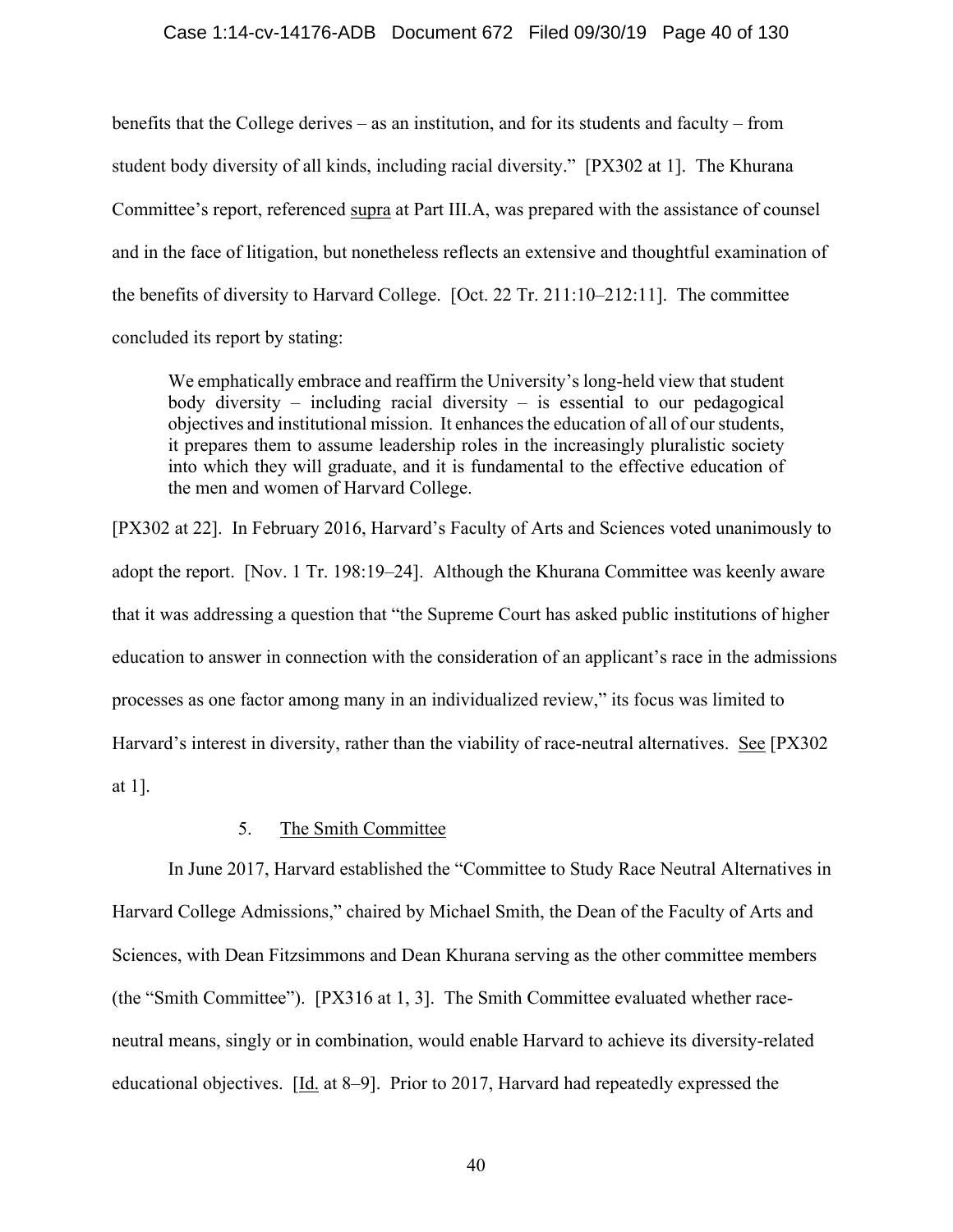### Case 1:14-cv-14176-ADB Document 672 Filed 09/30/19 Page 41 of 130

importance of its race-conscious admissions policy and its understanding that diversity across multiple dimensions was critical. See generally [id.]. Harvard had not, however, conducted a detailed empirical analysis of the viability of race-neutral alternatives for at least fifteen years. See [Oct. 16 Tr. 66:21–67:6; Oct. 19 Tr. 194:3–195:3].

The Smith Committee worked with Harvard's attorneys and had access to the analyses done by the experts in this case. [PX316 at 3]. The committee held seven meetings between August 2017 and April 2018 and then issued a report that was drafted by Harvard's attorneys. [Oct. 23 Tr. 65:20–66:4; PX316 at 1, 3]. It examined all of the race-neutral alternatives proposed by SFFA, and additionally considered eliminating preferences for athletes and the use of test scores in the admissions process. See [PX316 at 6–18]. The Smith Committee concluded that no workable race-neutral admissions practices could, at that time, promote Harvard's diversityrelated educational objectives while also maintaining the standards of excellence that Harvard seeks in its student body through its whole-person, race-conscious admissions program, and recommended that Harvard reexamine the issue in five years. [Oct. 22 Tr. 133:21–134:15; Oct. 23 Tr. 126:25–127:6, 134:15–19; PX316 at 18–19].

# **IV. FINDINGS OF FACT: NON-STATISTICAL EVIDENCE OF DISCRIMINATION**

As will be more fully discussed, the parties rely heavily on statistical evidence related to the admissions process. Additionally, to corroborate its statistical evidence, SFFA makes several other arguments in support of its contention that Harvard discriminates against Asian American applicants.

# **A. Sparse Country**

First, as discussed above, Harvard uses a search list, which is primarily compiled based on potential applicants' ACT, SAT, or PSAT test scores to help Harvard market itself to a diverse array of high school students. The ACT, SAT, or PSAT score that students need to make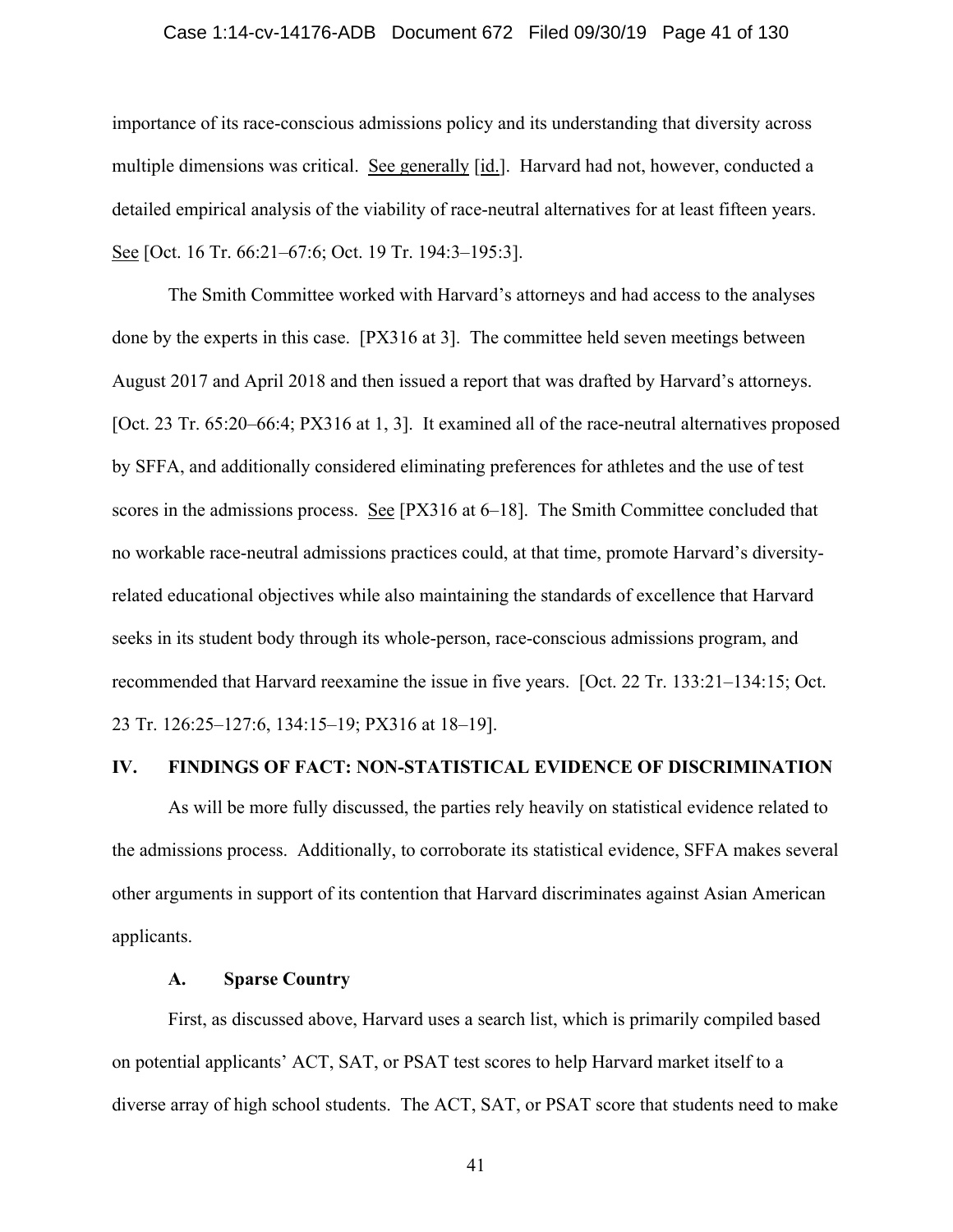#### Case 1:14-cv-14176-ADB Document 672 Filed 09/30/19 Page 42 of 130

the search list varies by gender, high school GPA, geography, and race. See [Oct. 15 Tr. 136:5– 139:21; PX2]. For example, to make Harvard's class of 2018 search list, a white male high school student from outside "sparse country"<sup>35</sup> needed an SAT score of 1380, while black, Chicano, Hispanic, Native American, and Puerto Rican students needed only an 1100. See [PX2]; see also [PX50].

As SFFA points out, there are some anomalies in the search list selection criteria that are difficult to explain. As an example, assuming an applicant reported a sufficiently high GPA, for the class of 2018, Harvard lowered the SAT score required to make the search list to 1310 for students from "sparse country" who identified their race as white, other, or unidentified while not simultaneously lowering the required score for Asian American students from the same states to the same level. Consequently, Asian American students from the same states needed to score 1350 or 1380, depending on their gender, to make the search list. See [Oct. 15 Tr. 150:3–9; PX2; PX50]. Some Asian American students therefore did not make the search list, when white students from the same area who had similar grades and SAT scores did. See [Oct. 15 Tr. 151:22–152:2]. SFFA, while recognizing that the list is a marketing tool, would have the Court consider this "sparse country" disparity between the scores required for Asian Americans and whites to make the search list as evidence of Harvard's intent to impose more selective admissions criteria on Asian Americans for the purpose of artificially suppressing Asian American representation at Harvard.

<sup>&</sup>lt;sup>35</sup> Sparse country for the purposes of the PSAT search includes twenty predominantly rural states: Alabama, Alaska, Arizona, Arkansas, Idaho, Louisiana, Maine, Mississippi, Montana, Nebraska, Nevada, New Hampshire, New Mexico, North Dakota, Oklahoma, South Dakota, Utah, Vermont, West Virginia, and Wyoming. [Oct. 15 Tr. 144:25–147:20; PX2].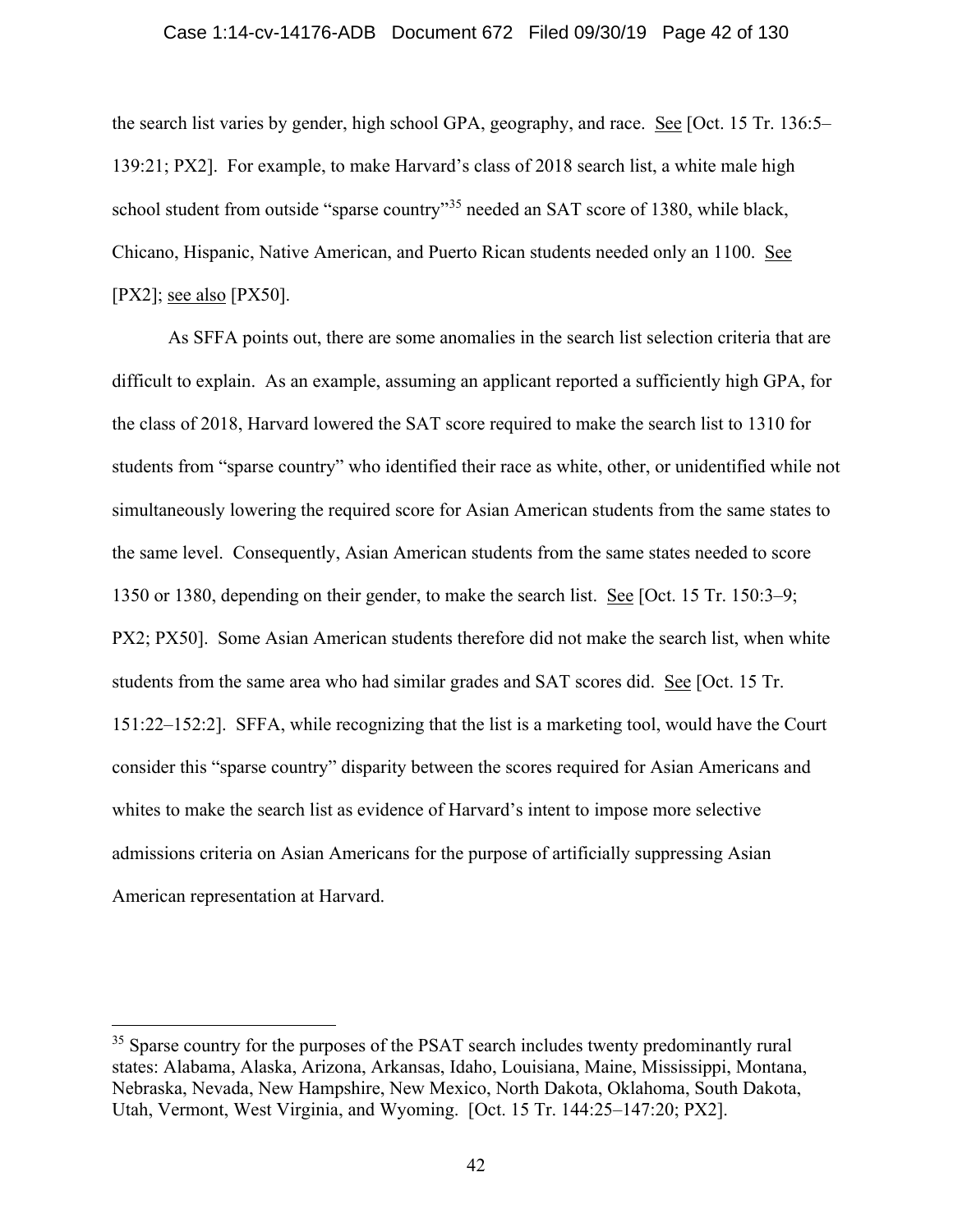### Case 1:14-cv-14176-ADB Document 672 Filed 09/30/19 Page 43 of 130

Notably, however, in some of the same years that Harvard did not lower the sparse country SAT search list score for Asian Americans commensurate with the lower requirement for whites, it selected Asian Americans for the search list based on lower ACT scores than similarly situated white students from more urban states. See [Oct. 17 Tr. 151:13–152:4; PX2]. Overall, the inconsistencies in the search criteria do not seem to be linked to efforts to advantage or disadvantage any particular racial group, and it was unclear from the testimony at trial whether these variations were accidental or intentional. At root, although being placed on the search list results in recruitment and is correlated with a higher likelihood of admission, the search list is fundamentally a marketing tool that does not affect individual admissions decisions. [Oct. 15 Tr. 129:24–132:25].

### **B. The OCR Report**

SFFA next points out that the specter of Harvard discriminating against Asian Americans in its admission process has been raised before. The argument is, at least in part, that repeated instances of smoke should heighten concerns about a fire.

In the late 1980s, Harvard faced allegations of bias against Asian American applicants in its admissions process that culminated in a 1990 report by the United State Department of Justice Office of Civil Rights ("OCR") ("OCR Report"). [PX555 at 2, 15–16]. The OCR Report reached an "overall conclusion that Harvard did not discriminate against Asian American applicants to its undergraduate program in violation of Title VI of the Civil Rights Act," but its findings indicated that some admissions officers took race into account when assigning the personal rating during the period preceding the 1990 report. See [id. at 45–46]. Further, The OCR Report found recurring characterizations of Asian American applicants that were broadly consistent with stereotypes, noting that: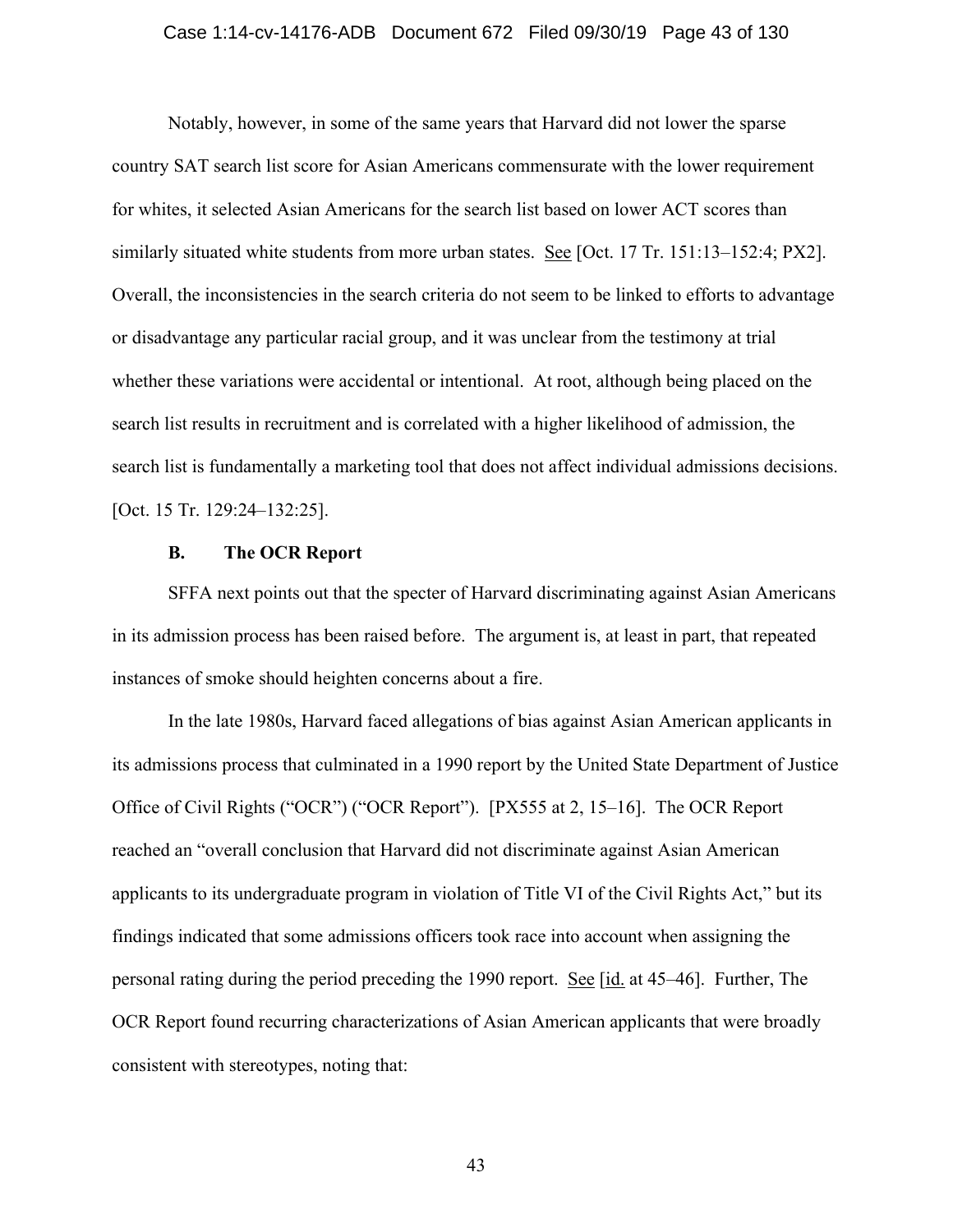In addition to examining the ethnic reader's comments, OCR's concern for the potential stereotyping of Asian American applicants prompted a review of reader comments for negative characterizations which could have an impact on the admissions decision and ratings. On its face, reader comments revealed several recurring characterizations attributed to Asian American applicants. Quite often Asian American applicants were described as being quiet/shy, science/math oriented, and hard workers. For example, one reader's comment embraced all of these in describing an Asian American applicant when she wrote:

"[A]pplicant seems like a reserved, hard-working, aspiring woman scientist/doctor."

While such descriptions may not seem damaging, OCR was conscious that problems of "model minority" stereotypes could negatively impact Asian American applicants as a whole. This concern was also raised when OCR's file review came upon comments such as:

"He's quiet and, of course, wants to be a doctor . . ."

suggesting that most or all Asian American applicants "want to be a doctor." Or more pointedly:

"[A]pplicant's scores and application seem so typical of other Asian applications I've read: extraordinarily gifted in math with the opposite extreme in English."

OCR noted that in a number of cases, Asian American applicants were described as "quiet, shy, reserved, self-contained, soft spoken" and that these characteristics were underlined for added emphasis by the reader. While white applicants were similarly described, OCR found such descriptions ascribed to Asian American applicants more frequently. In some cases these comments actually originated from the interviews, teacher or counselor recommendations, or self-descriptions given by the applicant.

. . . .

OCR recognized that reader comments were also sometimes echoes of other reviewers' commentaries related to the applicant. OCR also noted a few cases in which the readers referred to an applicant as "a classic V.N. [Vietnamese] bootstrap case" or "a classic BC/NC (blue collar/non-college background) Asian American from the inner-city." While it was clear from the context of the statement that the readers were not criticizing the applicants, and that there was no negative intention, the comments do suggest a tendency to stereotype by calling the applicants "classic."

[Id. at 24–25]. Following the conclusion that Harvard did not discriminate against Asian

American applicants and despite some of the specific findings, Harvard did not hold a meeting or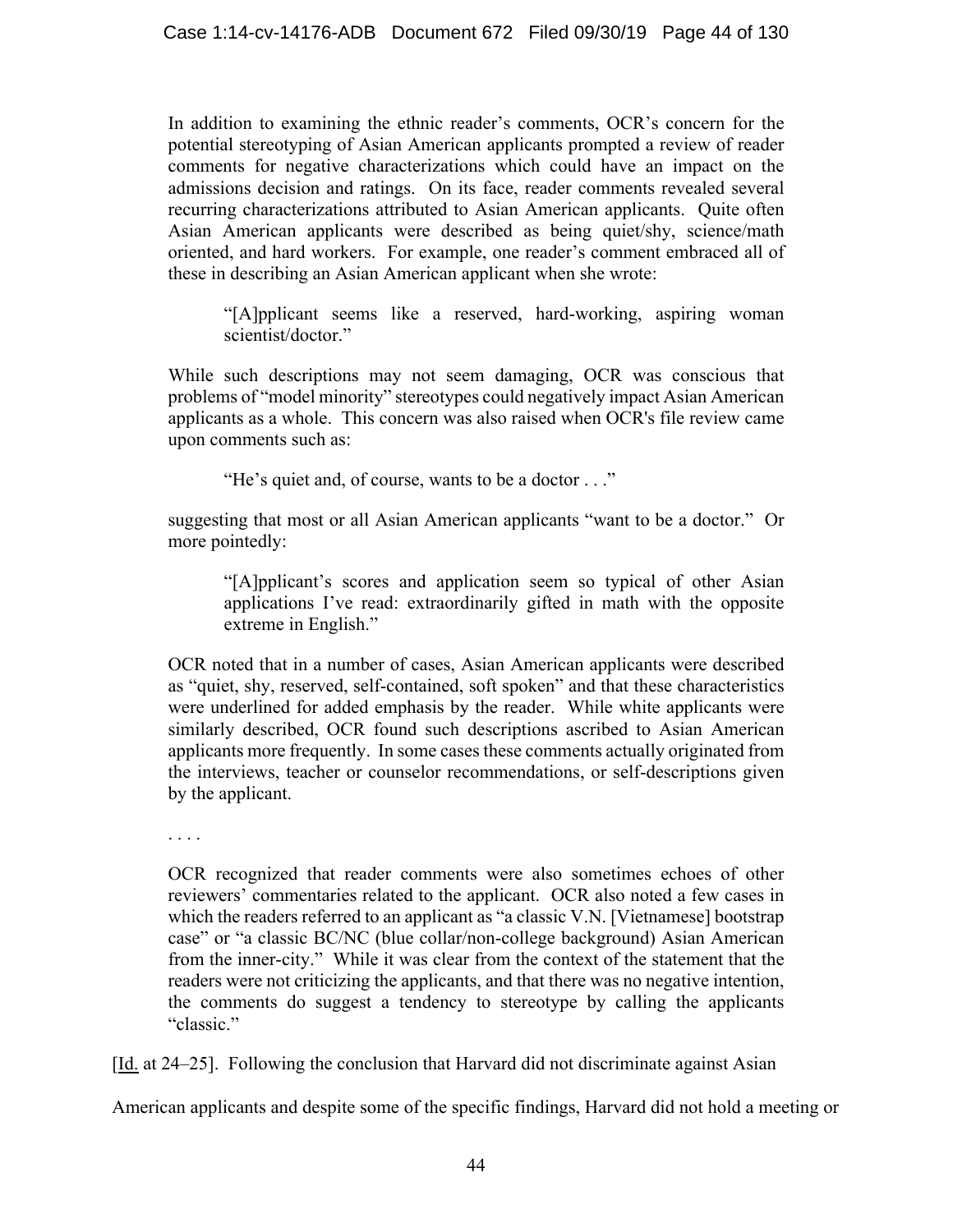# Case 1:14-cv-14176-ADB Document 672 Filed 09/30/19 Page 45 of 130

otherwise require that its admissions officers modify their evaluation practices to avoid actual stereotyping or the appearance of stereotyping. [Oct. 16 Tr. 59:17–24].

In the instant case, the admissions officers who testified at trial uniformly asserted that they do not and have not directly considered race in assigning ratings, other than the overall rating.<sup>36</sup> The Court credits the admissions officers' testimony and concludes that Harvard has made clear to its admissions officers in more recent years that they should not use race in assigning the profile ratings. Harvard perhaps should have instituted an explicit written policy stating which ratings could take race into account before 2018, but that error has now been remedied. See [PX723 at 3, 5].

# **C. More Recent Allegations of Stereotyping and Bias**

SFFA also points to more recent examples of admissions officers referring to Asian American applicants as "quiet," "hard worker," "bright," but "bland," "flat," or "not exciting." See, e.g., [DX50 at 186, 178, 693, 1040, 1062].

Harvard's admissions officers are tasked with carrying out a particularly delicate job in that they are instructed to consider race in the admissions process, including for applicants who

<sup>&</sup>lt;sup>36</sup> Senior Admissions Officer Christopher Looby's deposition testimony is the sole instance in which an admissions officer allegedly admitted that race was directly used in assigning a personal rating between the 1990 OCR Report and the present. SFFA relied on Mr. Looby's deposition testimony in its opening argument, stating, "he'll tell the truth that he's been using race in the personal rating for ten years." [Oct. 15 Tr. 27:22–24]. Mr. Looby joined Harvard's financial aid office in 2008 and has been reading admissions files since approximately 2010. See [Oct. 18 Tr. 148:16–25]. When asked during his deposition if he would "take a student's race into account when assessing his or her personal qualities," Mr. Looby answered that "just like with the academic rating, it's one factor of many I consider." [Id. at 182:8–19]; see also [Looby Dep. 51:12–17, June 30, 2017]. Mr. Looby testified at trial that he misunderstood the deposition question, and that he meant to state that he used race as one factor in assessing an applicant's overall rating just as he considered the academic rating in assigning the overall rating. [Oct. 18 Tr. 185:19–23]. His response to the deposition question appears to have been a misstatement, and the Court concludes that Mr. Looby meant to indicate at his deposition that he would consider the academic rating and race in assigning the overall rating, not the personal rating. See  $[\underline{\text{id}}]$ . at 182:18–184:8].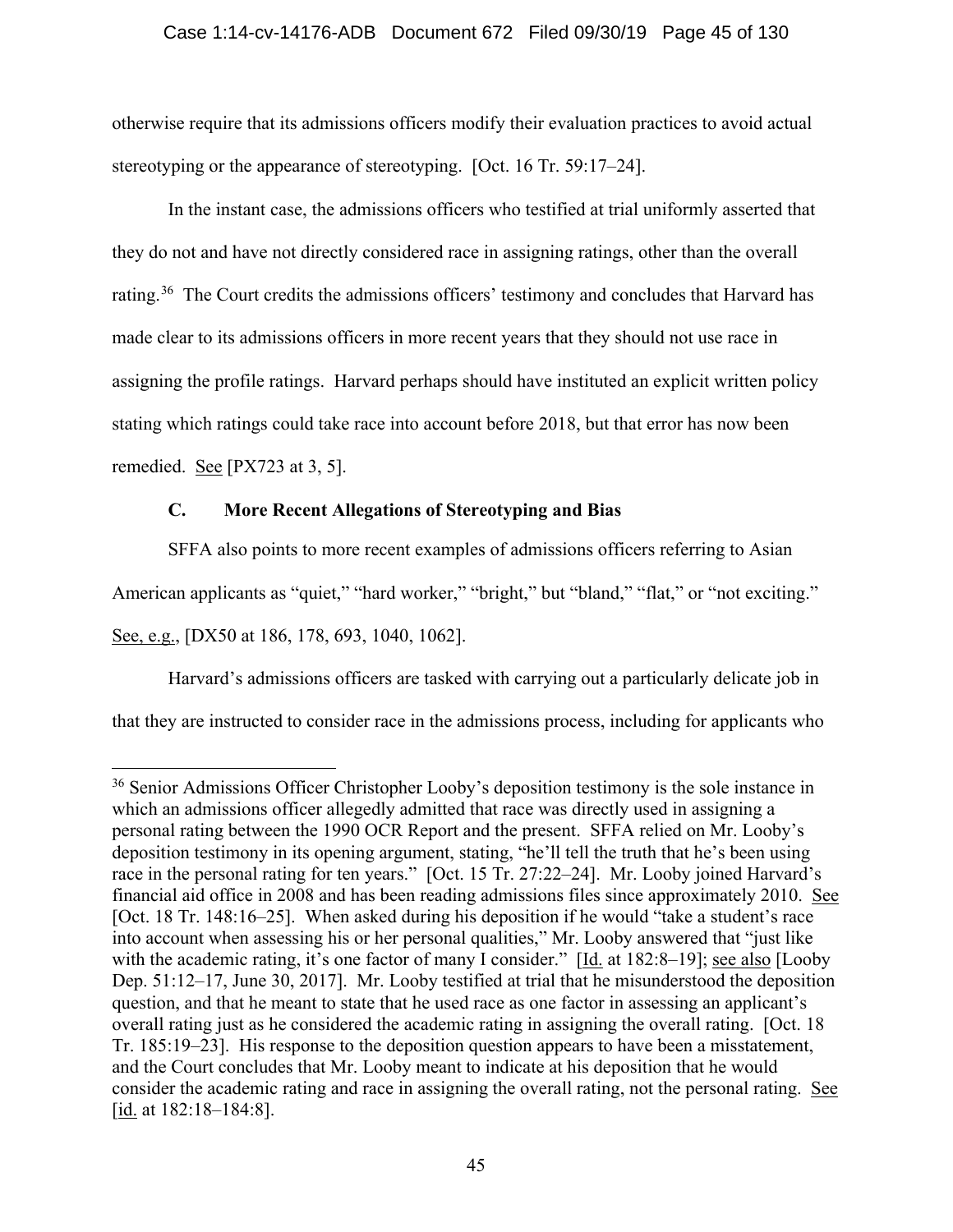### Case 1:14-cv-14176-ADB Document 672 Filed 09/30/19 Page 46 of 130

have indicated a race or ethnicity but have not elaborated on the importance of that identity, without engaging in unlawful discrimination. This job is especially sensitive due to the lengthy history of discrimination against many racial minorities in the United States, including Asian Americans, as well as Harvard's own history of discriminating against Jewish applicants beginning in the 1920s. [Oct. 24 Tr. 188:17–25; Oct. 29 Tr. 34:22–35:13, 161:17–162:16]; see Korematsu v. United States, 323 U.S. 214 (1944), abrogated by Trump v. Hawaii, 138 S. Ct. 2392 (2018).

It is true that Asian American applicants continue to face both positive and negative stereotypes, such as perceptions that they are timid, hard-working, and are inclined towards medicine and science. See [Oct. 29 Tr. 56:1–56:20]. It is also true that Asian Americans have significantly higher median incomes (perhaps indicative of the strong work ethic in many Asian American communities) $37$  and are more likely to hold science, technology, engineering, and mathematics occupations than the United States population more broadly.<sup>38</sup> Therefore, in reviewing applicant files and comments made by admissions officers, the Court is sensitive to the challenge of differentiating among discriminatory comments that evidence actual stereotyping, animus, or racism and comments about a particular applicant that may incidentally

 $37$  Although Asian Americans tend to have higher incomes than Americans with other racial identities, the evidence suggests that Asian American applicants to Harvard are more likely to come from modest socioeconomic backgrounds than white applicants. [PX28 at 2–5].

 $38$  See Anthony Martínez & Asiah Gayfield, The Intersectionality of Sex, Race, and Hispanic Origin in the STEM Workforce 8 (U.S. Census Bureau, Social, Econ., and Hous. Statistics Div., Working Paper No. 2018-27, Feb. 2019), https://www.census.gov/content/dam/Census/library /working-papers/2019/demo/sehsd-wp2018-27.pdf; Kayla Fontenot, Jessica Semega & Melissa Kollar, Income and Poverty in the United States: 2017 at 2–5, (U.S. Census Bureau Current Population Reports, Sept. 2018), https://www.census.gov/content/dam/Census/library/ publications/2018/demo/p60-263.pdf; Liana C. Landivar, Disparities in STEM Employment by Sex, Race and Hispanic Origin at 2, 7, 12, 16 (U.S. Census Bureau Am. Cmty. Survey Reports, Sept. 2013), https://www2.census.gov/library/publications/2013/acs/acs-24.pdf.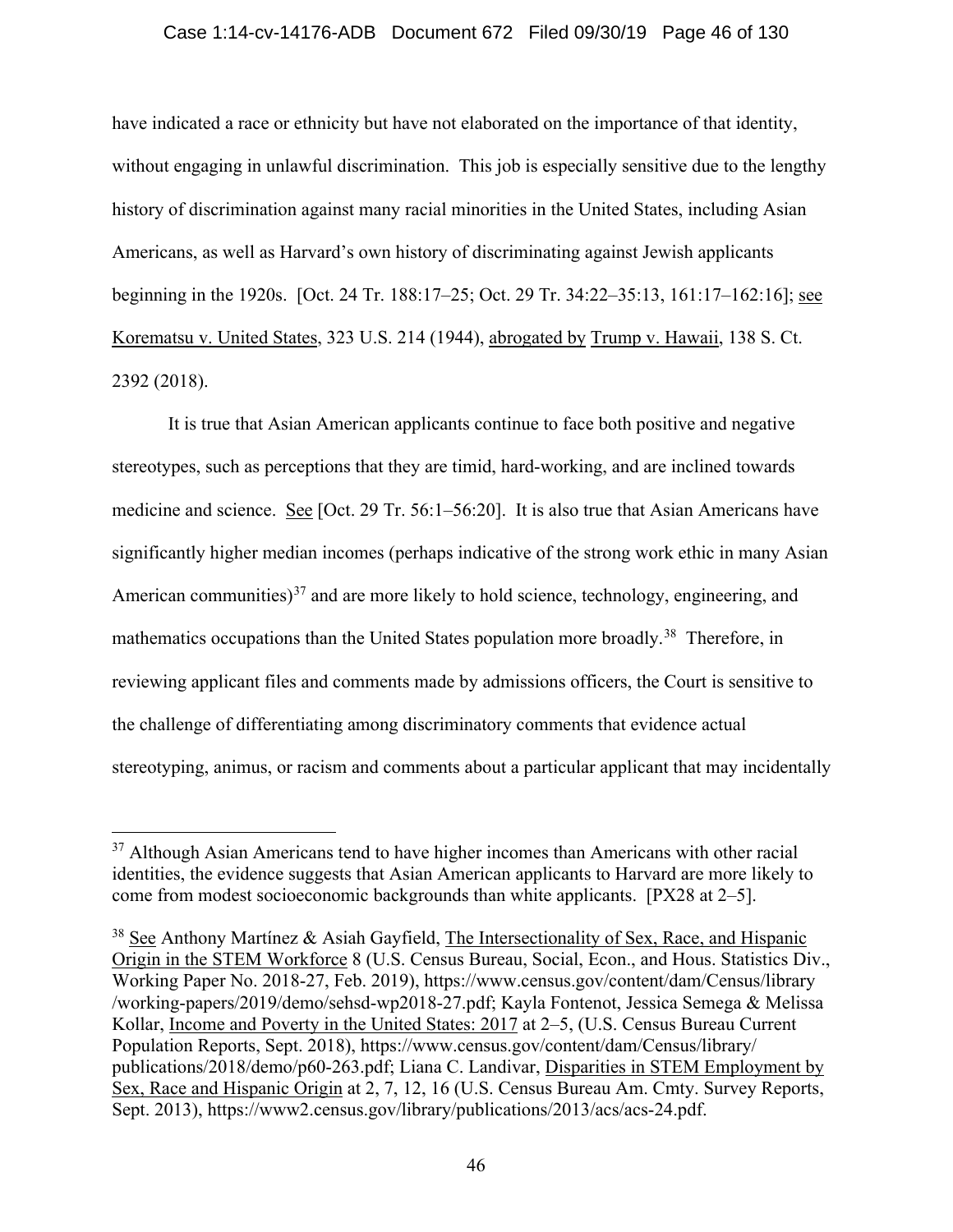### Case 1:14-cv-14176-ADB Document 672 Filed 09/30/19 Page 47 of 130

reference a stereotypical characteristic, like "hard working," but which may also reflect an actual strength or weakness of that particular applicant.

SFFA has not shown that any applicant was referred to by these types of descriptors because of their race or that there was any sort of systemic reliance on racial stereotypes. The docket binder that contains notes to the effect that several Asian American applicants were "quiet" or "flat" also includes notes for white, African American, and Hispanic applicants who were also described as "quiet," "shy," or "understated." [DX50 at 620, 975, 1054]. In the absence of a pattern or a more pervasive use of stereotypes, the Court accepts that there are Asian American applicants who were "quiet" and that the use of this word with regard to such an applicant would be truthful and accurate rather than reflective of impermissible stereotyping.

In addition to SFFA's concerns about Asian American applicants being referred to as "quiet" and the like, SFFA also points out that there is a statistical relationship between race and the use of the term "standard strong," which some admissions officers use to indicate a strong applicant who is nonetheless unlikely to be admitted because he or she is not sufficiently distinguished within Harvard's exceptional applicant pool. [Oct. 25 Tr. 133:20–134:1]. Asian Americans were labeled "standard strong" more frequently than white applicants, and significantly more frequently than African American or Hispanic applicants. See [id. at 135:4– 10]. In a sample of 10% of the applicants to the class of 2018, admissions officers noted that 255 students were "standard strong." [Id. at 134:6–11]. Not one of the 255 standard strong applicants in the sample was admitted.  $[\underline{Id}]$  at 135:16–18]. The standard strong applicants included 126 white applicants, 114 Asian American applicants, 12 Hispanic applicants, and 3 African American applicants. [Id. at 134:23–135:3]. Approximately 15% of Asian American applicants in the original 10% sample were labeled standard strong, compared to 12% of white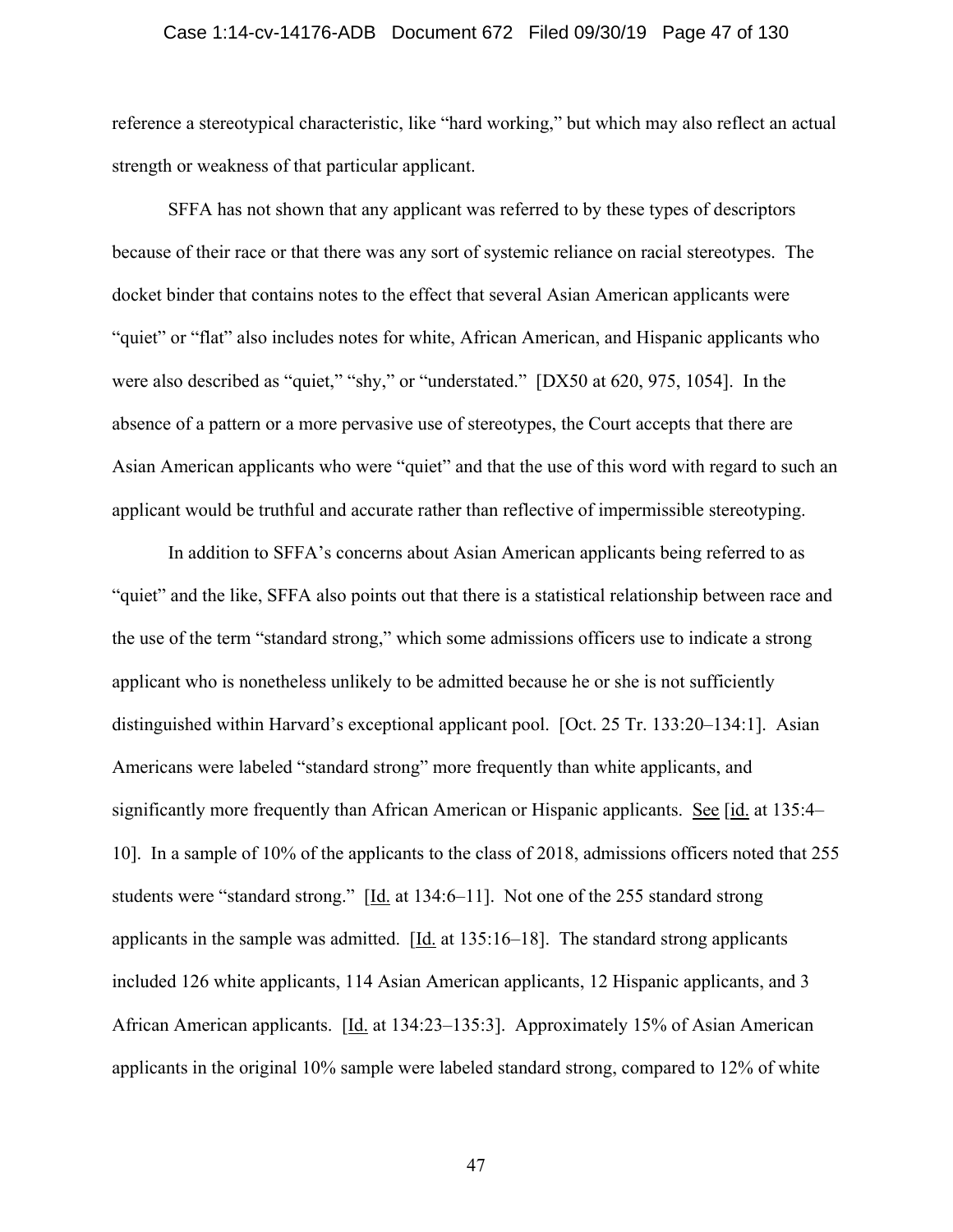### Case 1:14-cv-14176-ADB Document 672 Filed 09/30/19 Page 48 of 130

applicants, 4% of Hispanic applicants, and 1% of African American applicants.  $[\underline{Id}]$  at 135:4–10; PD38 at 41]. Additionally, the Asian American applicants considered standard strong averaged higher academic indexes, math SAT scores and academic ratings than standard strong applicants from other racial groups. See [Oct. 25 Tr. 135:4–136:9]; see also [PD38 at 41].

These statistics on the use of "standard strong" are consistent with the profile ratings Harvard admissions officers assigned to Asian American applicants and white applicants, which show that Asian American applicants excelled, on average, on academic and extracurricular ratings, but were weaker when evaluated on personal and athletic criteria. See [PX621; PX622]. There is not a significant difference, however, between the white and Asian American applicants who were labeled "standard strong" as reflected by the sum of their profile ratings. See [Oct. 31] Tr. 94:16–97:18]; see also [DX709]. Further, the higher proportion of standard strong Asian American applicants is consistent with the fact that Asian American applicants to Harvard's class are disproportionately unlikely to be among the weakest applicants: less than 21% of Asian American applicants received an overall rating of 4 or worse, compared to 24% of white applicants, 41% of Hispanic applicants, and 52% of African American applicants. [PX621]. As such, it is not surprising that a higher proportion of Asian Americans than white applicants were labeled standard strong.

In addition to the use of phrases that align with stereotypes of Asian American applicants and the use of the words "standard strong," SFFA has identified a few instances in which Harvard's Admissions Office's leadership acted in a manner that SFFA argues shows some degree of racial bias. Although the Court concludes that none of these incidents reflects any actual bias against Asian Americans by Harvard's admissions officers, they do merit brief mention.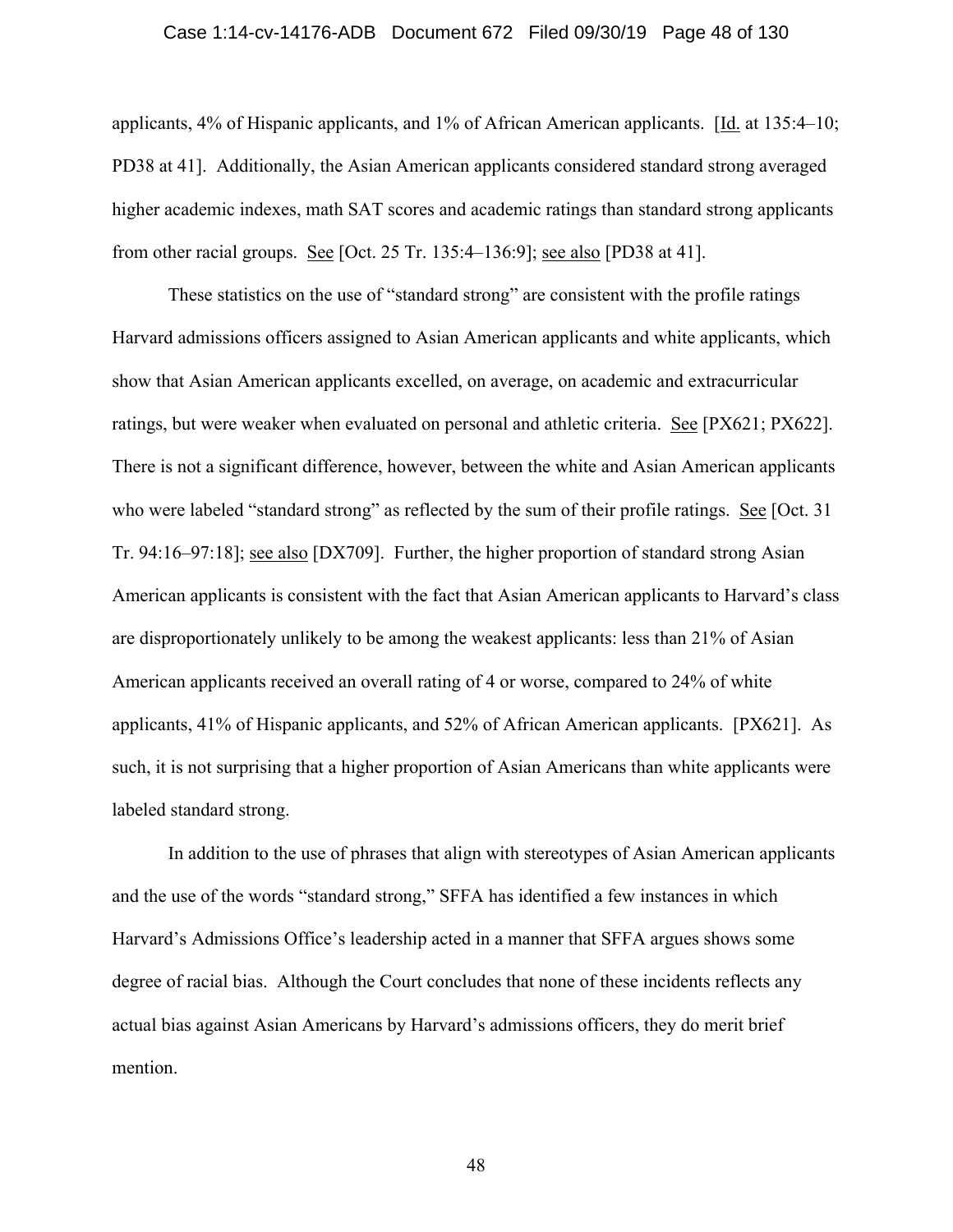### Case 1:14-cv-14176-ADB Document 672 Filed 09/30/19 Page 49 of 130

In April 2012, Director McGrath was asked to respond to a letter to President Drew Gilpin Faust from an elderly alumnus. See [PX461 at 3–6]. The alumnus' letter argued that Harvard should be admitting more students from Massachusetts, proposed admissions quotas based on religious affiliation and skin color, and stated that Harvard has "a large number of oriental students." [Id. at 5]. Director McGrath wrote a polite response, stating that the alumnus' "comments on the importance of attracting a strong representation of students from Massachusetts resonates well in the Admissions Committee," but also that Harvard "has become more representative of the ethnic and economic diversity of the country and, the University believes, better positioned to make significant contributions to the country." [Id. at 1]. Director McGrath's carefully crafted response rejected a proposal that was inconsistent with Harvard's values and did not endorse the suggestions made in the letter, while seemingly trying not to alienate its author.

In a January 2014 exchange, Director McGrath sent her daughter, who served as an alumni interviewer for Harvard, a list of the top applicants from Utah prepared by the alumni interviewers for that state, noting that she was "sending this along for your amusement. Pure Utah." [PX265]. In responding, Director McGrath's daughter wrote back, "Hahaha. Very Thorough!! I also love that the top-tier list is, as you've told me before, all Asians except for a couple . . . ." [Id.]. The email, which reflects amusement at the unusual degree of thoroughness of the Utah alumni interviewers, does not reflect a negative view of Asian Americans.<sup>39</sup>

 $39$  Director McGrath testified that she thought it notable that the Utah schools committee put all Asian Americans at the top of their list because it "confounds the stereotype that many people have of the population of Utah." [Oct. 19 Tr. 221:3–11].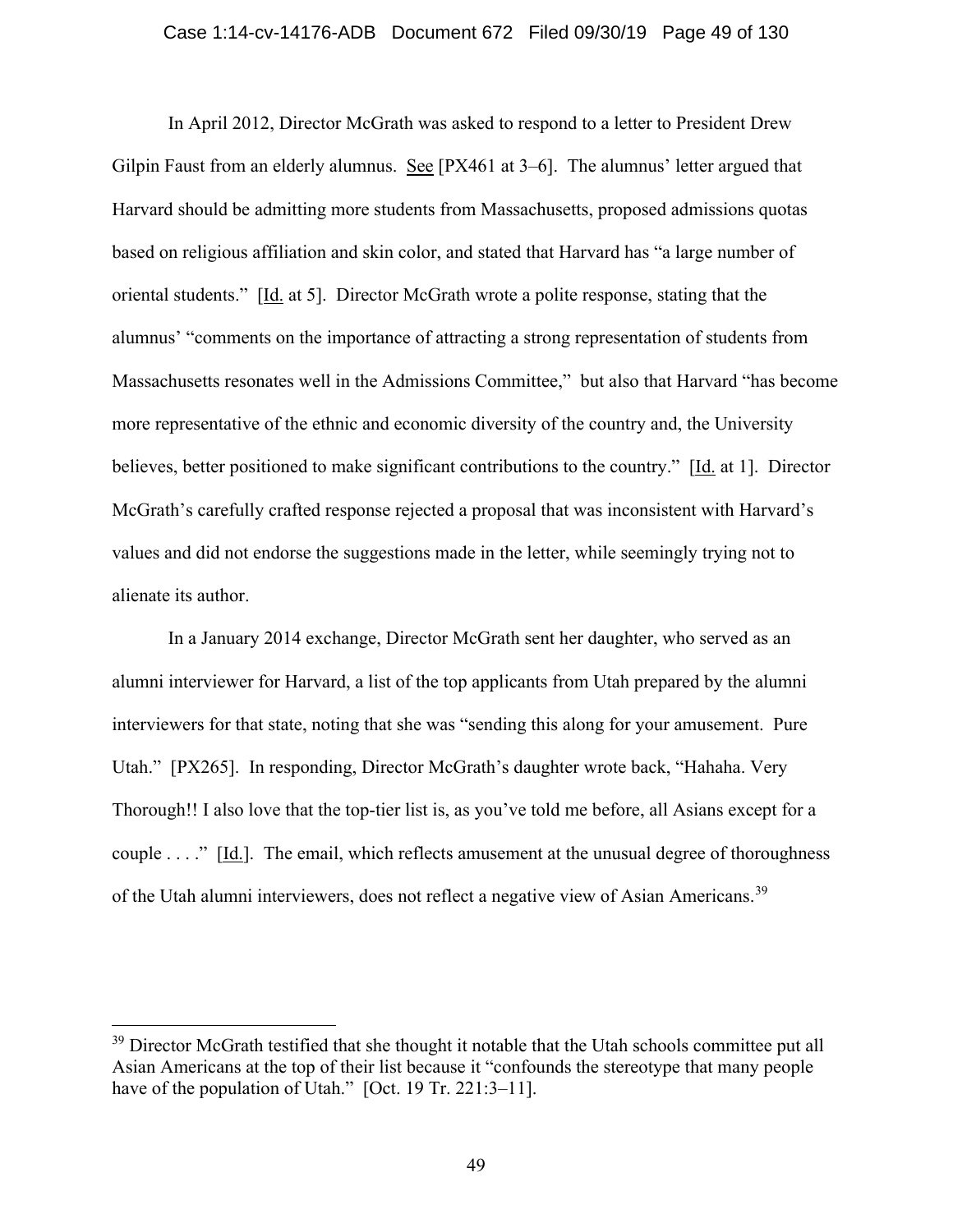In sum, comments on application files and Admissions Office correspondence do not suggest any pervasive bias against Asian Americans among Harvard's admissions officers or its admissions leadership, nor has the Court identified any individual applicant whom it can determine was discriminated against or intentionally stereotyped by an admissions officer, including by the use of the words "standard strong."

# **V. FINDINGS OF FACT: STATISTICAL ANALYSIS**

# **A. Sources of Statistical Evidence**

In addition to testimony based on the lived experiences of witnesses, the parties introduced statistics and econometric models through expert witnesses. This statistical evidence is perhaps the most important evidence in reaching a resolution of this case, given SFFA's heavy reliance on the data to make out its claims. Harvard presented its statistical evidence primarily through Professor David Card, and SFFA presented its statistical evidence primarily through Professor Peter Arcidiacono.<sup>40</sup> Both Professors Card and Arcidiacono are very well-qualified experts, but they fundamentally disagree about whether the statistics show that Asian Americans are discriminated against in the Harvard admissions process. Their disagreement results from differences in their respective statistical models of admissions outcomes, based on their inclusion of different applicants and use of different control variables. Therefore, decisions by the Court as to which applicants and control variables belong in the admission outcome model are pivotal.

<sup>&</sup>lt;sup>40</sup> Harvard's expert, Professor David Card, and SFFA's economist, Professor Peter Arcidiacono, are both highly respected economists. Professor Card is an economics professor at the University of California at Berkeley, where he teaches undergraduate and graduate level economic courses. He has published numerous articles and books and is a winner of the John Bates Clark Prize. [Oct. 30 Tr. 73:7–76:2; DX133]. Professor Arcidiacono is a professor of labor economics at Duke University. He teaches undergraduate and graduate-level economic courses and has published numerous peer-reviewed articles. His research is focused on labor economics, and more narrowly, higher education. [Oct. 25 Tr. 14:7–17:14].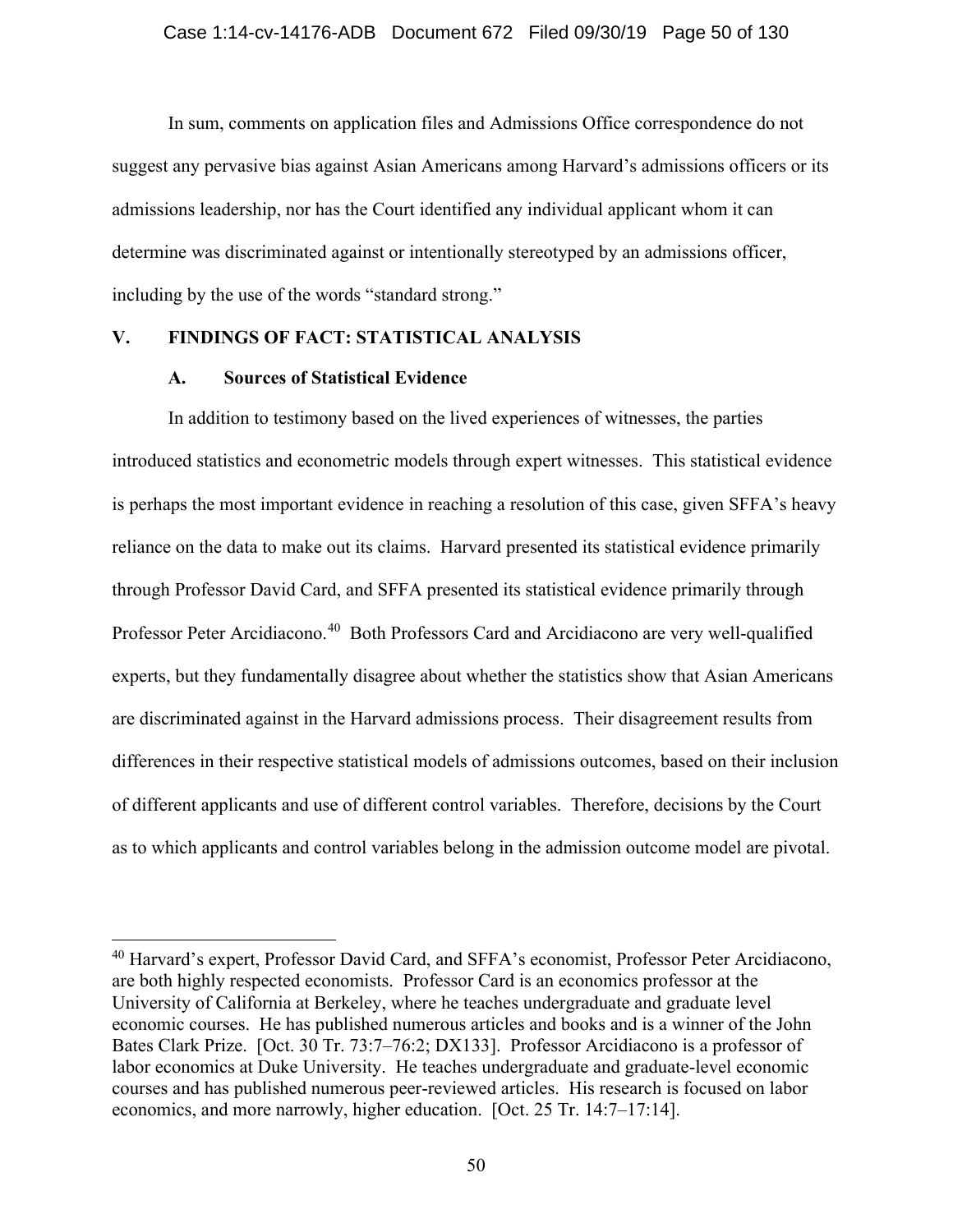In sum, as discussed more fully below, Professor Arcidiacono excludes ALDCs from his model despite the fact that they make up about 30% of each admitted class, analyzes the data in aggregate rather than independently modeling each admissions cycle, excludes certain variables that he contends are unreliable and have unexpected effects on the model, selectively interacts certain variables, omits the personal rating based on his finding that it is influenced by race, and then, based on that data and approach, concludes that Asian Americans are discriminated against in the admissions process. See [Oct. 26 Tr. 62:9–63:25; Oct. 30 Tr. 145:15–148:11; DX695; PD38 at 45]. Professor Card creates an independent model for each admissions cycle, includes the personal rating because he concludes that it does not reflect race and, in any event, includes information that is important to the admissions process such that omitting it skews the outcome, includes the other variables that Professor Arcidiacono omits, and does not interact variables. Using this approach, he comes out with a very slight, and not statistically significant, negative coefficient for Asian American identity and concludes, based on that data and approach, that Asian Americans are not discriminated against in Harvard's admissions process. See [Oct. 31 Tr. 172:19–173:15; DX695; DD10 at 34–35].

The statistics and econometric models used by Professors Arcidiacono and Card were generated using primarily data produced by Harvard in this litigation. Consistent with this Court's orders, Harvard provided applicant-by-applicant admissions data for more than 150,000 domestic applicants to Harvard's classes of 2014 through  $2019$ <sup>41</sup> as well as aggregate

<sup>&</sup>lt;sup>41</sup> Because this lawsuit concerns only allegations of discrimination against United States citizens or permanent residents, foreign applicants were removed from the data set. Further, transfer applicants and those who submitted incomplete applications or for whom Harvard's database was for some other reason incomplete were also removed. [Oct. 25 Tr. 25:3–26:24; Nov. 1 Tr. 99:12–100:10]. Statistics on "applicants" referred to by these findings of fact are therefore based on data for the approximately 150,000 domestic applicants to Harvard's 2014 to 2019 classes for whom Harvard's database contained a single, complete record. See [PD38 at 1].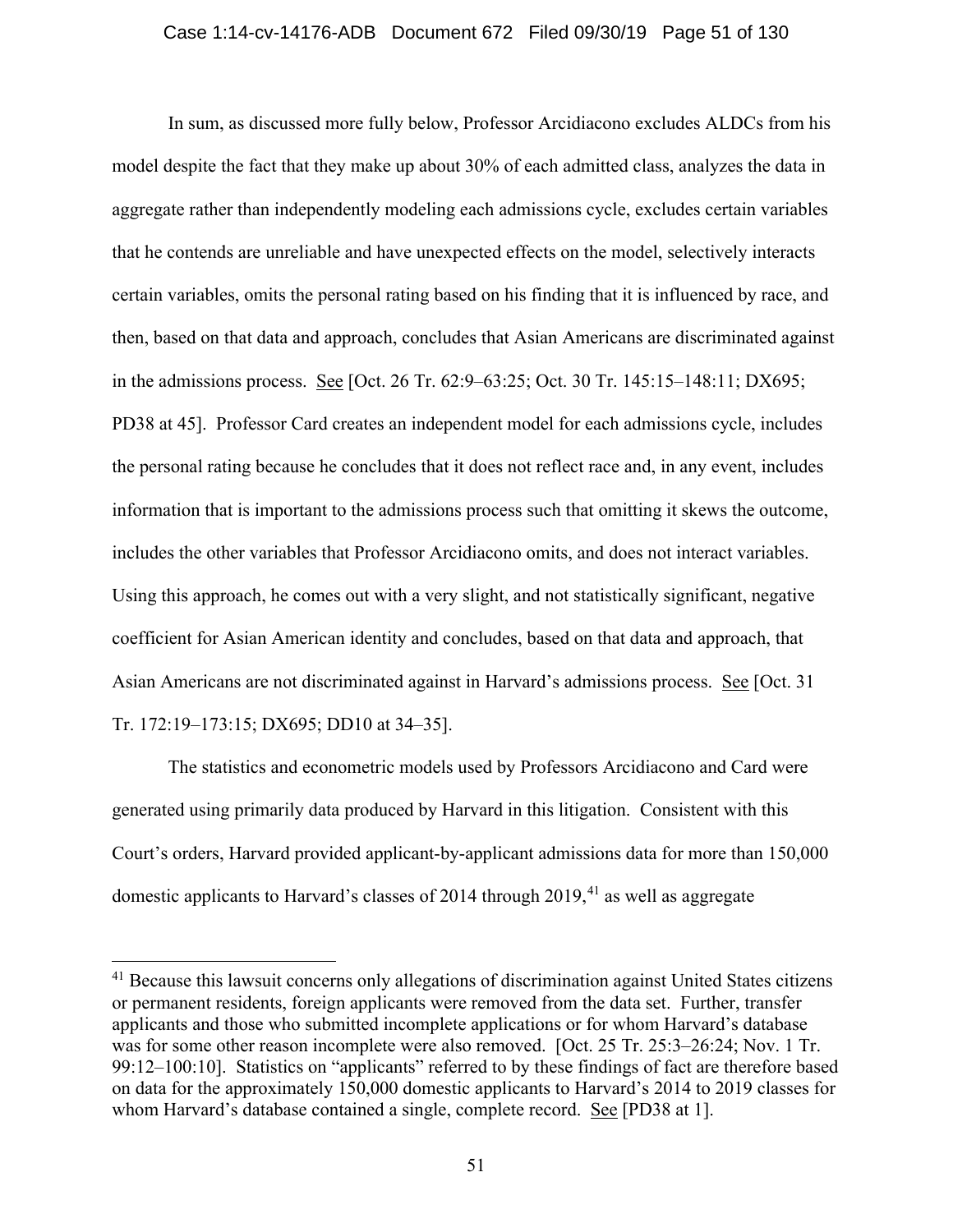### Case 1:14-cv-14176-ADB Document 672 Filed 09/30/19 Page 52 of 130

information for the classes of 2000 through 2017, and a sample of actual application files and summary sheets from the classes of 2018 and 2019. [Oct. 25 Tr. 23:8–26:13; PD38 at 1]. For each applicant to the classes of 2014 through 2019, Harvard's database includes hundreds of variables relating to each applicant's demographic characteristics, personal background, geographic information, test scores, high school grades, ratings assigned by Harvard's admissions officers, and Harvard's admissions decision. [Oct. 25 Tr. 23:16–24:8; Oct. 26 Tr. 73:22–74:2]. On behalf of SFFA, Professor Arcidiacono supplemented this data by merging it with College Board data on applicants' high schools and neighborhoods. [Oct. 25 Tr. 24:9–12].

The parties dispute whether ALDC applicants should be included when computing admissions statistics and modeling Harvard's admissions process. ALDC applicants are admitted at higher rates than the applicant pool more broadly. SFFA argues that because ALDC applicants are granted significant tips that are not available to most applicants, they are not typical. [Id. at 27:2–25, 29:4–30:7]. SFFA therefore presented numerous statistics based on non-ALDC applicants which it identifies as the "Baseline Dataset." [Id. at Tr. 27:2–25]. The Baseline Dataset excludes approximately 7,400 ALDCs, leaving a total of 142,728 applicants in the dataset. [Oct. 25 Tr. 30:8–31:3; PD38 at 1–2]. SFFA has also presented data based on a subgroup of dataset applicants that include legacies, dean's and director's list applicants, and children of faculty and staff ("LDCs"), but not recruited athletes, which SFFA refers to as the "Expanded Dataset." [Oct. 25 Tr. 40:17–41:7].

Although ALDCs represent only a small portion of applicants and are admitted or rejected through the same admissions process that applies to other applicants, they account for approximately 30% of Harvard's admitted class. [Oct. 30 Tr. 153:6–154:8, DX706; DD10 at 38, 40]. For reasons discussed more fully infra at Section V.F, the Court agrees with Professor Card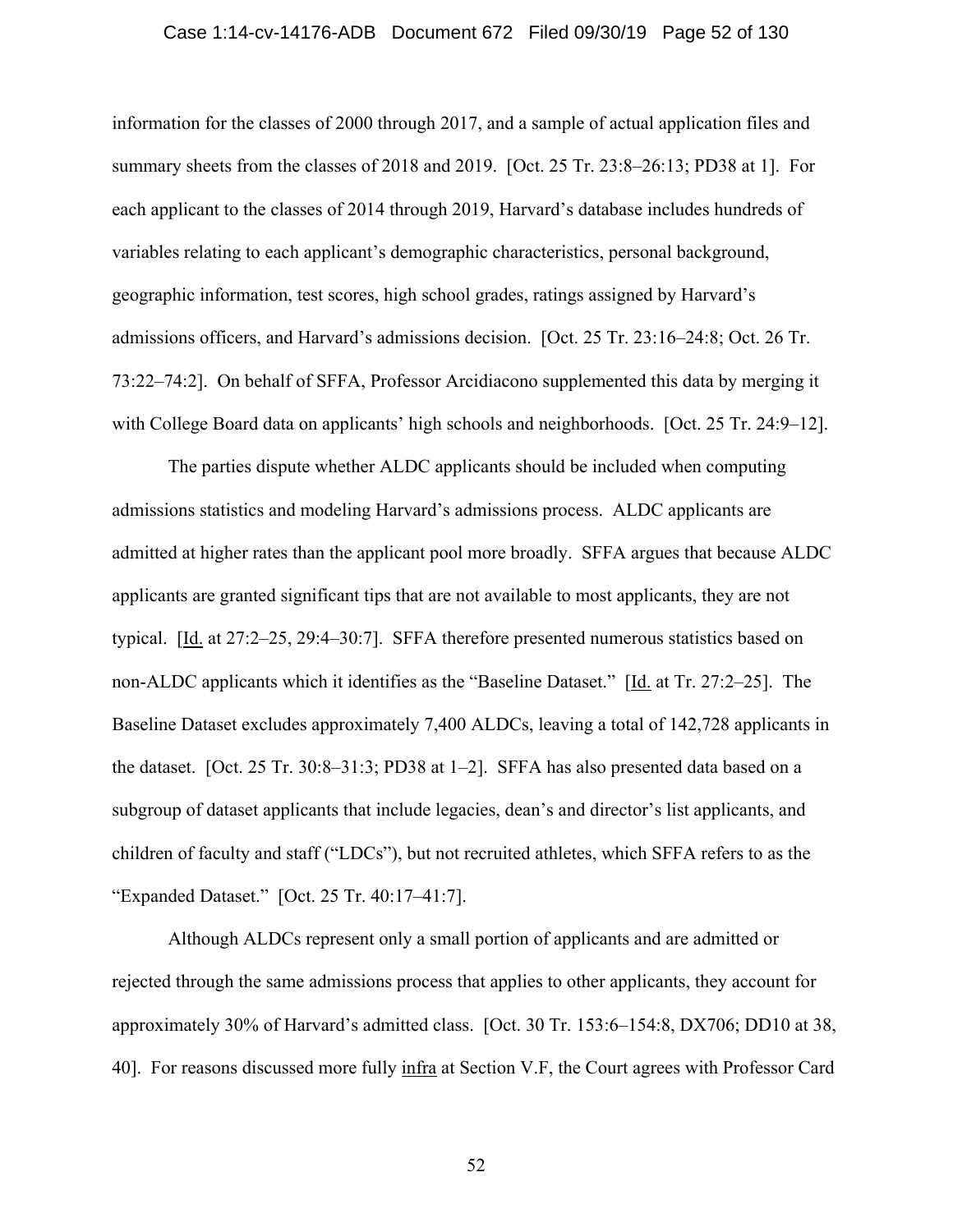### Case 1:14-cv-14176-ADB Document 672 Filed 09/30/19 Page 53 of 130

that including ALDCs in the statistics and econometric models leads to more probative evidence of the alleged discrimination or lack thereof. Nevertheless, the Court has referenced numerous statistics based on data that excludes some or all ALDCs because SFFA used those metrics at trial.

In addition to statistics based on Harvard's admissions database, Harvard presented statistics on the racial make-up of its admitted classes from 1980 to 2019, [Oct. 31 Tr. 119:23– 124:6; DX711; DX713; DD10 at 100–04], and SFFA used statistics based on an analysis of 480 sample application files, two-thirds of which were selected by SFFA and one-third by Harvard, [Oct. 25 Tr. 24:21–24]. Both Harvard and SFFA also relied on statistics and models that were prepared by OIR before this lawsuit was filed. See, e.g., [PX9; PX12; PX21].

### **B. Admission Rates and Ratings by Race**

Asian Americans were admitted to Harvard at slightly lower rates than white applicants in the years leading up to this lawsuit, with between 5% and 6% of Asian American and between 7% and 8% of white applicants being admitted to the classes of 2014 through 2017. See [PX319 at 15–16]; see also [PD38 at 20].<sup>42</sup> The admissions rates differ more significantly among certain subgroups, but the admissions rates for Asian American ALDCs are generally similar to or higher than those for white ALDCs. 88.6% of Asian American recruited athletes, 48.1% of Asian American children of faculty or staff, and 47.7% of Asian Americans on the dean's or director's interest lists are admitted, compared to 88.1%, 47.9%, and 43.1% of white applicants in those groups, respectively. [PX634]. Asian American legacies are admitted at a rate of

<sup>&</sup>lt;sup>42</sup> Overall admission rates for Asian American applicants are lowered slightly because they are underrepresented among ALDCs, who are admitted at a rate of 43.6% or nearly eight times the 5.5% admissions rate for non-ALDC applicants. [Oct. 30 Tr. 154:17–155:19; DX679; DD10 at 39].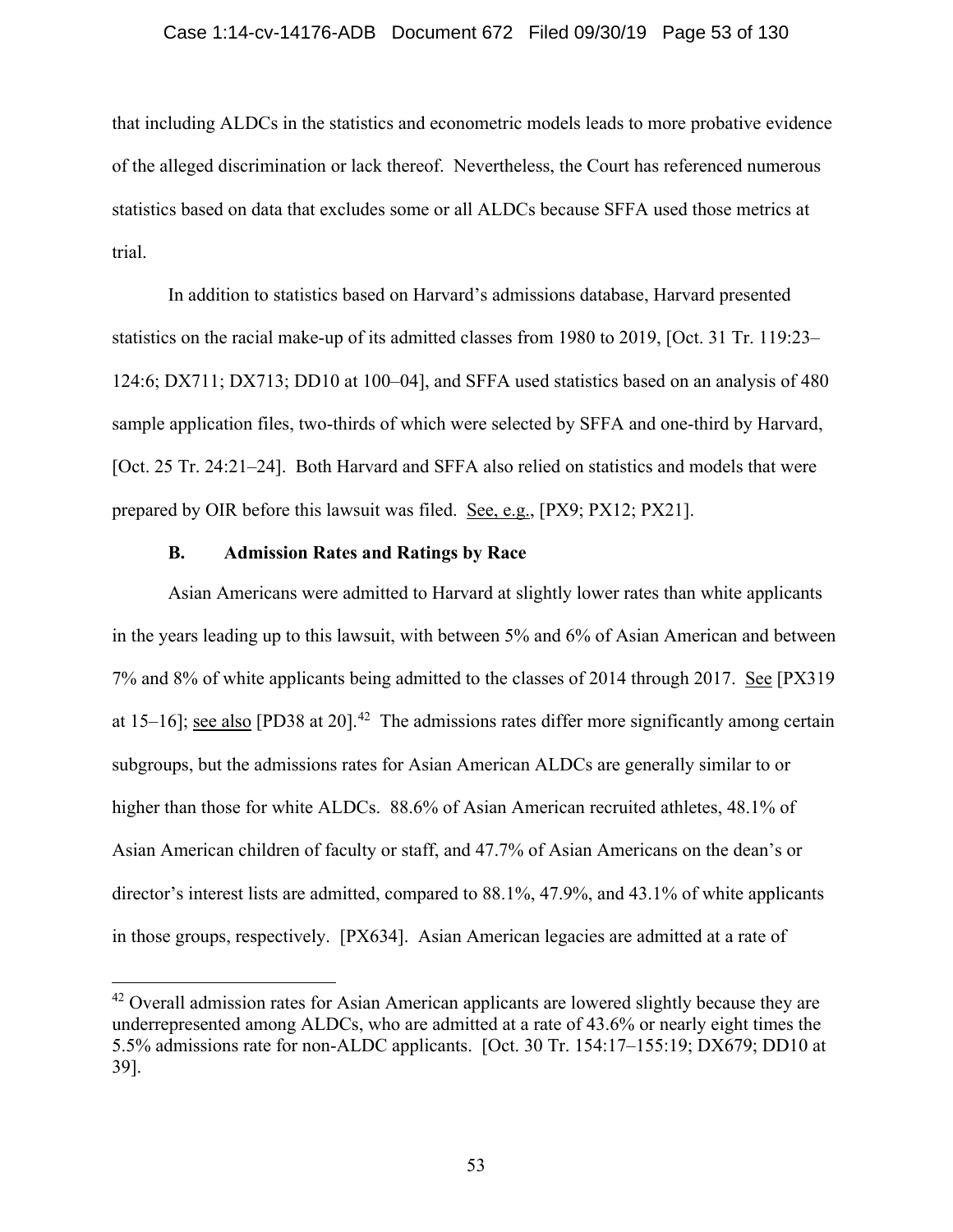35.2%, as are white legacies. [Oct. 25 Tr. 121:7–122:4; PX634]. SFFA's economic expert, Professor Arcidiacono, acknowledges that Asian American ALDCs were likely not discriminated against.<sup>43</sup> [Oct. 25 Tr. 122:16–123:17, 126:1–8]. Non-ALDC Asian American applicants have admission rates that are similar to white applicants, although the admission rates relative to whites varies by year from between 0.2 percentage points lower to 0.9 percentage points higher. [Id. at 68:2-70:2; PD38 at 20].<sup>44</sup> With the exception of 2019 where the admission rates favored Asian American applicants, the differences in admission rates for non-ALDC white and Asian American applicants was not statistically significant. See [PD38 at 20]. The gist of SFFA's argument, however, is not that Asian Americans were excluded altogether, but rather that the non-ALDC Asian American applicants were stronger than the non-ALDC white applicants and should have been admitted at a higher rate. 45

<sup>&</sup>lt;sup>43</sup> Although its expert agrees that Asian American ALDCs were not discriminated against, SFFA continues to argue that they were, but that the strength of their applications overcame the bias. The Court ultimately finds that excluding ALDCs distorts the analysis.

<sup>&</sup>lt;sup>44</sup> The highest annual admissions rate for Asian American applicants relative to white applicants, and the only year for which the admission rates for Asian American and white applicants differed to a statistically significant degree, was the class of 2019, which was selected after the allegations of discrimination that led to this lawsuit emerged. [Oct. 25 Tr. 68:2–22; PD38 at 20].

<sup>&</sup>lt;sup>45</sup> As reflected by the data, Harvard does not systematically exclude Asian Americans, nor does SFFA claim that it does. As of 2016, the United States population was approximately 60% white and 5.9% Asian. U.S. Census Bureau, Quick Facts, Census.gov, https://www.census.gov/ quickfacts/fact/table/US/RHI225218. Among applicants to Harvard's class of 2019, 21.2% were Asian American and 57.6% were white. [DX713]. Among those domestic applicants who Harvard admitted, 40% of the class identified as white and 24% identified as Asian American. It is entirely possible, and not without historical precedent, that an admissions process could discriminate against Asian Americans (or Jews) despite their over-representation in a class as compared to the general population. The Court nonetheless includes these numbers to give some context to the overall admissions data.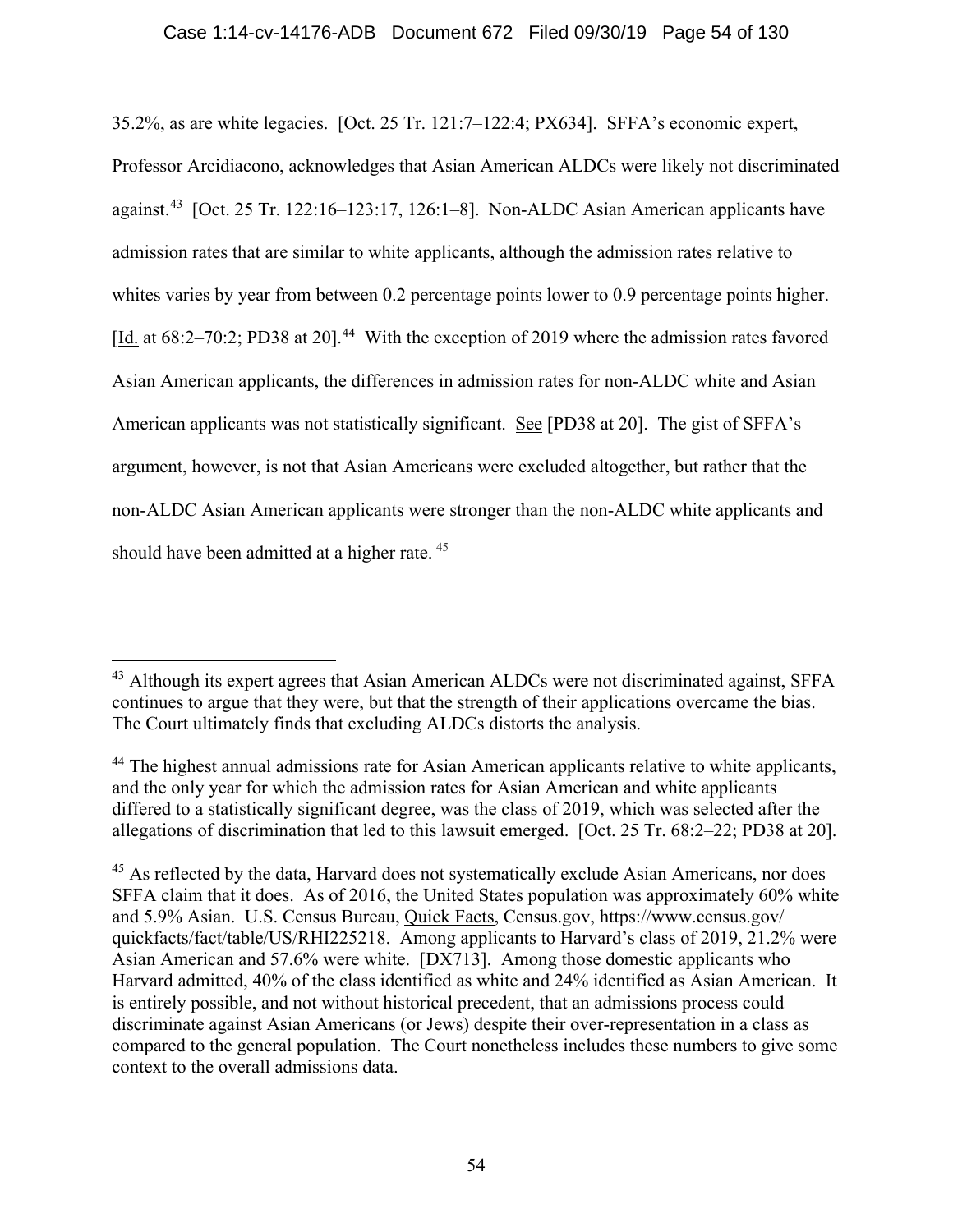### Case 1:14-cv-14176-ADB Document 672 Filed 09/30/19 Page 55 of 130

Asian Americans would likely be admitted at a higher rate than white applicants if admissions decisions were made based solely on the academic and extracurricular ratings. Among Expanded Dataset applicants, more than 60% of Asian American applicants received academic ratings of 1 or 2, compared to 46% of white applicants, 9% of African American applicants, and 17% of Hispanic applicants. [Oct. 25 Tr. 49:17–50:5; PX623]. Overall, strong academic applicants are particularly abundant, with a higher percentage of applicants (42%) scoring a 1 or 2 on the academic rating as compared to the percent that score a 1 or 2 on any other rating. [DD10 at 4].<sup>46</sup> Asian American applicants' stronger academic ratings broadly align with their stronger performance across a range of qualitative indicators of academic strength. [Oct. 25 Tr. 41:18–46:9; PD38 at 4–7]. Asian American applicants also average relatively high extracurricular ratings. More than 28% of Expanded Dataset Asian American applicants receive an extracurricular rating of 1 or 2, compared to 25% of white applicants, 16% of African American applicants, and 17% of Hispanic applicants. [Oct. 25 Tr. 52:12–22; PX623].

Although Harvard admissions officers do not believe that Asian American applicants, as a group, have worse personal qualities than other applicants and Harvard alumni interviewers assign personal ratings of 1 or 2 to Expanded Dataset Asian American and white applicants with a similar frequency, [Oct. 23 Tr. 204:1–9; Oct. 24 Tr. 138:11–16; Oct. 25 Tr. 55:7–12], Harvard admissions officers assign Asian American applicants personal ratings that are, on average, slightly weaker than those assigned to applicants from other racial groups, [PX623]. Among Expanded Dataset applicants, 22.6% of white applicants receive a personal rating of 1 or 2, compared to 18% of Asian Americans, 19.4% of African Americans, and 19.1% of Hispanics.

 $46\,24\%$  of applicants receive an extracurricular rating of 1 or 2, 21% of applicants receive a personal rating of 1 or 2, and 10% of applicants receive an athletic rating of 1 or 2. [Oct. 30 Tr. 86:25–88:2; DD10 at 4].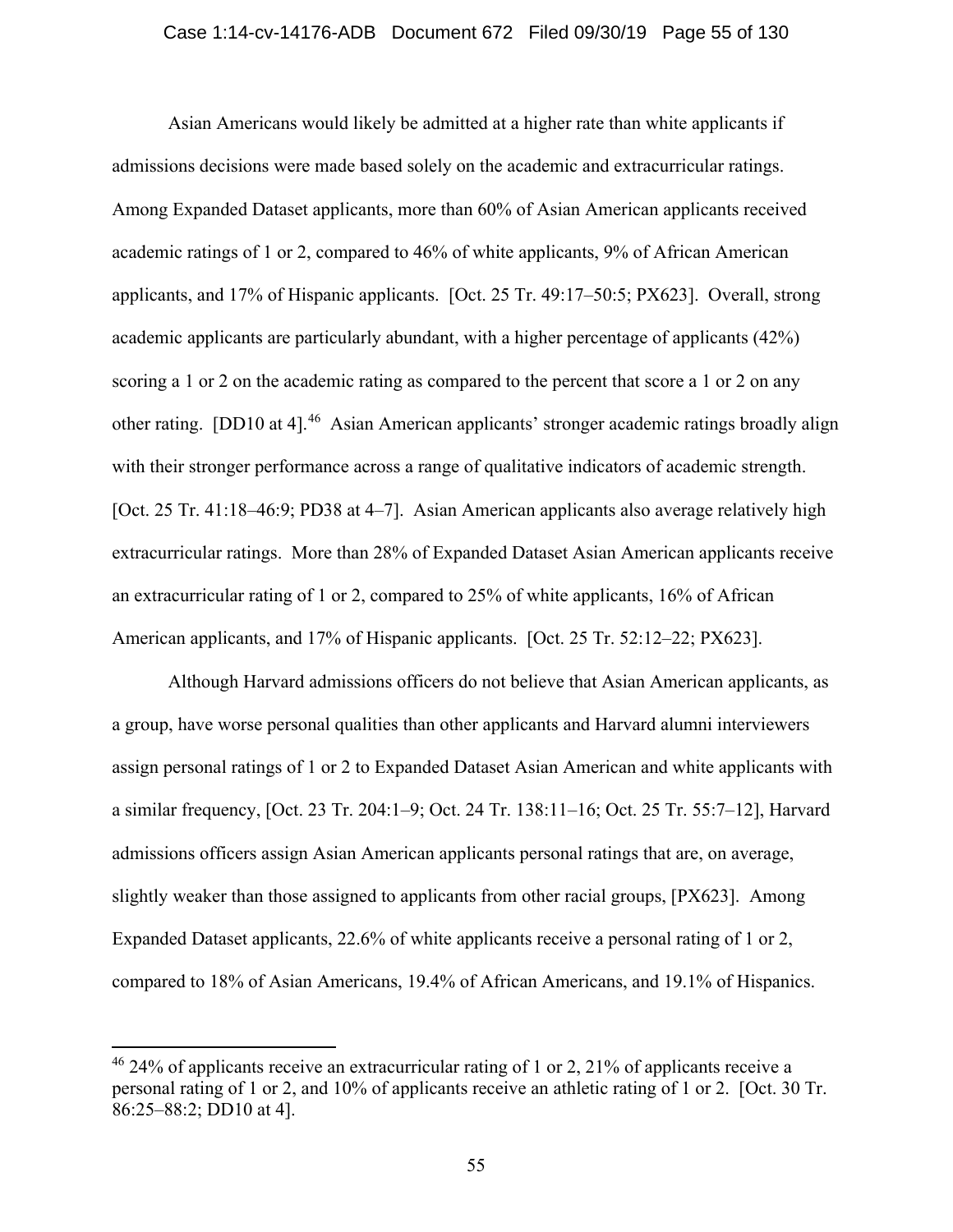#### Case 1:14-cv-14176-ADB Document 672 Filed 09/30/19 Page 56 of 130

[Id.]. The statistics are similar for Baseline Dataset applicants, with 17.6% of Asian Americans receiving a personal rating of 1 or 2, compared to 18.7% of Hispanics, 19% of African Americans, and 21.3% of whites. [Oct. 25 Tr. 55:13–22; PX621].

At least a partial cause of the disparity in personal ratings between Asian American and white applicants appears to be teacher and guidance counselor recommendations, with white applicants tending to score slightly stronger than Asian Americans on the school support ratings. [PX621; PX623; PD38 at 4–5, 8–10]. Among Expanded Dataset applicants, 31.9% of white applicants received a "teacher 1" rating (the rating for the first of two teacher recommendations submitted) of 1 or 2 compared to 31.6% of Asian American applicants. [PX 623]. For the "teacher 2" rating (the rating for the second teacher recommendation), 33.6% of white applicants received a rating of 1 or 2 compared to  $32.3\%$  of Asian American applicants. [Id.]. In the Expanded Dataset, 27.4% of white applicants and 26.4% of Asian American applicants receive a guidance counselor rating of 1 or 2. [Id.]. Although these differences may appear slight, they are significant in that the stronger high school academic and extracurricular performance of Asian American applicants on average would lead one to expect that those applicants would receive stronger teacher and guidance counselor recommendations than white applicants.

On average, Asian American applicants are also assigned lower athletic ratings, particularly compared to white applicants, who average especially strong athletic ratings. See [PX621; PX623; DX692 at 2]. Among non-recruited athlete applicants, only 5% of Asian Americans received an athletic rating of 2, compared to 14% of whites, 7% of African Americans, and 8% of Hispanics. [PX623]. When recruited athletes are included in the calculation, the disparity between white and Asian American applicants receiving strong athletic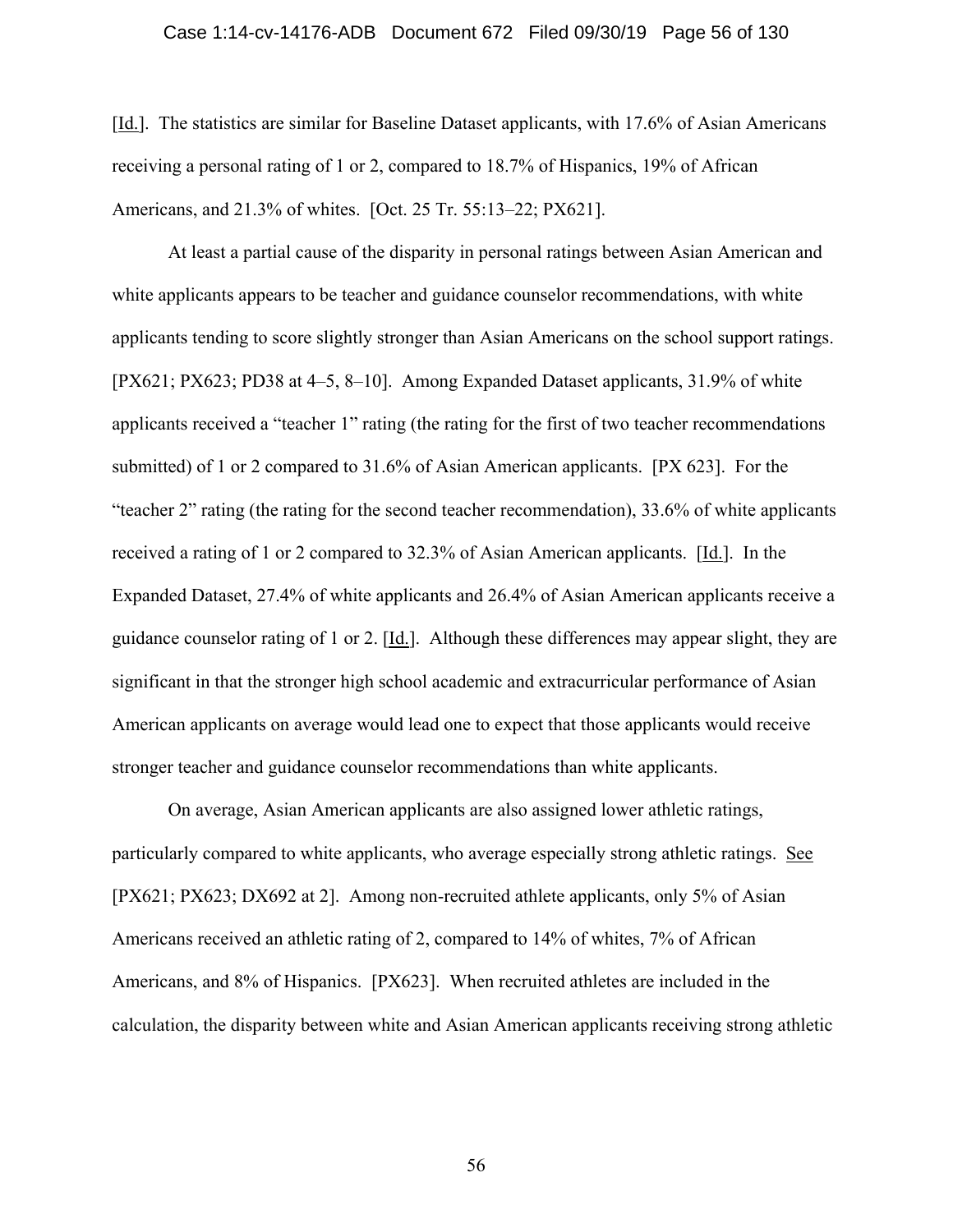### Case 1:14-cv-14176-ADB Document 672 Filed 09/30/19 Page 57 of 130

ratings increases, with white applicants receiving athletic ratings of 1 or 2 at roughly three times the rate of Asian American applicants. [Oct. 30 Tr. 96:25–97:19; DX692 at 2; DD10 at 10].

# **C. Descriptive Statistics**

In addition to the regression analyses used in this case, Professors Card and Arcidiacono also offered descriptive statistics that support their respective arguments on the question of discrimination. In constructing these statistics, both experts used the same dataset consisting of applicants to the classes of 2014 through 2019 (except that Professor Arcidiacono prefers to remove ALDCs). Professor Card uses the dataset to compare admission rates by racial group for applicants who scored 1s and 2s across similar numbers of profile ratings. He, on behalf of Harvard, uses this multidimensionality analysis to argue that the statistical evidence does not support a conclusion that Harvard discriminates against Asian Americans relative to whites. Meanwhile, Professor Arcidiacono uses an academic decile analysis in which he divides applicants into deciles based on applicant academic index score and then shows that Asian Americans in the top academic deciles are receiving strong personal and overall ratings at lower rates than applicants from other racial groups with similar academic qualifications. He, on behalf of SFFA, argues that the lower average overall and personal ratings for Asian American applicants who have similar levels of academic strength to non-Asian American applicants suggest that Harvard is engaged in a discriminatory admissions process.

# 1. Professor Card's Multidimensionality Analysis

 Professor Card's statistical analysis shows that the students most likely to be admitted to Harvard are those that do well across the profile and school support ratings, rather than merely excelling on just one rating. In coming to this conclusion, Professor Card analyzed the relationship between race and applicant strength across multiple profile ratings, which he terms an analysis of "multidimensional accomplishments." [Oct. 30 Tr. 89:3]. Only 7,000 applicants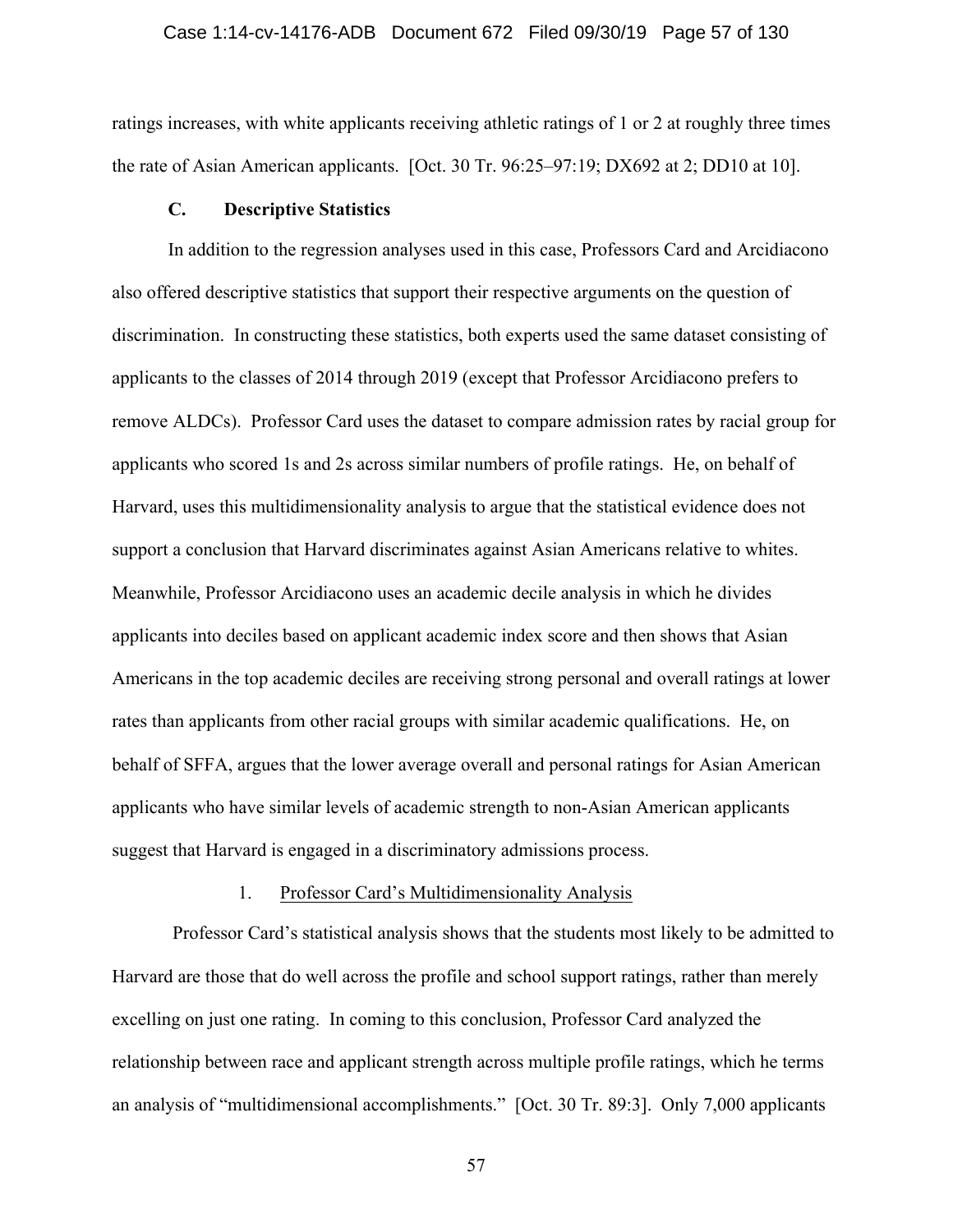#### Case 1:14-cv-14176-ADB Document 672 Filed 09/30/19 Page 58 of 130

per year, or roughly 27%, receive a rating of 1 or 2 in at least two profile ratings, and only 7% of applicants receive ratings of 1 or 2 in three or all four profile ratings. [Id. at 89:19–90:17; DX672; DD10 at 5]. The 7% of applicants who score highly in three or four of the four profile ratings are seemingly the most multidimensional under Harvard's scoring system; 70% of those applicants are admitted and make up 46% of all admitted applicants. [Oct. 30 Tr. 93:15–94:12; DX672; DD10 at 8. The 20% of applicants who receive two profile ratings of 1 or 2 account for 38% of admitted students. [Oct. 30 Tr. 93:15–94:12; DX672; DD10 at 8]. Meanwhile, applicants with one or no ratings of 1 or 2 account for 73% of applicants but only 15% of admitted students. [DX672; DD10 at 8]. White applicants are slightly more likely than Asian American students to receive three profile ratings of 1 or 2, with approximately 900 or 9% of all white applicants receiving three such scores relative to 500 or 8% of all Asian American applicants. [Oct. 30 Tr. 95:18–96:10; DX692 at 2; DD10 at 9].

Professor Card has also offered support for his conclusion that white applicants are disproportionately strong in non-academic traits by removing all academic inputs from his model of admissions probability to rank applicants to Harvard. See [Oct. 31 Tr. 69:20–71:5; DD10 at 77]. By doing so, he creates a "non-academic index," and his analysis shows that white students do disproportionately well in this metric, with 12% of white applicants ranking in the top decile compared to only 7.8% of Asian American applicants. See [Oct. 31 Tr. 70:17–19; DD10 at 77]. Professor Card's multidimensionality analysis thus suggests that a partial cause of the racerelated disparities in admission rates, when controlling for academic performance, is that Asian American applicants' disproportionate strength in academics comes at the expense of other skills and traits that Harvard values. See [DX692 at 2–4].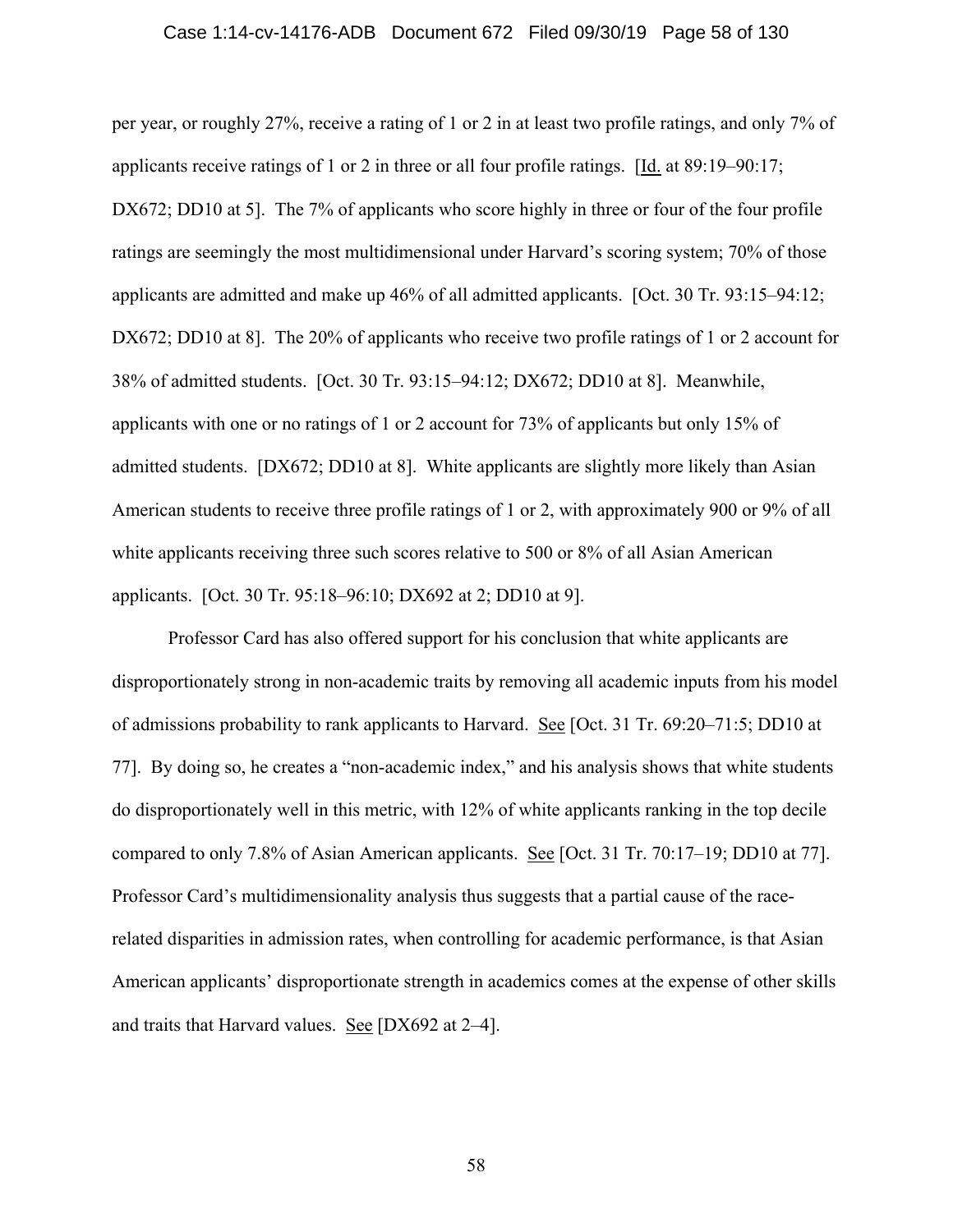### Case 1:14-cv-14176-ADB Document 672 Filed 09/30/19 Page 59 of 130

The Court notes, however, that the profile ratings are not equally distributed in terms of the number of 1s, 2s, 3s, or 4s assigned, nor are they equally correlated with an applicant's chances of admission. For example, being a recruited athlete (and therefore receiving an athletic rating of 1) vastly improves an applicant's odds of admission, with 86% of recruited athletes typically admitted and Asian Americans especially underrepresented in that group. [Oct. 25 Tr. 31:11–23; PD38 at 2]. Although Harvard highly values applicants who will contribute to its varsity sports, it also admits a significant number of applicants who do not participate in high school athletics, and who therefore receive an athletic rating of 4 or lower. [Oct. 25 Tr. 28:21– 29:8, 31:11–23; PD38 at 10]. Academic, extracurricular, or personal ratings of 4 or lower are relatively rare and more likely to result in rejection than an athletic rating of 4 or lower. [Oct. 25 Tr. 52:6–54:12; PD38 at 8–10]. 39% of admitted non-ALDC applicants are scored as athletic 4s or lower, while less than 1% of admitted Baseline Dataset applicants are scored as academic, extracurricular, or personal 4s. [Oct. 25 Tr. 52:23–53:13; PD38 at 10]. Further, personal ratings of 1 are exceptionally rare and are awarded to fewer than 10 applicants in a typical year, whereas athletic, extracurricular, and academic ratings of 1 are more common, though they are still each awarded to less than 1% of applicants. See [PX623; PD38 at 2].

Although the profile ratings are not of equal importance, are not assigned on a set curve, and do not have any assigned mechanical weight, receiving multiple ratings of 1 or 2 is strongly correlated with admission. [Oct. 30 Tr. 88:12–89:3, 90:18–92:12; DX672; DD10 at 6, 8]. Because the number of 1s and 2s awarded in each of the four profile ratings every year vastly exceeds the number of students Harvard can admit, Harvard tends to admit applicants with multiple profile ratings of 1 or 2 who are also significantly distinguished in some other way which, as discussed supra at Part III.B.3, may include accomplishments or characteristics that are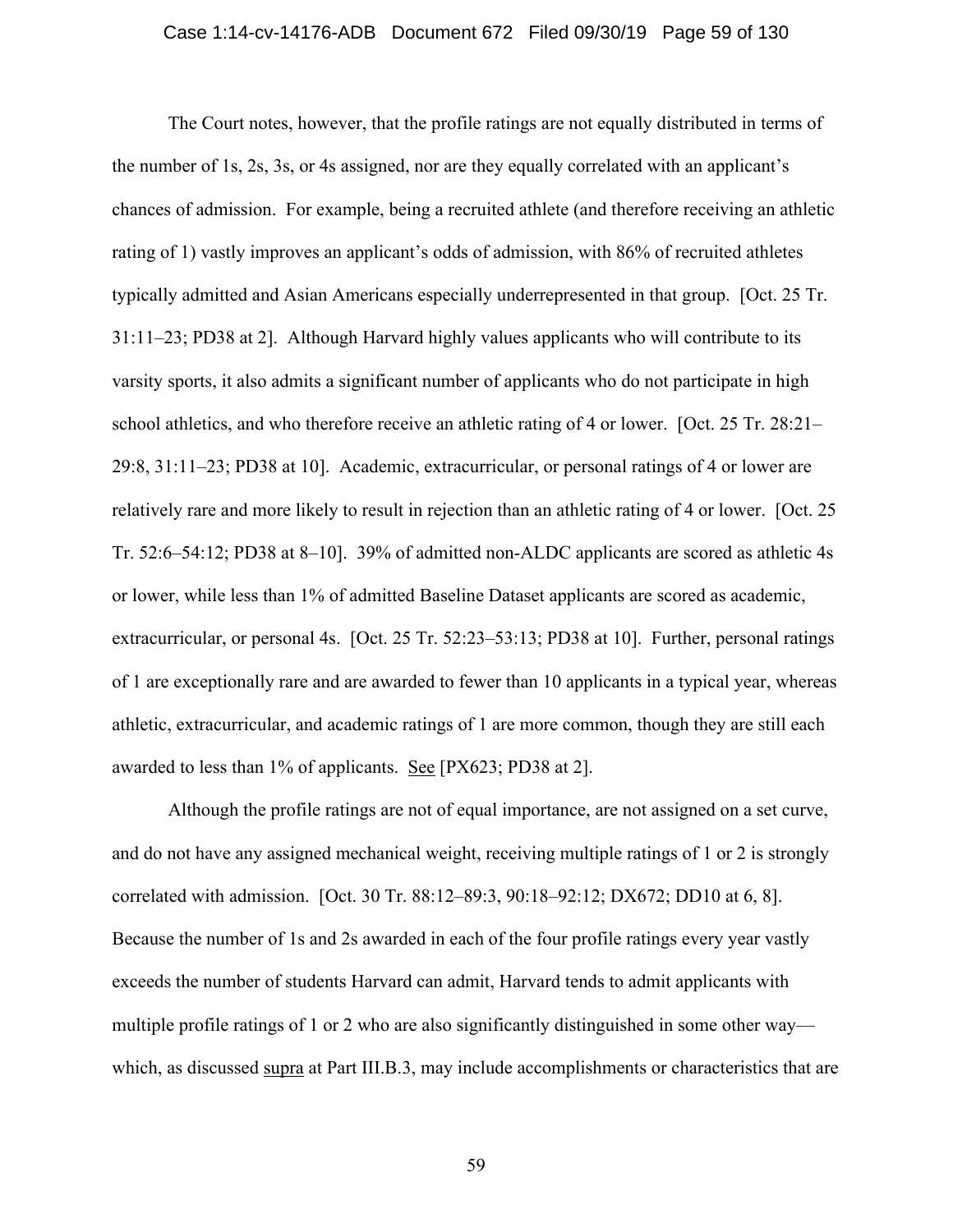### Case 1:14-cv-14176-ADB Document 672 Filed 09/30/19 Page 60 of 130

remarkable even when measured against a very accomplished applicant pool or that are likely to be underrepresented in Harvard's class.

To summarize, Professor Card uses his multidimensionality analysis to show that the Harvard admissions process favors applicants who score well across the profile and school support ratings and to counter the argument that Harvard's admissions process is biased based on a comparison of admission rates for students who are similarly-situated academically. Professor Card is correct that an analysis predicated on an applicant's academic profile ignores statistical disparities between racial groups across other dimensions that favor non-Asian American applicants. Most notably, white applicants are significantly more likely to have made strong high school contributions to athletics, and this disparity counteracts the effect that Asian American applicants' relative academic and extracurricular strength would otherwise have on their admission rate. Professor Card's analysis shows that strength across multiple dimensions is highly correlated with admission to Harvard and results in fewer admitted Asian American applicants.

That being said, because Professor Card's multidimensional analysis gives equal weight to each profile rating, it overvalues the athletic rating which favors white applicants, despite the fact that it is seemingly less important than the academic, personal, and extracurricular ratings for obtaining admission to Harvard, at least for applicants who are not recruited athletes. See [DX692 at 2]. Further, because the multidimensionality analysis uses all the profile ratings, any bias in the ratings, including in the personal rating, is baked into his analysis.

# 2. Professor Arcidiacono's Academic Index Decile Analysis

In contrast, for his descriptive statistics analysis, Professor Arcidiacono compared applicants by analyzing the relationship between race and various ratings, including school support, academic, extracurricular, personal, and overall ratings for applicants who are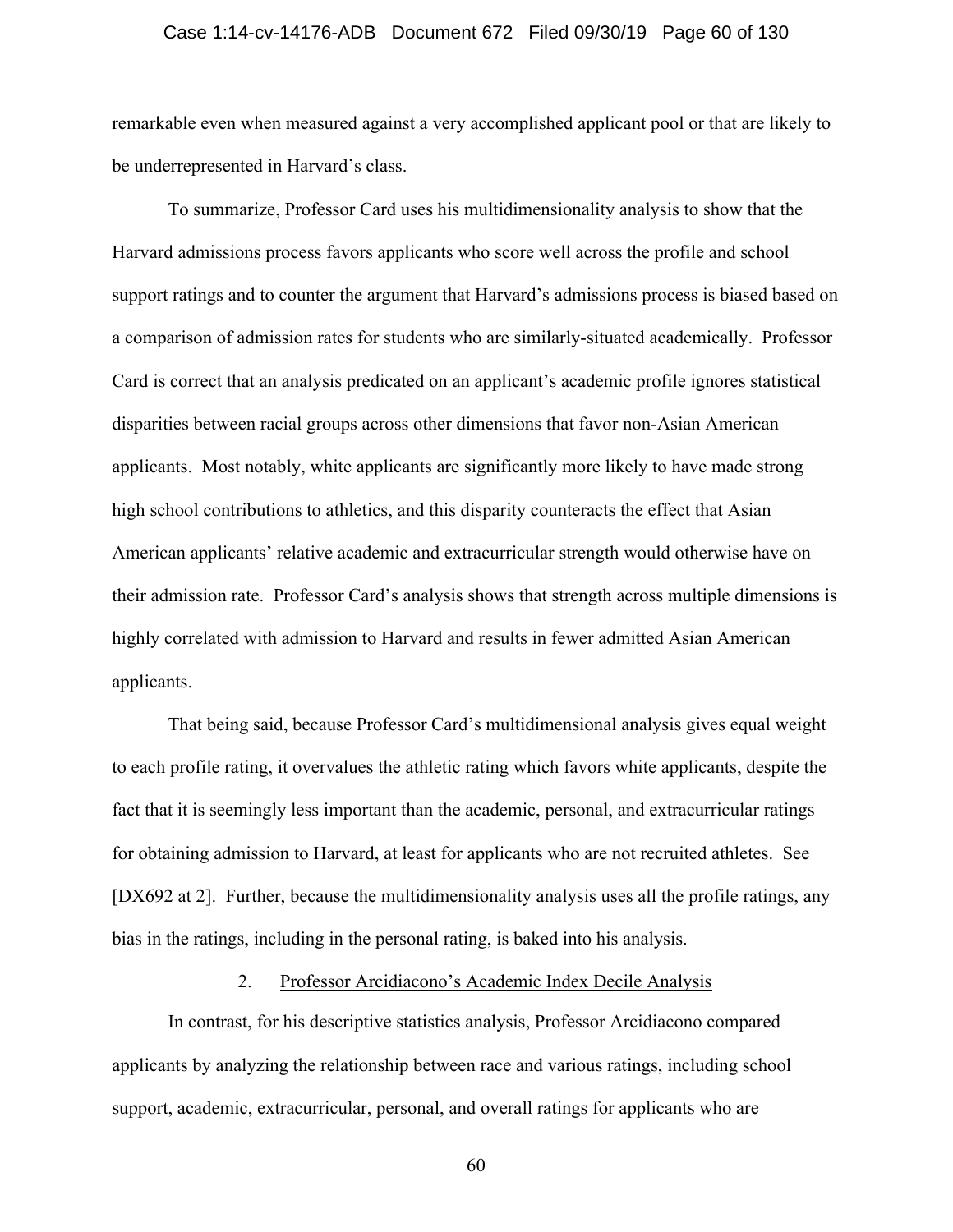### Case 1:14-cv-14176-ADB Document 672 Filed 09/30/19 Page 61 of 130

academically similarly-situated—that is who fall into the same academic index deciles. For this analysis, he splits Baseline Dataset applicants into ten equally sized groups based on their academic index, which reflects the strength of an applicant's standardized test scores and high school grades, with "Decile 10" containing the 10% of applicants to Harvard who had the strongest academic index scores and "Decile 1" containing the applicants with the weakest scores. See [PD38 at 6]. The deciles reflect only numerical academic metrics in contrast to the academic ratings assigned by Harvard, which incorporate an assessment of academic potential and other non-numerical factors. [Oct. 22 Tr. 137:12–24]. Professor Arcidiacono's deciles show that Asian American applicants are disproportionately represented in the top academic deciles. See [Oct. 25 Tr. 44:12–48:8; PX624; PX626; PD38 at 6–8]. More than a third of Baseline Dataset Asian American applicants fall in the strongest two academic index deciles, while African American and Hispanic applicants are underrepresented among applicants with the highest academic indexes. [Oct. 25 Tr. 47:22–48:5; PD38 at 8].

Professor Arcidiacono's academic decile analysis shows a racial disparity in applicants' personal and overall ratings that appears to favor white applicants based on a comparison of applicants within the same academic decile. See [PD38 at 16, 18–19]. For example, among Baseline Dataset applicants, 22.2% of Asian Americans in the top decile of applicants by academic index (*i.e.* those with the strongest high school GPA and standardized test scores) receive personal ratings of 1 or 2, compared to 29.6% of whites, 34.2% of Hispanics, and 47% of African Americans; similar variances by race are also present for students in the second and third strongest academic deciles. [Id. at 19]. Similarly, only 12.9% of Baseline Dataset Asian Americans in the top academic index decile receive an overall rating of 1 or 2, compared to 15.6% of whites, 27.4% of Hispanics, and 47% of African Americans. [Id.].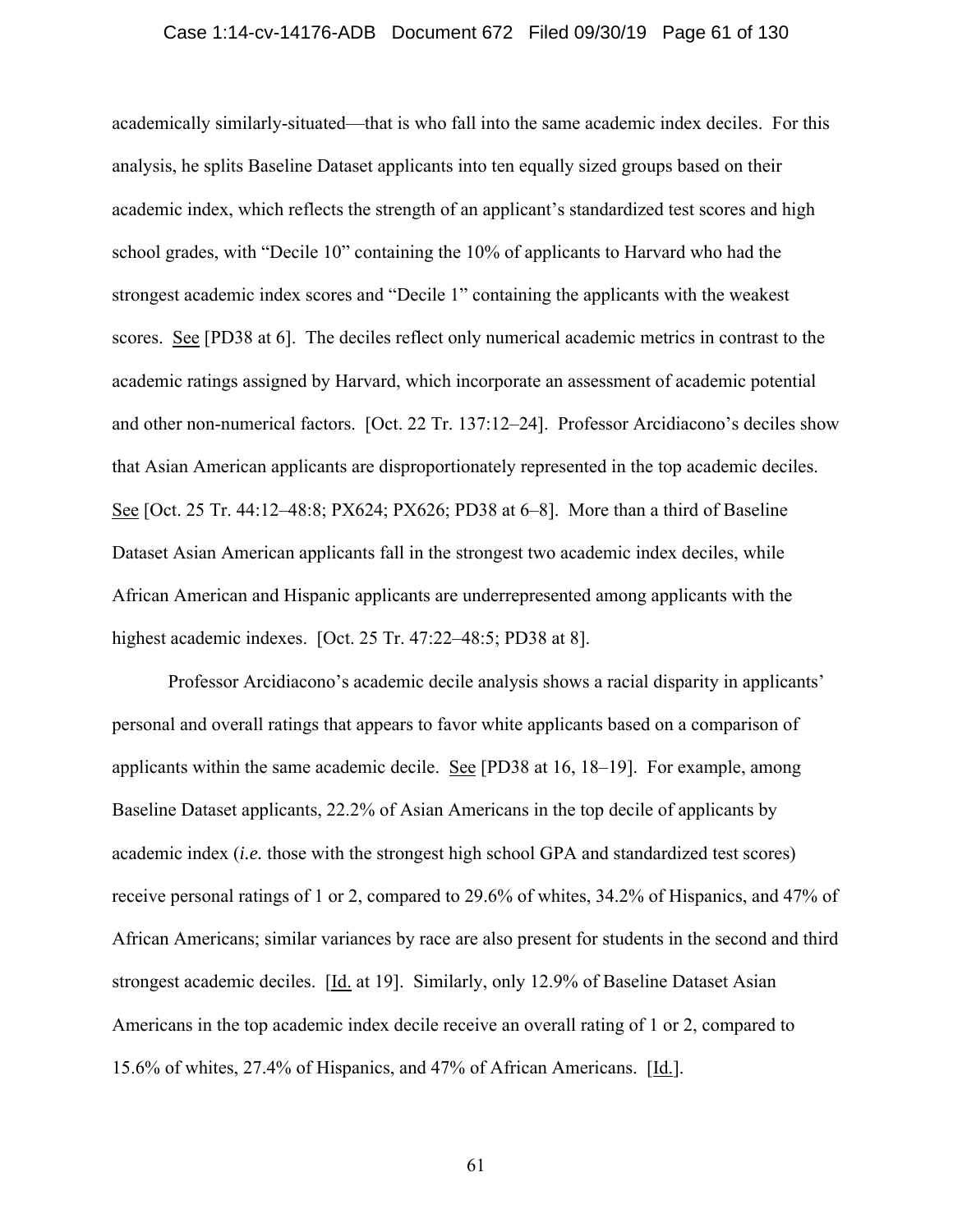### Case 1:14-cv-14176-ADB Document 672 Filed 09/30/19 Page 62 of 130

Professor Arcidiacono's decile analysis also shows that the disparities between Asian American and white applicants' school support ratings are magnified when comparing applicants within the same academic index deciles. Among non-recruited athletes, white applicants are only approximately 1 percentage point more likely to receive teacher or guidance counselor ratings of 1 or 2 than Asian American applicants. [PX623]. White applicants in the top academic deciles, however, receive school support ratings of 1 or 2 at a rate that is 4 to 6 percentage points higher than Asian Americans in the same academic deciles. [Oct. 26 Tr. 37:25–40:17].

In sum, Professor Arcidiacono bases his decile analysis on the academic index, which only accounts for test scores and grades—criteria in which Asian American applicants are, on average, especially strong. He argues that the personal rating is compromised, that the athletic rating is not that important, and that Asian American applicants do well on the limited measures that remain and should therefore be admitted at a higher rate than they are. This approach likely over emphasizes grades and test scores and undervalues other less quantifiable qualities and characteristics that are valued by Harvard and important to the admissions process.

### **D. Overview of Logistic Regression Models**

Professors Card and Arcidiacono both believe that the descriptive statistics discussed above help to provide context, but also agree that logistic regressions are the most useful econometric tool in evaluating the probable effect of race and other traits on Harvard's admissions process. See [Oct. 25 Tr. 79:11–83:24; Oct. 30 Tr. 101:5–17]. Their respective logistic regression models seek to isolate the effects of race through models that include, and thereby control for, other variables that affect the modeled outcome. [Oct. 25 Tr. 215:12–19; Oct. 30 Tr. 176:18–179:3].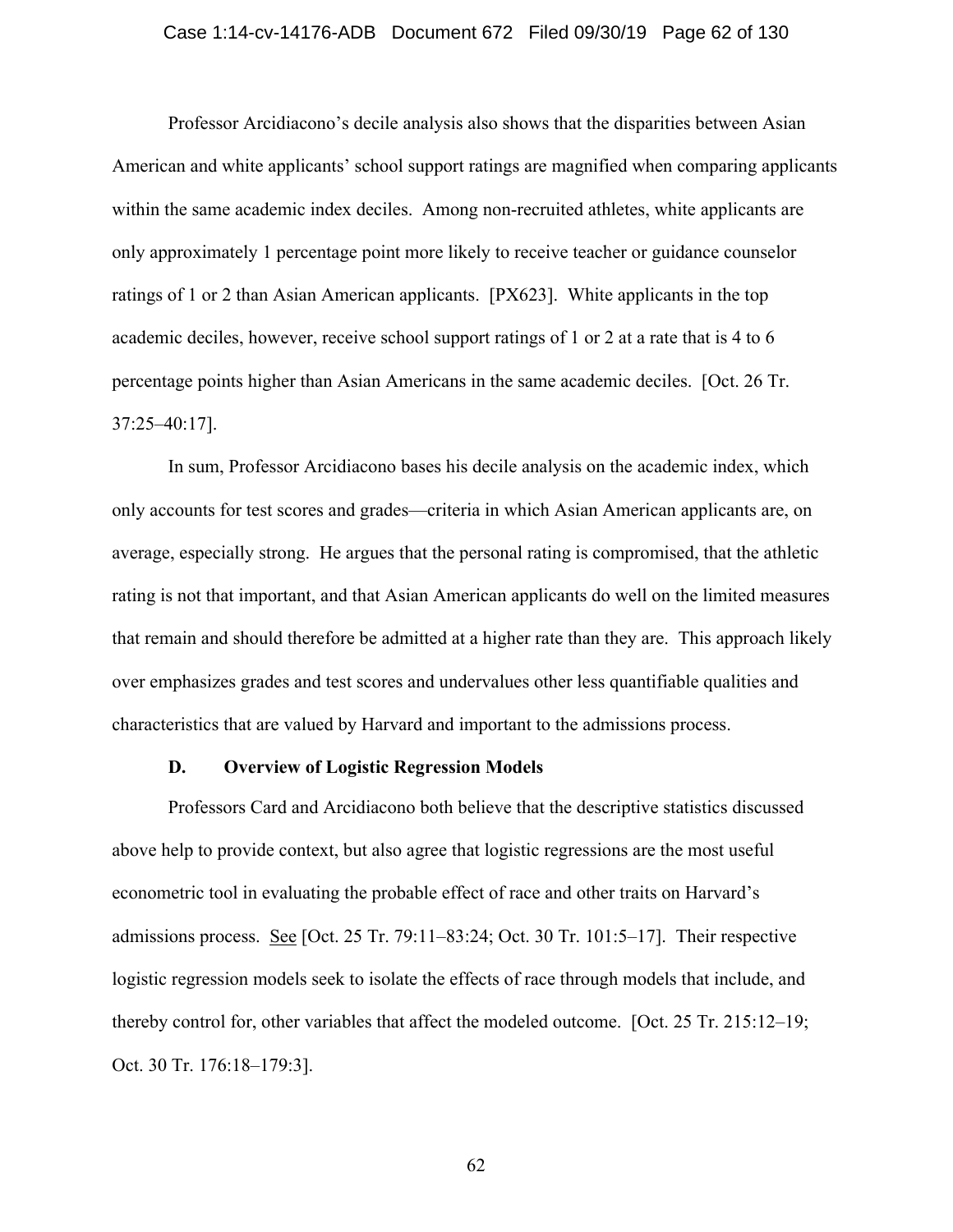### Case 1:14-cv-14176-ADB Document 672 Filed 09/30/19 Page 63 of 130

The Court notes at the outset that although logistic regression models are seemingly the best available econometric tool, they cannot capture all of the factors that Harvard considers and can therefore account for only part of the variation in admissions decisions, or other modeled outcomes. See [Oct. 25 Tr. 80:13–24; Oct. 30 Tr. 114:10–23]. Further, no model is perfect, and models can be affected by biases that are inherent in the control variables that they use. See [Oct. 25 Tr. 91:17–92:11, 215:16–19]. To limit the impact of variables affected by bias, variables that are themselves impacted by the independent variable of primary interest, which is race, should generally be excluded from regression models. Including such variables dilutes the implied effect of race by allowing that effect to be partially captured by the race-influenced variable itself. See [id. at 215:16–19; Nov. 1 Tr. 77:22–78:4]. Excluding variables for this reason may, however, make a model less accurate because it also results in the removal of information relevant to the modeled outcomes.

Here, although Professors Arcidiacono and Card both endorse the use of regression models, they disagree on whether the personal rating should be included as a control variable. Professor Arcidiacono contends that personal ratings are themselves affected by race and that they should therefore not be used in the admissions model. [Oct. 25 Tr. 99:11–18]. Professor Card argues that the personal rating variable should be included, and thereby implicitly contends that race correlates with personal qualities that affect personal ratings, but that race does not itself affect the personal ratings assigned by admissions officers, or at least that any causal effect of race on the personal rating is insignificant relative to the value of the variable in controlling for a race-correlated, but not directly race-caused, relationship. [Nov. 1 Tr. 79:9–14].<sup>47</sup> Further,

 $47$  Directly race-caused means a cause internal to the Harvard admissions process, as distinct from the potential for an effect of race on inputs to that process.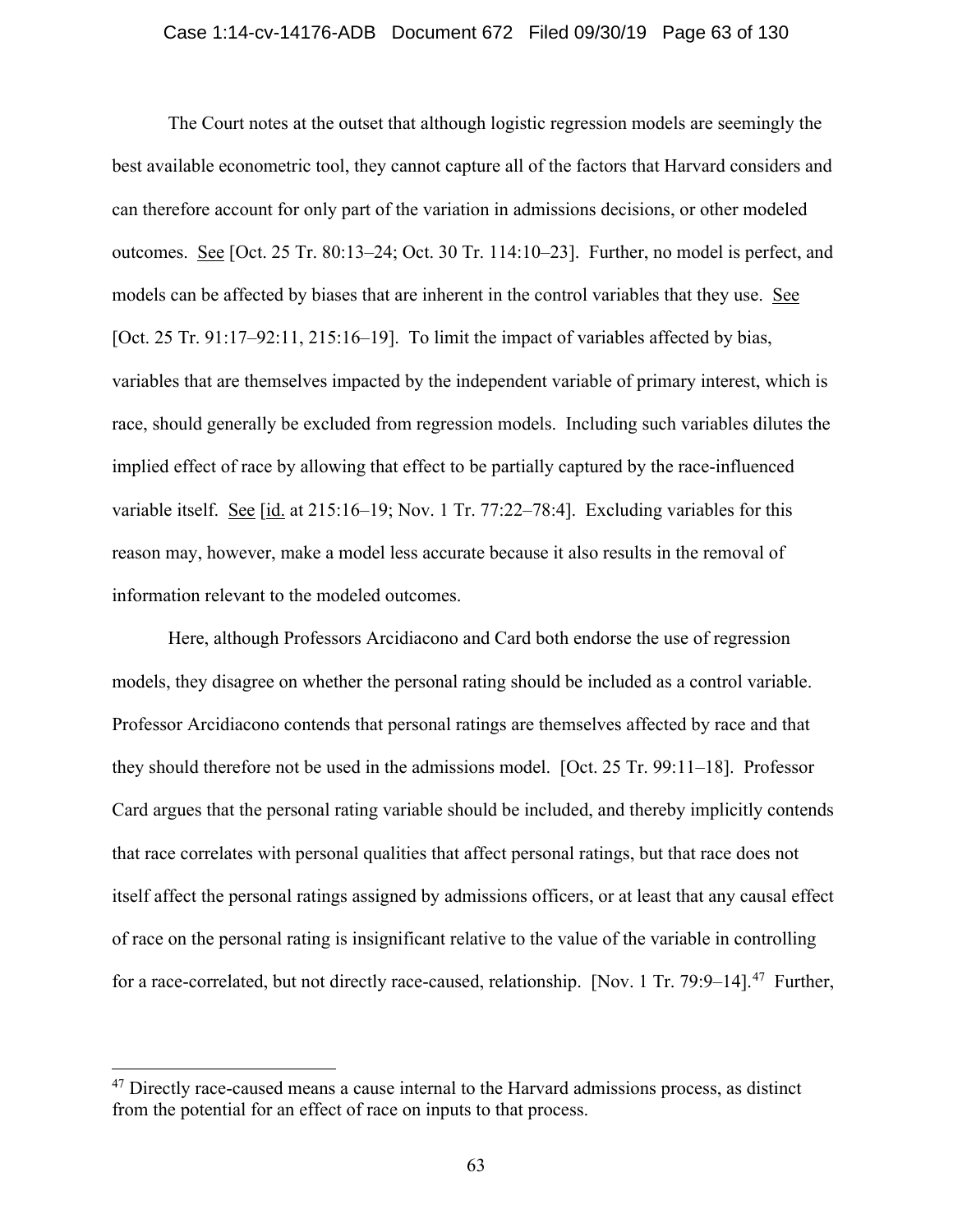### Case 1:14-cv-14176-ADB Document 672 Filed 09/30/19 Page 64 of 130

the personal rating captures other relevant characteristics unrelated to race that will not be taken into account at all by the modeling if the personal rating is excluded, such as the extent to which an applicant demonstrates character, leadership ability, self-confidence, grit, or other distinctive qualities that might benefit the Harvard community.

Logistic regressions result in two metrics that are relevant here: "coefficient" and "marginal effect." Coefficients indicate how much weight the model suggests each variable has in determining the modeled variable (here, admissions outcome or an assigned rating), holding the other included variables constant. [Oct. 25 Tr. 76:22–78:8]. To generate a coefficient for a discrete variable such as race (*e.g.* where an applicant is white, Asian American, African American, or Hispanic), a model omits one of those characteristics to create a baseline group (*e.g.* white applicants) and the coefficients that the model generates for the included groups (*e.g.* Asian American, African American, and Hispanic) then indicate the implied effect of each of those characteristics on the dependent variable (*e.g.* admissions outcome) relative to the baseline group, holding constant the control variables that are included in the model (*e.g.* academic rating, disadvantaged status, parental occupation, etc.). [Id. at 77:24–78:8]. In the experts' models, a positive coefficient is associated with a higher probability of admission or a stronger rating, and a negative coefficient is associated with a lower probability of admission or a weaker rating. [Id. at 77:3–78:23]. The Court has and will continue to note when race appears "statistically significant" in an analysis, which indicates that the coefficient for some racial group is of a magnitude that would occur infrequently due to random variation if race and the modeled variable were not related when controlling for the other variables included in the model. It is critical to understand that a statistically significant variable in an econometric model is not proof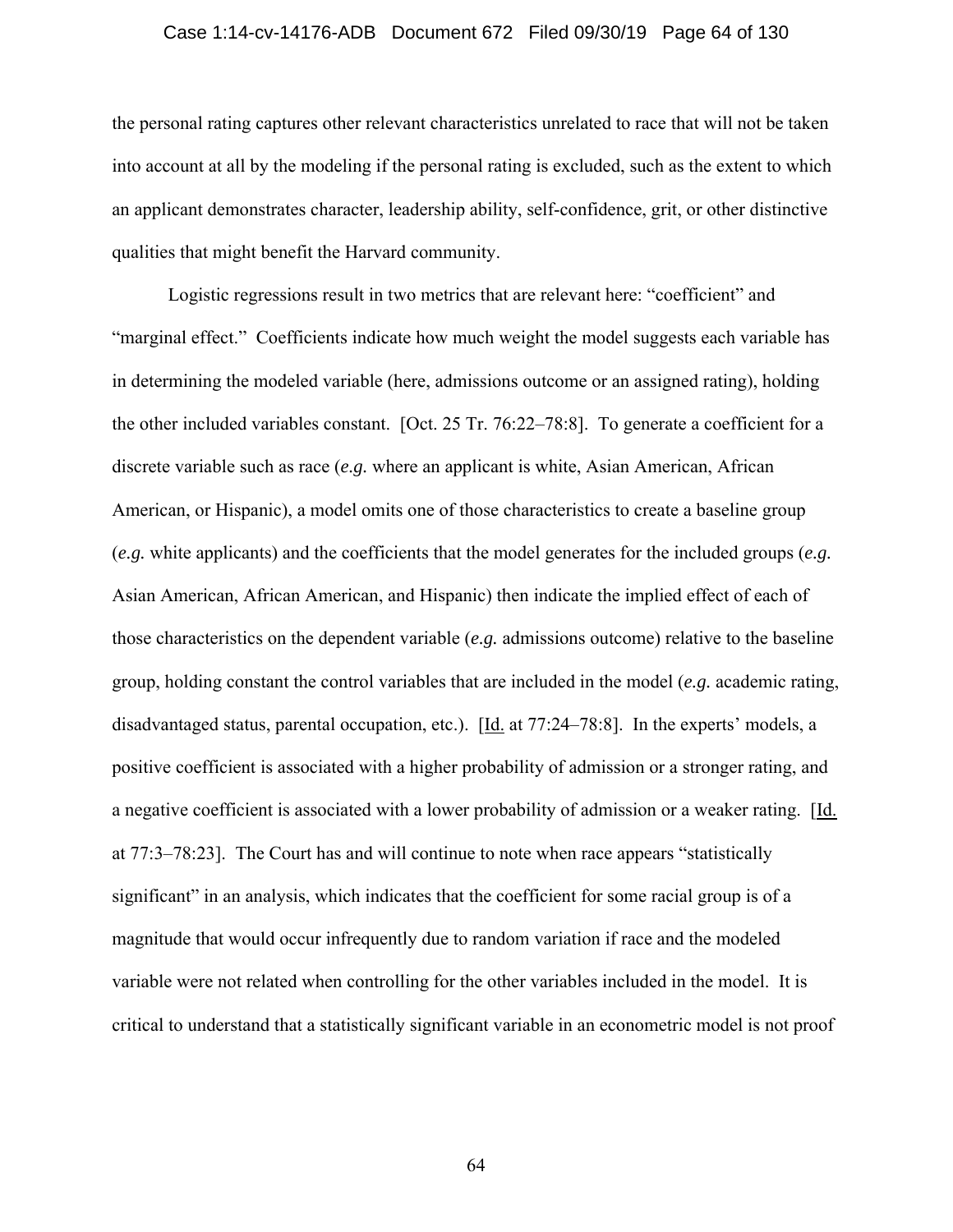### Case 1:14-cv-14176-ADB Document 672 Filed 09/30/19 Page 65 of 130

of a causal relationship. A statistically significant coefficient may be the result of random variation, omitted variables, or other flaws in the model.

A marginal effect is a measurement of the change in the projected outcome of the model (*e.g.* odds of admission to Harvard) that is associated with changing a given variable, while holding other variables constant. The magnitude of the change in probability will depend on the other variables. For example, a model might not suggest a large effect on an applicant's probability of being admitted based on being African American, as opposed to being white, for a student who is academically unprepared (*i.e.* race won't make a difference for an unprepared student), but might imply a significantly increased probability of admission associated with being African American rather than white for an applicant who is well-prepared. See [id. at 78:24–80:6; PD38 at 25]. An "average marginal effect" is the average of the marginal effect associated with the variable of interest for that group. For example, one could calculate the average marginal effect of African American racial identity relative to white identity on the odds of admission or of achieving a given rating by averaging the probability changes attributable to the coefficient for African American identity in a relevant model. See [Oct. 25 Tr. 21:18–22:17, 80:8–12, 96:19–97:24; PD38 at 24–25, 31]. Again, it must be understood that the average marginal effect reflects an average statistical relationship between a variable of interest (such as race) and a modeled variable (such as admissions outcome), and that relationship may or may not be causal in nature.

Professors Card and Arcidiacono each prepared models of the admissions process in which the dependent variable is the admissions decision (admitted or rejected). [Oct. 25 Tr. 216:22–217:7; Oct. 30 Tr. 101:15–17]. Their admissions models are broadly similar and predict the probability of admission for domestic non-transfer applicants by accounting for a wide range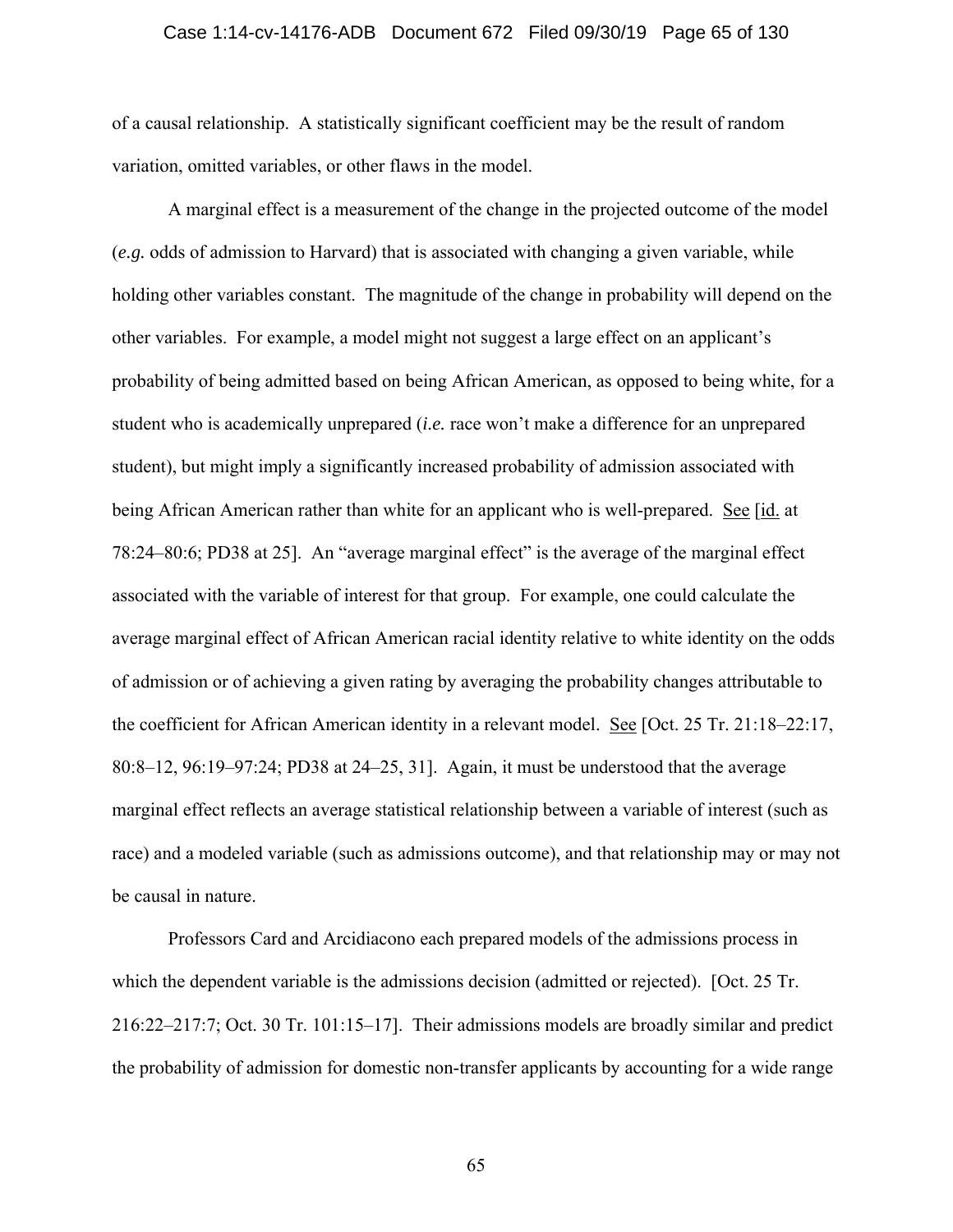### Case 1:14-cv-14176-ADB Document 672 Filed 09/30/19 Page 66 of 130

of observable variables including gender, disadvantaged status, first generation college applicant status, fee waiver, whether the applicant applied for financial aid, academic index, intended major, secondary school type, indicators of parental education, whether parents attended an Ivy League school, whether parents are alive, geographic indicators, and standardized test results. See [Oct. 30 Tr. 143:16–25]; see also [PD38 at 26].

There are, however, several critical differences in the structure and control variables utilized by Professor Card's and Professor Arcidiacono's respective models. As a result of these differences, Professors Card's model returns a coefficient for Asian American identity that is negative but not statistically significant, meaning that the model does not strongly suggest that Asian American as opposed to white racial identity affects an applicant's chances of admission, whereas Professor Arcidiacono's model returns a negative coefficient for Asian American identity that is statistically significant, meaning that his model suggests that Asian American identity is associated with a lower chance of admission, when controlling for the other variables he includes. [Oct. 25 Tr. 115:1–11; Oct. 30 Tr. 129:9–16, 132:21–134:11]. The modeling differences that result in these disparate conclusions are discussed infra at Section V.F.

Professor Arcidiacono also prepared a series of ordered logit estimates that SFFA contends show how well the ratings assigned for the academic, extracurricular, personal, overall, and school support ratings can be predicted. [Oct. 25 Tr. 90:10–91:23, 150:2–6; Oct. 30 Tr. 101:15–17; Oct. 31 Tr. 188:22–189:1; Nov. 1 Tr. 76:3–11, 79:15–19; PD38 at 28]. These models are similar to Professor Arcidiacono's model of admissions decisions, except that they are intended to be probative of the effect of race on the ratings assigned by admissions officers rather than the applicants' probability of admission. [Oct. 25 Tr. 90:16–91:10]. Professor Arcidiacono's preferred ordered logit models control for application year, application docket,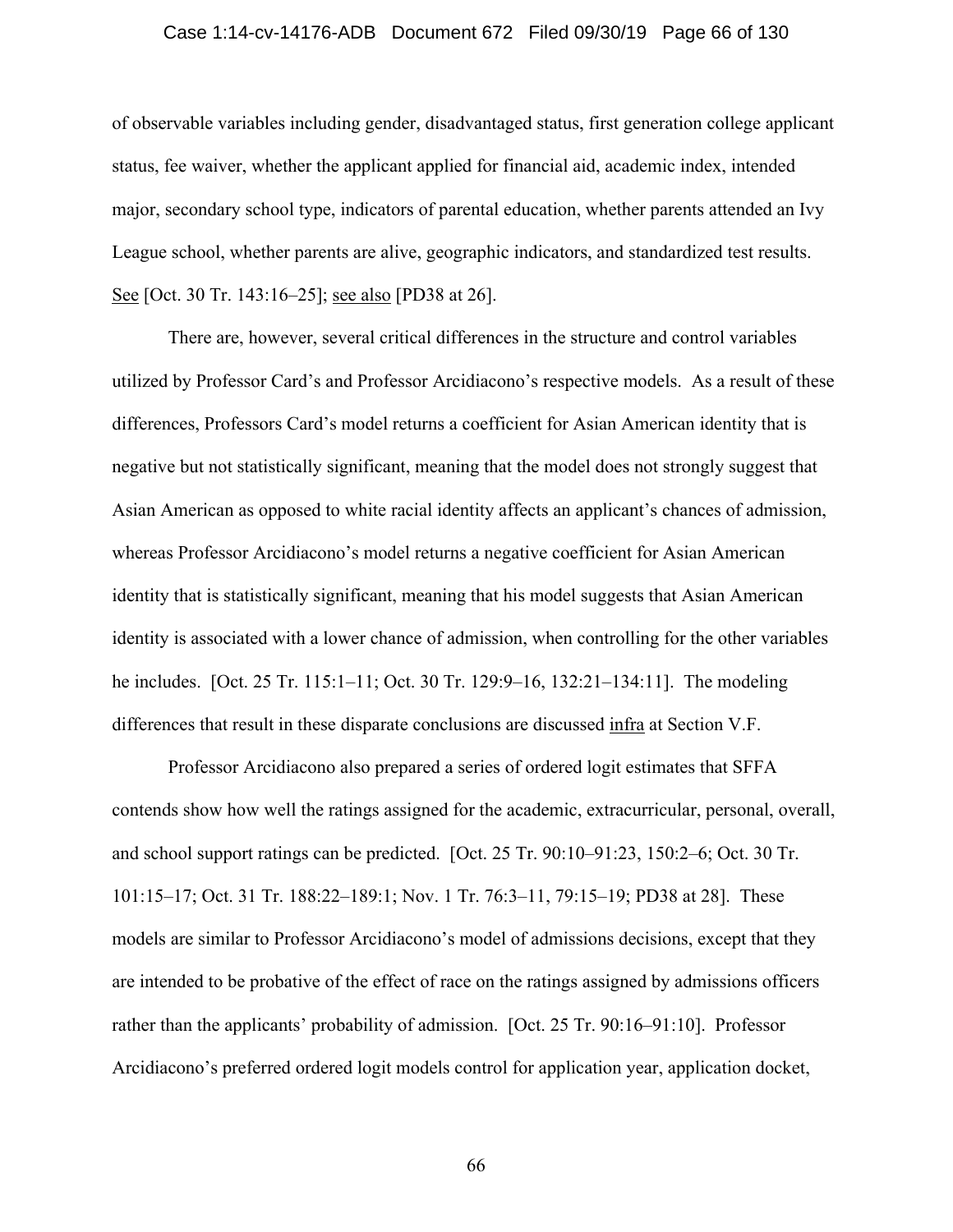### Case 1:14-cv-14176-ADB Document 672 Filed 09/30/19 Page 67 of 130

academic index, SAT scores, SAT II scores, high school GPA, extremely low-grade applicants, parental education level, including whether a parent attended an Ivy League school, whether the applicant's parents are alive, expected college major, gender, high school type, neighborhood, disadvantaged status, receipt of an application fee waiver, first generation college applicant status, whether the applicant applied for financial aid, profile ratings other than the dependent variable, teacher recommendation ratings, guidance counselor rating, alumni ratings, and certain interactions among those variables. See [id. at 82:13–85:3; PD38]. To the extent that Professor Arcidiacono's models imply that Asian American identity is associated with the ratings assigned by admissions officers, his models suggest that the magnitude and direction of the relationship (bonus or penalty) varies by rating and depends on whether an Asian American applicant is male or female and whether or not they are economically disadvantaged. See [PD38 at 28–35].

## **E. Regression Models of School Support, Profile, and Overall Ratings**

Although the experts' models of admissions outcomes are most probative of whether Harvard has engaged in discrimination against Asian Americans relative to white applicants, there are also related statistical relationships between race and the profile and school support ratings. Because those ratings serve as inputs for the proposed admissions outcome models, the Court will briefly address the extent to which race might appear to impact the ratings assigned by admissions officers before turning to the admissions outcome models themselves.

# 1. Relationship Between Race and School Support Ratings

As discussed supra at Section V.C, Asian American applicants have lower average school support ratings than white applicants. There are several conceivable explanations for the disparity including actual differences in non-academic strengths, a correlation between the quality of the guidance counselor or teacher recommenders and the racial makeup of high schools, biased teachers and guidance counselors, or biased Harvard admissions officers.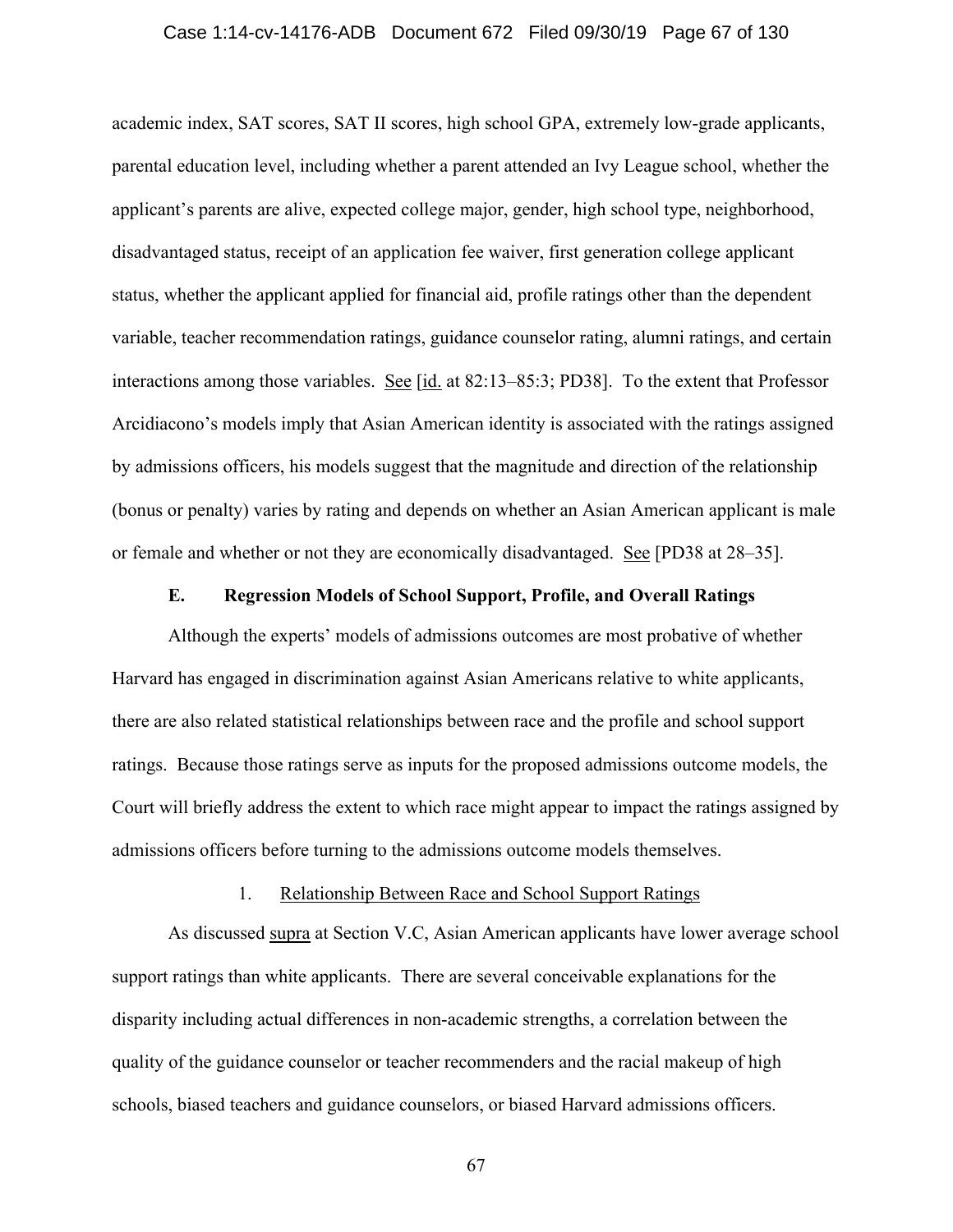### Case 1:14-cv-14176-ADB Document 672 Filed 09/30/19 Page 68 of 130

Considering the testimony of Harvard's admissions officers and the admissions process itself, the Court views Harvard admissions officer bias as an unlikely explanation for the disparity in school support ratings and concludes that race-related variance in the school support ratings result from some combination of the other potential causes, all of which are beyond Harvard's control. Further, when considering regression analyses, because school support ratings can be included in admissions outcome models, any racial effect that impacts admissions decisions through the school support ratings can be controlled for.

Importantly, however, although the school support ratings themselves provide only an overall numeric evaluation of recommendations, the school support materials are in fact more nuanced and the substance of them informs perceptions about applicants across numerous dimensions. [Oct. 31 Tr. 36:16–37:16]. Considering the stereotypes and biases that favor and disfavor Asian American applicants in different evaluation dimensions, the impact of race on the school support ratings could be understood to suggest that the overall numeric score masks more subjective disparities in how applicants from different racial groups are presented by their recommenders. See [id.]. Therefore, to the extent Asian Americans are presented by guidance counselors and high school teachers as weaker in personal characteristics that Harvard values and those presentations inform the personal rating, omission of the personal rating results in an omitted variable bias that cannot be fully captured by including a school support rating control variable.

# 2. Relationship Between Race and Personal Ratings

Professor Arcidiacono's preferred model suggests that Asian American identity reduced a Baseline Dataset applicant's probability of receiving a personal rating of 2 or higher. The model implies that when holding constant nearly all of the available observable variables, Asian American identity is associated with a lower probability of being assigned a strong personal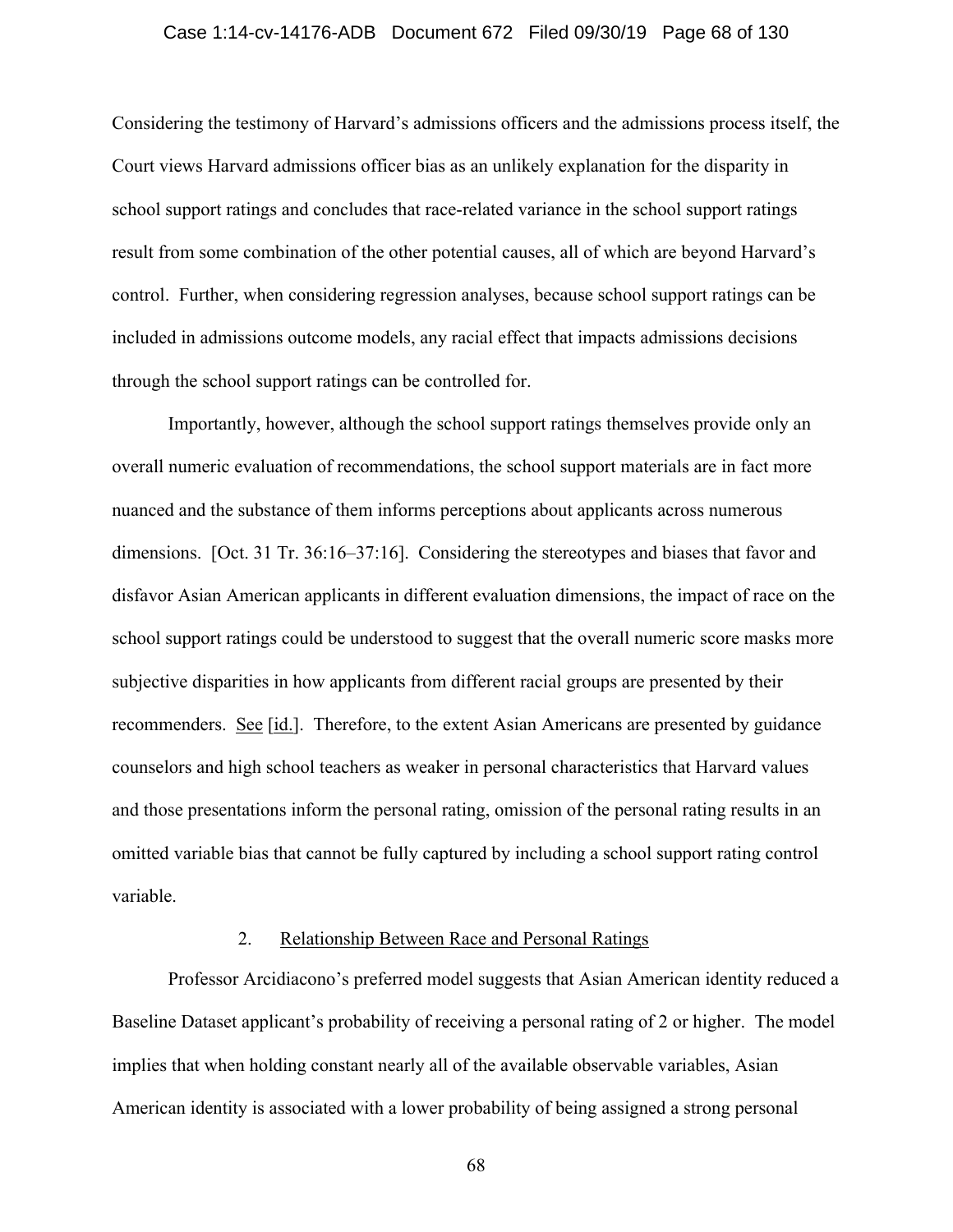### Case 1:14-cv-14176-ADB Document 672 Filed 09/30/19 Page 69 of 130

rating by an admission officer. More precisely, his model suggests that an average Baseline Dataset Asian American applicant has a 17.8% probability of receiving a 2 or higher on the personal rating, which is lower than the 21.6% chance that the model suggests the applicant would have in the absence of any racial preference. [Oct. 25 Tr. 96:24–97:24; PD38 at 31]. Harvard did not offer a competing regression model to show that no statistically significant relationship between Asian American identity and the personal rating exists, and the Court therefore concludes that the data demonstrates a statistically significant and negative relationship between Asian American identity and the personal rating assigned by Harvard admissions officers, holding constant any reasonable set of observable characteristics.

The Court finds, however, that Professor Arcidiacono's preferred model likely overstates the direct effect of Asian American identity on the personal rating. First, as discussed supra at Section III.B.4, Harvard's witnesses credibly testified that they did not use race in assigning personal ratings (or any of the profile ratings) and did not observe any improper discrimination in the admissions process. [Oct. 18 Tr. 49:17–19; Oct. 19 Tr. 48:24–49:19, 253:4–17; Oct. 23 Tr. 50:24–51:4, 219:21–24; Oct. 24 Tr. 122:5–8; Nov. 1 Tr. 246:18–247:4, 253:18–25]. The uniformity of these observations is persuasive given the collective manner in which admissions decisions are made, with all members of the Admissions Committee participating in all decisions and having real-time visibility into the process for each applicant. Any causal relationship between Asian American identity and the personal rating must therefore have been sufficiently subtle to go unnoticed by numerous considerate, diligent, and intelligent admissions officers who were immersed in the admissions process.

Second, Professor Arcidiacono's model explains only a portion of the variation in personal ratings and likely suffers from considerable omitted variable bias. The model does not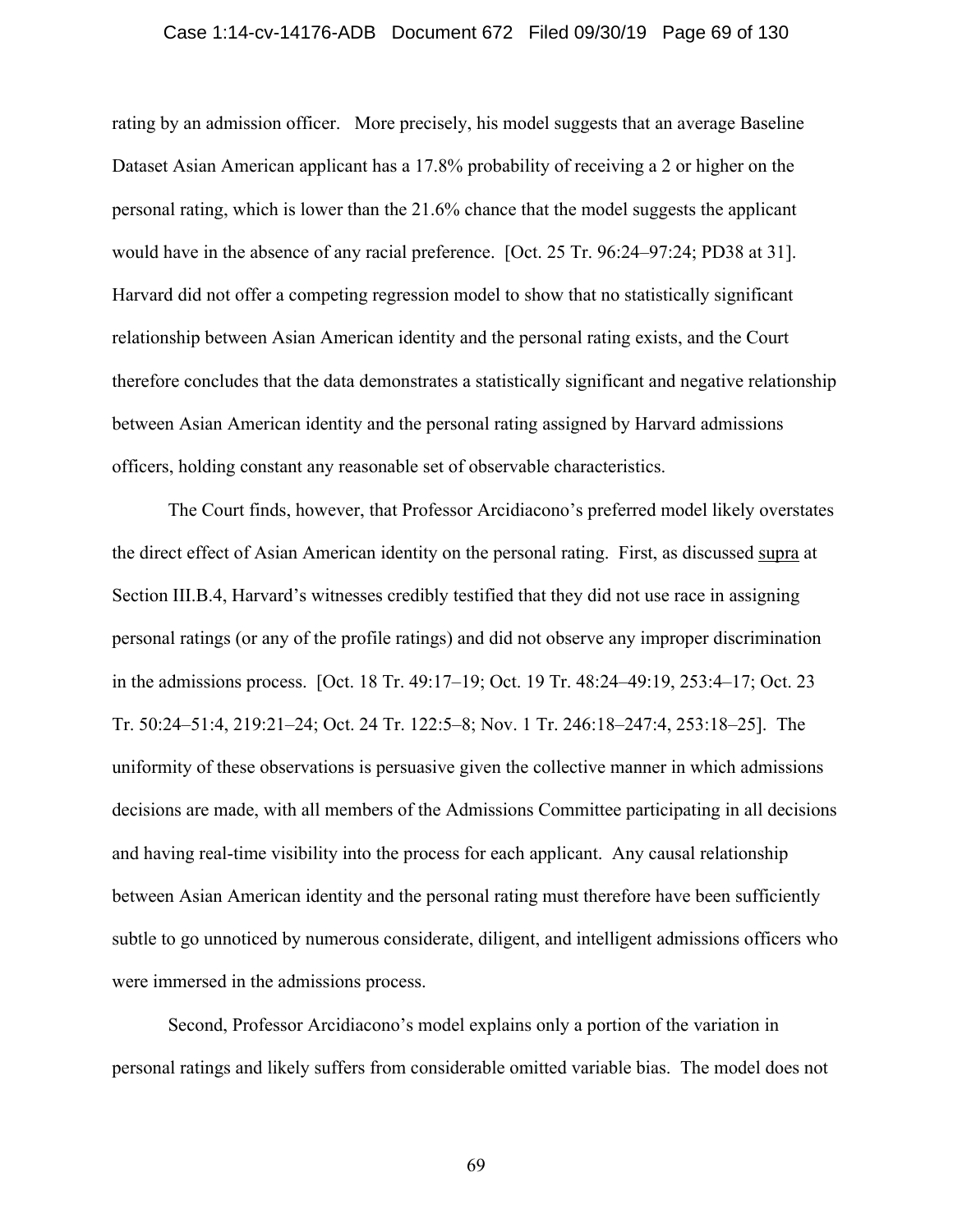### Case 1:14-cv-14176-ADB Document 672 Filed 09/30/19 Page 70 of 130

include variables for several factors that influence personal ratings and may correlate with race, such as the extent to which applicants' essays and personal statements demonstrated their abilities to overcome obstacles or personal achievements that might reasonably be perceived as an indication of leadership ability or other personal strengths. [Oct. 31 Tr.  $35:15-36:91$ .<sup>48</sup>

Third, as discussed supra at Section V.C, E, teacher and guidance counselor recommendations seemingly presented Asian Americans as having less favorable personal characteristics than similarly situated non-Asian American applicants, and the school support ratings do not fully reflect more subtle racial disparities. As the experts' analyses demonstrate, some race-correlated variation in teacher and guidance counselor recommendations is likely a cause of at least part of the disparity in the personal ratings. See supra at Sections V.C, E. Professor Card's analysis shows that the school support ratings for Asian American applicants are generally weaker than the ratings for white students when comparing white and Asian American students who receive the same academic rating. [DX692 at 4]; see [DD10 at 68]. For example, approximately 43% of white students who receive an academic score of 2 have school support ratings (from their two teacher and one guidance counselor recommendations) that sum

<sup>&</sup>lt;sup>48</sup> Speculating on how unobserved variables may be influencing the model's implied effect of race on the personal ratings is fraught with difficulty. Although the Court has not received statistical evidence on the effect of race on specific high school achievements, it is likely that some high school achievements are themselves effected by racial biases. One might question the effect, positive or negative, of being Asian American on the probability of being selected to a leadership position such as class president, captain of a sports, math, or debate team, or the likelihood of being identified as an outspoken advocate, a natural leader, or an intellectual superstar. Professor Arcidiacono's models account for some of these considerations, to some degree, through inclusion of the school support ratings, but much of the variation in applicants' qualities cannot easily be boiled down to econometrically digestible variables. [Oct. 31 Tr. 35:15–36:9]. It is possible that Asian American applicants to Harvard are being disadvantaged by biases in their high schools that affect their college applications. Admissions officers have no easy mechanism to measure or correct for these biases, except to carefully review individual applicants in a holistic way and to recognize and consider applicants' accounts of how their racial identities have shaped their pre-college experiences.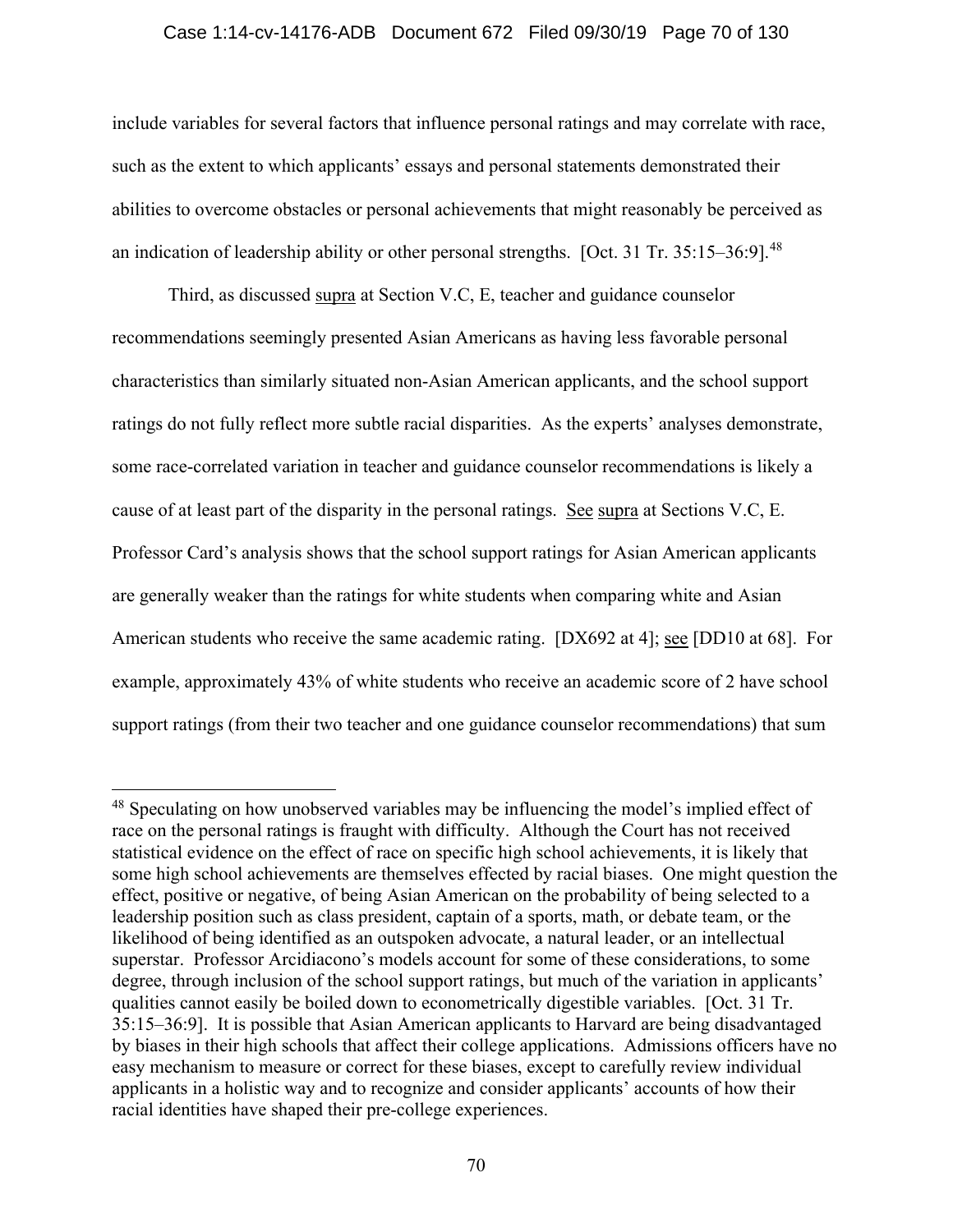### Case 1:14-cv-14176-ADB Document 672 Filed 09/30/19 Page 71 of 130

to 7 or less (indicating very strong recommendations), while only about 37% of Asian American applicants with an academic score of 2 receive similarly strong school support ratings. [Oct. 31 Tr. 55:11–56:2]. Because teacher and guidance counselor recommendation letters are among the most significant inputs for the personal rating, the apparent race-related or race-correlated difference in the strength of guidance counselor and teacher recommendations is significant. See [id. at 54:6–56:2; DD10 at 67–68]. The Court reiterates that to the extent that disparities in the personal ratings are explained by teacher and guidance counselor recommendation letters, Harvard's admissions officers are not responsible for any race-related or race-correlated impact that those letters may have.

Additionally, correlation between race and the personal and school support ratings does not clearly demonstrate a causal relationship, given the correlation between race and numerous factors that likely influence teacher and guidance counselor recommendations and admissions officers' evaluation of personal and overall strength. For example, a privileged student and a disadvantaged student with the same academic performance may well not receive similar teacher and guidance counselor recommendations. Similarly, a student that works part time and a student that does not may receive different recommendations even with the same academic performance and without reference to race, but if working outside of school correlates to race and informs teacher, guidance counselor, and admissions officers' evaluation of applicants, the school support and personal ratings may correlate with race, although race might not be the cause of the differential. In other words, race-correlated disparities in personal ratings for applicants who have similar academic qualifications may reflect underlying differences in the backgrounds and experiences of applicants that happen to correlate with race but are not racially motivated. That being said, it is not clear that these sorts of considerations adequately explain the difference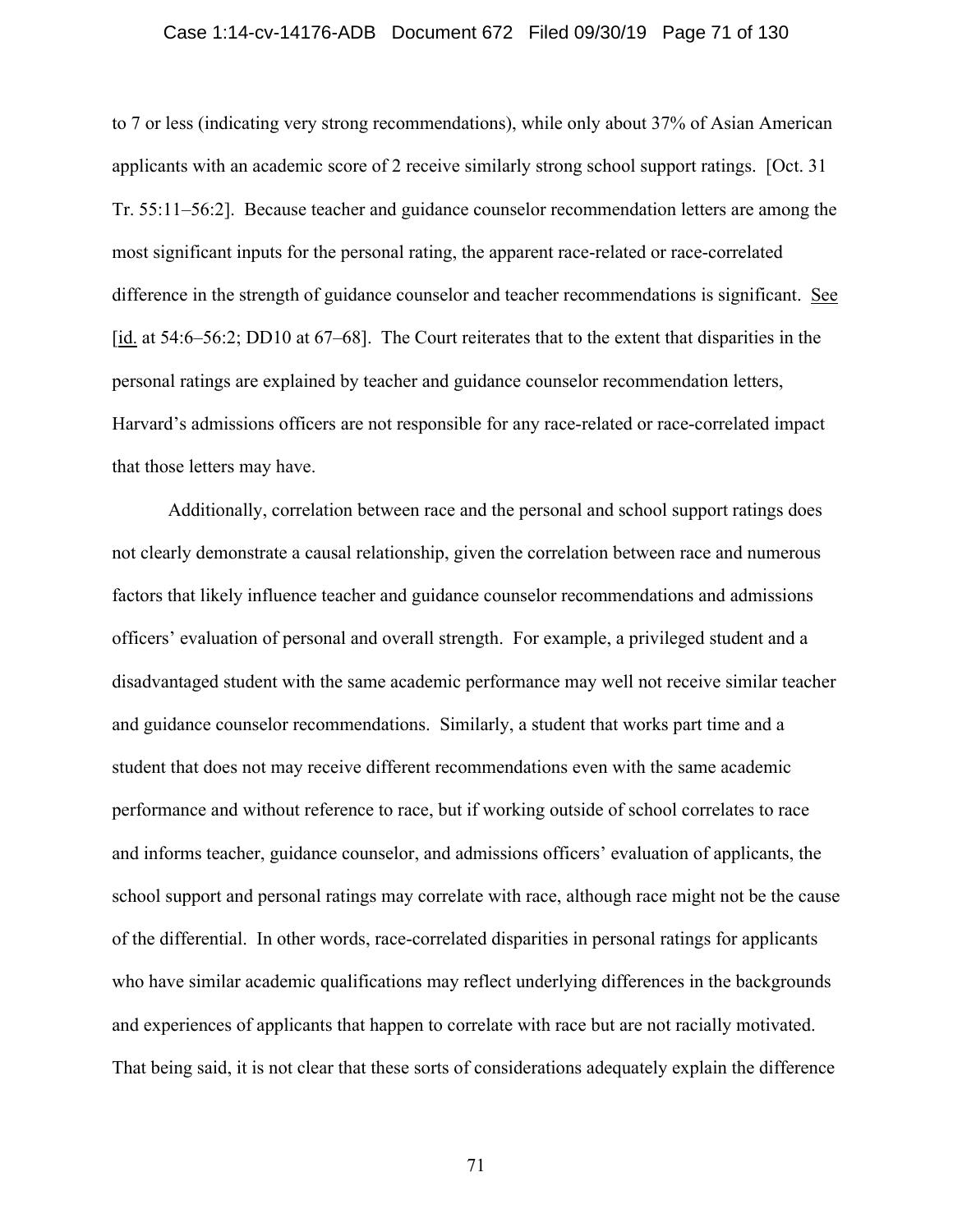### Case 1:14-cv-14176-ADB Document 672 Filed 09/30/19 Page 72 of 130

in personal ratings between white and Asian American applicants in Professor Arcidiacono's decile analysis or the similar analysis Professor Card has offered.

Overall, the disparity between white and Asian American applicants' personal ratings has not been fully and satisfactorily explained. Because some of the disparity in personal ratings is due to teacher and guidance counselor recommendations, the issue becomes whether the remaining disparity reflects discrimination. The disparity in personal ratings between Asian American and other minority groups is considerably larger than between Asian American and white applicants and suggests that at least some admissions officers might have subconsciously provided tips in the personal rating, particularly to African American and Hispanic applicants, to create an alignment between the profile ratings and the race-conscious overall ratings that they were assigning. See [PD38 at 33]. It is also possible, although unsupported by any direct evidence before the Court, that part of the statistical disparity resulted from admissions officers' implicit biases that disadvantaged Asian American applicants in the personal rating relative to white applicants, but advantaged Asian Americans over whites in the academic rating.

Further, the Court cannot accurately estimate what portion of the difference in the personal ratings resulted from the strength of the personal qualities that Harvard seeks to measure or from differences in how Asian American applicants are presented to Harvard by high schools relative to other applicants, as opposed to being the effect of implicit biases. Taking account of all the available evidence, it is possible that implicit biases had a slight negative effect on average Asian American personal ratings, but the Court concludes that the majority of the disparity in the personal rating between white and Asian American applicants was more likely caused by race-affected inputs to the admissions process (*e.g.* recommendations or high school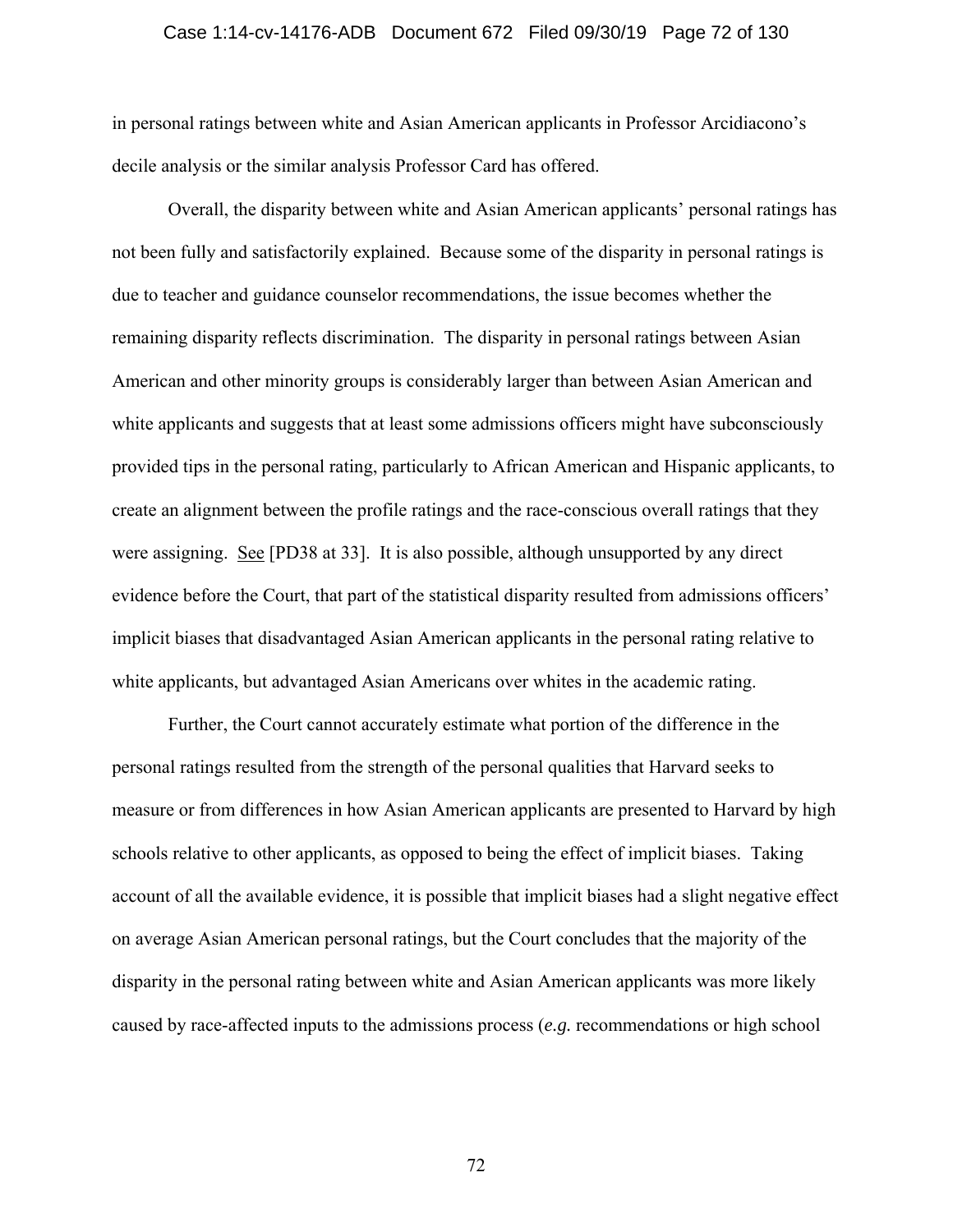### Case 1:14-cv-14176-ADB Document 672 Filed 09/30/19 Page 73 of 130

accomplishments) or underlying differences in the attributes that may have resulted in stronger personal ratings.

## 3. Regression Models of the Academic, Extracurricular, and Overall Ratings

Unlike the personal ratings, the experts agree that the academic and extracurricular variables should be included in the admissions outcome model and that the overall rating should not be included because Harvard acknowledges that it is directly affected by racial identity. See [PD38 at 26; DD10 at 46–47]. Nevertheless, because the profile ratings may all be impacted by race in a very marginal manner, the Court will briefly discuss the econometric models of these variables. Professor Arcidiacono's logistic regression models for the academic, extracurricular, and overall ratings suggest a non-uniform effect of Asian American identity on those ratings. [Oct. 25 Tr. 91:11–92:20, 109:23–110:13; PD38 at 28–33]. The academic and extracurricular ratings models return positive coefficients for Asian American identity, while the overall rating model returns a negative coefficient for Asian Americans (with the exception of disadvantaged Asian American females). See [Oct. 25 Tr. 92:24–94:10, 107:8–13, PD38 at 29, 32–33].

A comparison between the strength of Asian American applicants on the observable characteristics included in Professor Arcidiacono's academic and extracurricular rating models and the coefficients for Asian American groups suggests that Asian Americans have traits, other than their racial identity, that make them likely to score well in academic and extracurricular ratings. [Oct. 25 Tr. 107:8–110:17; PD38 at 32–33]. This implies that the positive coefficients for Asian American identity in the academic and extracurricular ratings models are likely at least partially the result of unobservable characteristics that correlate with race, and Professor Arcidiacono has posited that is indeed likely the cause. [Oct. 25 Tr. 108:24–109:8, 110:14–17]. The Court finds, however, that although omitted variables are likely partially responsible for the positive coefficients for Asian American identity in Professor Arcidiacono's models for the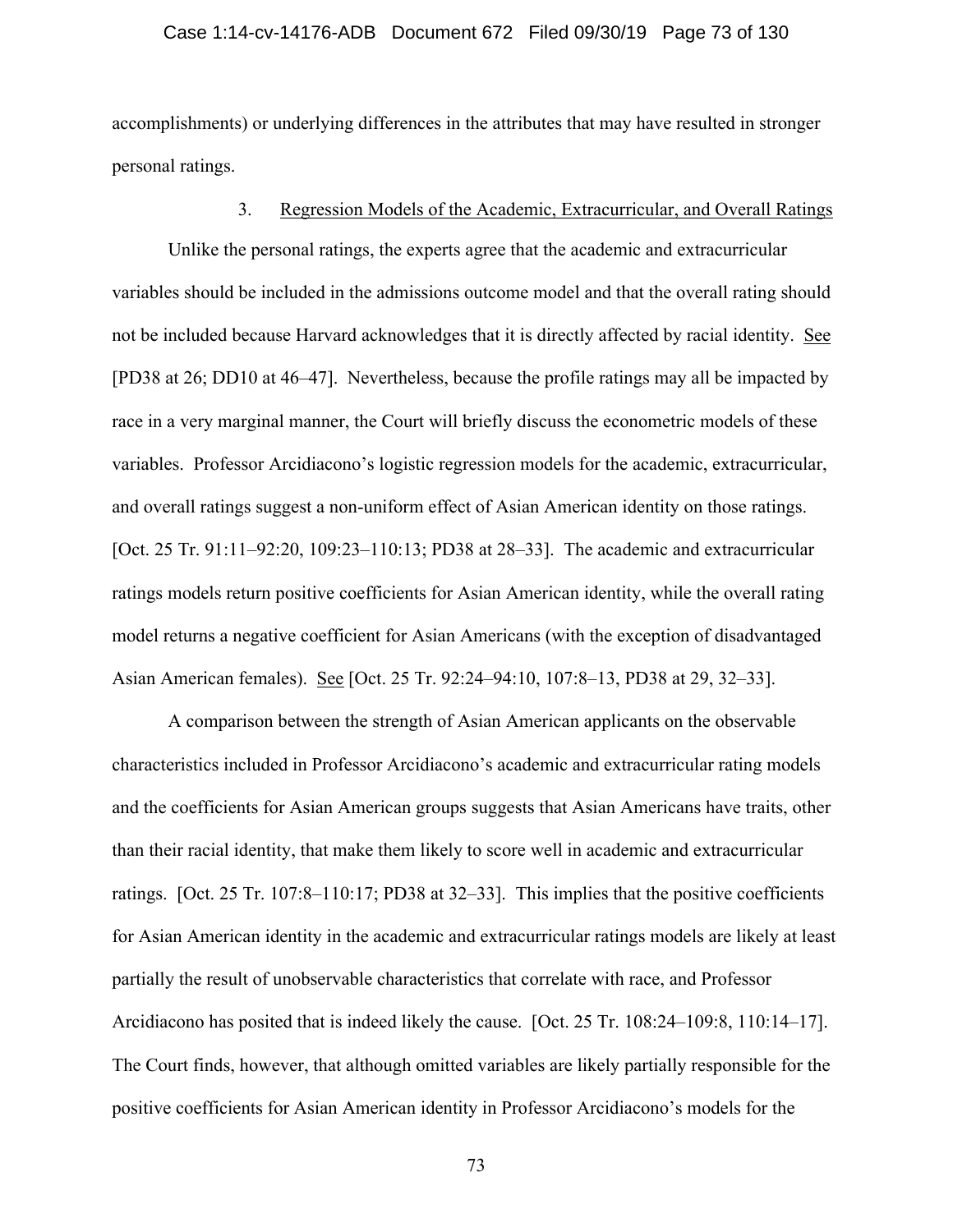#### Case 1:14-cv-14176-ADB Document 672 Filed 09/30/19 Page 74 of 130

academic and extracurricular ratings, those coefficients could also partially be the result of slight implicit bias that favors Asian Americans in these areas.

Professor Arcidiacono's model of the overall rating yields negative coefficients for Asian American males and non-disadvantaged Asian Americans females. [PD38 at 29]. This suggests that Asian Americans who are not also disadvantaged females might receive lower overall ratings because of their racial identity relative to similarly-situated white applicants, see [Oct. 25 Tr. 92:20–94:10; PD38 at 29], but the result is subject to substantially the same criticism that Harvard lodges against Professor Arcidiacono's admissions outcome model, namely that Professor Arcidiacono's modeling choices do not fully reflect the actual admissions process and that his decision to exclude ALDC applicants was results-driven. Regardless, the Court finds it unnecessary to delve further into the overall rating disparity because it is the odds of admission, not an apparent disparity in the odds of receiving a high overall rating, that is primarily at issue, and Harvard acknowledges and intends that race may be factored into the overall rating. See [Oct. 18 Tr. 167:17-168:6].

#### **F. Regression Models of Admissions Outcome**

As noted supra at Section V.D, both Professors Arcidiacono and Card prepared models of domestic non-transfer applicants' probability of admission to Harvard based on a wide array of variables. [Oct. 25 Tr. 21:18–23:23, 215:12–15; Oct. 30 Tr. 176:18–177:7]. Professor Card's preferred model returns a negative coefficient for Asian American identity (suggesting a lower likelihood of admission), but the relationship is slight, not statistically significant, and is positive (suggesting an increased likelihood of admission) for some class years. [Oct. 30 Tr. 129:9–16,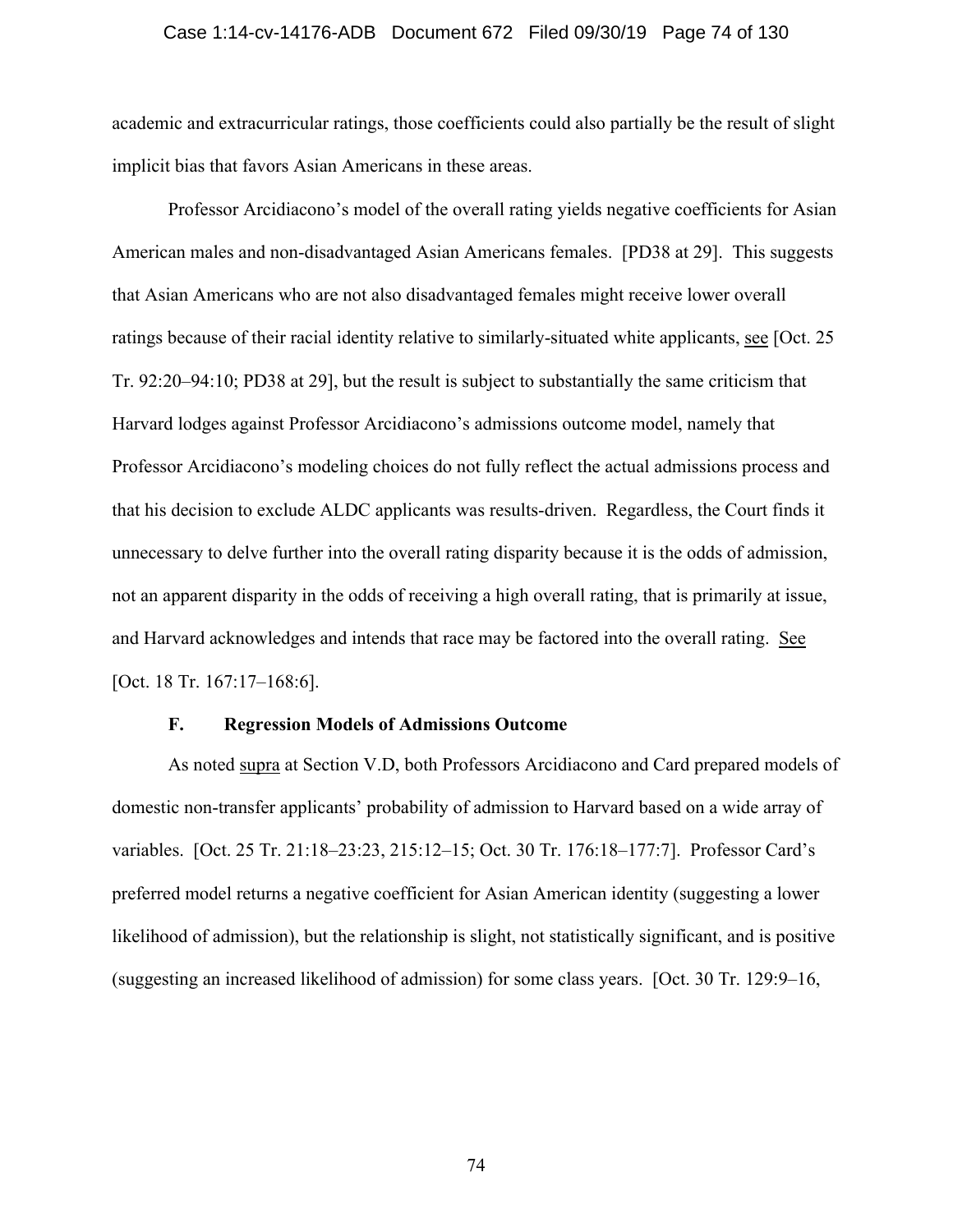132:21-134:11; DX685; DD10 at 30].<sup>49</sup> Professor Arcidiacono's preferred model returns a statistically significant negative coefficient for non-ALDC Asian American applicants, which implies a penalty for non-ALDC Asian American applicants relative to non-ALDC white applicants. [Oct. 25 Tr. 115:1–118:10; PD38 at 34].

Professors Card's and Professor Arcidiacono's preferred models differ in the following significant respects: (1) Professor Arcidiacono interacts race and disadvantaged status; (2) Professor Arcidiacono excludes the personal rating from the model; (3) Professor Arcidiacono excludes ALDC applicants; (4) Professor Arcidiacono pooled the 2014–2019 applicant data into a single model with effects for class years, whereas Professor Card used separate year-by-year models and thereby allowed the effect of variables to vary by admissions cycle; and (5) Professor Arcidiacono excludes parental occupation, intended career, and an indicator for whether applicants interviewed with a staff member. See [Oct. 31 Tr. 88:21–91:23; DD10 at 84]. For the reasons discussed below, the Court finds both experts' approaches to be econometrically defensible, but prefers Professor Arcidiacono's approach with respect to interacting race and disadvantaged status and prefers Professor Card's inclusion of ALDC applicants, use of year-byyear models, and inclusion of parental occupation, intended career, and staff interview variables, and finds models with and without the personal rating to be worthy of consideration.

Professor Arcidiacono reasonably interacted race and disadvantaged status. [Oct. 25 Tr. 150:11–19]. This approach is consistent with the approach taken by OIR in response to Dean

<sup>&</sup>lt;sup>49</sup> Professor Card also modeled the admissions outcomes for two subgroups of Asian Americans: females and applicants from California. He found that Asian American identity within these subgroups returned positive coefficients that were not statistically significant. [Oct. 25 Tr. 154:7–155:3; Oct. 30 Tr. 136:8–137:8]. These models show that to the extent biases influenced the admissions process, those biases were not uniform across the Asian American applicant population.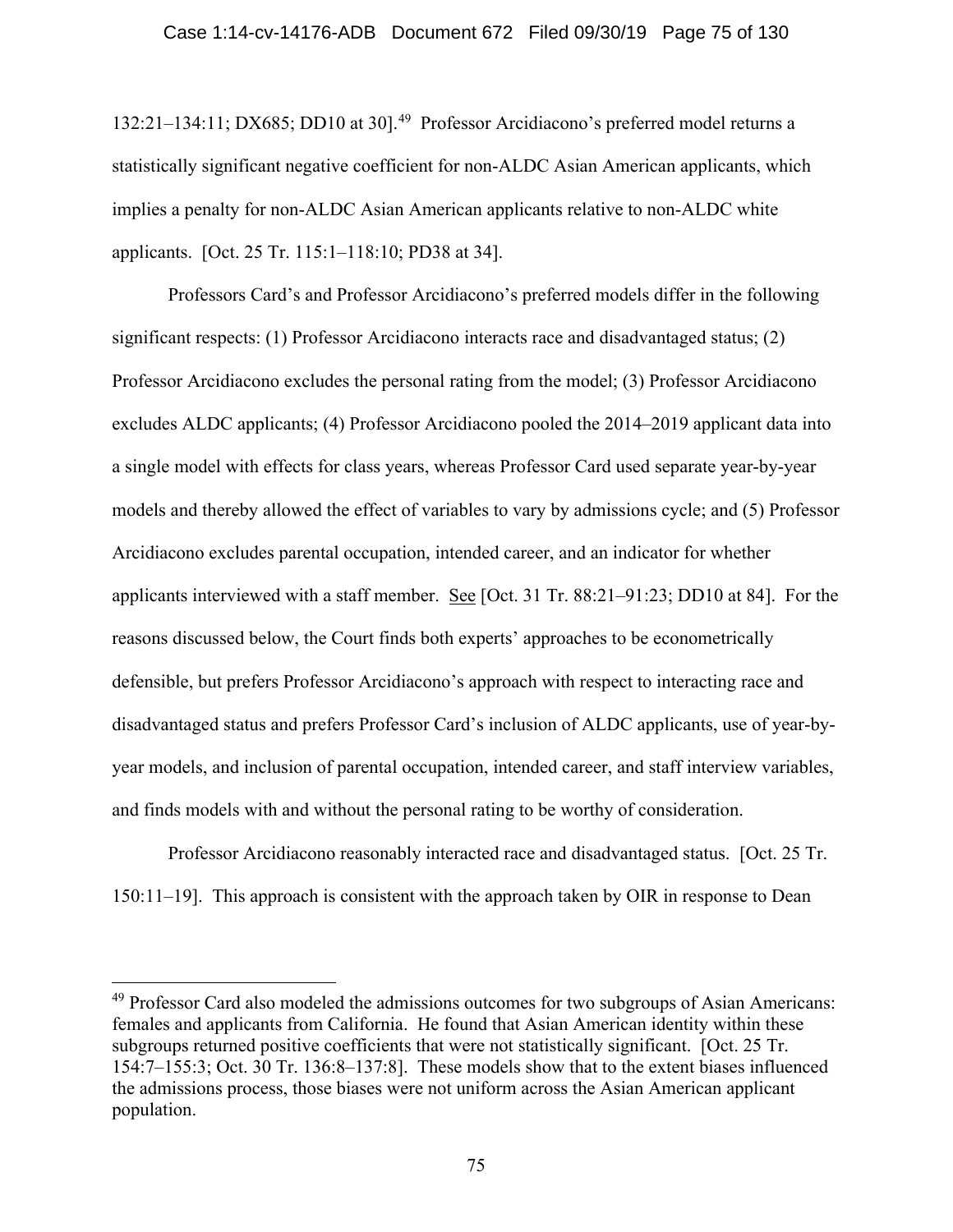#### Case 1:14-cv-14176-ADB Document 672 Filed 09/30/19 Page 76 of 130

Fitzsimmons' request and reflects the possibility of some interaction between race and disadvantaged status. See [Oct. 17 Tr. 127:22–129:17; Oct. 25 Tr. 150:11–151:1; PX26]. It was not unreasonable, however, for Professor Card not to interact the selected variables. The inclusion of these interaction terms has only a modest impact on the average marginal effects of Asian American identity generated by the admissions models, and their inclusion alone does not result in Asian American identity having a statistically significant effect when the terms are added to Professor Card's model. [Oct. 31 Tr. 89:11–18; DD10 at 84].

There is a reasonable econometric basis for removing the personal ratings from the admissions models given the possibility that the personal ratings are affected by race. See [Oct. 25 Tr. 91:17–92:1]. Removing the personal rating, however, expands the omitted variable bias because the relationship between race and the personal rating is likely partially reflective of biases external to the Admissions Office, characteristics that are correlated with race, and life experiences that are impacted by race. See supra at Section V.C. Therefore, although the Court believes that including the personal rating results in a more comprehensive analysis, models with and without the personal rating are econometrically reasonable and provide evidence that is probative of the effect of race on the admissions process.

 Professor Card's inclusion of ALDCs in the admissions model is preferred by the Court. Although ALDCs benefit from sizable tips owing to their respective statuses as recruited athletes, legacies, dean's or director's list members, or children of faculty or staff, they are evaluated through the same basic admissions process as other applicants and their admission outcomes provide data that is probative of whether Harvard is discriminating against Asian Americans. [Oct. 17 Tr. 203:19–22; Oct. 25 Tr. 30:13–31:3, 233:25–234:3]. Including ALDCs in the model is particularly warranted where they account for approximately 30% of Harvard's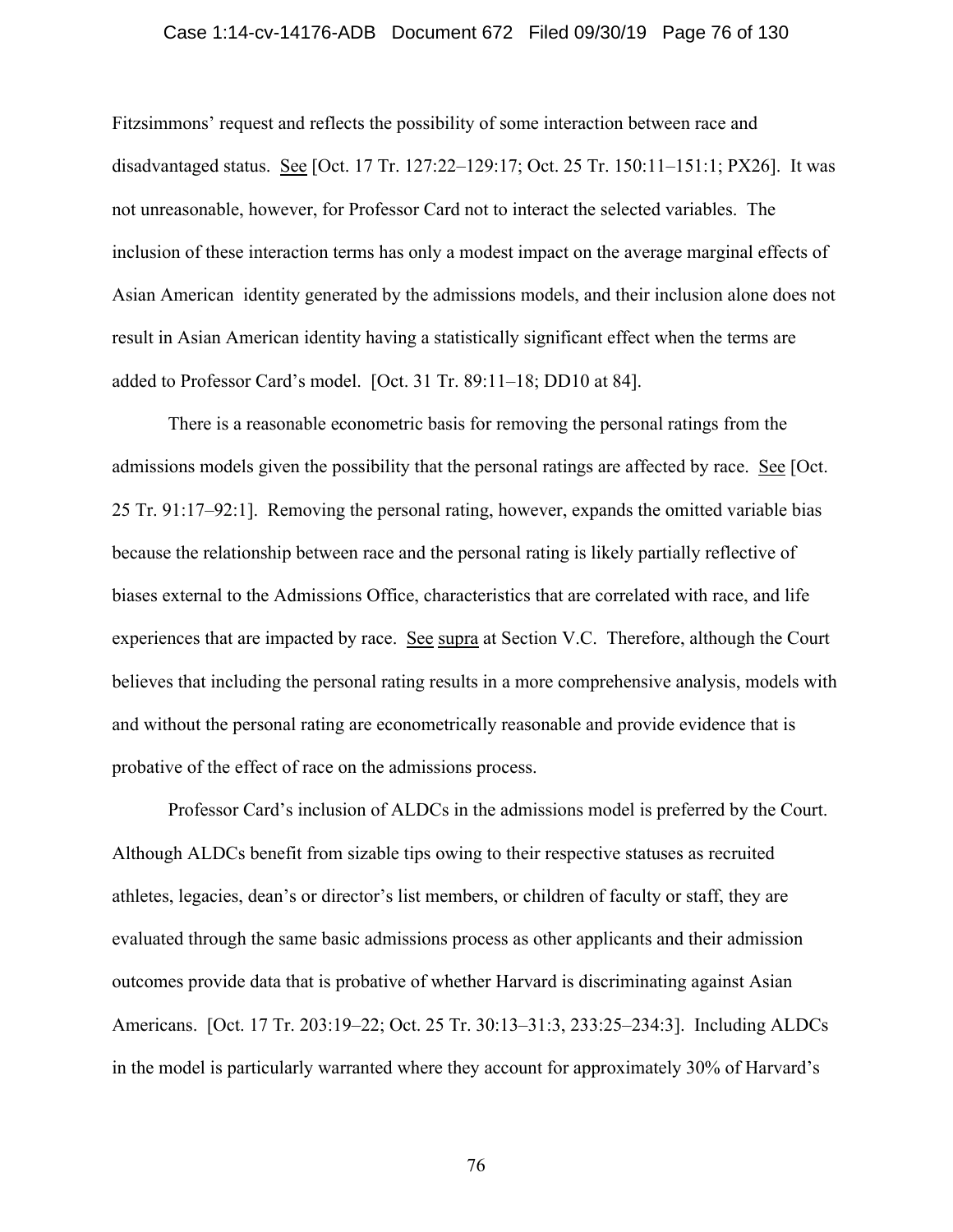#### Case 1:14-cv-14176-ADB Document 672 Filed 09/30/19 Page 77 of 130

admitted students and therefore provide a significant portion of the datapoints for admitted students. [DX706, DD10 at 38].

Professor Arcidiacono acknowledges that Asian American ALDCs are not discriminated against. See [Oct. 25 Tr. 120:23–126:8]. His corresponding suggestion that only non-ALDC Asian Americans face discrimination in the admissions process is inadequately supported by non-statistical evidence. Further, it does not seem likely that Harvard would discriminate against non-ALDC Asian Americans, but not discriminate against ALDC Asian American applicants or that there would be a race-related explanation for treating the two groups differently, especially given the Court's conclusion based on the testimony of Harvard's admission officers that any race-related discrimination against Asian American applicants relative to white applicants is unintentional. Additionally, the tips that only ALDCs receive, for example for being recruited athletes, can be adequately accounted for through the inclusion of variables for those characteristics. See [Oct. 30 Tr. 157:24–158:14]. Overall, including ALDCs leads to a model that more accurately reflects how the admissions process works and takes into account a larger percentage of the admitted class. In the view of the Court, looking at only a portion of a class or carving out the segments where there is less likely to be discrimination distorts the analysis just as carving out the segments where there is mostly likely to be discrimination would do the same but to the benefit of the other party. [Id. at 166:21–167:20].

 For similar reasons, Professor Card's modelling of each individual admissions cycle is preferable to Professor Arcidiacono's pooling of applicants from the six admissions cycles of available data. Professor Card's year-by-year approach conforms to the reality that the effect of various characteristics in the admissions process may change slightly between years, as Harvard's institutional interests or admissions policies shift or when the composition of the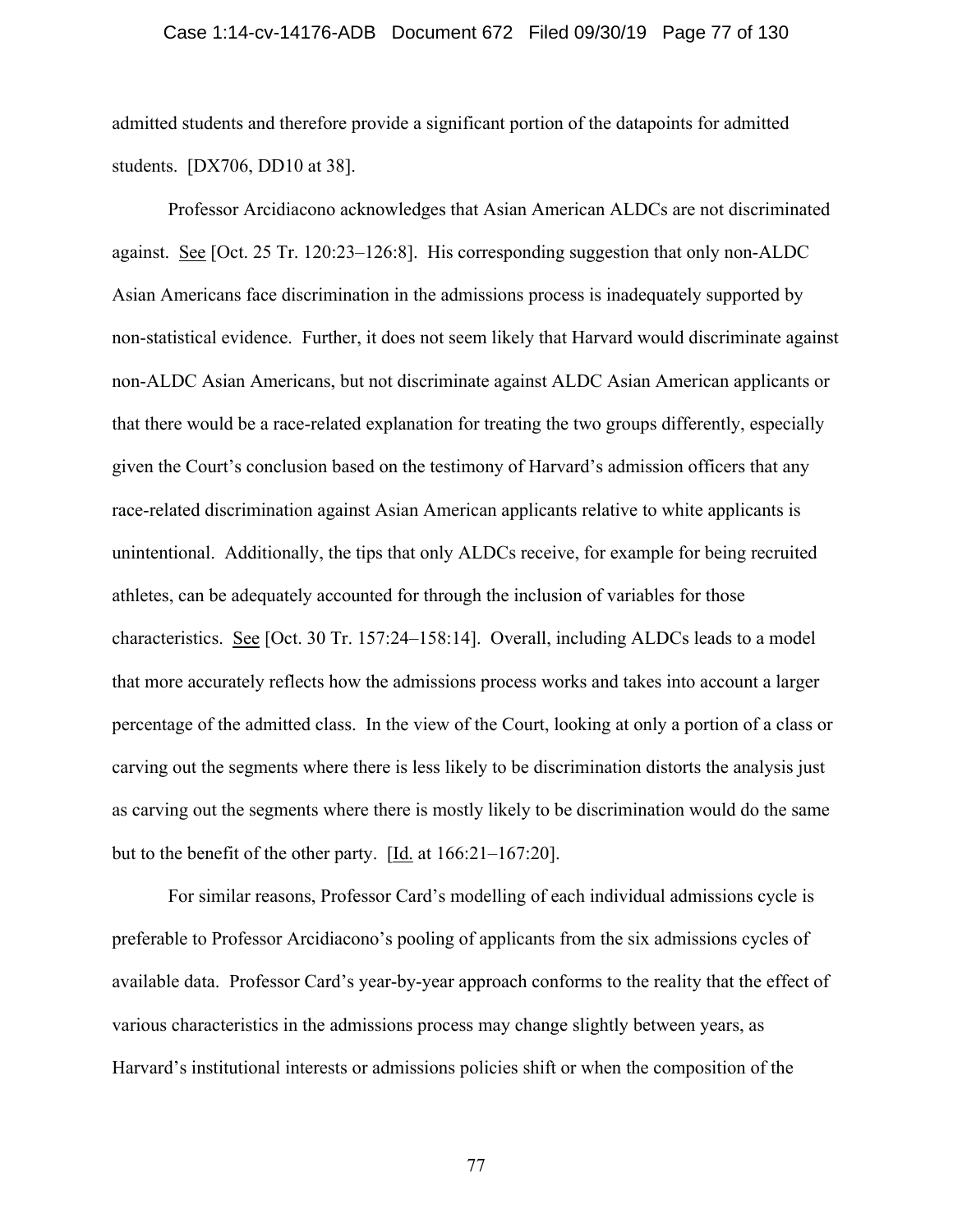applicant pool changes.  $[\underline{Id}]$  at 167:25–170:15]; <u>see, e.g.</u>, [DX703; DX704]. Further, modeling each annual admission cycle independently recognizes that having a class that is 30% African American one year and  $0\%$  the next is not the same as having 15% each of those years. Professor Arcidiacono pooled the admissions cycles to achieve a more precise estimate of the effect of Asian American racial identity, but Professor Card's model achieves a lower standard error, which is an indication of the precision of the model. [Oct. 30 Tr. 172:21–175:18; DD10 at 45].

 Professor Arcidiacono omitted intended career, staff interview indicator, and parental occupation from his model. [Oct. 25 Tr. 145:21–148:12]. The Court prefers a model that includes these variables because they play a role in the admissions process. [Oct. 26 Tr. 8:25– 9:21, 10:17–11:6; Oct. 31 Tr. 9:3–7]. Further, these variables correlate with race and therefore create a significant potential for omitted variable bias if excluded. [Oct. 31 Tr. 10:16–18, 11:15– 12:21, 21:19–22:14; DX677; DX681; DD10 at 54]. Professor Arcidiacono excluded these variables primarily because of data issues, including unexplained year-to-year fluctuations in the distribution of parental occupation and intended career categorizations. [Oct. 25 Tr. 145:21– 148:12; DD10 at 50–52, 56]. As examples, numerous parents who were categorized as having low-skill jobs for the class of 2014 would likely have been categorized as being self-employed for the class of 2015, and there is a substantial decrease in the number of parents categorized as unemployed among applicants to the class of 2017 versus the class of 2018. [Oct. 25 Tr. 146:4– 147:9; DD10 at 51–52]. Although the data for parental education and intended career are not as consistent year-to-year as would be ideal, including the variables is preferable because their exclusion results in omitted variable bias that exaggerates the effect of race that is implied by the models. [Oct. 30 Tr. 146:18–147:6; DX695; DD10 at 35]. Professor Card's model deals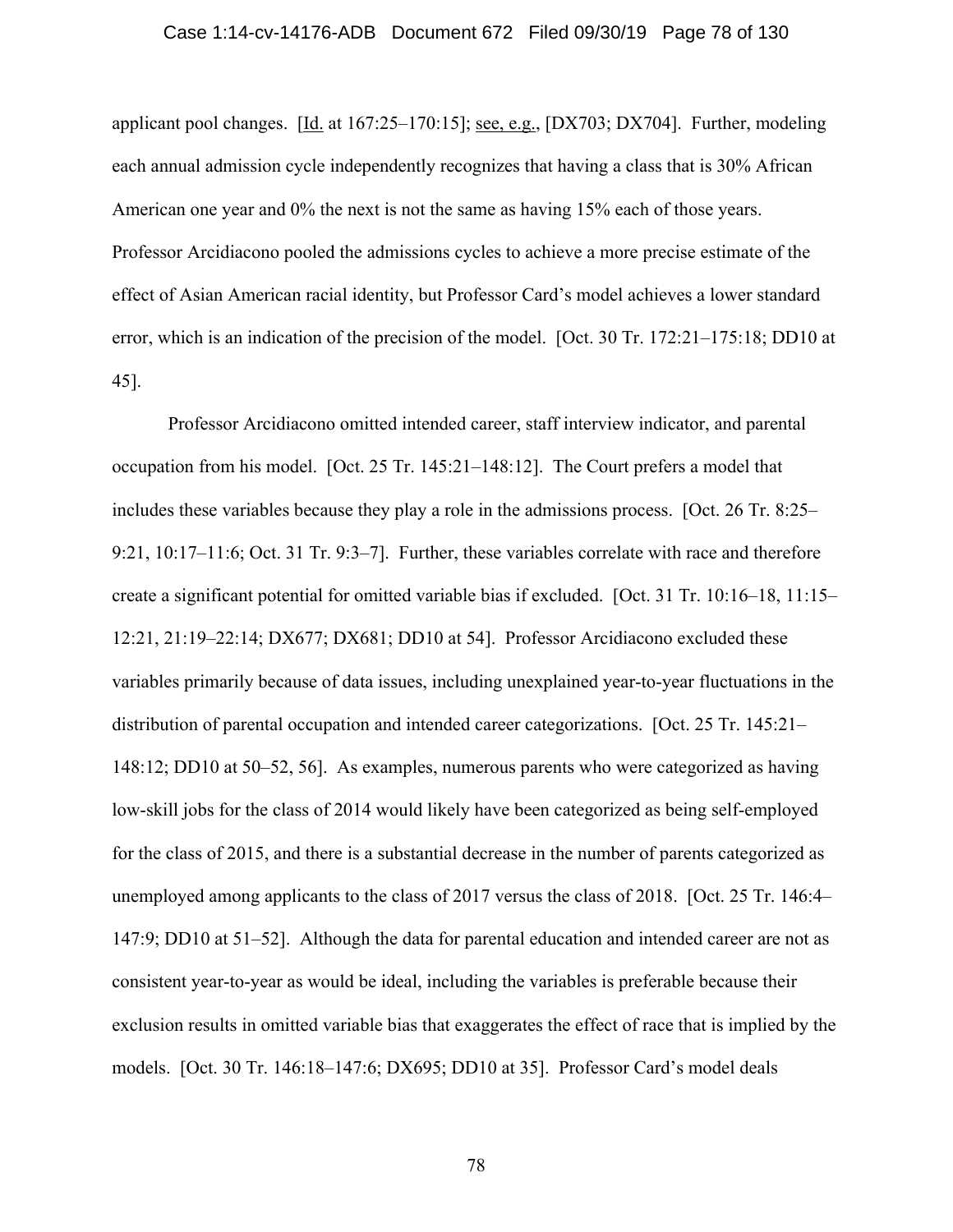#### Case 1:14-cv-14176-ADB Document 672 Filed 09/30/19 Page 79 of 130

effectively with data categorization inconsistencies by treating each admission cycle separately, and SFFA has not shown that the data is unreliable within any admissions cycle. [Oct. 30 Tr. 169:12–24]. This data might well need to be excluded if using one data pool for all admission years, but there is no need to exclude it when modeling admissions decisions year-by-year.

Professor Card included a staff interview indicator variable, while Professor Arcidiacono excluded the indicator based on his conclusion that the score from an interview should matter, not whether an applicant was interviewed. [Oct. 25 Tr. 148:13–18]. Interviewing with an Admissions Office staff member seemingly affects an applicant's probability of admission to Harvard, perhaps because it provides an applicant with a potential advocate in the Admissions Office irrespective of how well the applicant performs in that interview, and the Court concludes that including the indicator variable is preferable. See [Oct. 31 Tr. 25:7–27:8].

The Court finds that Professors Card and Arcidiacono each presented a viable econometric model but will rely on Professor Card's model with the interaction terms utilized by Professor Arcidiacono and then consider results both with and without the personal rating variable included. This model would return a slightly negative coefficient and average marginal effect for Asian American identity, but that coefficient is only statistically significant in the version of the model where the personal rating variable is excluded. See [Oct. 30 Tr. 146:6–17; DD10 at 35]. In fact, without any modifications, Professor Card's model returns a slight positive average marginal effect for Asian American identity in three of the six admission cycles that the experts analyzed. [DD10 at 30]. Whether the personal rating variable is included or not, the lower probability of admission to Harvard that appears associated with Asian American identity is slight, with an average marginal effect of Asian American racial identity on admissions probability that is well below minus one percentage point (*i.e.* closer to zero). The model does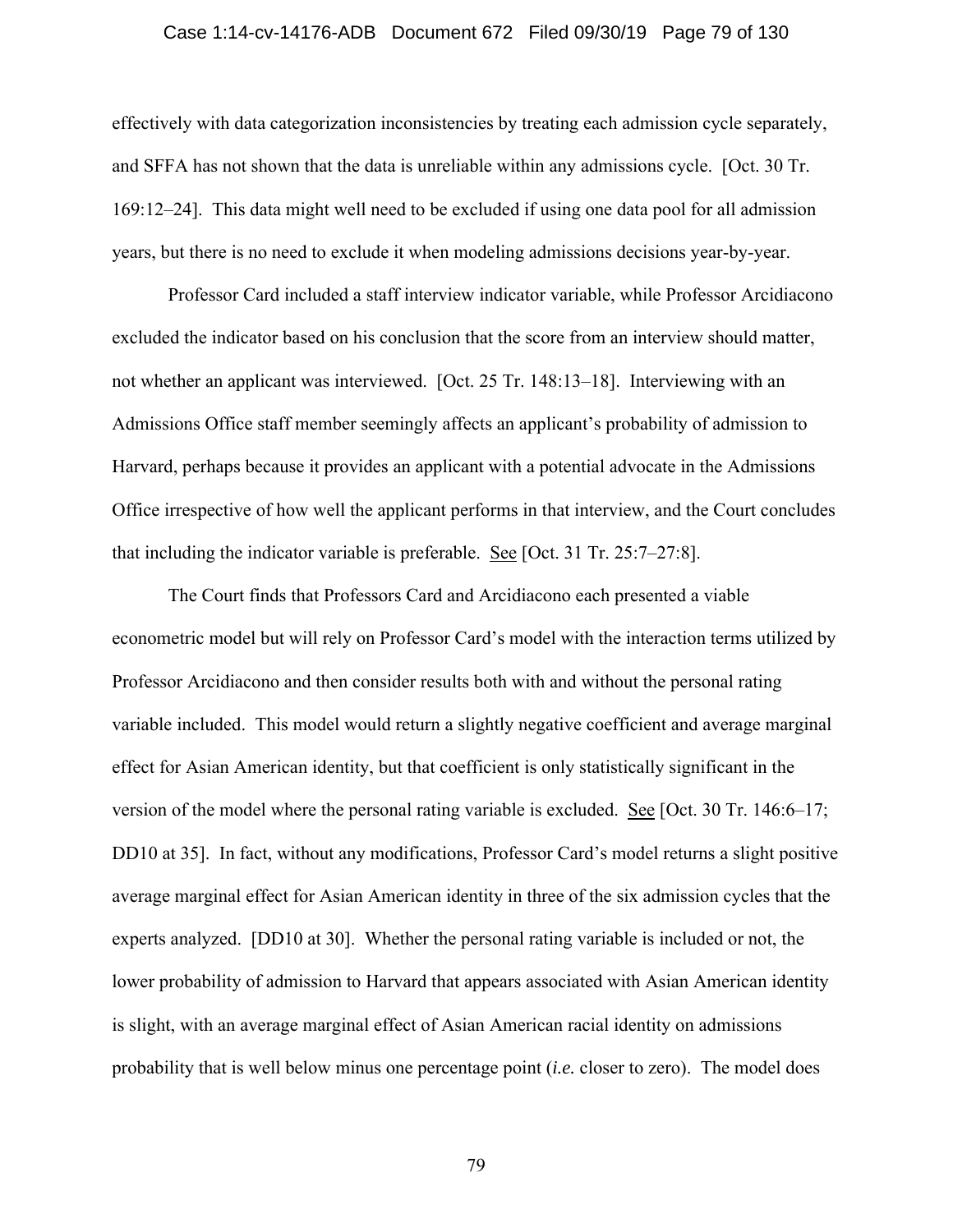### Case 1:14-cv-14176-ADB Document 672 Filed 09/30/19 Page 80 of 130

not demonstrate any intent by admissions officers to discriminate based on racial identity, and the implied effect is so slight that it is possible that the coefficient would be positive, at least with the personal rating included, if the model was better able to account for unobserved factors. It is also possible that the negative coefficient and average marginal effect reflect a very slight implicit bias that could have played a modest role in lowering Asian Americans' admissions probability in some of the 2014–2019 admissions cycles. If so, the effect was so slight that it went unnoticed by careful and conscientious observers within the Admissions Office. The implied effect varies by admissions cycle and, with the personal rating variable included, results in a positive, statistically insignificant effect for the 2019 class year, which suggests, even though the change is not statistically significant, that any implicit biases against Asian Americans dissipated or were eliminated after the Admissions Office was confronted with the allegations at issue here. See [Oct. 30 Tr. 163:22–164:22; DD10 at 41].

## **G. Absence of Statistical Support for Racial Balancing or Quotas**

Harvard does not have any racial quotas and has not attempted to achieve classes with any specified racial composition. [Oct. 18 Tr. 112:1–21, 197:16–19; Oct. 19 Tr. 65:13–25, 197:14–20; Oct. 24 Tr. 123:15–18, 174:10–18, 210:2–9; Nov. 1 Tr. 249:24–250:6]. As discussed supra at Section III.B.4, Harvard evaluates the likely racial composition of its class and provides tips to applicants to help it achieve a diverse class. Those tips are necessary to achieve a diverse class given the relative paucity of minority applicants that would be admitted without such a tip. In trying to assure a diverse class, when reviewing an individual applicant, the admissions officers consider various qualitative and numerical indicators of diversity, including the racial composition of the group of students who are expected to be admitted.

Although Harvard tracks and considers various indicators of diversity in the admissions process, including race, the racial composition of Harvard's admitted classes has varied in a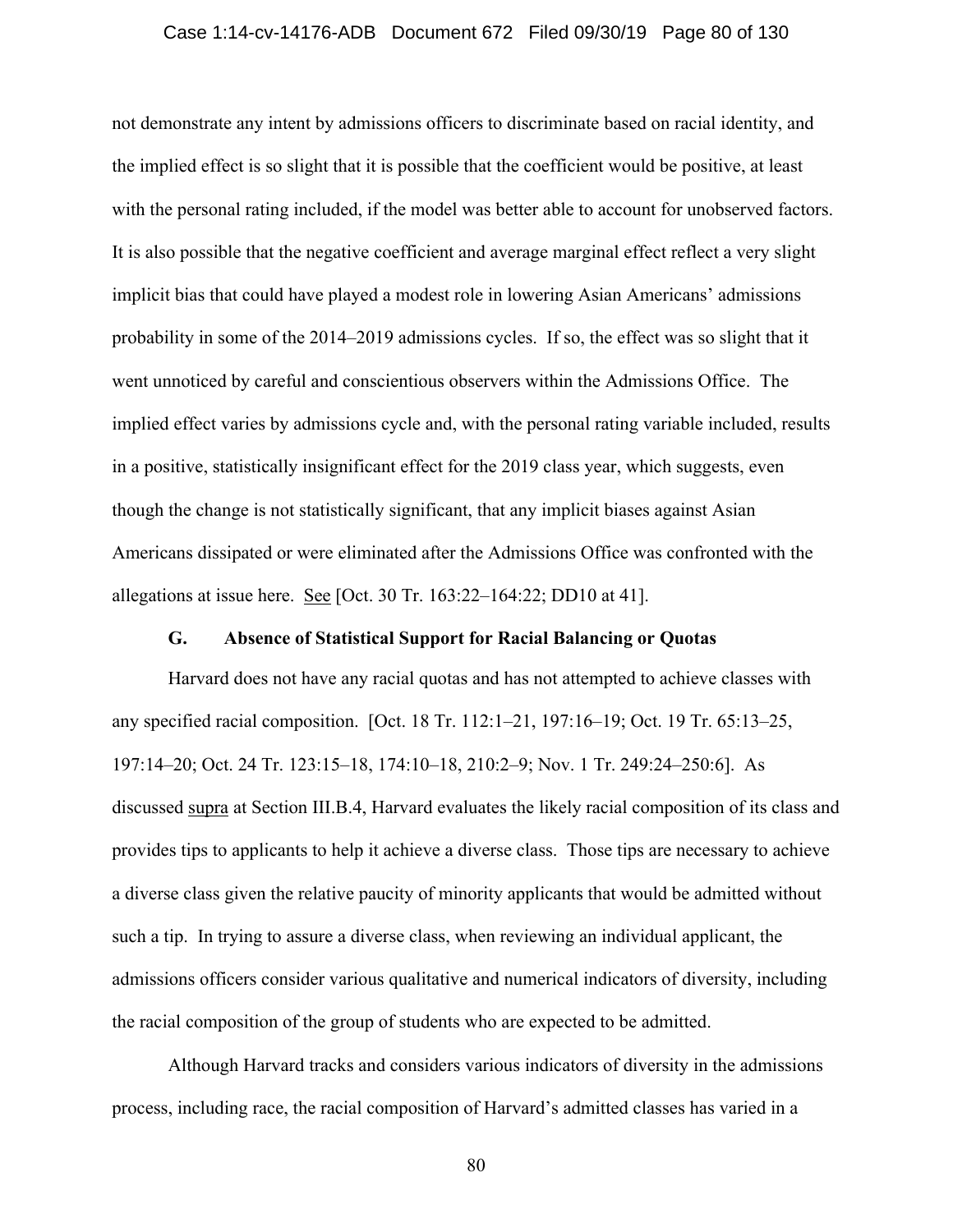# Case 1:14-cv-14176-ADB Document 672 Filed 09/30/19 Page 81 of 130

manner inconsistent with the imposition of a racial quota or racial balancing. See [Oct. 31 Tr. 119:10–121:10; DX711]. As *Figures 1* and *2* show, there has been considerable year-to-year variation in the portion of Harvard's class that identifies as Asian American since at least 1980. See [DX711 at 2; DD10 at 100–101].

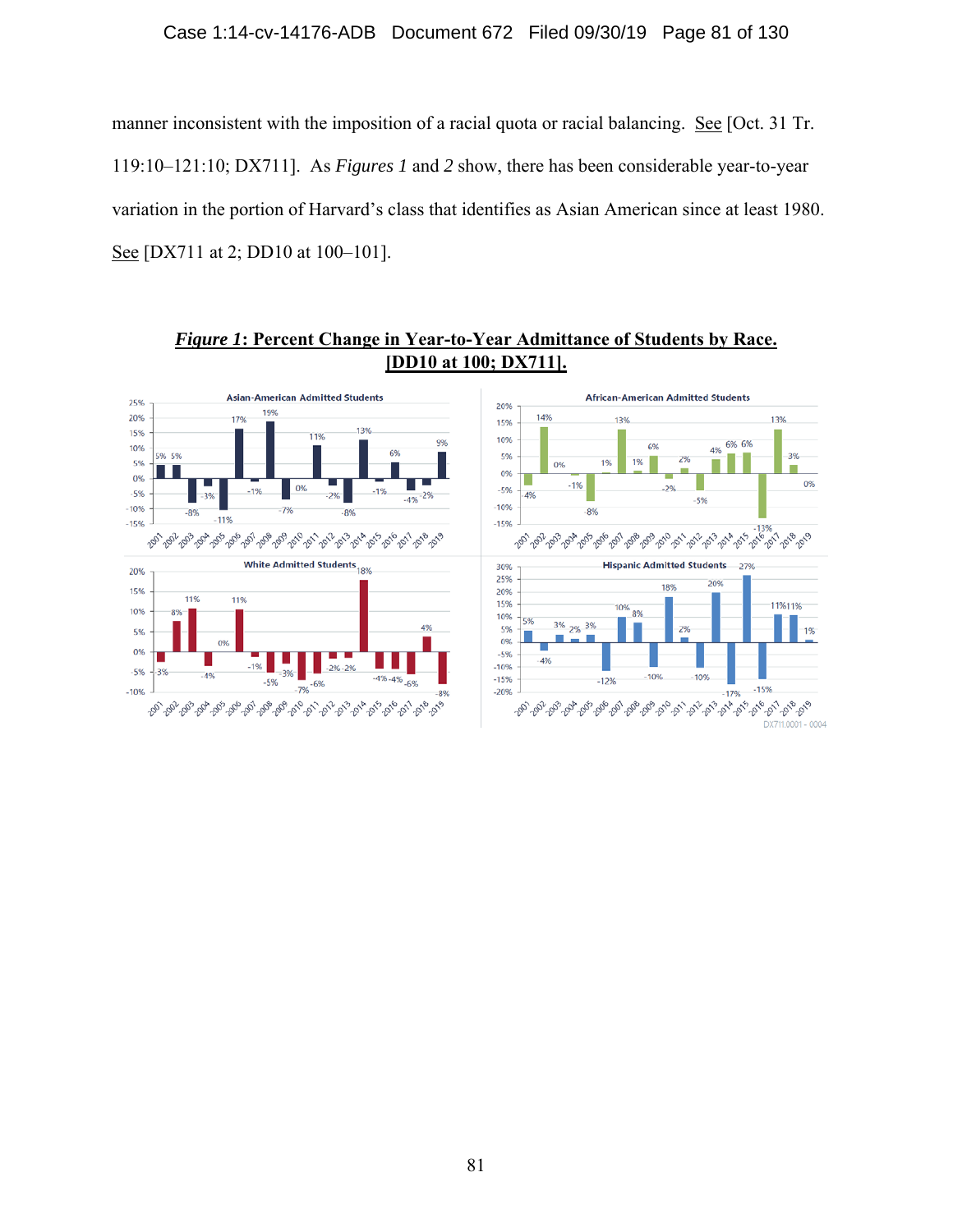

Figure 2: Percent of Applicants and Admitted Students by Race 1980 through 2019. [DD10 at 100; DX713].

The demographic makeup of Harvard's classes from 1980 through 2019 show significant changes to the composition of each class, and there has been more year-to-year variation in admitted Asian American applicants than year-to-year variation in the number of applicants. [DX713; DD10 at 104]. From 1980 to 2019, Asian Americans went from 4.1% of applicants and 3.4% of admitted students to 21.2% of applicants and 20.6% of admitted students. [DX713]. Since 1980, the Asian American proportion of the admitted class has increased roughly five-fold, and since 1990 the Asian American proportion of the admitted class has increased roughly twofold. [Id.]. SFFA did not offer expert testimony on racial balancing and instead asserts that the claim can be resolved without any expert analysis. [Oct. 25 Tr. 202:6-203:1; ECF No. 627  $\P 84$ .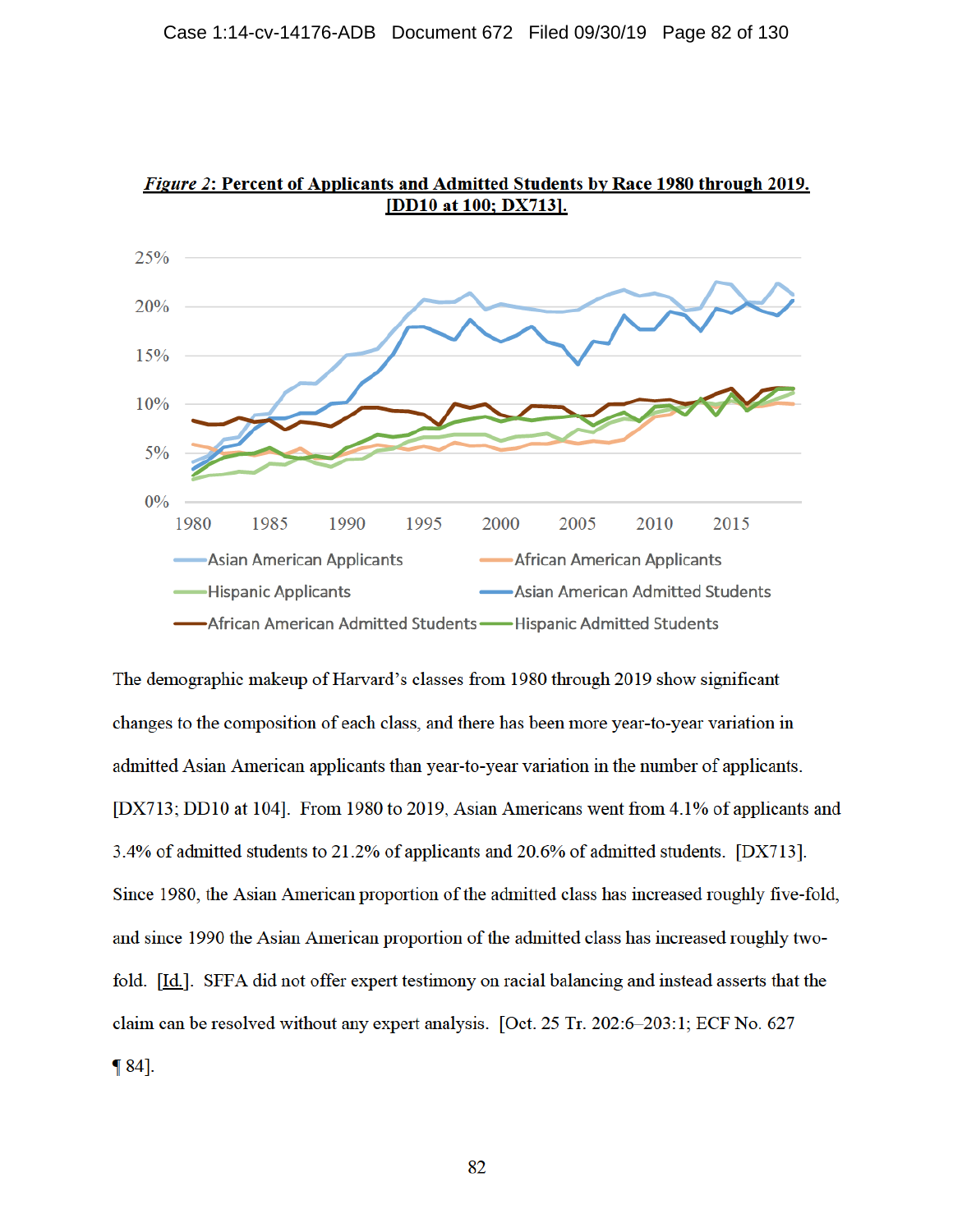### Case 1:14-cv-14176-ADB Document 672 Filed 09/30/19 Page 83 of 130

 The Court finds that the statistical evidence shows that Harvard has not imposed racial quotas or otherwise engaged in impermissible racial balancing.

## **VI. FINDINGS OF FACT: RACE-NEUTRAL ALTERNATIVES**

Under the strict scrutiny rubric established by the Supreme Court, Harvard may consider race to achieve diversity only if there is no workable race-neutral alternative to the consideration of race to ensure a sufficiently diverse class. SFFA introduced models on race-neutral alternatives through an expert, Richard Kahlenberg.<sup>50</sup> The Smith Committee's conclusions and the analysis performed by Professor Card and Mr. Kahlenberg all convincingly establish that no workable race-neutral alternatives will currently permit Harvard to achieve the level of racial diversity it has credibly found necessary for its educational mission.

Harvard's race-conscious admissions policy has a significant impact on the racial diversity of its class, with African American and Hispanic applicants being the primary beneficiaries in terms of their admissions probabilities. The policy of considering applicants' race may improve the admission chances of some Asian Americans who connect their racial identities with particularly compelling narratives, but overall results in fewer Asian American and white students being admitted. See [Oct. 31 Tr. 127:22–128:15]. Any race-neutral alternative will be deemed workable only if it would allow Harvard to achieve the benefits that it derives from its current degree of diversity within a given class year, while also being practicable, affordable, and not requiring a material decline in academic quality or any of the other measures of excellence valued by Harvard.

 $50$  Mr. Kahlenberg is a senior fellow at The Century Foundation, where he has worked for the last twenty years. He graduated from Harvard College in 1985 and received a juris doctor from Harvard Law School in 1989. Mr. Kahlenberg has published works on numerous socioeconomic subjects, including the use of race-neutral alternatives in college admissions. [Oct. 22 Tr. 7:15– 12:10].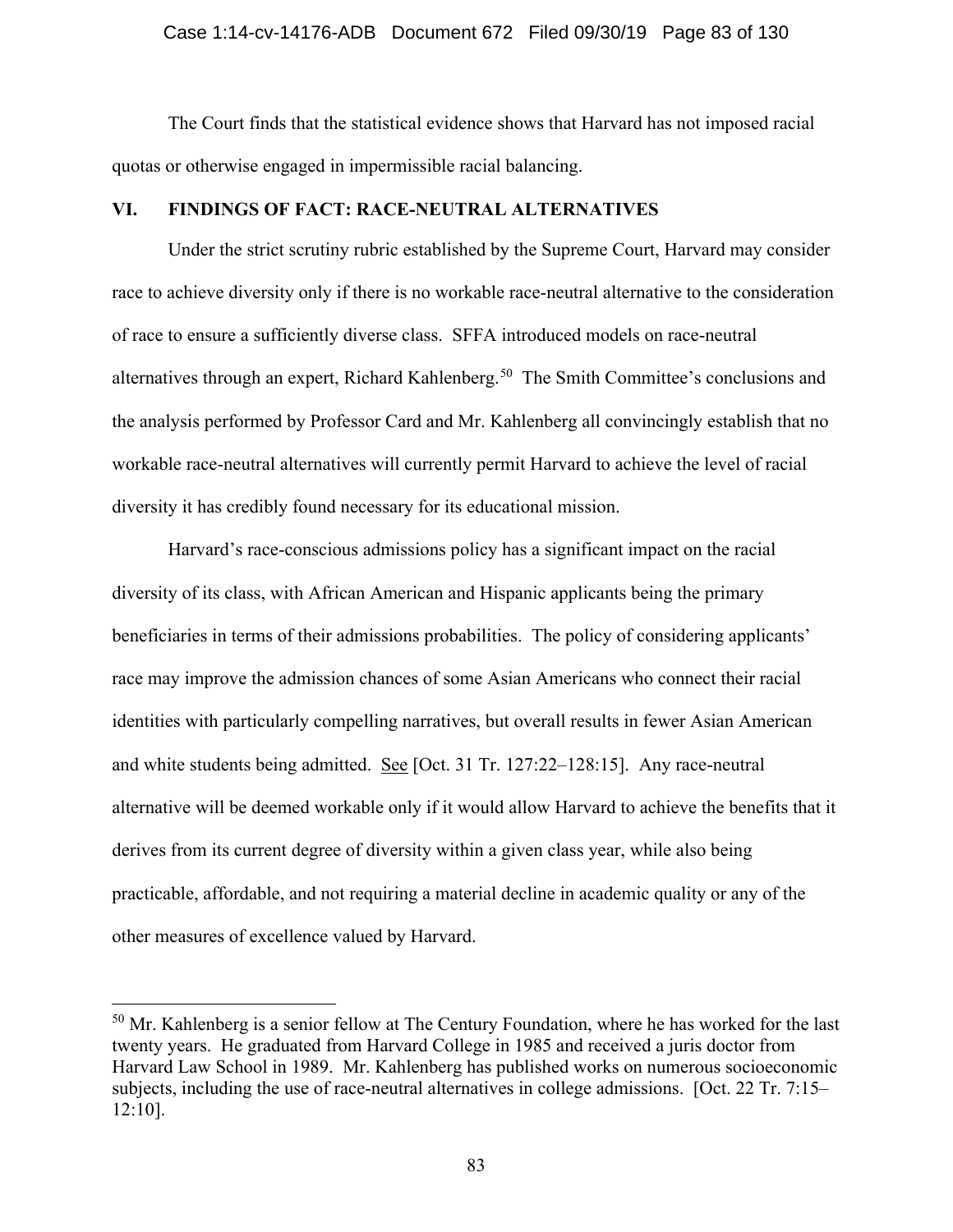## Case 1:14-cv-14176-ADB Document 672 Filed 09/30/19 Page 84 of 130

 Currently, although always considered in conjunction with other factors and metrics, race is a determinative tip for approximately 45% of all admitted African American and Hispanic applicants. See [DX721 at 1]. At least 10% of Harvard's admitted class, including more than one third of the admitted Hispanics and more than half of the admitted African Americans, would most likely not be admitted in the absence of Harvard's race-conscious admissions process. See [Oct. 31 Tr. 127:22–129:2; DX721; DD10 at 107].<sup>51</sup> In the absence of any other adjustments to Harvard's admissions policy, eliminating consideration of race would cause the African American representation at Harvard to decline from approximately 14% to 6% of the student population and Hispanic representation to decline from 14% to 9%. [Oct. 31 Tr. 126:21– 129:2]. Over the course of four years, the number of African American and Hispanic students at Harvard would fall by nearly 1,000 students. See [Oct. 25 Tr. 167:20–168:4; PD38 at 39].

The Court notes that Harvard's current admissions policy does not result in underqualified students being admitted in the name of diversity—rather, the tip given for race impacts who among the highly-qualified students in the applicant pool will be selected for admission to a class that is too small to accommodate more than a small percentage of those qualified for admission.<sup>52</sup> Therefore, removing attention to race, without a workable race-neutral alternative,

 $<sup>51</sup>$  The econometric models fail to fully reflect the number of students for whom race is</sup> determinative. Among other factors, the increased Asian American representation that the models project would likely not include all Asian American students who are admitted under the current race-conscious approach. In the total absence of a race-conscious policy, some Asian American applicants who excelled on academic, athletic, or other metrics of success would likely replace some number of Asian American students from disproportionately less advantaged backgrounds who tell compelling stories about their personal identities that require an understanding of their race. See, e.g., [Oct. 18 Tr. 52:19–56:21; Oct. 29 Tr. 147:6–152:12].

 $52$  Moreover, other tips in the admissions process, like so many facets of modern-day American life, disproportionately benefit individuals in the majority and more affluent group.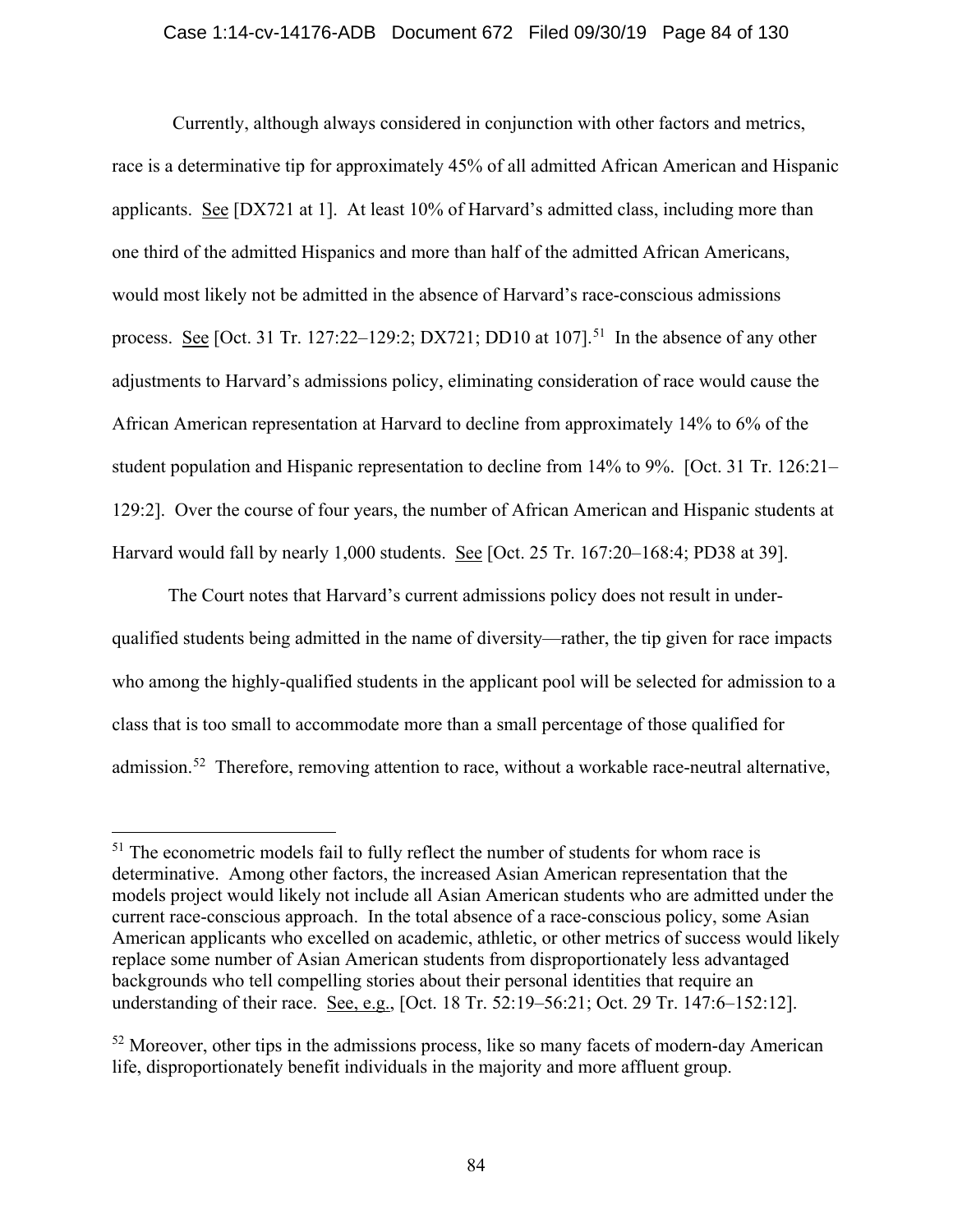#### Case 1:14-cv-14176-ADB Document 672 Filed 09/30/19 Page 85 of 130

would cause a sharp decline in the percentage of African American and Hispanic students at Harvard without resulting in a particularly significant increase in the overall academic strength of the class.<sup>53</sup>

The parties' experts, as well at the Smith Committee, examined numerous race-neutral alternatives to determine if they, alone or in combination, could conceivably limit the decline in racial diversity in Harvard's class in the absence of a race-conscious admissions policy. See [Oct. 22 Tr. 18:1–11; Oct. 31 Tr. 129:3–130:4; PX316 at 6–18]. These alternatives included eliminating early action, tips for ALDC applicants, the practice of offering deferred admissions or z-listing applicants, and consideration of standardized test scores, as well as expanding recruiting and partnership efforts, admitting more transfer students, utilizing a place-based quota system, and expanding preferences for economically disadvantaged applicants. [Oct. 22 Tr. 33:15–49:8; Oct. 31 Tr. 130:5–130:23, 133:10–20; PX316 at 6–18; DD10 at 109]. As more fully set forth below, Harvard has demonstrated that none of these approaches, individually or in combination, would allow it to reach the level of racial diversity that it believes necessary to achieve its educational mission without significant consequences to the strength of its admitted class.

## **A. Eliminating Early Action**

In an earlier effort to both increase diversity and level the admissions playing field for less advantaged applicants, Harvard eliminated its early action program for the classes of 2012 through 2015, believing that early action disproportionately benefitted affluent applicants and hoping that other elite colleges would follow its lead, which they largely did not. [PX316 at 15].

<sup>&</sup>lt;sup>53</sup> Similarly, removing the tips for recruited athletes would result in a sharp decline in admitted athletes, removing the tips for children of faculty or staff would reduce their representation, and eliminating the tip for legacies would decrease their numbers as well. In other words, removing any tips changes the make-up of the admitted class, but not necessarily its overall quality.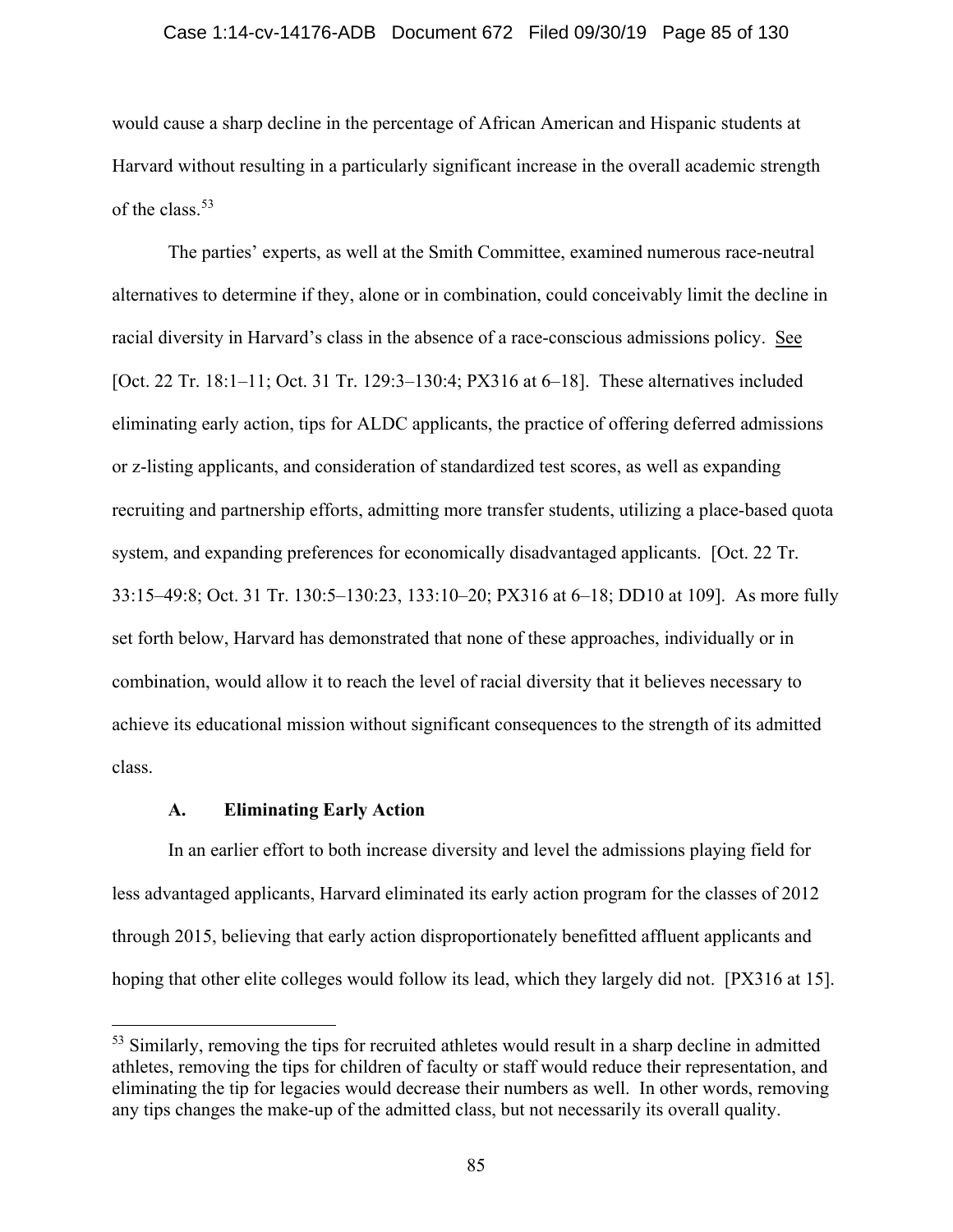#### Case 1:14-cv-14176-ADB Document 672 Filed 09/30/19 Page 86 of 130

This actually had the unintended consequence of decreasing matriculation rates among some categories of African American and Hispanic applicants, apparently because the most qualified of those prospective applicants were choosing to attend other colleges that offered early admission or early decision. [Oct. 23 Tr. 156:17–157:22; DX39 at 2–4]. As a result, Harvard reinstituted an early action program for the class of 2016. [PX316 at 15; DX39 at 4]. Harvard's actual experience is more probative of the probable result of such a change than econometric prognostications and shows that the likely effect of removing early action on African American and Hispanic enrollment is negative or near zero. [Oct. 31 Tr. 133:20–135:24; DX728 at 3]. As such, eliminating early action does not present a viable race-neutral option for achieving student body diversity.

## **B. ALDC Tips**

Preferences or tips for ALDC applicants and related deferred admissions also disproportionately benefit socioeconomically advantaged applicants. See [PX316 at 16–17]. Although removing tips for these applicants would improve socioeconomic diversity at Harvard and increase the number of Asian American students, it would not significantly increase the number of African American and Hispanic students if implemented alone. [Oct. 31 Tr. 131:8– 133:8; DX720; DD10 at 112]. Professor Card reasonably estimated that eliminating tips for race and ALDC status, along with eliminating deferred admissions, would cause African American enrollment to decline from 14% to 5% and Hispanic enrollment to decline from 14% to 9%. [Oct. 31 Tr. 132:15–133:19; DX720; DD10 at 112]. Eliminating tips for ALDC applicants would have the effect of opening spots in Harvard's class that could then be filled through an admissions policy more favorable to non-white students, but Harvard would be far less competitive in Ivy League intercollegiate sports, which would adversely impact Harvard and the student experience. [Oct. 30 Tr. 40:12–41:21]. Eliminating tips for legacies, applicants on the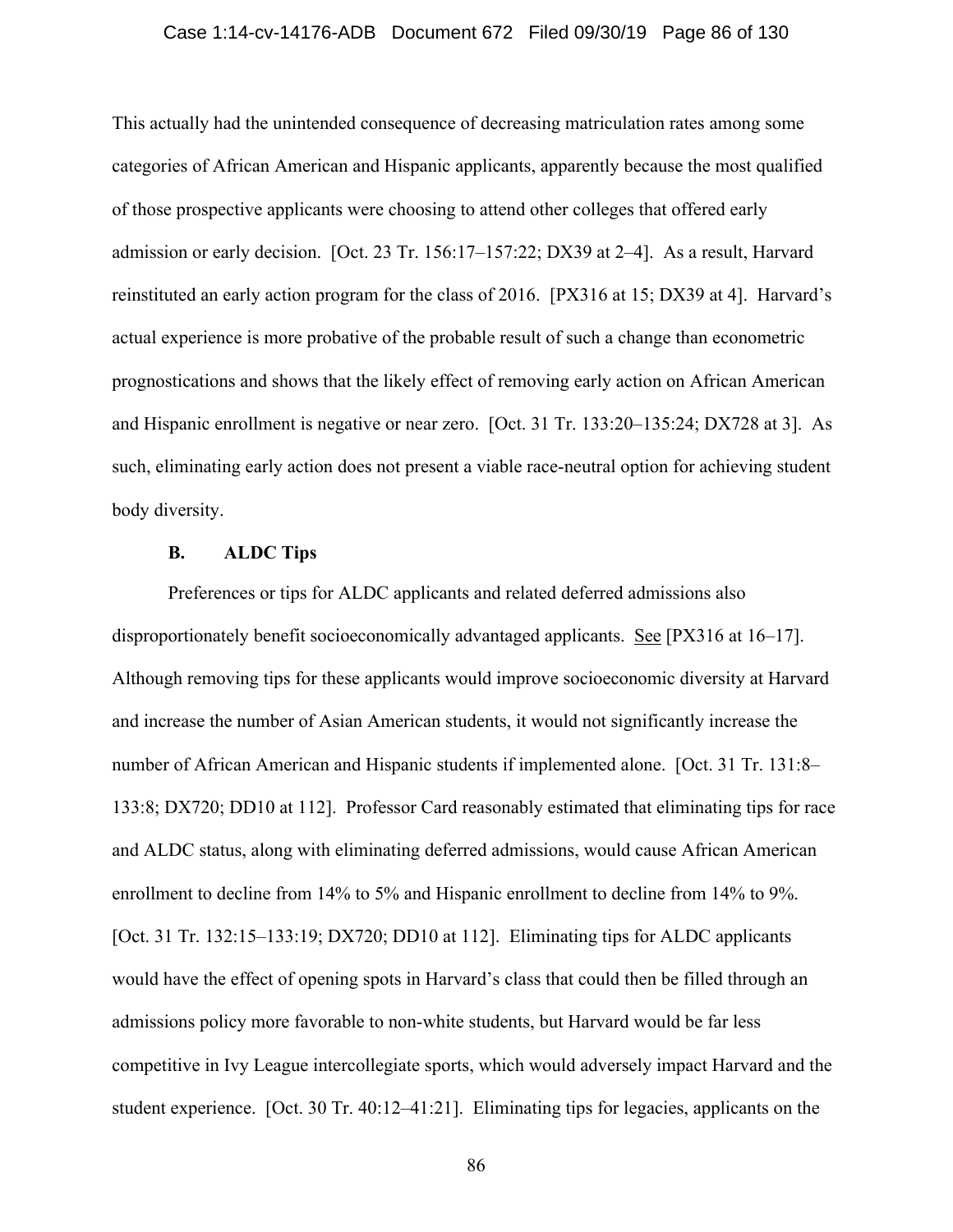#### Case 1:14-cv-14176-ADB Document 672 Filed 09/30/19 Page 87 of 130

dean's and director's interest lists, and children of faculty or staff would also come at considerable costs, and would adversely affect Harvard's ability to attract top quality faculty and staff and to achieve desired benefits from relationships with its alumni and other individuals who have made significant contributions to Harvard. [Oct. 23 Tr. 164:19–167:2; Oct. 30 Tr. 20:17– 21:8, 35:25–43:13; PX316 at 16–17].

Therefore, eliminating tips for ALDC applicants and related deferred admissions practices is not alone an adequate race-neutral alternative given the limited probable impact on racial diversity and the likely adverse consequences for Harvard and student life. The Court notes that reasonable minds can differ on the importance of college athletics, alumni relations, and admitting the children of faculty and staff, but takes no position on these issues other than to note that these are topics best left to schools to figure out for themselves. As relevant here, eliminating these tips or preferences is largely unrelated to the goal of diversity or the issue of race, and in any event, is not a race-neutral alternative that would obviate the need for considering race in admissions.

#### **C. Augmenting Recruiting Efforts and Financial Aid**

Harvard looked at expanding recruiting and partnership efforts and providing more financial aid as a way to increase diversity without having to consider race in the application process. The college already makes significant outreach efforts and provides exceptionally generous financial aid. [PX316 at 9–11]. In addition to the HFAI and UMRP programs discussed supra at Section III.A.2, the Smith Committee's report describes additional community-based outreach efforts and considered but rejected the potential for pipeline programs that are inconsistent with Harvard's recruitment goals. [PX316 at 10]. Harvard has already reached, or at least very nearly reached, the maximum returns in increased socioeconomic and racial diversity that can reasonably be achieved through outreach and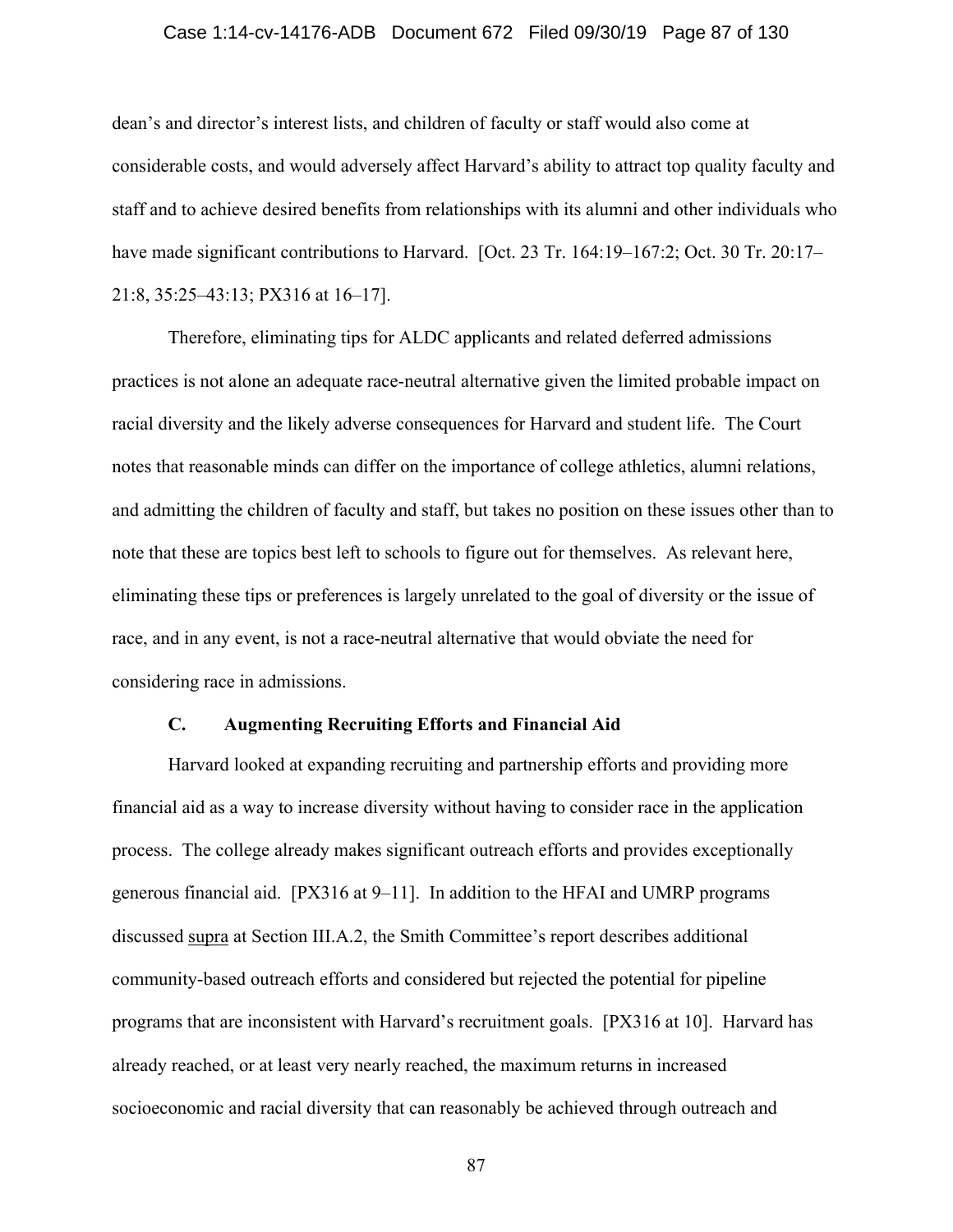reducing the cost of a Harvard education. See [Oct. 31 Tr. 158:15–161:2; PX316 at  $10-11$ ; DD10 at 131–133].

## **D. Increasing Diversity by Admitting More Transfer Students**

Harvard might also increase diversity by admitting, as transfers, students who might not have applied or been accepted to Harvard at the outset. For example, it is conceivable that if Harvard expanded its efforts to attract and admit transfer students, it might be able to admit some transfer applicants who did not have the perspective to see attending Harvard as an option or who excelled during two years at another college, thereby demonstrating an academic prowess that might not have been evident right out of high school. Despite the facial appeal of these scenarios, Harvard has demonstrated that accepting an increased number of transfer applicants is also not a viable race-neutral alternative because these applicants are, on average, less diverse and less qualified than applicants to its freshman class. [Oct. 31 Tr. 146:24–149:21; DX730; DD10 at 124–125]. Further, Harvard operates as a four-year residential college and the number of transfer students that it can admit is constrained by the number of available beds, meaning that there is not room for transfer students unless other class members drop out. [PX316 at 12–13].

# **E. Eliminating Standardized Testing**

Eliminating consideration of standardized testing is likewise not an adequate race-neutral alternative to considering race in the admissions process. Harvard considers standardized tests to be reflective of academic or intellectual strength and uses SAT and ACT test scores in assigning academic ratings. [PX721 at 4]. Harvard has demonstrated that eliminating consideration of standardized test scores in the admissions process would lead to a reduction in the academic qualifications of its admitted class, at least as measured by the criteria Harvard presently uses. [Oct. 31 Tr. 143:23–146:11; DX722 at 3; DD10 at 121]. As the Smith Committee found, standardized tests are "imperfect measures," but they can be a useful metric when considered in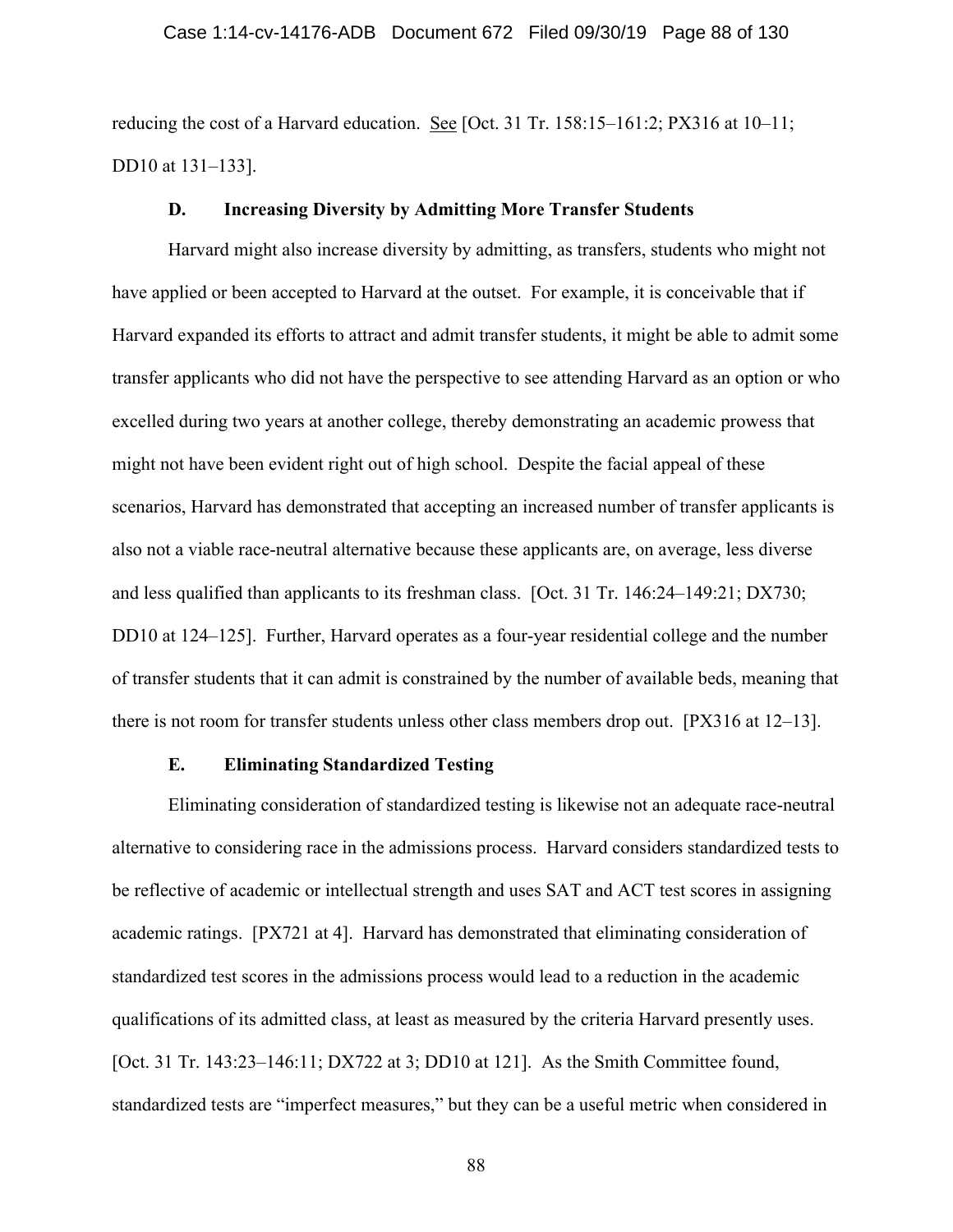### Case 1:14-cv-14176-ADB Document 672 Filed 09/30/19 Page 89 of 130

tandem with an applicant's background. [PX316 at 18]. Although eliminating consideration of standardized test scores might improve diversity slightly, the effects on the academic strength of Harvard's admitted class makes eliminating the consideration of standardized test scores an unviable race-neutral alternative. See [Oct. 31 Tr. 153:4–154:17; DX723 at 3].

## **F. Place-Based Quotas**

The Smith Committee considered place-based quotas, such as admitting the top student from each high school class or from each zip code. [PX316 at 11–12]. Harvard's evaluation and rejection of these ideas reflects the reality that Harvard is far too selective and high schools and zip codes in the United States too numerous for such an admissions policy to be even close to workable. [Oct. 22 Tr. 107:6–108:2].

Harvard could achieve somewhat improved racial diversity in the absence of a raceconscious admissions policy by increasing the tips for students from disadvantaged economic backgrounds and areas. Under any reasonable implementation, however, this race-neutral approach would result in fewer African Americans than are admitted under the current system and would also come at the expense of traditional measures of academic strength, such as SAT scores. See [Oct. 22 Tr. 125:6–10, 126:17–127:23; PD27; PD29; PD31; PD33].

Mr. Kahlenberg proposes a quota system where Harvard commits to enrolling students from broad neighborhood clusters constructed to generate more representation from racially diverse and disproportionately economically disadvantaged areas, [Oct. 22 Tr. 35:23–36:16], but given the logistical challenges of such an arrangement coupled with the questionable legality of any sort of quota system, as discussed infra at Section VII.G, place-based quotas are not an available and workable race-neutral alternative.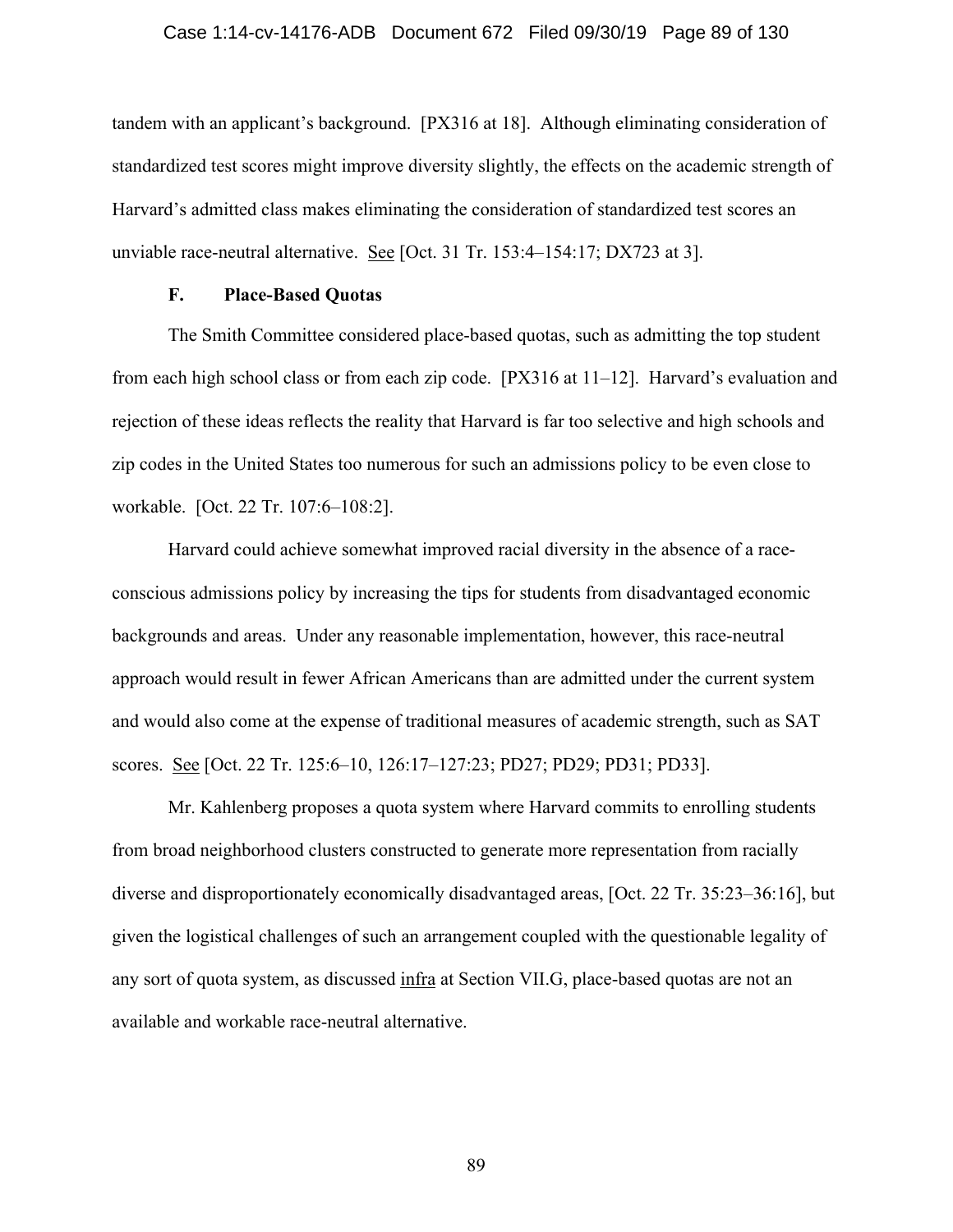## **G. SFFA's Proposed Combinations of Various Race-Neutral Alternatives**

Mr. Kahlenberg presented four simulations, labeled A, B, C, and D, that model the combined effect of various allegedly race-neutral alternatives on Harvard's class. [Oct. 22 Tr. 16:7–14, 29:20–47:6]. The simulations, using the admissions models developed by Professors Card and Arcidiacono with the models' implied racial tips removed, project the diversity of Harvard's class with various modifications to the models that are aimed at increasing racial diversity by increasing the tip given to economically disadvantaged applicants, further preferencing applicants from disadvantaged geographic areas, and by removing preferences currently used in Harvard's admissions process for ALDC students or LDC students that disproportionately benefit white applicants. [Oct 22 Tr. 27:11–27:7].<sup>54</sup> These simulations show that Harvard could achieve a significant increase in socioeconomic diversity and an increase in the total representation of African American, Hispanic and other (*i.e.* non-white and non-Asian American) students in its classes but only if it abandoned all preferences for legacies, applicants on the dean's or director's interest lists, and children of faculty or staff, and implemented a sizable tip based on economic and geographic indicators of disadvantage. See [PD27; PD29;

 $<sup>54</sup>$  In all of the simulations, the implied effects of tips given to LDCs are removed. [Oct. 22 Tr.</sup> 34:17–35:9; PD32]. Simulation B, which utilizes Professor Card's model and simulation, projects the effect of removing preferences for recruited athletes as well. [Id. at 41:3–42:9]. The simulations all impose some form of a socioeconomic and/or geographic status boost. [PD32]. Model A expands the boost associated with disadvantaged status such that it is half the magnitude of the tip that the model suggests is currently granted to recruited athletes and forces equal selection of applicants from 33 neighborhood clusters, [Oct. 22 Tr. 35:23–36:16]; Model B boosts for socioeconomically disadvantaged students based on census tract income, [id. at 41:20– 42:1]; and Simulations C and D modify the socioeconomic and census tract boost used in Simulation B and consider whether an applicant attended a disadvantaged high school, [id. at 43:7–44:16]. Models A and C also remove the admissions models' implied preference for early action applicants, while models B and D include that preference. [Id. at 42:2–3, 46:10–12; PD32].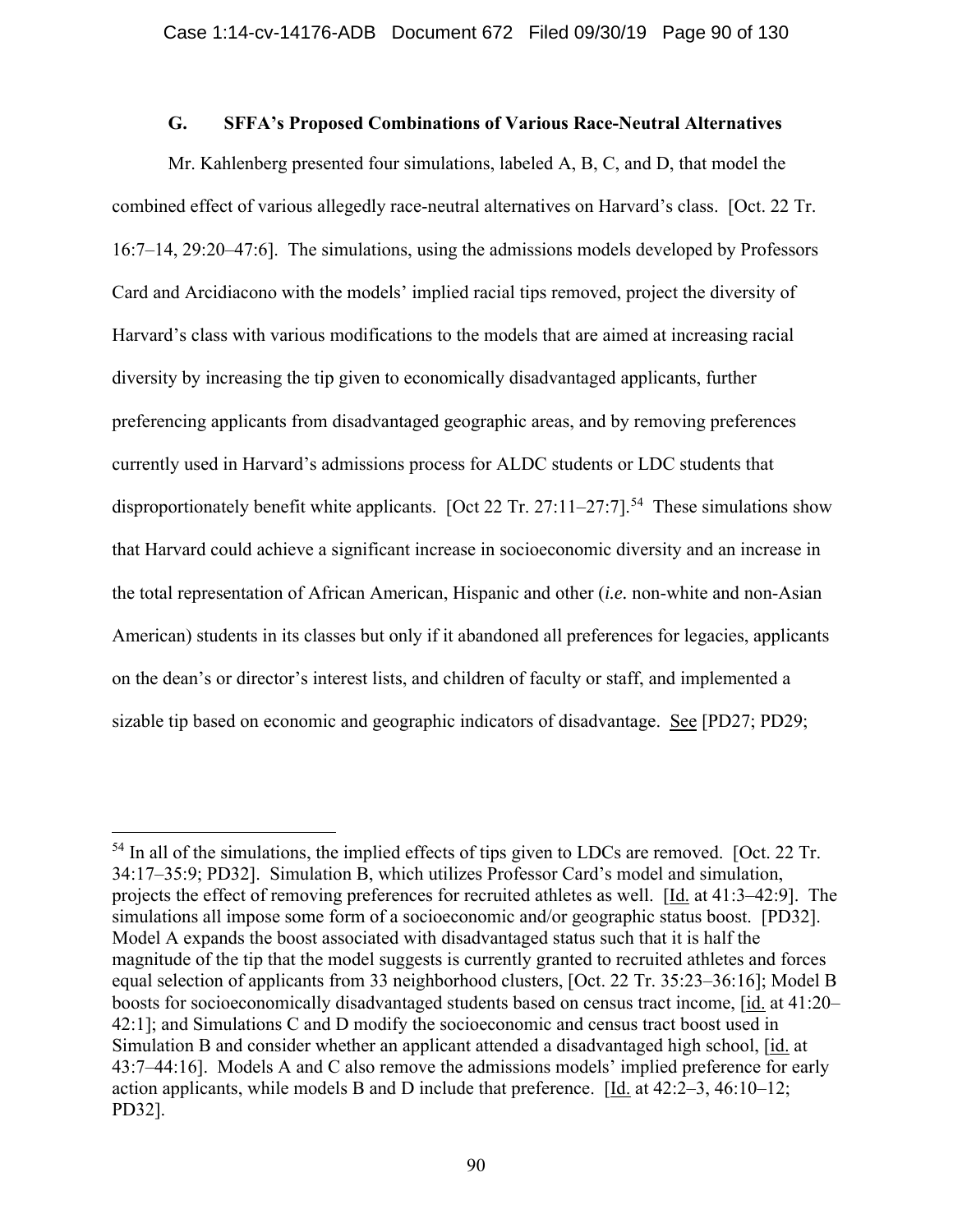PD31; PD33]. For example, Simulation D projects that 49% of Harvard's class would be from an economically disadvantaged background, relative to the 12% in the class of 2019. [PD33].

Mr. Kahlenberg's changes to the admissions policy would come at significant costs. In addition to the loss of benefits provided by tips for ALDCs or LDCs, the simulations show a 53 to 71-point decline in average SAT scores. [PD27; PD29; PD31; PD33]. These declines in average SAT score would be associated with more significant declines in the expected strength of Harvard's class across the profile ratings, with the amount of the expected decline varying depending on the simulation selected. For example, under Simulation C, the portion of the admitted class achieving a 1 or 2 in each profile rating falls by between 13% and 26%. [DX729 at 11; DD10 at 141]. The simulations also imply substantial changes to the academic interests of Harvard's admitted classes that would pose administrative and staffing challenges. [DX729]. For example, Mr. Kahlenberg's models would likely lead to more students being admitted who indicated an intended concentration in engineering and fewer admitted students who intend to concentrate in the humanities, which would likely require Harvard to expand and contract its academic programs accordingly.

Finally, and perhaps most significantly for present purposes, Mr. Kahlenberg's simulations uniformly suggest that African American representation in Harvard's incoming class would fall nearly one-third to approximately 10% of the class. [Oct. 22 Tr. 127:16–23]. In order to achieve, without race-conscious policies, comparable numbers of African American students in its admitted classes to those Harvard currently achieves, Harvard would likely need to eliminate all ALDC preferences, eliminate consideration of standardized tests, significantly expand the tip for disadvantaged applicants, and find a way to increase the number of disadvantaged applicants so that more of those disproportionately minority applicants could be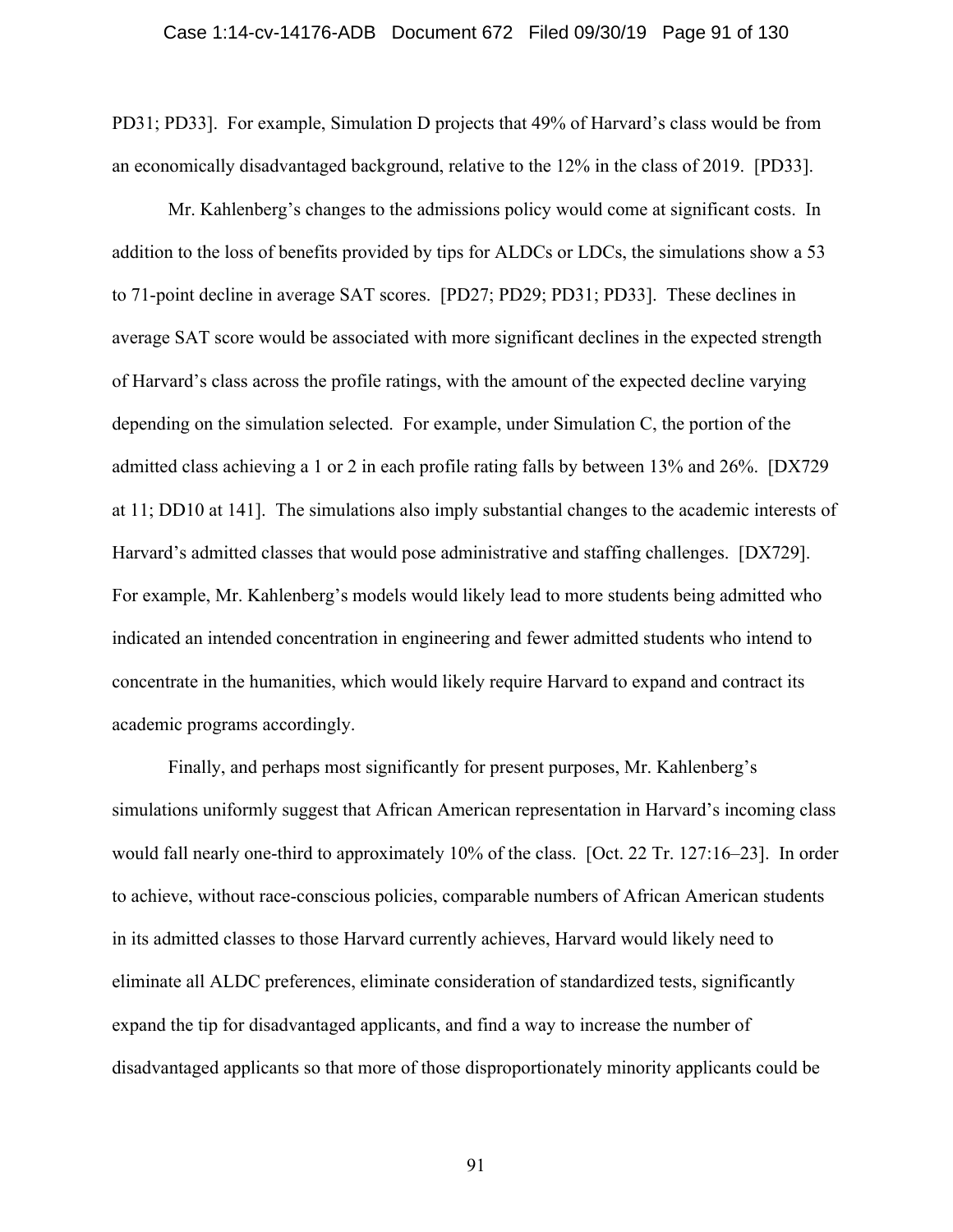### Case 1:14-cv-14176-ADB Document 672 Filed 09/30/19 Page 92 of 130

admitted. [Oct. 31 Tr. 153:4–154:3; DX723 at 1]. These changes, even assuming they could be achieved, would result in a significant decline in the strength of Harvard's admitted classes across multiple dimensions, including its potential for academic and scholarly achievement. See [Oct. 31 Tr. 154:2–24; DX723 at 3; DD10 at 127].

Harvard plausibly concludes that reshaping its incoming classes in this way would have negative effects on Harvard's attractiveness to potential students, adversely affect the educational experience at Harvard generally, and that the resulting decrease in the number of African American students would exacerbate "feelings of isolation and alienation among racial minorities in Harvard's community." See supra at Section III.A.1; [PX316 at 8].

 The Court therefore concludes that Harvard has demonstrated that there are no workable and available race-neutral alternatives, singly or taken in combination, that would allow it to achieve an adequately diverse student body while still perpetuating its standards for academic and other measures of excellence. This conclusion is corroborated by the work of the experts retained by both sides, none of whom have proposed alternatives that would allow Harvard to meet its diversity goals while not unduly compromising on its other legitimate institutional objectives.

#### **VII. CONCLUSIONS OF LAW**

## **A. Overview**

The Court first affirms its previously expressed view that SFFA has standing and then turns to SFFA's four pending Title VI claims: impermissible racial balancing (Count II), failure to use race merely as a "plus factor" (Count III) the availability of race-neutral alternatives (Count V), and intentional discrimination (Count I). Ultimately, the Court finds that Harvard has met its burden of showing that its admissions process complies with the principles articulated by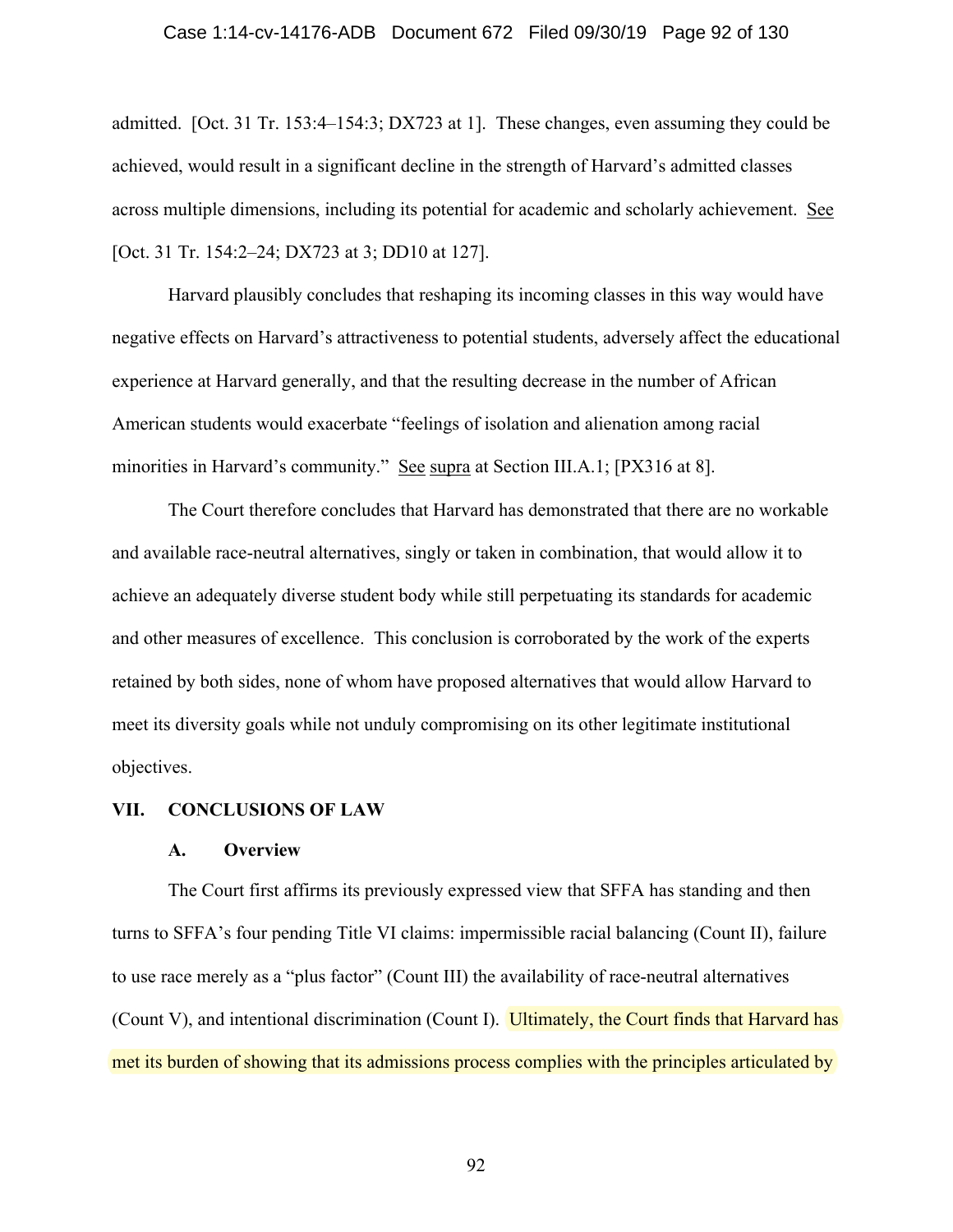the Supreme Court in Fisher II, 136 S. Ct. at 2208, and concludes that judgment must issue for Harvard on each of the remaining claims.

## **B. SFFA Has Standing**

The constitutional extent of federal court jurisdiction is limited by Article III, which provides that "judicial power" extends to "Cases" and "Controversies" that, *inter alia*, arise "under this Constitution [or] the Laws of the United States." U.S. Const. Art. III § 2, cl. 1. "Over the years, [Supreme Court] cases have established that the irreducible constitutional minimum of standing contains three elements:" (1) "an injury in fact—an invasion of a legally protected interest which is (a) concrete and particularized and (b) actual or imminent, not conjectural or hypothetical;" (2) "a causal connection between the injury and the conduct complained of—the injury has to be fairly traceable to the challenged action of the defendant, and not the result of the independent action of some third party not before the court;" and (3) "it must be likely, as opposed to merely speculative, that the injury will be redressed by a favorable decision." Lujan v. Defenders of Wildlife, 504 U.S. 555, 561 (1992) (citations and modifying punctuation omitted). "The party invoking federal jurisdiction bears the burden of establishing these elements." Id.

Under the doctrine of associational standing, "an association may have standing solely as the representative of its members even in the absence of injury to itself, in certain circumstances." Camel Hair & Cashmere Inst. of Am., Inc. v. Associated Dry Goods Corp., 799 F.2d 6, 10 (1st Cir. 1986). As the Supreme Court has held:

[A]n association has standing to bring suit on behalf of its members when: (a) its members would otherwise have standing to sue in their own right; (b) the interests it seeks to protect are germane to the organization's purpose; and (c) neither the claim asserted nor the relief requested requires the participation of individual members in the lawsuit.

Hunt v. Wash. State Apple Advert. Comm'n, 432 U.S. 333, 343 (1977).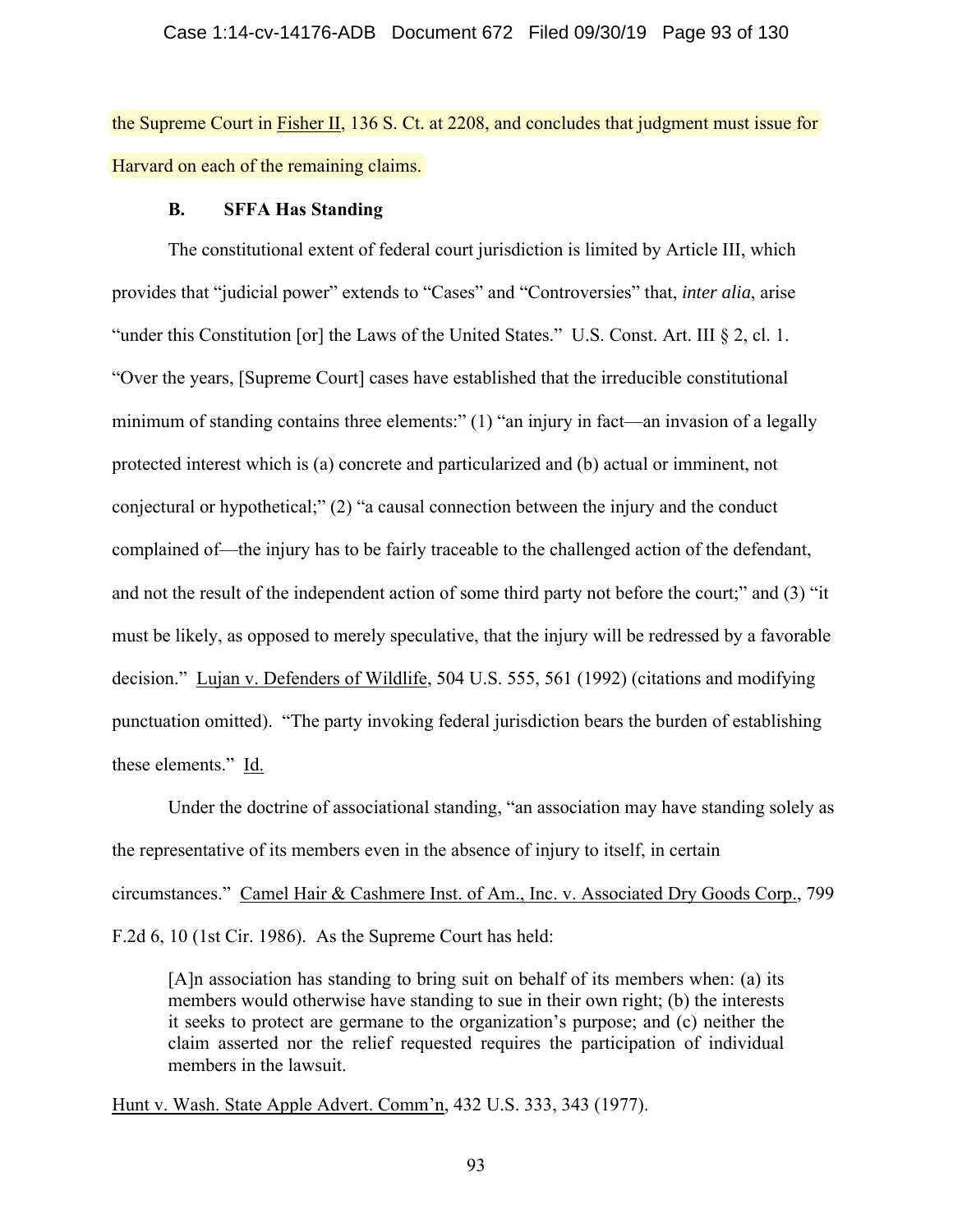### Case 1:14-cv-14176-ADB Document 672 Filed 09/30/19 Page 94 of 130

During this litigation, SFFA demonstrated that its members included individuals who had standing to pursue this litigation on their own, that this litigation was germane to SFFA's purpose, and that the injunctive relief SFFA seeks does not require the participation of those members in this lawsuit. See Students for Fair Admissions, 261 F. Supp. 3d at 110–11. Harvard argued at the summary judgment stage that the case had become moot because the SFFA members who the Court found had individual standing were no longer participating in the college admissions process or seriously interested in transferring. "Mootness usually results when a plaintiff has standing at the beginning of a case, but, due to intervening events, loses one of the elements of standing during litigation . . . ." Wild Earth Guardians v. Pub. Serv. Co. of Colo., 690 F.3d 1174, 1182 (10th Cir. 2012) (citing Arizonans for Official English v. Arizona, 520 U.S. 45, 68 n.22 (1997)). At summary judgment, the Court found that "Harvard ha[d] not established that the case ha[d] become moot based on the [members'] alleged disinterest in transferring." Students for Fair Admissions, 346 F. Supp. 3d at 191 (D. Mass. 2018). Harvard now asserts that the Court should have applied a more stringent standard, including requiring SFFA to show that its members control its conduct and possess certain "indicia of membership." [ECF No. 619 ¶¶ 326–30]. Harvard's standing arguments are preserved for appeal.

### **C. The Supreme Court and Race-Conscious Admissions**

Although this Court, as it must, relies principally on the Supreme Court's most recent guidance as set forth in Fisher II, a brief synopsis of the case law which culminated in Fisher II follows.

The Supreme Court directly confronted the issue of affirmative action or race-conscious admissions in the context of higher education for the first time in Regents of University of California v. Bakke, 438 U.S. 265 (1978) (plurality opinion). In that case, the Supreme Court struck down an admissions policy at the University of California at Davis Medical School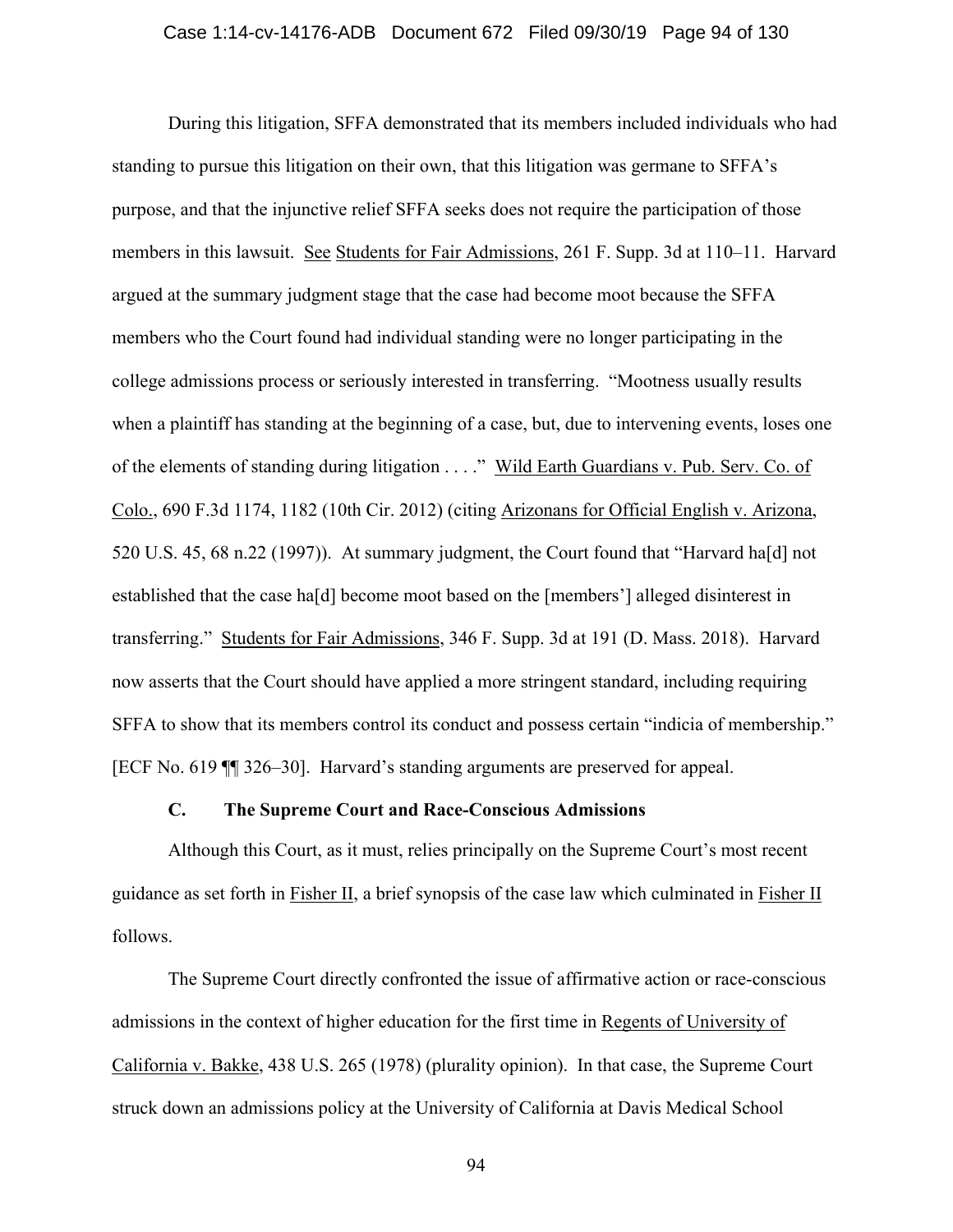#### Case 1:14-cv-14176-ADB Document 672 Filed 09/30/19 Page 95 of 130

pursuant to Title VI and the Equal Protection Clause. Bakke, 438 U.S. at 271 (1978). At that time, the Medical School admitted most of its minority students through a "special admissions program" that filled 16 of the class' 100 spots with economically or educationally disadvantaged applicants who were members of a minority group. Id. at 272–75. White applicants could compete for 84 of the seats in the Medical School's class, while all 100 seats were potentially open to minority students. Id. at 289.

Justices Brennan, White, Marshall, and Blackmun would have found Title VI coextensive with the Equal Protection Clause and upheld the medical school's policy on the basis that the government may use race to remedy disadvantages to minorities caused by past racial prejudice. Id. at 355, 324–79 (concurring in part and dissenting in part). Chief Justice Burger and Justices Stevens, Stewart, and Rehnquist would have found the special admissions program in violation of Title VI, irrespective of the Equal Protection Clause. Id. at 408–21. Justice Powell, who announced the judgment of the Supreme Court, agreed with Justices Brennan, White, Marshall, and Blackmun that Title VI proscribes only those racial classifications that would violate the Equal Protection Clause, but unlike his fellow justices, concluded that diversity was an asserted state interest that could withstand strict scrutiny and that to satisfy strict scrutiny, the medical school's approach to diversity had to "encompass[ a broad] array of qualifications and characteristics of which racial or ethnic origin is but a single though important element." Id. at 315. Although no majority agreed on a particular rationale, the Supreme Court determined that the medical school's special admissions program was unconstitutional because it involved "the use of an explicit racial classification" that told "applicants who are not Negro, Asian, or Chicano that they [were] totally excluded from a specific percentage of the seats in an entering class." Id. at 319.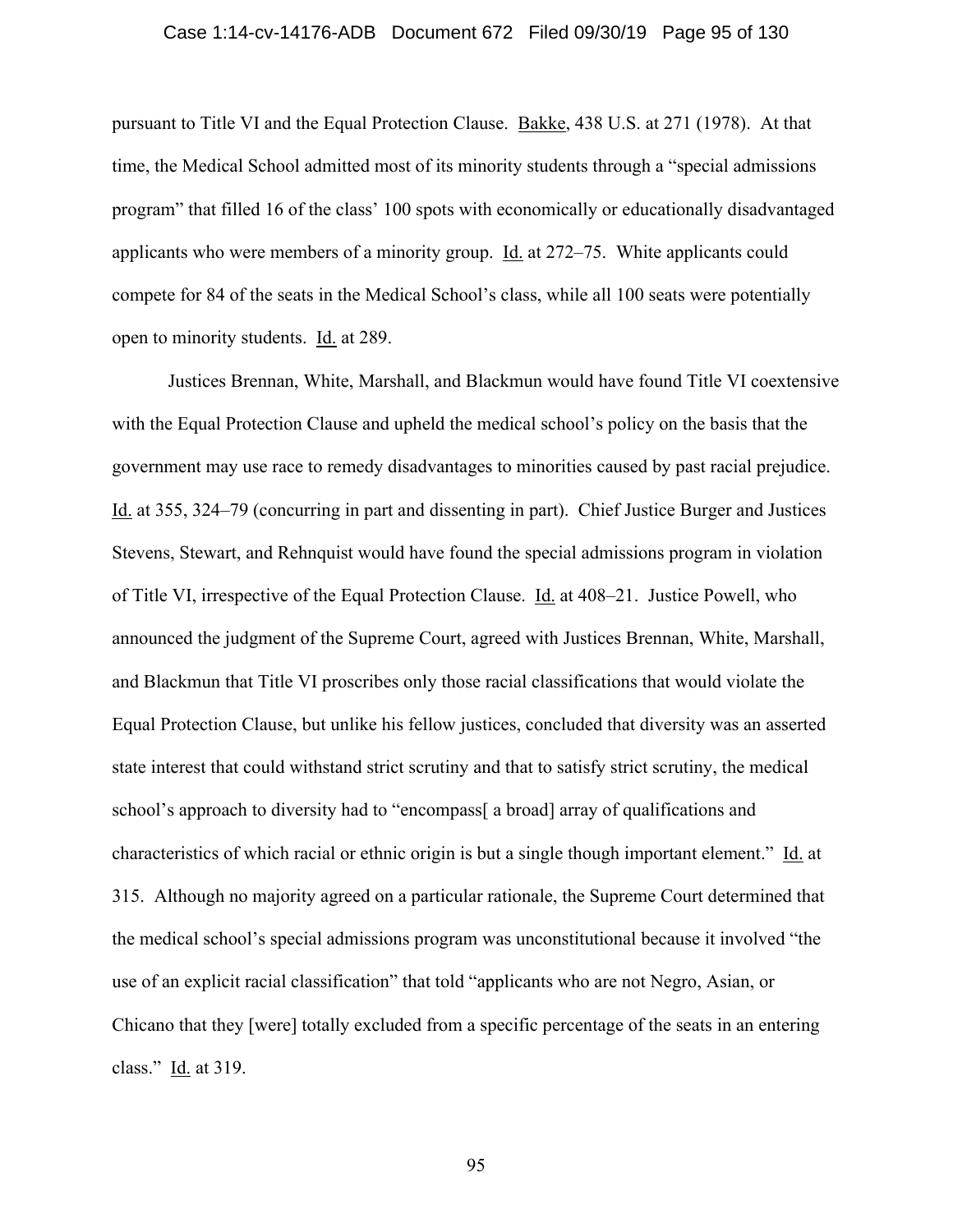#### Case 1:14-cv-14176-ADB Document 672 Filed 09/30/19 Page 96 of 130

Nevertheless, a majority of the Supreme Court believed that race could be used in higher education admissions, and it was understood that Justice Powell's opinion in Bakke permitted the use of race or ethnic background as a "plus" factor to further the goal of diversity in education. Justice Powell attached the Harvard College Admissions Program as an appendix to his opinion in Bakke and used it as a basis to conclude that the "assignment of a fixed number of places to a minority group is not a necessary means toward" diversity.  $\underline{Id}$  at 316, 321–24. In contrast with Harvard's admissions process, which purported to treat "each applicant as an individual in the admissions process" and did not foreclose applicants from competing for the last available seat "simply because he was not the right color or had the wrong surname," id. at 318, the "fatal flaw" in the medical school's "preferential program" was its "disregard of individual rights," id. at 320.

 Twenty-five years later, the Supreme Court revisited the subject of racial preferences in higher education admissions in a pair of cases concerning the University of Michigan's Law School and its College of Literature, Science, and the Arts. In Grutter v. Bollinger, 539 U.S. 306 (2003), the Supreme Court concluded that the admissions process at the University of Michigan Law School was constitutionally permissible. 539 U.S. at 325. The law school considered applicants with a focus on academic ability coupled with a flexible assessment of applicants' talents, experiences, and potential to contribute to the learning of those around them. Id. at 315. Admissions officials were required to consider all the information available in an applicant's file, including a personal statement, letters of recommendation, undergraduate grades, admissions test scores, and an essay describing the ways the applicant would contribute to the life and diversity of the law school. Id. at 315. While not restricting the types of diversity eligible for consideration or defining diversity solely in terms of racial or ethnic status, the law school was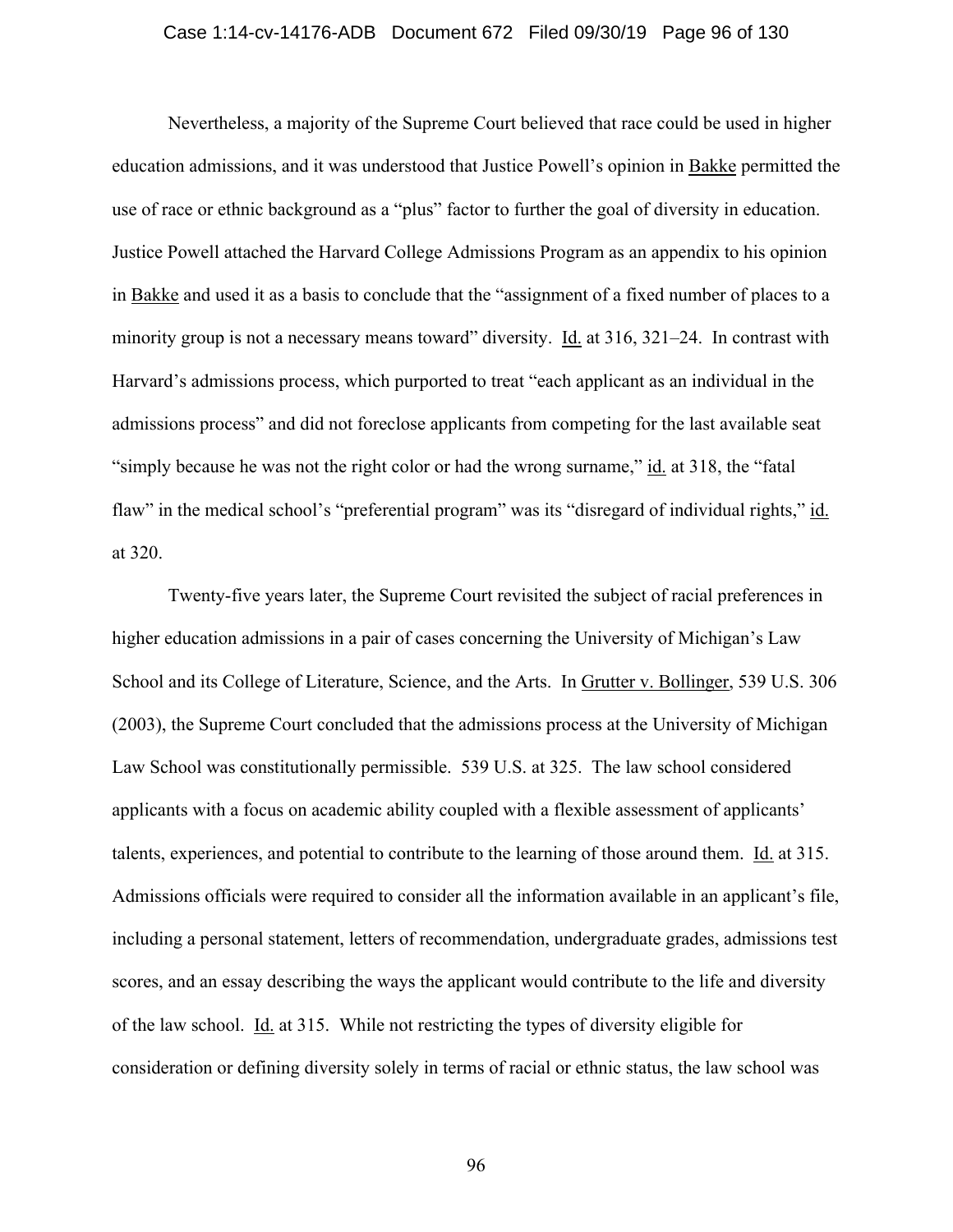#### Case 1:14-cv-14176-ADB Document 672 Filed 09/30/19 Page 97 of 130

committed to "racial and ethnic diversity with special reference to the inclusion of students from groups which have been historically discriminated against." Id. at 316.

In deciding Grutter, the Supreme Court clarified that strict scrutiny applies to the use of race in college admissions, agreed that the law school had a compelling interest in obtaining the educational benefits that flow from a diverse student body, and concluded that the law school's race-conscious admissions process was sufficiently narrowly tailored. Id. at 333–34. The Supreme Court found that the law school's goal of "enroll[ing] a critical-mass of minority students," did not run afoul of the requirement that a school not attempt to attain "some specified percentage of a particular group merely because of its race or ethnic origin," which would "amount to outright racial balancing" and be "patently unconstitutional." Id. at 329–30 (quoting Bakke, 438 U.S. at 307). Instead, as distinct from a quota, the concept of "critical mass [was] defined by reference to the educational benefits that diversity is designed to produce," including racial understanding, breaking down stereotypes, advancing learning outcomes, and preparing students for a diverse workforce and society. Id. at 330. The Supreme Court noted that the law school's admissions program bore the hallmarks of a narrowly tailored plan: truly individualized consideration including the use of race in a "flexible, nonmechanical way," no quotas or separate admissions tracks for members of certain racial groups, and no insulating "applicants who belong to certain racial or ethnic groups from the competition for admission." Id. at 334.

In upholding the law school's admissions process in Grutter, the Supreme Court again approved of "the Harvard plan," as described by Justice Powell in Bakke. See id. at 335. Like Harvard, the University of Michigan Law School did not have a "quota," meaning "a program in which a certain fixed number or proportion of opportunities are 'reserved exclusively for certain minority groups.'" Id. (quoting Richmond v. J.A. Croson Co., 488 U.S. 469, 496 (1989)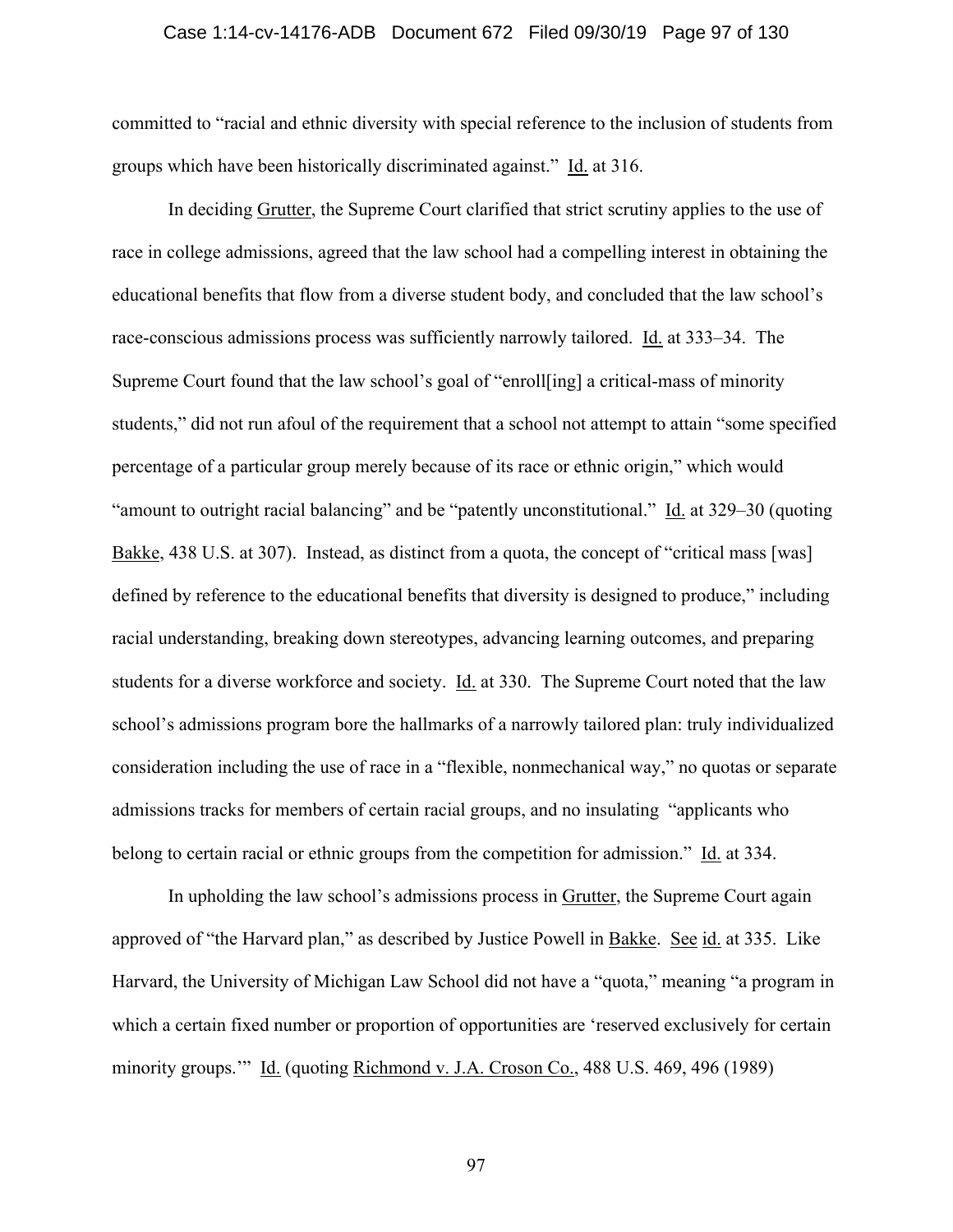#### Case 1:14-cv-14176-ADB Document 672 Filed 09/30/19 Page 98 of 130

(plurality opinion)). Rather, the law school pursued a "permissible goal" that "require[d] only a good-faith effort to come within a range demarcated by the goal itself," and "permit[ed] consideration of race as a 'plus' factor in any given case while still ensuring that each candidate 'competes with all other qualified applicants.'" Id. (punctuation omitted) (first quoting Sheet Metal Workers v. EEOC, 478 U.S. 421, 495 (1986) and then quoting Johnson v. Transp. Agency, Santa Clara Cty., 480 U.S. 616, 638 (1987)). The Court noted that the Harvard plan, previously endorsed by Justice Powell in Bakke, "certainly had minimum *goals* for minority enrollment, even if it had no specific number firmly in mind," but it reiterated that Justice Powell had "flatly rejected the argument that Harvard's program was 'the functional equivalent of a quota' merely because it had some 'plus' for race, or gave greater 'weight' to race than to some other factors, in order to achieve student body diversity." Id. (quoting Bakke, 438 U.S. 317–18, 323).

Further, like the Harvard plan, Michigan Law's admissions process was "flexible enough to consider all pertinent elements of diversity in light of the particular qualifications of each applicant, and to place them on the same footing for consideration, although not necessarily according them the same weight."  $\underline{Id}$ . (quoting Bakke, 438 U.S. at 317). Although race was given substantial weight in the admissions process, the law school also considered "the broad range of qualities and experiences that may be considered valuable contributions to student body diversity," including fluency in several languages, a history of overcoming personal adversity and family hardship, exceptional records of extensive community service, and successful careers in other fields, and "actually [gave] substantial weight to diversity factors besides race." Id. at 338.

While race may have been "'outcome determinative for many members of minority groups[]' who do not fall within the upper range of LSAT scores and grades," that possibility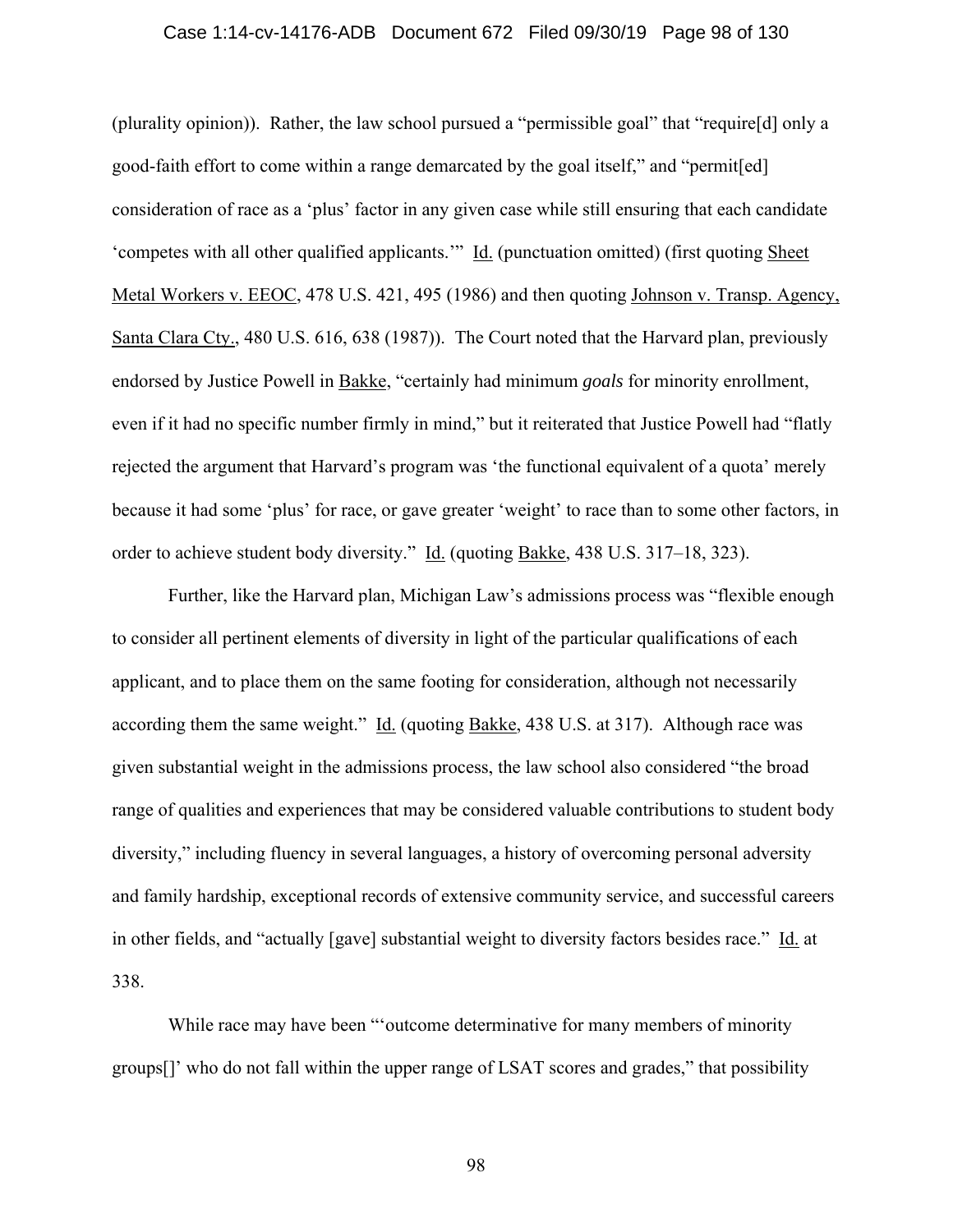#### Case 1:14-cv-14176-ADB Document 672 Filed 09/30/19 Page 99 of 130

was not dispositive given that "the same could be said of the Harvard plan discussed approvingly by Justice Powell in Bakke*.*" Id. at 338 (quoting Grutter, 539 U.S. at 389 (Kennedy, J., dissenting)). The Supreme Court noted in Grutter that "all underrepresented minority students admitted by the Law School [had] been deemed qualified," although minority applicants were "less likely to be admitted in meaningful numbers on criteria that ignore[d]" race and experiences with racial inequality, which were of "particular importance to the Law School's mission." Id.

 On the same day the Supreme Court decided Grutter, it held in Gratz v. Bollinger, 539 U.S. 244 (2003), that the admissions process at the University of Michigan College of Literature, Science, and the Arts violated Title VI and the Equal Protection Clause. Gratz, 539 U.S. at 275. The University of Michigan admitted or rejected applicants to the College of Literature, Science, and the Arts based on the number of points that an applicant scored under a rubric that offered points for high school GPA, standardized test scores, the academic strength of the applicant's high school, the applicant's high school curriculum, in-state residency, alumni relationship, personal essay, and other achievements. Id. at 255. Underrepresented minority applicants received an additional 20 points scored in a "miscellaneous" category which provided a significant bump towards the 75 to 100 points that were, depending on the year and the applicant's in-state residency status, generally required for admission. Id. at 255–56, & n.8. The Supreme Court in Gratz concluded that the admissions policy was impermissible under Justice Powell's opinion in Bakke because giving every underrepresented minority applicant 20 points did not provide the necessary "individualized consideration" and instead had "the effect of making 'the factor of race . . . decisive' for virtually every minimally qualified underrepresented minority applicant." Id. at 271–72 (quoting Bakke, 438 U.S. at 317). The university's use of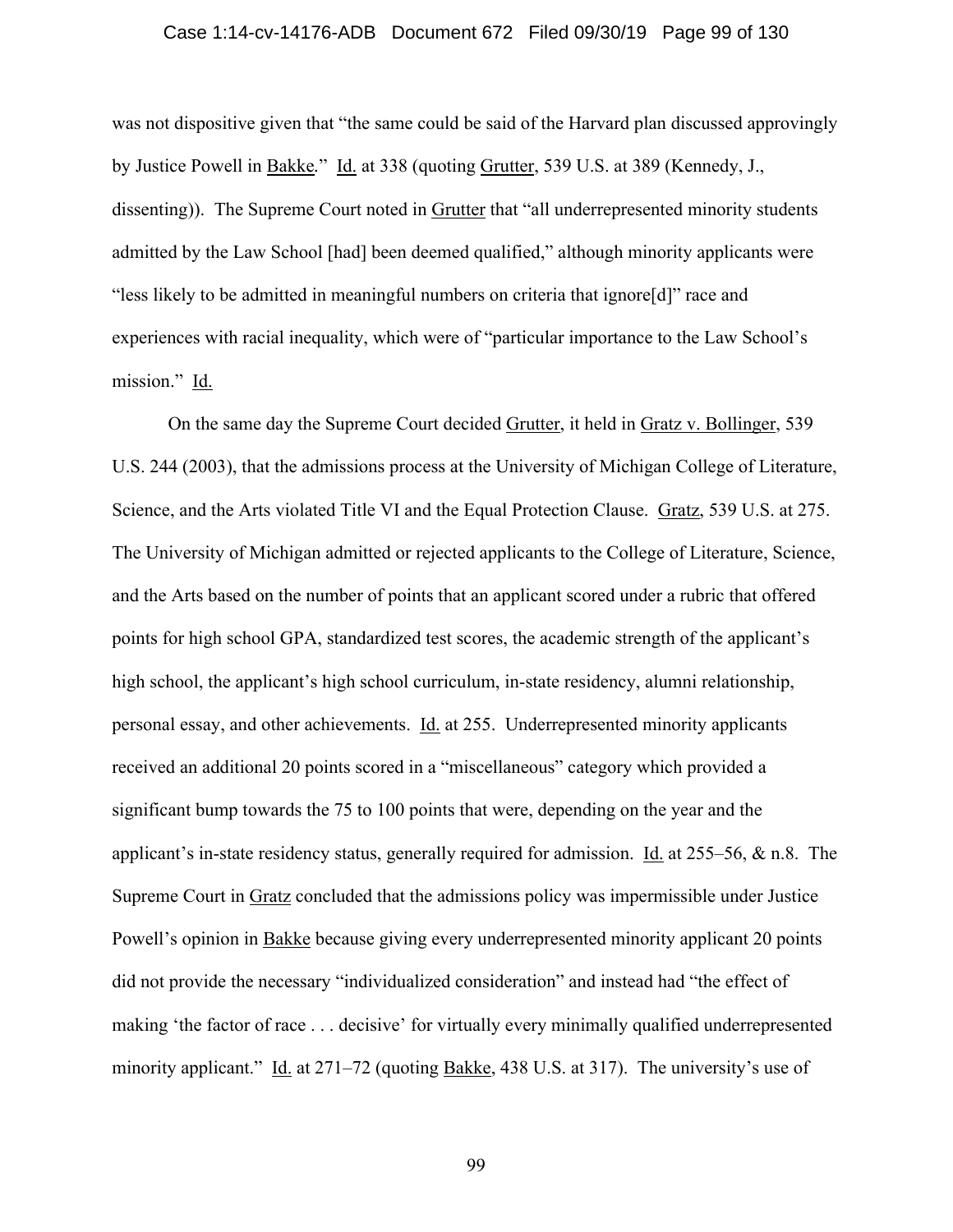#### Case 1:14-cv-14176-ADB Document 672 Filed 09/30/19 Page 100 of 130

race was therefore not narrowly tailored to achieve the asserted compelling interest in diversity and thus violated the Equal Protection Clause and Title VI. Id. at 275–76.

 More recently, in the Fisher cases, the Supreme Court reviewed the undergraduate admissions program at the University of Texas at Austin ("UT Austin"), which considered race as one factor among many in assigning a personal achievement index which, together with an academic index, determined whether applicants who were not in the top 10% of their Texas high school class would be admitted or rejected. Fisher I, 570 U.S. at 304–07. In 2013 in Fisher I, the Supreme Court vacated the Fifth Circuit's decision upholding UT Austin's admissions program because the appeals court had not properly conducted the strict scrutiny analysis. Id. at 303. The Fifth Circuit had undertaken the narrow tailoring analysis with a degree of deference to the university, presuming that the school had made a good-faith decision to use race and then imposing the burden of rebutting that presumption on the plaintiff. Id. at 311–15. The Supreme Court concluded that no such deference to a university was permitted in undertaking the narrow tailoring analysis. Id.

 Following remand, the Fifth Circuit found that UT Austin had demonstrated that the use of race in its admissions program was narrowly tailored to achieve the rich diversity that contributed to UT Austin's academic mission and once again affirmed the district court's judgment that UT Austin's admissions program did not violate the Equal Protection Clause. Fisher v. Univ. of Tex. at Austin, 758 F.3d 633, 657, 659–61 (5th Cir. 2014). The Supreme Court granted certiorari once more, and in 2016 it affirmed the Fifth Circuit's ruling. Fisher II, 136 S. Ct. at 2214–15.

In Fisher II, the Supreme Court stated the following three controlling principles:

First, because racial characteristics so seldom provide a relevant basis for disparate treatment, race may not be considered . . . unless the admissions process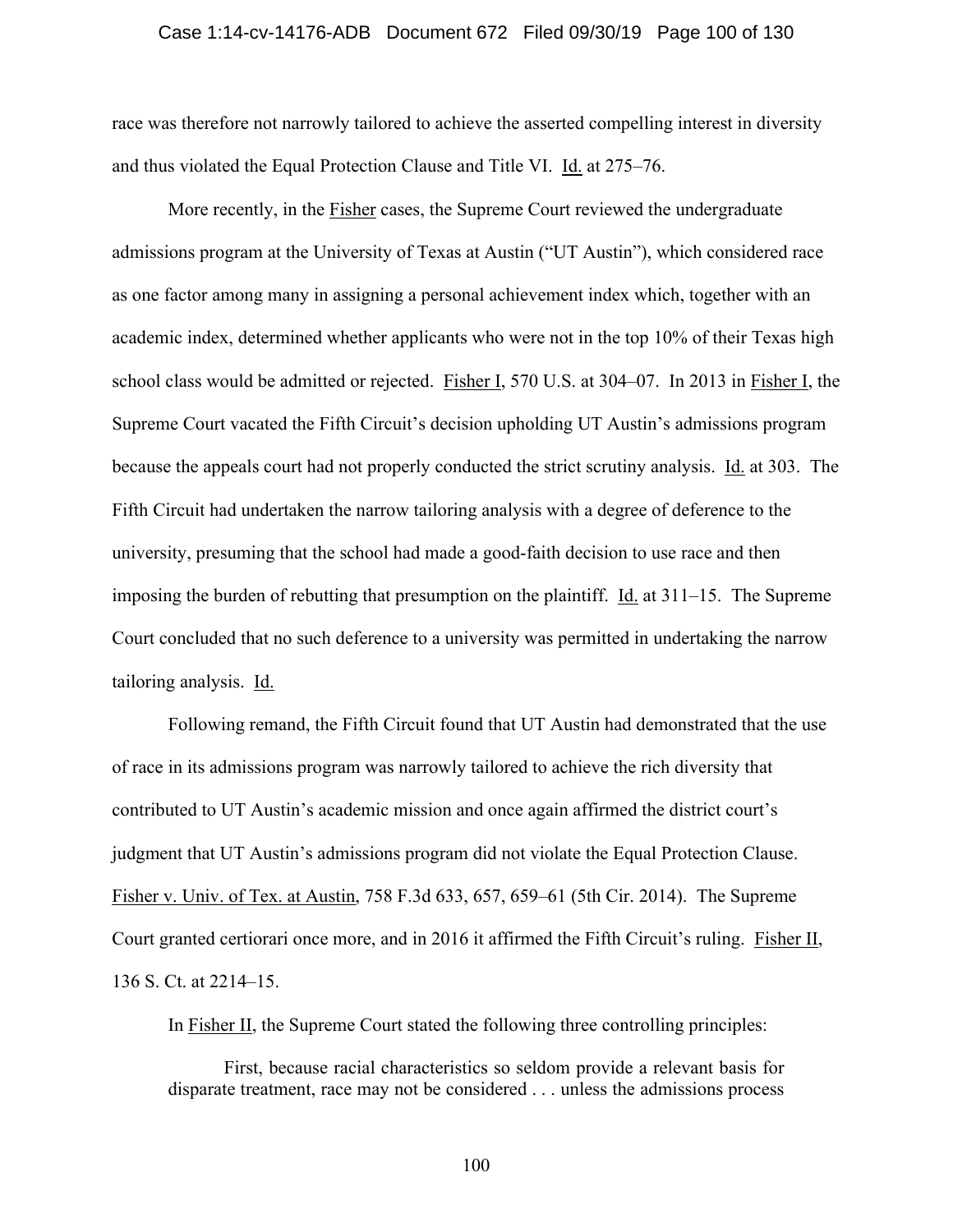can withstand strict scrutiny. Strict scrutiny requires the university to demonstrate with clarity that its purpose or interest is both constitutionally permissible and substantial, and that its use of the classification is necessary to the accomplishment of its purpose.

Second, *. . .* the decision to pursue the educational benefits that flow from student body diversity is, in substantial measure, an academic judgment to which some, but not complete, judicial deference is proper. A university cannot impose a fixed quota or otherwise define diversity as some specified percentage of a particular group merely because of its race or ethnic origin. Once, however, a university gives a reasoned, principled explanation for its decision, deference must be given to the University's conclusion, based on its experience and expertise, that a diverse student body would serve its educational goals.

Third, . . . no deference is owed when determining whether the use of race is narrowly tailored to achieve the university's permissible goals. A university . . . bears the burden of proving a nonracial approach would not promote its interest in the educational benefits of diversity about as well and at tolerable administrative expense. Though narrow tailoring does not require exhaustion of every conceivable race-neutral alternative or require a university to choose between maintaining a reputation for excellence and fulfilling a commitment to provide educational opportunities to members of all racial groups, it does impose on the university the ultimate burden of demonstrating that race-neutral alternatives that are both available and workable do not suffice.

Id. at 2208 (citations and modifying punctuation omitted).

In applying these principles in **Fisher II**, the Supreme Court determined that UT Austin had provided a reasoned and principled articulation of concrete and precise goals for its raceconscious admissions program, including destroying racial stereotypes, promoting cross-racial understanding, preparing the student body for an increasingly diverse workforce and society, cultivating leaders with legitimacy in the eyes of the citizenry, providing an educational environment that fosters the robust exchange of ideas, exposure to different cultures, and the acquisition of the competencies required of future leaders. Id. at 2211. The Supreme Court noted "that a university bears a heavy burden in showing that it had not obtained the educational benefits of diversity before it turned to a race-conscious plan," but found that UT Austin had engaged in good faith studies from which it reasonably "concluded that '[t]he use of race-neutral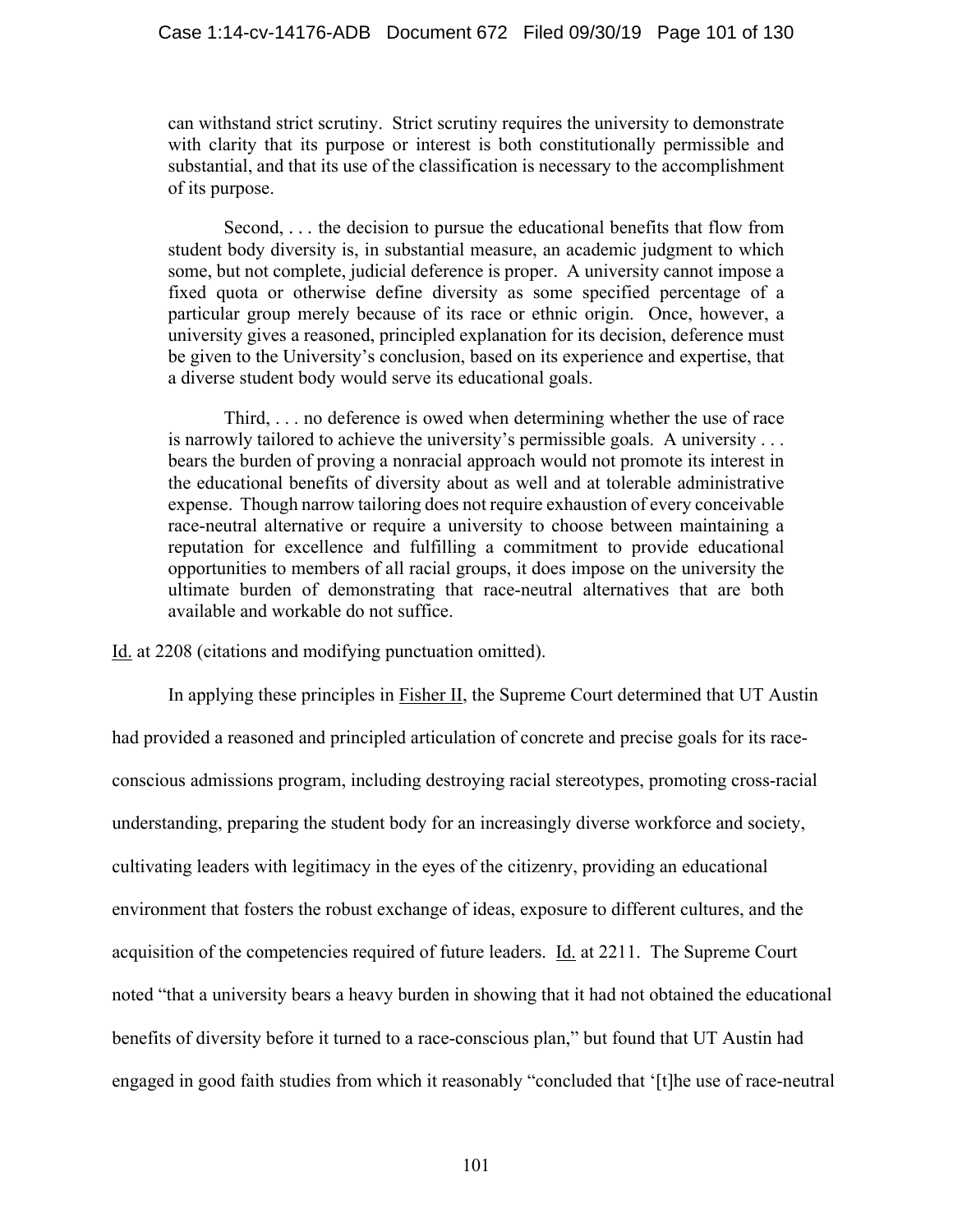### Case 1:14-cv-14176-ADB Document 672 Filed 09/30/19 Page 102 of 130

policies and programs ha[d] not been successful in achieving' sufficient racial diversity at the University," and that this position was supported by both statistical and anecdotal evidence. Id. at 2211–12 (quoting the record). Lastly, none of the plaintiff's proposed race-neutral alternatives, or any of the other proposals discussed in the course of the litigation, was shown to have been an "'available' and 'workable' means through which the University could have met its educational goals, as it then understood and defined them" without considering race, because "the Equal Protection Clause does not force universities to choose between a diverse student body and a reputation for academic excellence." Id. at 2213–14 (quoting Fisher I, 570 U.S. at 312).

Most significantly, the controlling principles articulated by the Supreme Court in Fisher II reflect the sum of its holdings in cases concerning higher education admissions over the last forty years and now guide the application of Title VI in this case.

### **D. Harvard's Admission Program and Strict Scrutiny**

Title VI provides, "No person in the United States shall, on the ground of race, color, or national origin, be excluded from participation in, be denied the benefits of, or be subjected to discrimination under any program or activity receiving Federal financial assistance." 42 U.S.C. § 2000d. In the higher education admissions context, the contours of Title VI claims are largely shaped by the Equal Protection Clause of the Fourteenth Amendment. The "intentional discrimination proscribed by Title VI is discrimination that violates the Equal Protection Clause of the Fourteenth Amendment." Weser v. Glen, 190 F. Supp. 2d 384, 396 (E.D.N.Y.), aff'd, 41 F. App'x 521 (2d Cir. 2002); see Bakke, 438 U.S. at 284, 286 (noting that Title VI reflects a "congressional intent to halt federal funding of entities that violate a prohibition of racial discrimination similar to that of the Constitution," but "proscribe[s] only those racial classifications that would violate the Equal Protection Clause or the Fifth Amendment"); see also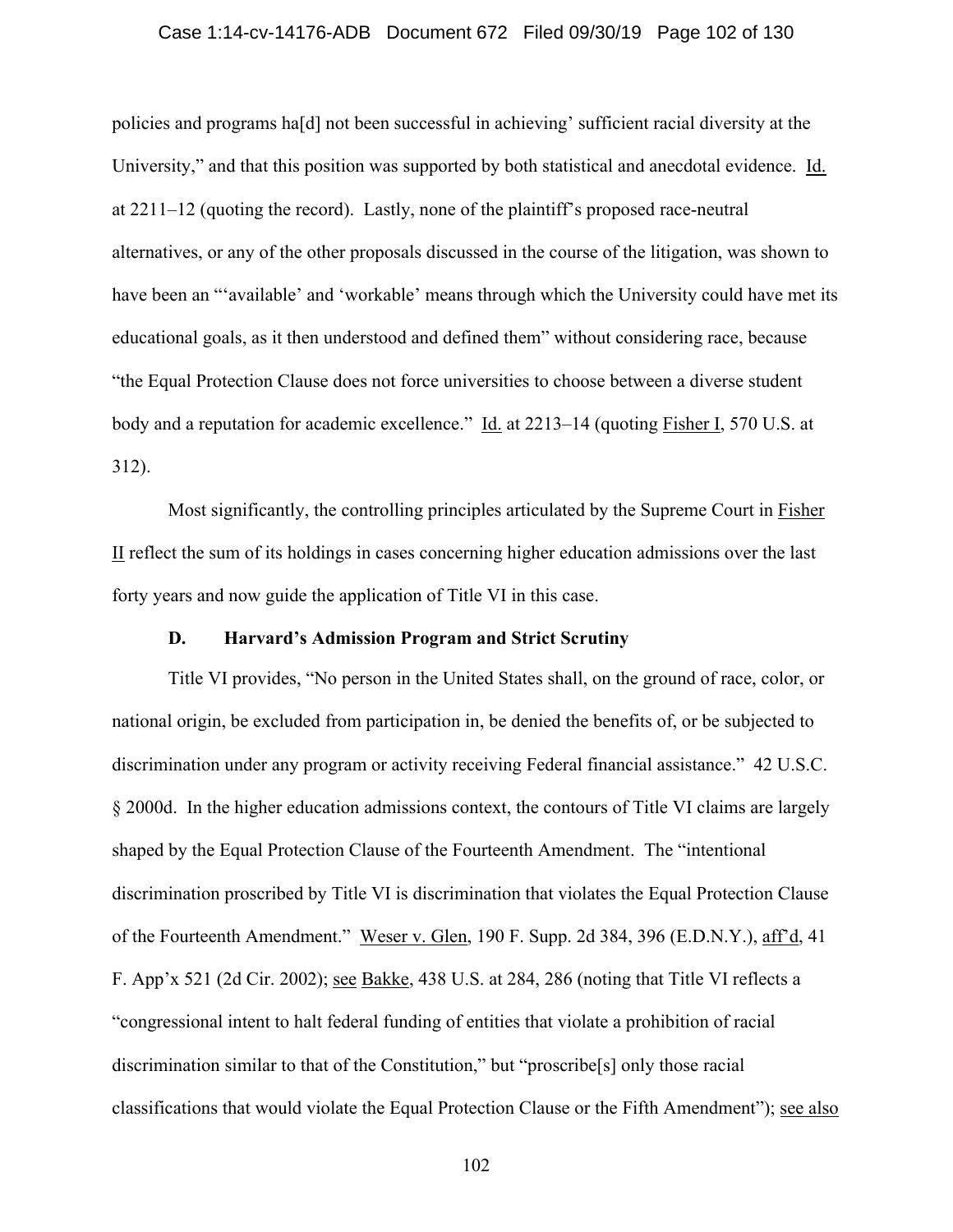## Case 1:14-cv-14176-ADB Document 672 Filed 09/30/19 Page 103 of 130

Grutter, 539 U.S. at 343 (adopting reasoning in Bakke); Gratz, 539 U.S. at 276 n.23 ("We have explained that discrimination that violates the Equal Protection Clause of the Fourteenth Amendment committed by an institution that accepts federal funds also constitutes a violation of Title VI." (first citing Alexander v. Sandoval, 532 U.S. 275, 281 (2001), then citing United States v. Fordice, 505 U.S. 717, 732, n.7 (1992), and then citing Alexander v. Choate, 469 U.S. 287, 293 (1985))).

Although Harvard is not a state actor, Harvard College is a component of Harvard University which receives federal funds and intentionally provides tips in its admissions process based on students' race. See [ECF No. 570 at 9–10]. Harvard College is therefore subject to the same standards that the Equal Protection Clause imposes upon state actors for the purposes of a Title VI claim. See Students for Fair Admissions, 346 F. Supp. 3d at 192 n.16 ("Harvard does not identify any specific reasons for distinguishing public universities from federally-funded private universities, or explain how the analytical framework would differ for private versus public litigants . . . ."). Under Grutter, "strict scrutiny must be applied to any admissions program using racial categories or classifications." Fisher I, 570 U.S. at 310; see also Grutter 539 U.S. at 326. Because Harvard both accepts federal funds and uses race in making admissions decisions, its admissions program is subject to strict scrutiny.

Harvard argues that the test for a "facially neutral policy" should be applied,<sup>55</sup> but Harvard's admissions process is not facially neutral. Fisher I, 570 U.S. at 307 ("It is ...

<sup>&</sup>lt;sup>55</sup> The analysis of a facially neutral policy that has a disparate impact by race is different from the analysis of a policy that admittedly considers race. "In reviewing a uniformly applied facially neutral policy, '[d]etermining whether invidious discriminatory purpose was a motivating factor [in its adoption] demands a sensitive inquiry into such circumstantial and direct evidence of intent as may be available." Students for Fair Admissions, Inc. v. President & Fellows of Harvard Coll., 346 F. Supp. 3d 174, 193 (D. Mass. 2018) (quoting Anderson ex rel.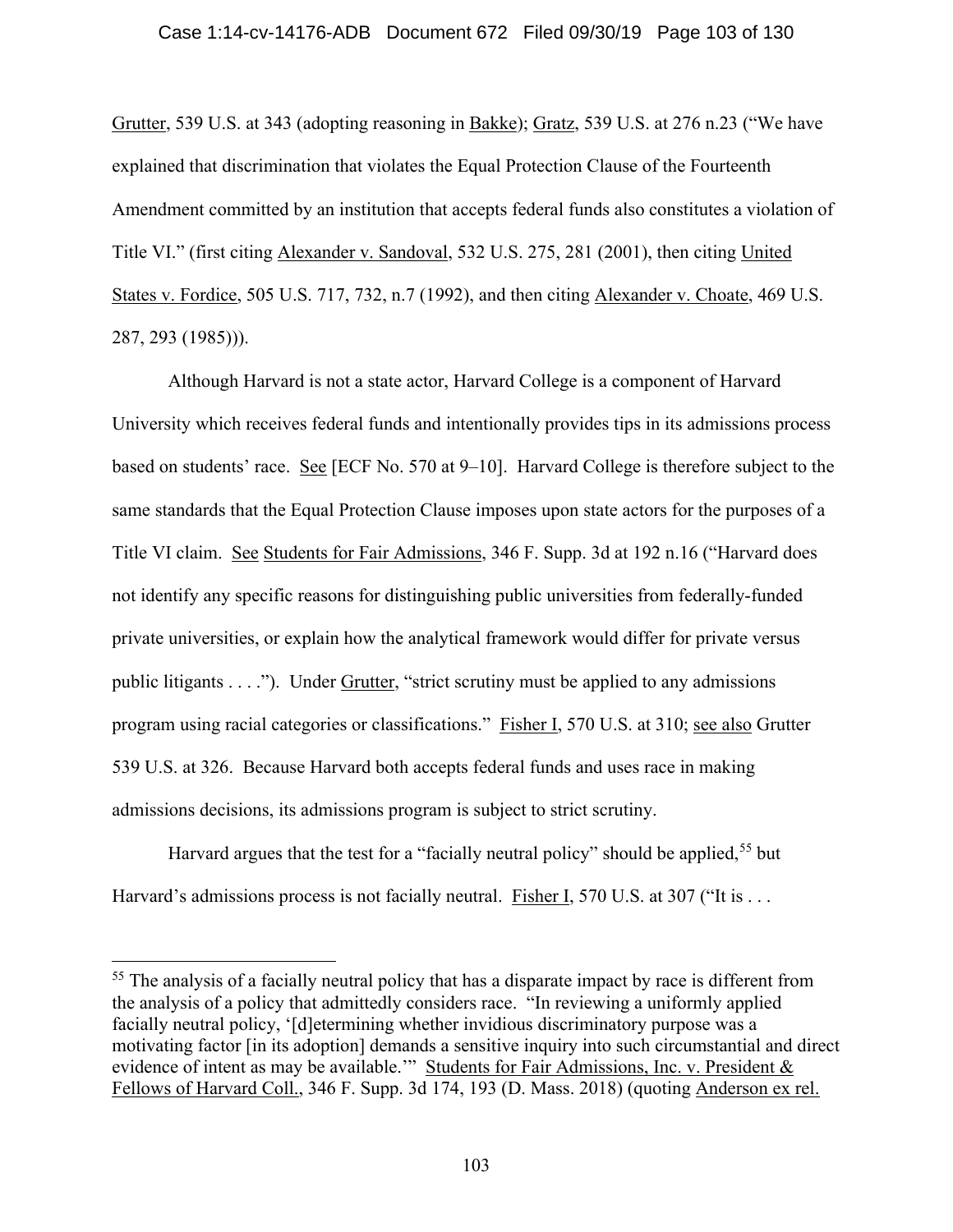## Case 1:14-cv-14176-ADB Document 672 Filed 09/30/19 Page 104 of 130

irrelevant that a system of racial preferences in admissions may seem benign. Any racial classification must meet strict scrutiny."). Although Harvard's reading procedures do not explicitly preference particular racial groups, Harvard pursues its interest in diversity in part by considering the race of applicants, and its admissions officers may take an applicant's race into account when making an admissions decision even when the applicant has not discussed their racial or ethnic identity in their application. [Oct. 18 Tr. 52:15–53:13; 167:10–168:11].

Harvard's acknowledged consideration of race is unlike a facially neutral policy which requires plaintiffs to prove racial discrimination. Cf. Vill. of Arlington Heights v. Metro. Hous. Dev. Corp., 429 U.S. 252, 270–71 (1977) (plaintiffs "failed to carry their burden of proving that discriminatory purpose was a motivating factor" for a rezoning decision that did not explicitly rely on race). Here, the use of race in and of itself is admitted, and the issue becomes whether it is permissible given the justification and the means used to achieve the sought-after diversity—in other words, whether Harvard's use of race survives strict scrutiny. Notably, the Supreme Court has consistently used strict scrutiny when reviewing school admissions programs that consider race.<sup>56</sup>

Dowd v. City of Boston, 375 F.3d 71, 83 (1st Cir. 2004)). Policies that do not explicitly consider race are facially neutral and violate the Equal Protection Clause based on statistical evidence only where they form a clear pattern, unexplainable on grounds other than race. See Yick Wo v. Hopkins, 118 U.S. 356, 374 (1886) (finding unconstitutional the administration of a facially neutral policy for licensing laundries where permits had been denied to 200 Chinese applicants but granted to all but one of 80-odd others permit applicants who were not Chinese); see also Gomillion v. Lightfoot, 364 U.S. 339 (1960) (finding unconstitutional an alteration to the shape of Tuskegee, Alabama "to remove from the city all save four or five of its 400 Negro voters while not removing a single white voter or resident"). A policy that relies on race at least in part is subject to strict scrutiny regardless of its impact. Therefore, cases like Gomillion v. Lightfoot, 364 U.S. 339, 340–41 (1960) and Yick Wo v. Hopkins, 118 U.S. 356 (1886) are inapposite. 56 Where a school admissions program is subject to strict scrutiny, the Court understands this to mean that the admissions program in its entirety is subject to strict scrutiny and not just the admissions decisions that involve the students that it seeks to advantage. Here, Harvard presses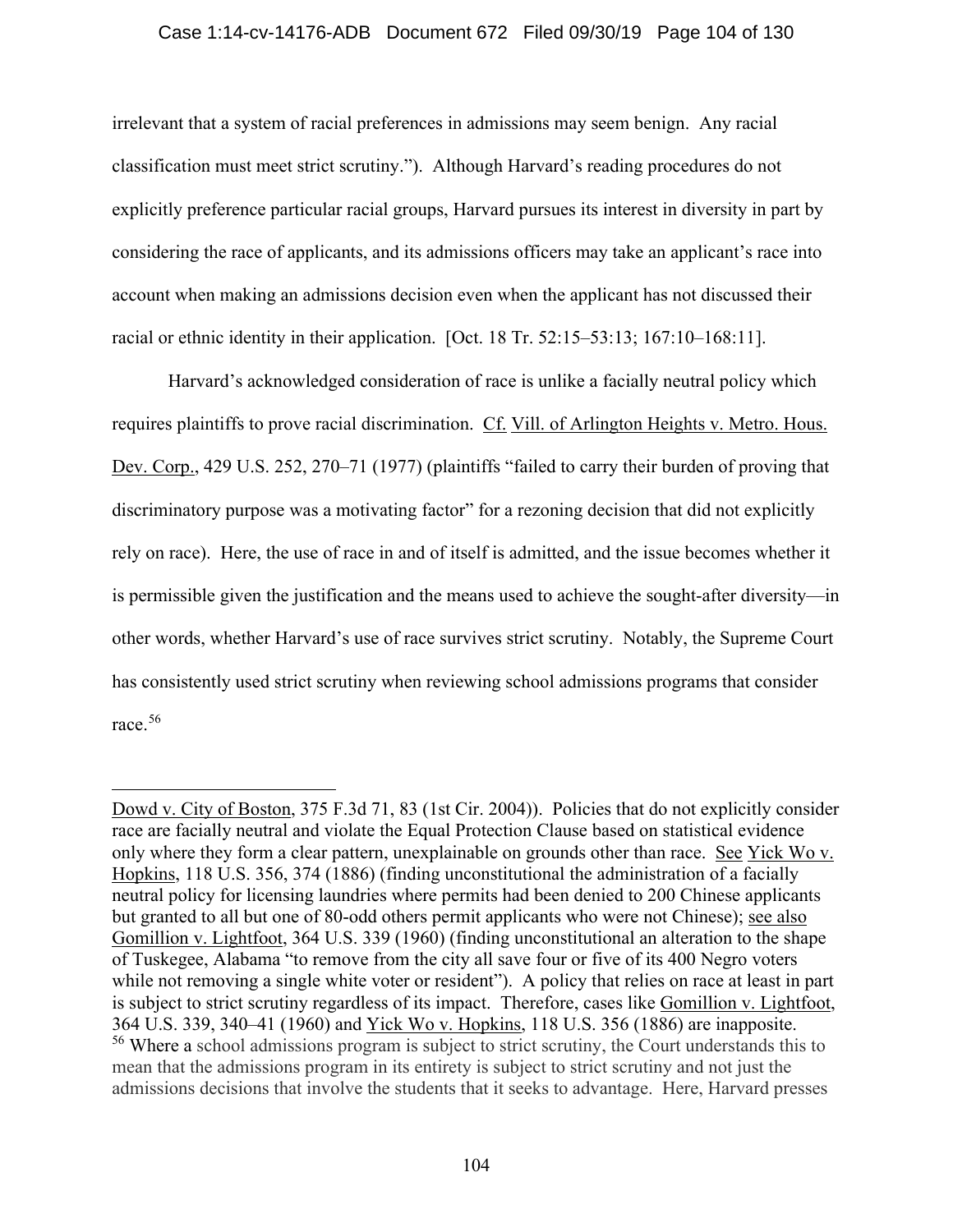# Case 1:14-cv-14176-ADB Document 672 Filed 09/30/19 Page 105 of 130

Strict scrutiny requires that classifications used by Harvard in its admissions program be

narrowly tailored to further a compelling interest.  $57$  See id. ("Strict scrutiny requires the

<sup>57</sup> SFFA contends that it may also succeed on its intentional discrimination claim by showing a "pattern or practice" of discrimination through statistically significant evidence of discrimination that then shifts to Harvard the burden of disproving the alleged pattern or practice. [ECF No. 620 ¶¶ 167–76]. This burden shifting framework, which is rooted in the statutory provisions of Title VII, see 42 U.S.C. § 2000e-6, is inapplicable to a non-class, private plaintiff such as SFFA, even assuming that it could apply in a Title VI case. See Chin v. Port Auth. of N.Y. & N.J., 685 F.3d 135, 149–50 (2d Cir. 2012) (holding "that the pattern-or-practice method of proof is not available to nonclass, private plaintiffs in cases such as the one before us" and noting that "all of our sister circuits to consider the question have held that the pattern-or-practice method of proof is not available to private, nonclass plaintiffs"); see also Semsroth v. City of Wichita, 304 Fed. Appx. 707, 715 (10th Cir. 2008); Davis v. Coca-Cola Bottling Co. Consol., 516 F.3d 955, 967– 69 (11th Cir. 2008); Bacon v. Honda of Am. Mfg., 370 F.3d 565, 575 (6th Cir. 2004); Celestine v. Petroleos de Venezuella SA, 266 F.3d 343, 355–56 (5th Cir. 2001), abrogated on other grounds by, Health v. Bd. of Supervisors for the S. Univ. of Agric. & Mech. Coll., 850 F.3d 731 (5th Cir. 2017); Gilty v. Vill. of Oak Park, 919 F.2d 1247, 1252 (7th Cir. 1990); Lowery v. Circuit City Stores, Inc., 158 F.3d 742, 761 (4th Cir. 1998), vacated on other grounds, 527 U.S. 1031 (1999).

the idea that its admissions program is facially neutral and should be evaluated by a less demanding standard than strict scrutiny. Harvard's admissions program is facially neutral in that it does not explicitly prioritize any particular racial group over any other and permits its admissions officers to evaluate the racial and ethnic identity of every student in the context of his or her background and circumstances. The policy cannot, however, be considered facially neutral from a Title VI perspective given that admissions officers provide tips to African American and Hispanic applicants, while white and Asian American applicants are unlikely to receive a meaningful race-based tip. In this circumstance, the standard for facially neutral policies could arguably be applied in evaluating any disparate outcomes as between whites and Asian Americans, keeping in mind that the purpose of strict scrutiny is to ferret out inappropriate racial classifications, and given that there is no suggestion of a racially motivated classification involving whites and Asian Americans. See Richmond v. J. A. Croson Co., 488 U.S. 469, 493 (1989) (plurality opinion) (noting that the purpose of subjecting a racial classification to strict scrutiny is to determine "what classifications are 'benign' or 'remedial' and what classifications are in fact motivated by illegitimate notions of racial inferiority or simple racial politics"); Grutter, 539 U.S. at 326 ("We apply strict scrutiny to all racial classifications to smoke out illegitimate uses of race by assuring that government is pursuing a goal important enough to warrant use of a highly suspect tool." (quotation marks omitted and modifying punctuation omitted)). In the case of a facially neutral policy, "[p]roof of racially discriminatory intent or purpose is required to show a violation of the Equal Protection Clause." Vill. of Arlington Heights v. Metro. Hous. Dev. Corp., 429 U.S. 252, 265 (1977). Were that standard to be applied here, the Court would easily find in favor of Harvard on SFFA's claim of intentional discrimination as there has been no showing of discriminatory intent or purpose.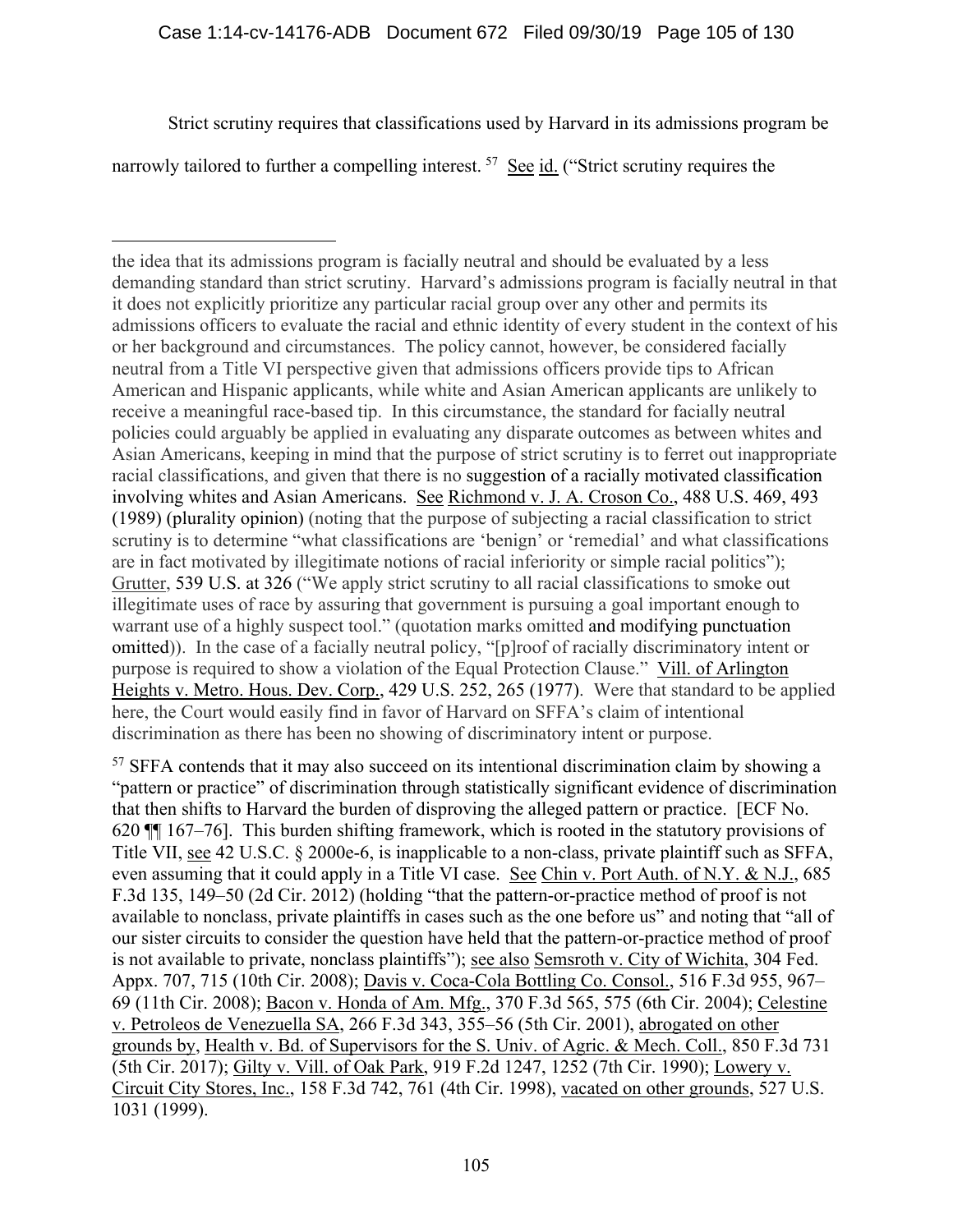### Case 1:14-cv-14176-ADB Document 672 Filed 09/30/19 Page 106 of 130

university to demonstrate with clarity that its 'purpose or interest is both constitutionally permissible and substantial, and that its use of the classification is necessary . . . to the accomplishment of its purpose.'" (quoting Bakke, 438 U.S. at 305)).

### 1. Compelling Interest

In Bakke, Justice Powell found that student body diversity and the educational benefits that flow from a diverse student body was a compelling interest that could justify the consideration of race. 438 U.S. at 315 ("As the interest of diversity is compelling in the context of a university's admissions program," the remaining question is "whether the program's racial classification is necessary to promote this interest."). Importantly, he went on to explain that "[t]he diversity that furthers a compelling state interest encompasses a far broader array of qualifications and characteristics of which racial or ethnic origin is but a single though important element." Bakke, 438 U.S. at 315. Twenty-five years later, the Supreme Court, in Grutter, reaffirmed that "student body diversity is a compelling state interest that can justify the use of race in university admissions." Grutter, 539 U.S. at 325; see also Fisher I, 570 U.S. at 308–09 (reiterating that prior cases had found that "obtaining the educational benefits of student body diversity is a compelling state interest" (citation and internal quotation marks omitted)).

Here, for the reasons discussed supra at Section III.A.1, Harvard's interest in student body diversity is substantial and compelling. Its goals are not "elusory or amorphous," and are instead "sufficiently measurable to permit judicial scrutiny of the policies adopted to reach them." Fisher II, 136 S. Ct. at 2211. These goals include "enhance[ing] the education of [its] students of all races and background [to] prepare them to assume leadership roles in the increasingly pluralistic society into which they will graduate," achieving the "benefits that flow from [its] students' exposure to people of different background, races, and life experiences" by teaching them to engage across differences through immersion in a diverse community, and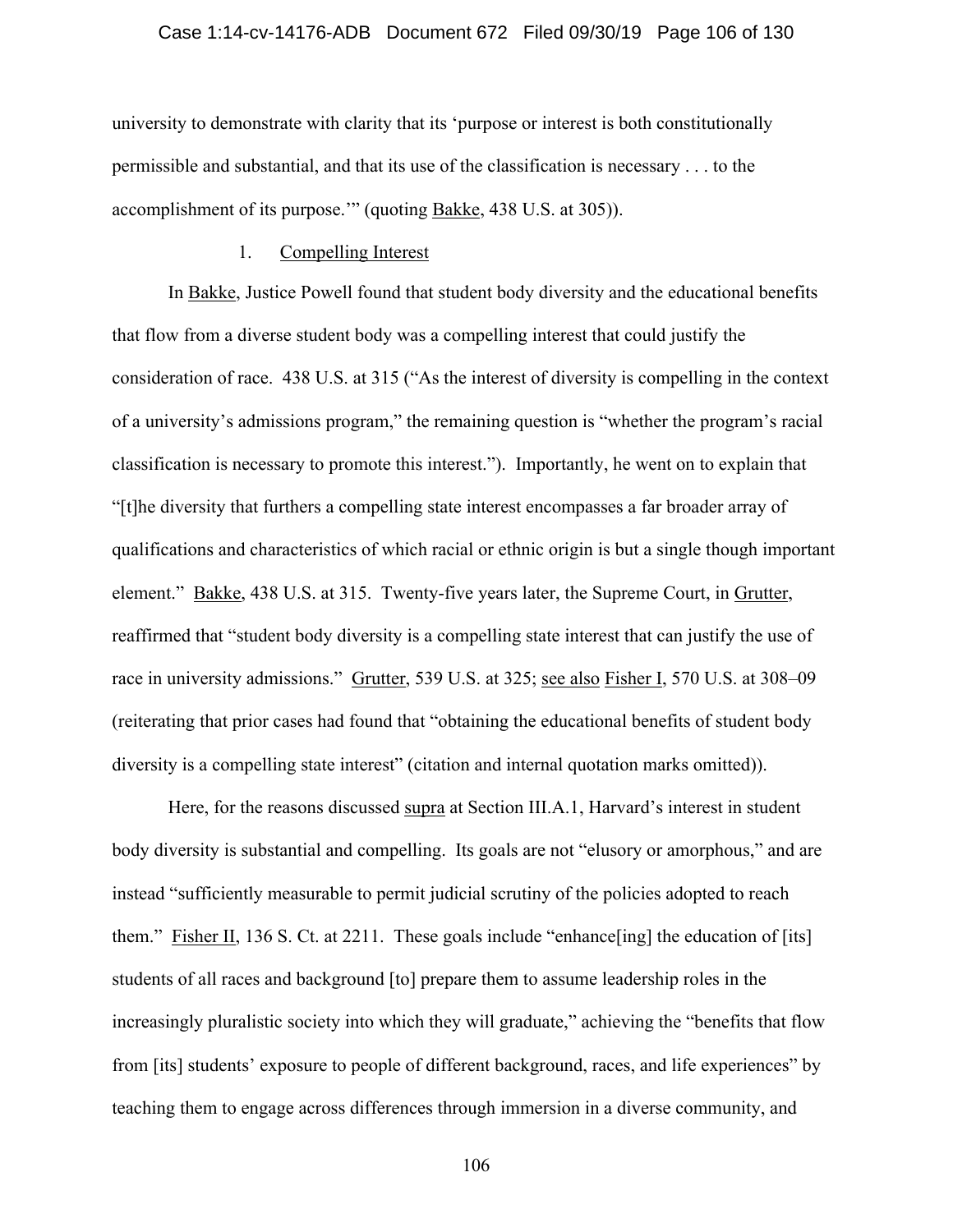### Case 1:14-cv-14176-ADB Document 672 Filed 09/30/19 Page 107 of 130

"broaden[ing] the perspectives of teachers[, and] thus tend[ing] to expand the reach of the curriculum and the range of scholarly interests of [its] faculty." [PX302 at 1–2, 9]. Harvard's goals are similar in specificity to goals the Supreme Court found "concrete and precise" in Fisher II. See 136 S. Ct. 2211. Racial categorizations are necessary to achieve those goals. In the absence of such categorizations, racial diversity at Harvard would likely decline so precipitously that Harvard would be unable to offer students the diverse environment that it reasonably finds necessary to its mission. See infra at Section VII.G.

### 2. Narrowly Tailored

Even in the limited circumstance when drawing racial distinctions is permissible to further a compelling state interest, a university is still "constrained in how it may pursue that end: 'The means chosen to accomplish the [university's] asserted purpose must be specifically and narrowly framed to accomplish that purpose.'" Shaw v. Hunt, 517 U.S. 899, 908 (1996) (quoting Wygant v. Jackson Bd. of Ed., 476 U.S. 267, 280 (1986)). Therefore, to satisfy strict scrutiny, "a university must make a showing that its plan is narrowly tailored to achieve the only interest that this Court has approved in this context: the benefits of a student body diversity that 'encompasses a . . . broa[d] array of qualifications and characteristics of which racial or ethnic origin is but a single though important element.'" Fisher I, 570 U.S. at 308 (quoting Bakke, 438 U.S. at 315). "When race-based action is necessary to further a compelling governmental interest, such action does not violate the constitutional guarantee of equal protection so long as the narrow-tailoring requirement is also satisfied." Grutter, 539 U.S. at 327; see also J.A. Croson Co., 488 U.S. at 493 (plurality opinion) ("The purpose of strict scrutiny is to ensure that "the means chosen 'fit' . . . th[e] compelling goal so closely that there is little or no possibility that the motive for the classification was illegitimate racial prejudice or stereotype.").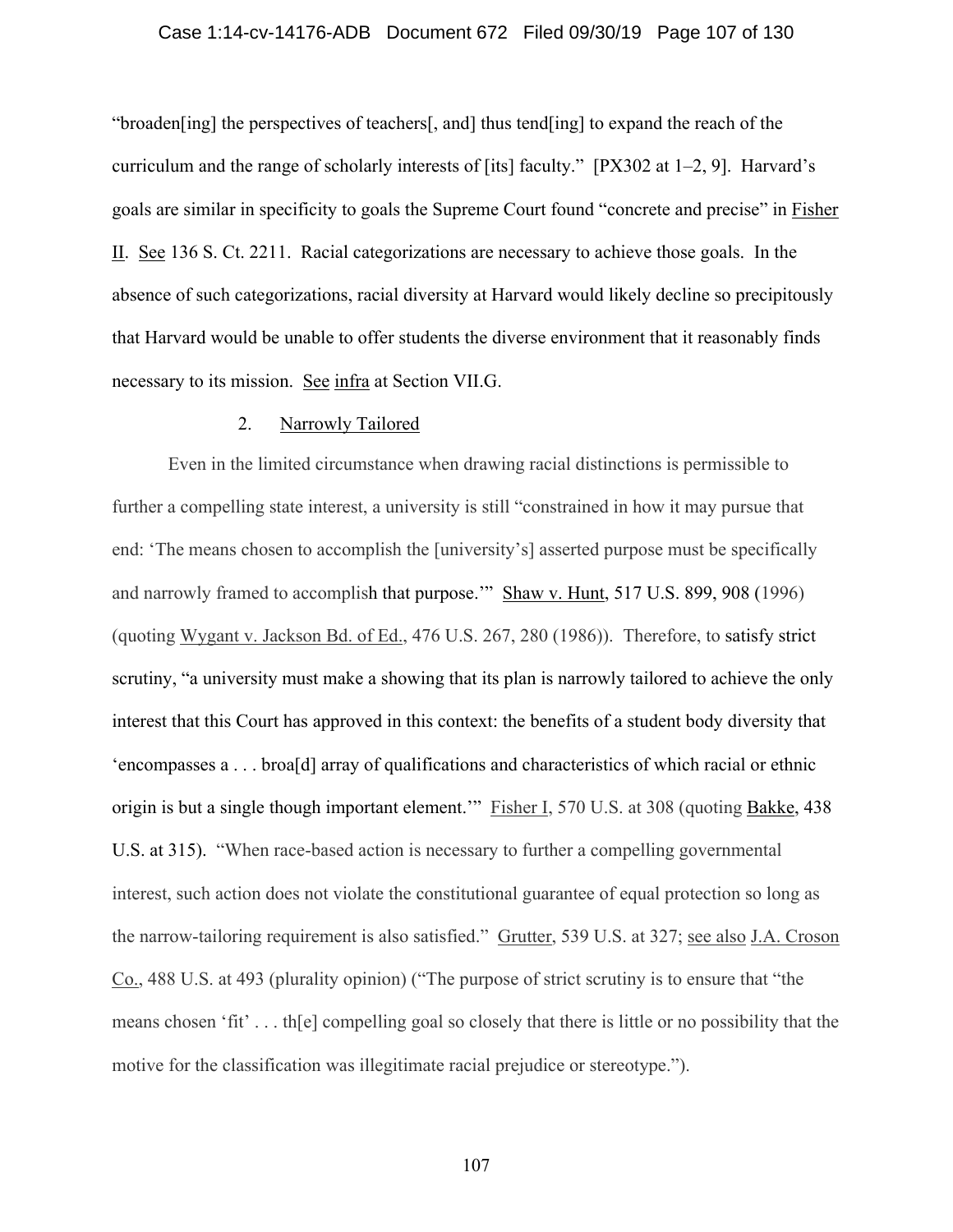### Case 1:14-cv-14176-ADB Document 672 Filed 09/30/19 Page 108 of 130

"To be narrowly tailored, a race-conscious admissions program cannot use a quota system," Grutter, 539 U.S. at 334, but instead must "remain flexible enough to ensure that each applicant is evaluated as an individual and not in a way that makes an applicant's race or ethnicity the defining feature of his or her application," Fisher I, 570 U.S. at 309 (quoting Gratz, 539 U.S. at 337). "In other words, an admissions program must be 'flexible enough to consider all pertinent elements of diversity in light of the particular qualifications of each applicant.'" Grutter, 539 U.S. at 334 (quoting Bakke, 438 U.S. at 317). Thus, individualized consideration in the context of a race-conscious admissions program is paramount. See id.; Bakke, 438 U.S. at 318 n.52 (identifying the "denial . . . of th[e] right to individualized consideration" as the "principal evil" of the medical school's admissions program).

 The Court finds that Harvard's admissions program "bears the hallmarks of a narrowly tailored plan" in that "race [is] used in a flexible, nonmechanical way" and considered "as a 'plus' factor in the context of individualized consideration of each and every applicant." Grutter, 539 U.S. at 334. Like the University of Michigan Law School in Grutter, Harvard "engages in a highly individualized, holistic review of each applicant's file, giving serious consideration to all the ways an applicant might contribute to a diverse educational environment," "this individualized consideration [is afforded] to applicants of all races," and its "race-conscious admissions program adequately ensures that all factors that may contribute to student body diversity are meaningfully considered alongside race in admissions decisions." Id. at 337–38.

The nature of the allegations in this case however, requires that the analysis go further.<sup>58</sup> Given the "serious problems of justice connected with the idea of preference itself," Bakke, 438

<sup>&</sup>lt;sup>58</sup> Even though Harvard has shown that its admissions policy must consider race to serve its substantial and compelling interests, the application of strict scrutiny requires a "a further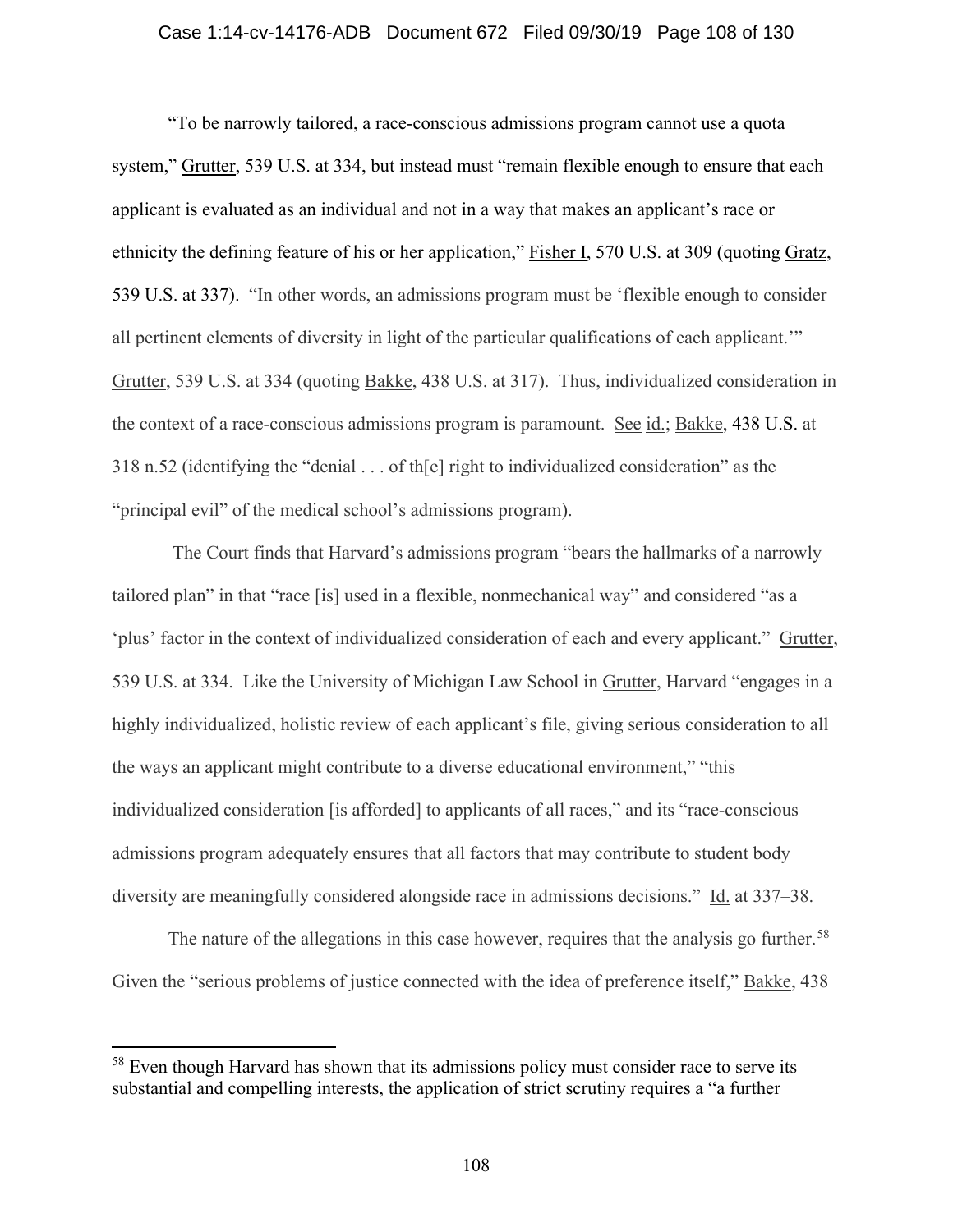#### Case 1:14-cv-14176-ADB Document 672 Filed 09/30/19 Page 109 of 130

U.S. at 298, narrow tailoring further requires "that a race-conscious admissions program not unduly harm members of any racial group," Grutter, 539 U.S. at 341; see also Metro Broad., Inc. v. FCC, 497 U.S. 547, 630 (1990) (O'Connor, J., dissenting) (a race-conscious admissions program must not "unduly burden individuals who are not members of the favored racial and ethnic groups").

The remaining issue is whether Harvard's admissions program unduly burdens Asian American applicants. Based on Professor Card's model and the Court's preferred model with the personal rating included, there is not a statistically significant difference between the chances of admission for similarly situated Asian American and white applicants. Under this rubric, the lack of a statistically significant penalty against Asian American applicants relative to white applicants suggests that the burden Harvard's race-conscious admissions policy places on Asian American applicants is not undue. However, Professor Arcidiacono's analysis, and the Court's preferred model with the personal rating excluded, imply that Asian American applicants are disadvantaged relative to white applicants. The questions in the context of this case then become: why do Asian American applicants score lower on the personal rating, does it unfairly affect their chances of admission, and if so, is this an undue burden on them when measured against Harvard's compelling interest in diversity?

 It is possible that the self-selected group of Asian Americans that applied to Harvard during the years included in the data set used in this case did not possess the personal qualities that Harvard is looking for at the same rate as white applicants, just as it is possible that the selfselected white applicants tend to have somewhat weaker academic qualifications than Asian

judicial determination that the admissions process meets strict scrutiny in its implementation." Fisher I, 570 U.S. at 311. Strict scrutiny affords a plaintiff "close analysis to the evidence of how the [admission] process works in practice."  $\underline{Id}$  at 312–13.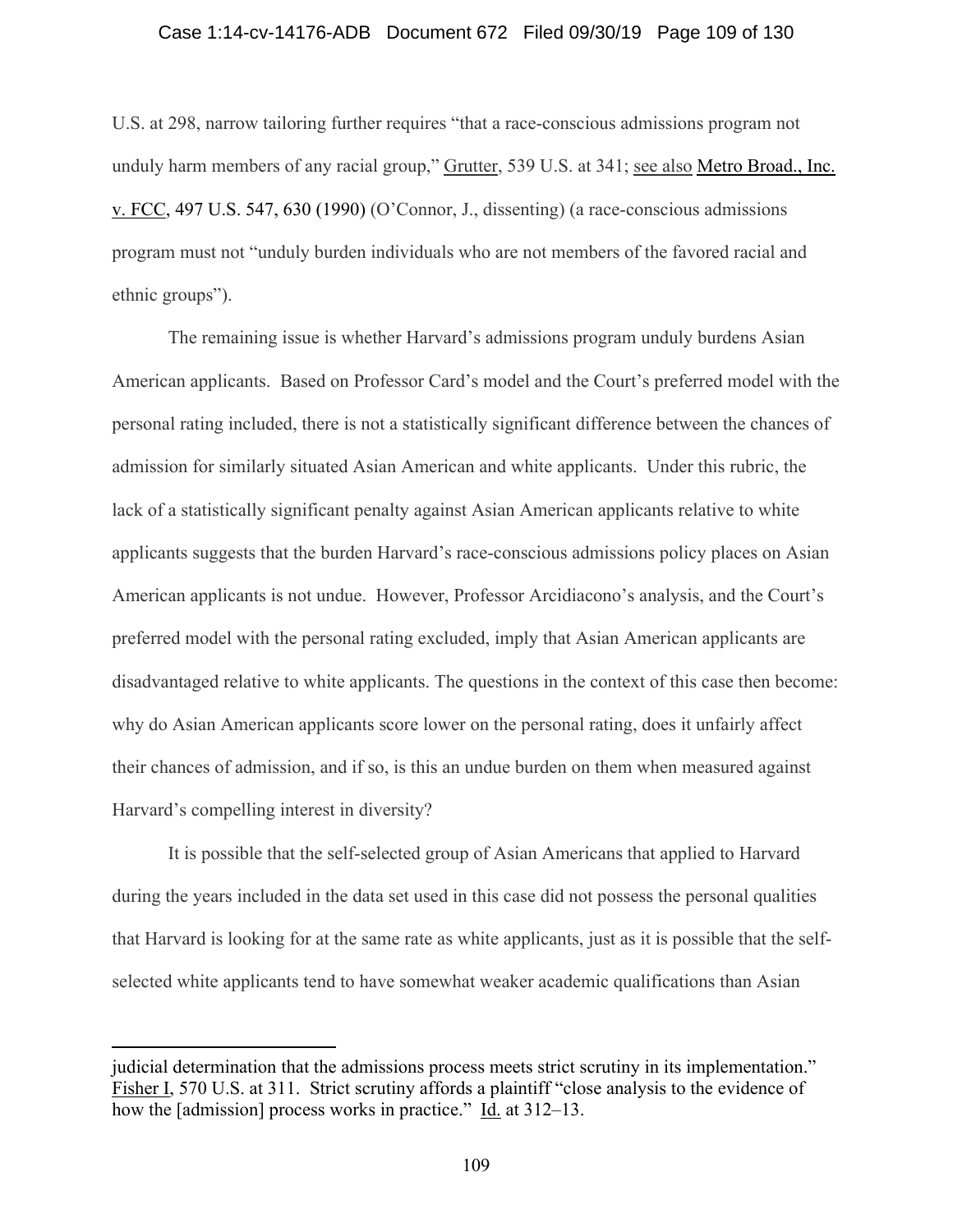## Case 1:14-cv-14176-ADB Document 672 Filed 09/30/19 Page 110 of 130

American applicants. In other words, assuming Asian American and white applicants have the same academic and extracurricular potential and the same quality of personal attributes as demographic groups, it could be that asymmetric portions of each of these groups apply to Harvard. This would explain why Asian American applicants to Harvard did better than white applicants on the academic and extracurricular ratings and why white applicants to Harvard did better on the personal rating despite the likelihood that Asian Americans are not inherently more intelligent and white applicants are not inherently more personable. This scenario has little evidentiary support, but it, like Professor Card's model and the Court's preferred model including the personal ratings, would result in a finding of no undue burden and a narrowly tailored process that satisfied strict scrutiny.<sup>59</sup>

Alternatively, it may be that there is overt discrimination or implicit bias at work to the disadvantage of Asian American applicants. To begin at the end, the Court sees no evidence of discrimination in the personal ratings save for the slight numerical disparity itself. The statistical disparity is relatively minor and can be at least partially explained by a variety of factors including race-correlated inputs to the rating such as teacher and guidance counselor recommendations. Just as the Court cannot explain the variations in the academic and extracurricular ratings, it cannot definitively explain the difference in the personal ratings, but it

<sup>&</sup>lt;sup>59</sup> There may be little evidentiary support for this hypothesis because it was not in the interest of either party to develop this scenario. SFFA was wedded to the idea that the Asian American applicants were superior in two profiles and discriminated against on a third, while Harvard was unwilling to overtly argue that Asian American applicants were actually weaker in personal criteria, notwithstanding their stronger average academic performance and Harvard's acknowledgment that Asian American applicants tend to be stronger in their extracurricular pursuits. The Court does not think, however, that demonstrable, disproportionate strength of a racial group in one area necessarily implies that the same racial group should be strong in all areas. If one assumes that raw talent and race are unrelated, it would be unsurprising to find that applicants that excel in one area, tend to be somewhat weaker in other areas.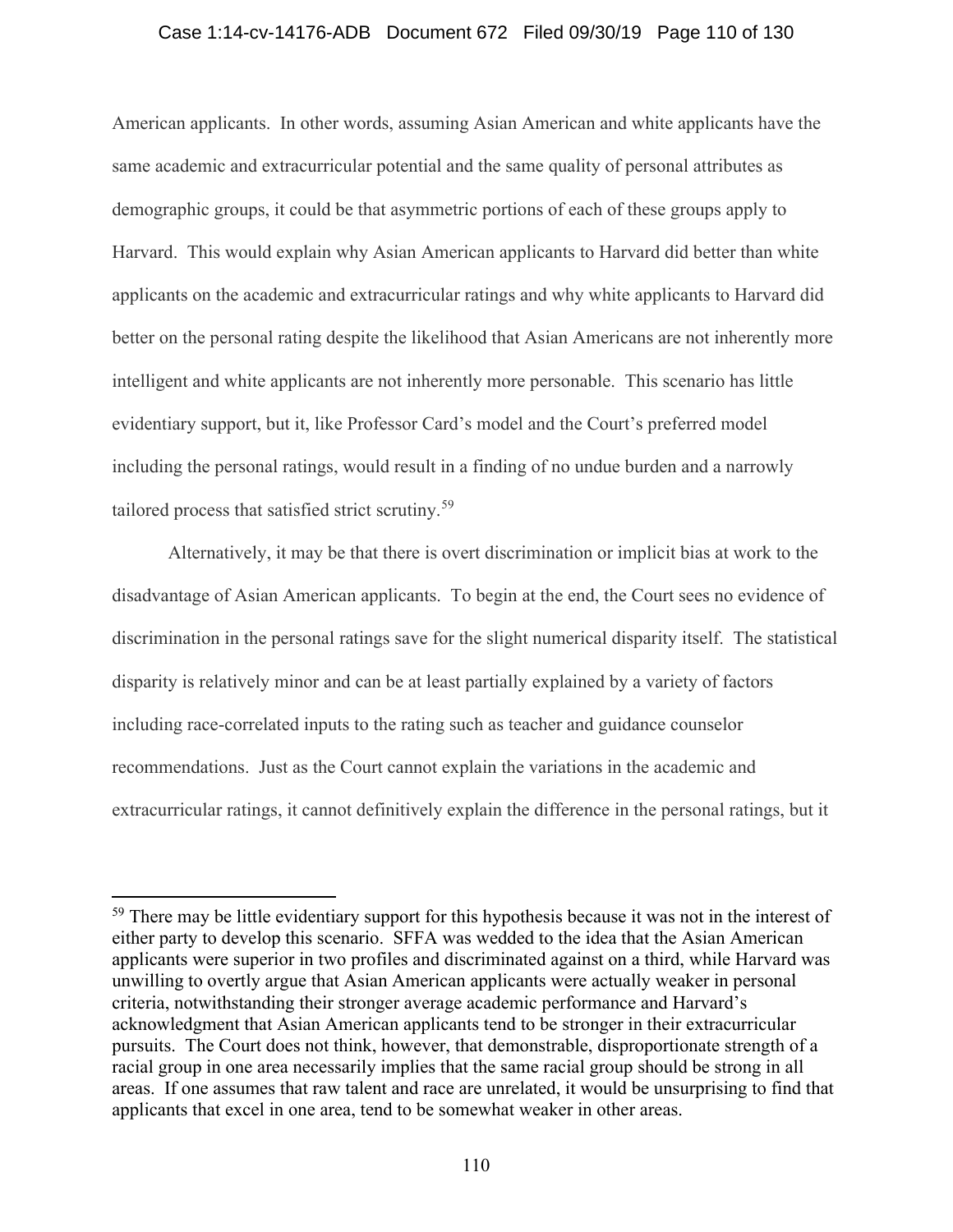### Case 1:14-cv-14176-ADB Document 672 Filed 09/30/19 Page 111 of 130

finds that the disparity is small and reflects neither intentional discrimination against Asian American applicants nor a process that was insufficiently tailored to avoid the potential for unintended discrimination.

 Even if there is an unwarranted disparity in the personal ratings, the Court is unable to identify any individual applicant whose admissions decision was affected and finds that the disparity in the personal ratings did not burden Asian American applicants significantly more than Harvard's race-conscious policies burdened white applicants. Further, there is no evidence of any discriminatory animus or conscious prejudice. To the contrary, certain statistics can be interpreted to suggest that Harvard's admissions process unintentionally favored some subsets of Asian Americans, including the ALDCs and certain other discrete demographic groups like disadvantaged Asian females. The most likely causes of these statistical findings, however, is random variation in the admissions process or omitted variable biases, not selective discrimination that favored some Asian Americans and disfavored others.

In terms of burden, it is likely that eliminating consideration of race would significantly disadvantage at least some Asian American applicants, as evidenced by the testimony of the *amici* at trial, all of whom viewed their race or ethnicity as a critical aspect of their life experiences and applications to Harvard. Further, it is vital that Asian Americans and other racial minorities be able to discuss their racial identities in their applications. As the Court has seen and heard, race can profoundly influence applicants' sense of self and outward perspective. See, e.g., [Oct. 29 Tr. 30:23–33:17, 81:16–82:14, 85:24–90:3. 113:23–117:6, 140:9–148:3, 166:19–172:18, 199:18–204:9]. Removing considerations of race and ethnicity from Harvard's admissions process entirely would deprive applicants, including Asian American applicants, of their right to advocate the value of their unique background, heritage, and perspective and would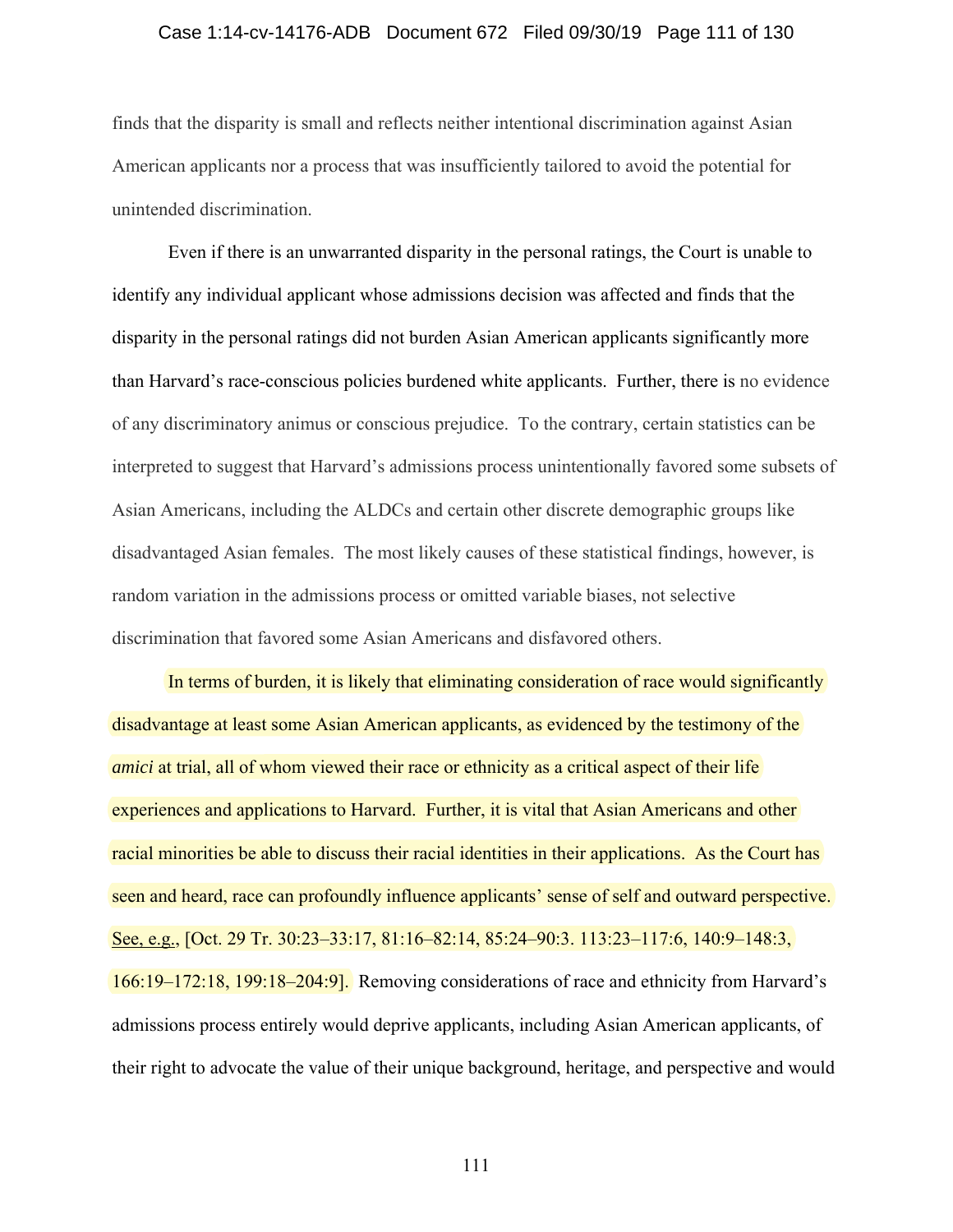#### Case 1:14-cv-14176-ADB Document 672 Filed 09/30/19 Page 112 of 130

likely also deprive Harvard of exceptional students who would be less likely to be admitted without a comprehensive understanding of their background. Further, throughout this trial, SFFA did not present a single admissions file that reflected any discriminatory animus, or even an application of an Asian American who it contended should have or would have been admitted absent an unfairly deflated personal rating. There thus remains the distinct possibility that a review of the available applications did not turn up a rejected Asian American applicant who was clearly more qualified than the white applicants who were admitted, or an applicant who received an obviously unjustified personal rating. This would strongly suggest that Asian American applicants were not discriminated against relative to white applicants and were therefore not unduly burdened by Harvard's admissions program.

Although the Court evaluates each of SFFA's four counts separately below, it concludes that Harvard's admissions program has been designed and implemented in a manner that allows every application to be reviewed in a holistic manner consistent with the guidance set forth by the Supreme Court. Further, the Court concludes that while the admissions process may be imperfect, the statistical disparities between applicants from different racial groups on which SFFA's case rests are not the result of any racial animus or conscious prejudice and finds that Harvard's admissions program is narrowly tailored to achieve a diverse class and the benefits that flow therefrom.

## **E. Count II: Harvard Does Not Engage in Racial Balancing**

Count II alleges that Harvard engaged in impermissible racial balancing, that is, racial balancing that does not adhere to the parameters established by the Supreme Court. To maintain a permissible race-conscious admissions policy, Harvard may not "impose a fixed quota," Fisher II, 136 S. Ct. at 2208, or otherwise "'assure within its student body some specified percentage of a particular group merely because of its race or ethnic origin,'" as such a practice "would amount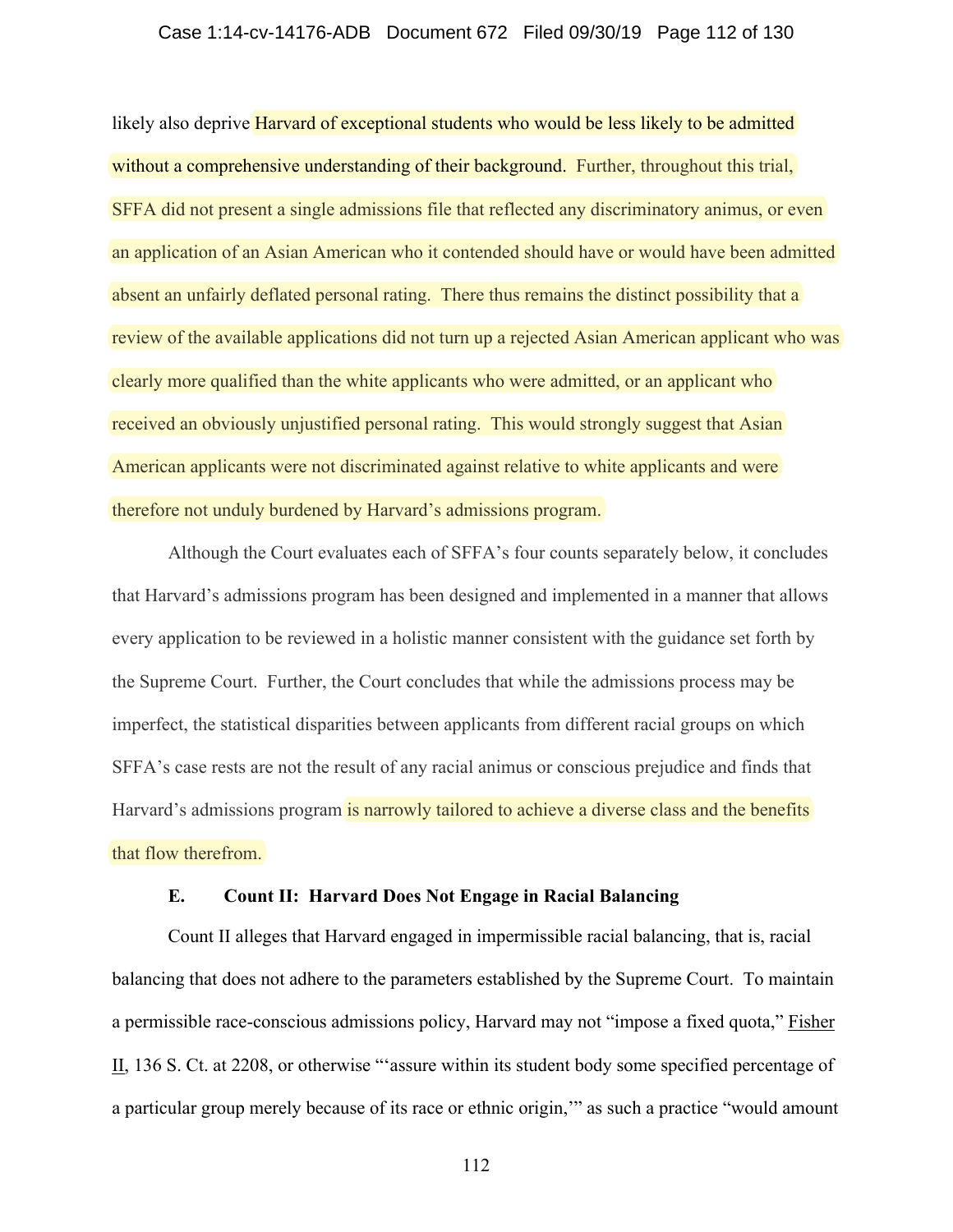#### Case 1:14-cv-14176-ADB Document 672 Filed 09/30/19 Page 113 of 130

to outright racial balancing, which is patently unconstitutional" under the Equal Protection Clause and therefore prohibited by Title VI. Grutter, 539 U.S. at 329–30 (quoting Bakke, 438 U.S. at 307). The requirement that colleges and universities that accept federal funds abstain from such quota systems stems from the "simple command that the Government must treat citizens as individuals, not as simply components of a racial, religious, sexual or national class." Parents Involved in Cmty. Sch. v. Seattle Sch. Dist. No. 1, 551 U.S. 701, 730 (2007) (quoting Miller v. Johnson, 515 U.S. 900, 911 (1995)). Quota systems are impermissible because they insulate some "category of applicants with certain desired qualifications from competition with all other applicants." Grutter, 539 U.S. at 334 (quoting Bakke, 438 U.S. at 315); see Wessmann v. Gittens, 160 F.3d 790, 798 (1st Cir. 1998) ("A single-minded focus on ethnic diversity 'hinder[s] rather than further[s] attainment of genuine diversity.'" (quoting Bakke, 438 U.S. at 315)).

Harvard's admissions program intends to treat every applicant as an individual. Harvard does not employ a race-based quota, set aside seats for minority students, or otherwise "define diversity as 'some specified percentage of a particular group merely because of its race or ethnic origin.'" Fisher I, 570 U.S. at 311 (quoting Bakke, 438 U.S. at 307). Every applicant competes for every seat. See [Oct. 18 Tr. 112:1–21]. Although a university could run afoul of Title VI's prohibition on quotas even where it stopped short of defining a specific percentage and instead allowed some fluctuation around a particular number, see Parents Involved, 551 U.S. at 712 (striking down school district student allocation plan that allowed for 10% variation from the district's overall white/nonwhite racial balance), Harvard's admissions policy has no such target number or specified level of permissible fluctuation. As Justice Powell recognized in Bakke and as was affirmed in Grutter, "minimum *goals* for minority enrollment . . . [without a] specific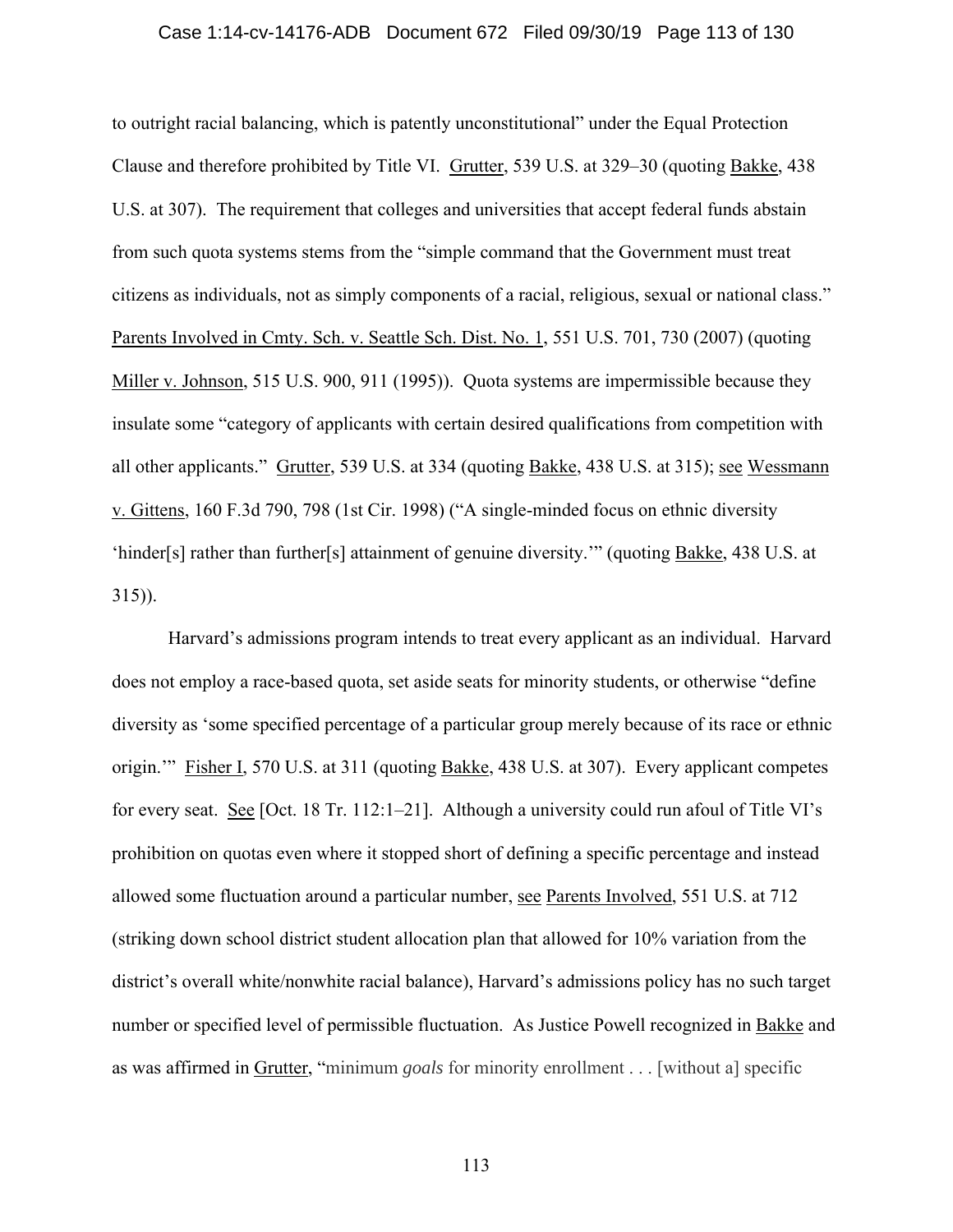#### Case 1:14-cv-14176-ADB Document 672 Filed 09/30/19 Page 114 of 130

number firmly in mind" did not make Harvard's program "the functional equivalent of a quota merely because it had some 'plus' for race, or gave greater 'weight' to race than to some other factors, in order to achieve student body diversity." Grutter, 539 U.S. at 335 (quoting Bakke, 438 U.S. 317–318, 323). As the Court also held in Grutter:

The . . . goal of attaining a critical mass of underrepresented minority students does not transform its program into a quota. As the Harvard plan described by Justice Powell recognized, there is of course "some relationship between numbers and achieving the benefits to be derived from a diverse student body, and between numbers and providing a reasonable environment for those students admitted."

Id. at 335–36 (quoting Bakke, 438 U.S. at 323).

SFFA argues that its racial balancing claim is supported by non-statistical evidence, principally that Harvard's admissions leadership too frequently looked at the "one-pagers" that showed the racial composition of admitted applicants or applicants whom Harvard was likely to admit and that Harvard placed students on its "search list" and sent recruitment letters to applicants based on criteria that disfavored Asian American applicants. The recruitment letters, however, did not affect admissions decisions, and SFFA cannot maintain a viable claim for intentional discrimination based merely on the allegation that some limited number of Asian American applicants did not receive certain pieces of marketing mail. See Weser, 190 F. Supp. 2d at 399 (holding that race-conscious recruiting efforts do "not constitute discrimination"); see also Allen v. Ala. State Bd. of Educ., 164 F.3d 1347, 1352 (11th Cir. 1999), vacated per stipulation, 216 F.3d 1263 (11th Cir. 2000) ("[W]here the government does not exclude persons from benefits based on race, but chooses to undertake outreach efforts to persons of one race, broadening the pool of applicants, but disadvantaging no one, strict scrutiny is generally inapplicable."); Lutheran Church-Mo. Synod v. FCC, 154 F.3d 487, 492 (D.C. Cir. 1998) (noting that "broad outreach to, as opposed to the actual hiring of, a particular race" would not necessarily trigger strict scrutiny); Honadle v. Univ. of Vt. and State Agric. Coll., 56 F. Supp. 2d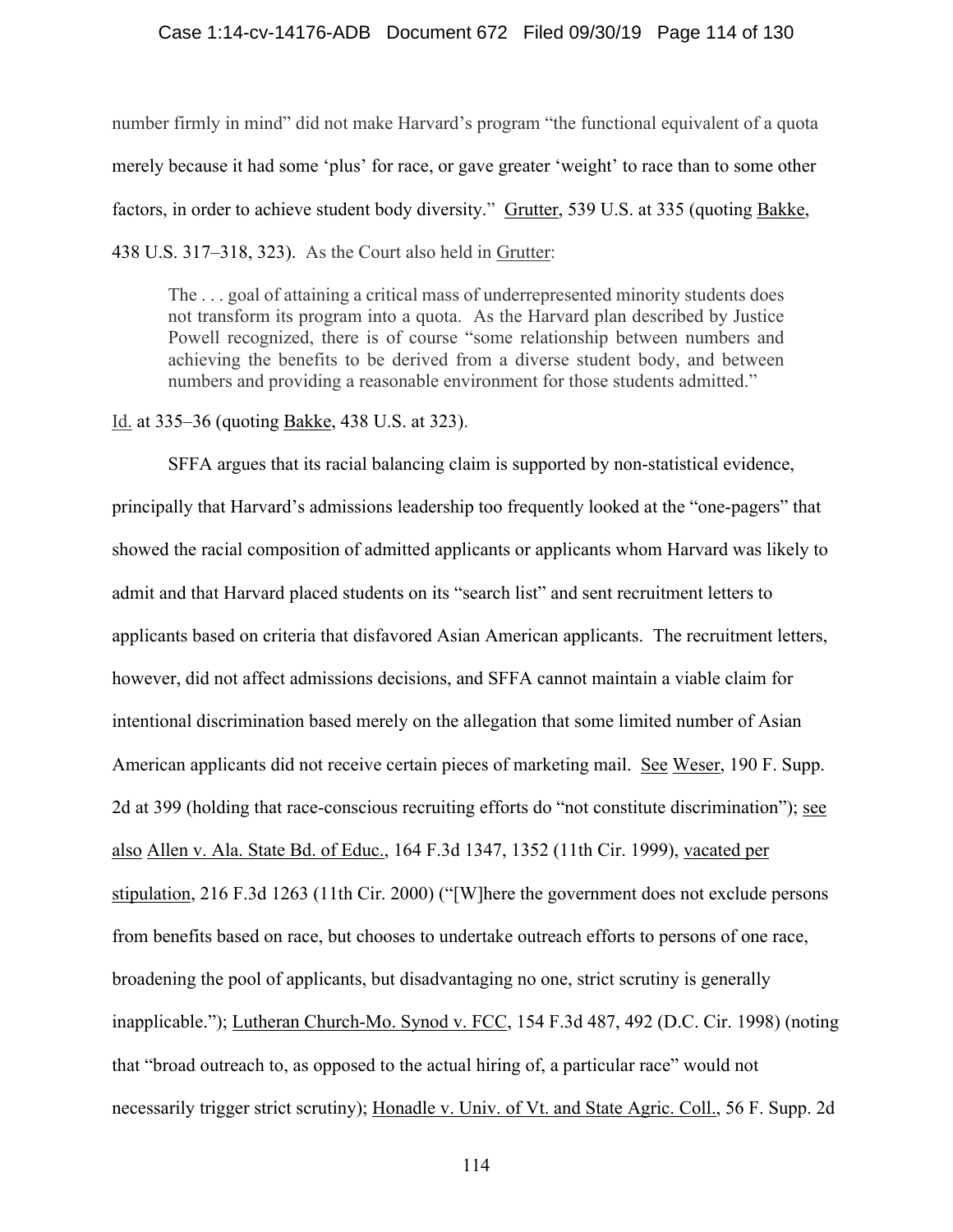#### Case 1:14-cv-14176-ADB Document 672 Filed 09/30/19 Page 115 of 130

419, 428 (D. Vt. 1999) (distinguishing "'inclusive' forms of affirmative action, such as recruitment and other forms of outreach" from "'exclusive' forms of affirmative action, such as quotas, set asides and layoffs" and holding that monitoring racial composition and encouraging recruitment of diverse candidates were not discriminatory practices subject to strict scrutiny). Even if non-receipt of an invitation to apply to Harvard could constitute discrimination, there was no evidence presented at trial that any SFFA member fell into the group of Asian American applicants who did not receive such an invitation because of their race, nor is there any evidence that they suffered an injury as a result.

Further, as in Grutter, consulting the one-pagers "which keep track of the racial and ethnic composition of the class" (among other statistics) does not "sugges[t] there was no further attempt at individual review save for race itself during the final stages of the admissions process." 539 U.S. at 336 (quotation marks omitted). Throughout the process, Harvard remains committed to its holistic evaluation and its whole person review. Harvard's use of the onepagers as part of its admissions process and to evaluate whether it would be able to achieve its "*goals* for minority enrollment" is permissible and does not establish the existence of a quota or impermissible racial balancing. Id. at 335 (emphasis in original). As the Supreme Court has held, "Solome attention to numbers,' without more, does not transform a flexible admissions system into a rigid quota." Id. at  $336$  (quoting Bakke 438 U.S. at  $323$ ).<sup>60</sup>

 $60$  In fact, the law requires a "reasoned, principled explanation" for a decision to use race in admissions, and courts examine numerical evidence when evaluating whether race-conscious plans are narrowly tailored to serve a compelling interest. See, e.g., Fisher II, 136 S. Ct. at 2211–12 (considering "anecdotal evidence" including racial representation in enrolled classes and "more nuanced quantitative data" reflecting African American and Hispanic representation in undergraduate classes).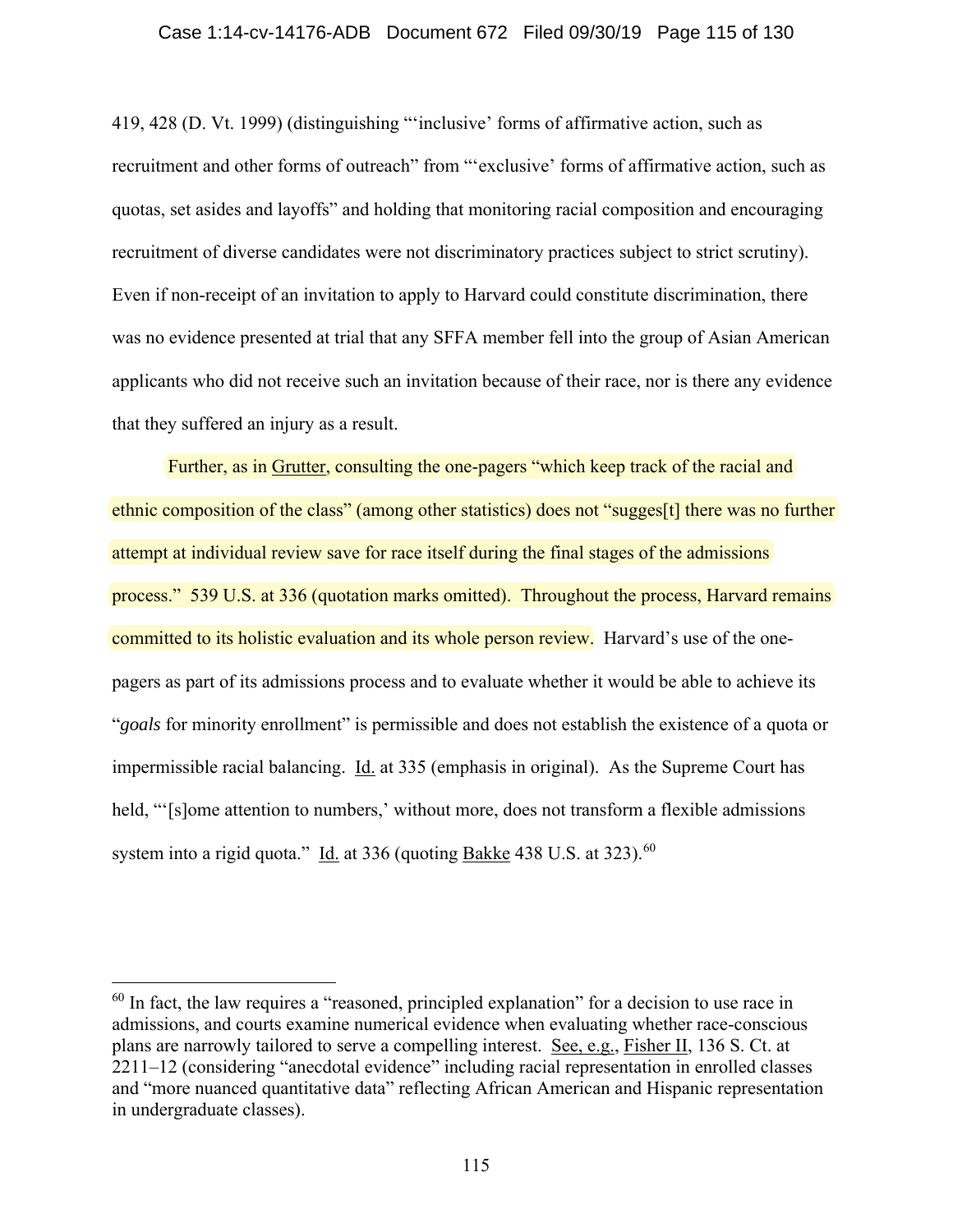#### Case 1:14-cv-14176-ADB Document 672 Filed 09/30/19 Page 116 of 130

Further, it may well be necessary to give attention to numerical indicators of racial diversity when an institution elects to adopt a race-conscious admissions program so as to remain compliant with the dictates of strict scrutiny, including monitoring the ongoing need for a raceconscious admissions process and the availability of race-neutral alternatives. See Fisher II, 136 S. Ct. at 2214–15 (requiring UT Austin to "continue to use [] data to scrutinize the fairness of its admissions program; to assess whether changing demographics have undermined the need for a race-conscious policy; and to identify the effects, both positive and negative, of the affirmativeaction measures it deems necessary"). Harvard's awareness and consideration of the number of minority students likely to enroll throughout its annual admissions cycle is consistent with the fact that there is "some relationship between numbers and achieving the benefits to be derived from a diverse student body, and between numbers and providing a reasonable environment for those students admitted." Grutter, 539 U.S. at 336 (quoting Bakke 438 U.S. at 323). Additionally, Harvard also considers the racial distribution of its admitted students to assist it in predicting its yield rate and thereby avoid overenrolling its freshman class because students from some racial groups historically matriculate at higher rates than others. These practices do not violate Title VI.

As Justice Powell did in 1978, the Court "flatly reject[s] the argument that Harvard's program [is] 'the functional equivalent of a quota'" system or an otherwise impermissible means of racial balancing. Id. at 335 (quoting Bakke 38 U.S. at 317–18). Accordingly, judgment for Harvard shall enter on Count II, racial balancing.

# **F. Count III: Harvard Uses Race as a Non-Mechanical Plus Factor**

Count III alleges that Harvard fails to use race merely as a "plus" factor in admissions decisions. Consistent with what is required by Supreme Court precedent, Harvard has demonstrated that it uses race as a factor that can act as a "plus" or a "tip" in making admissions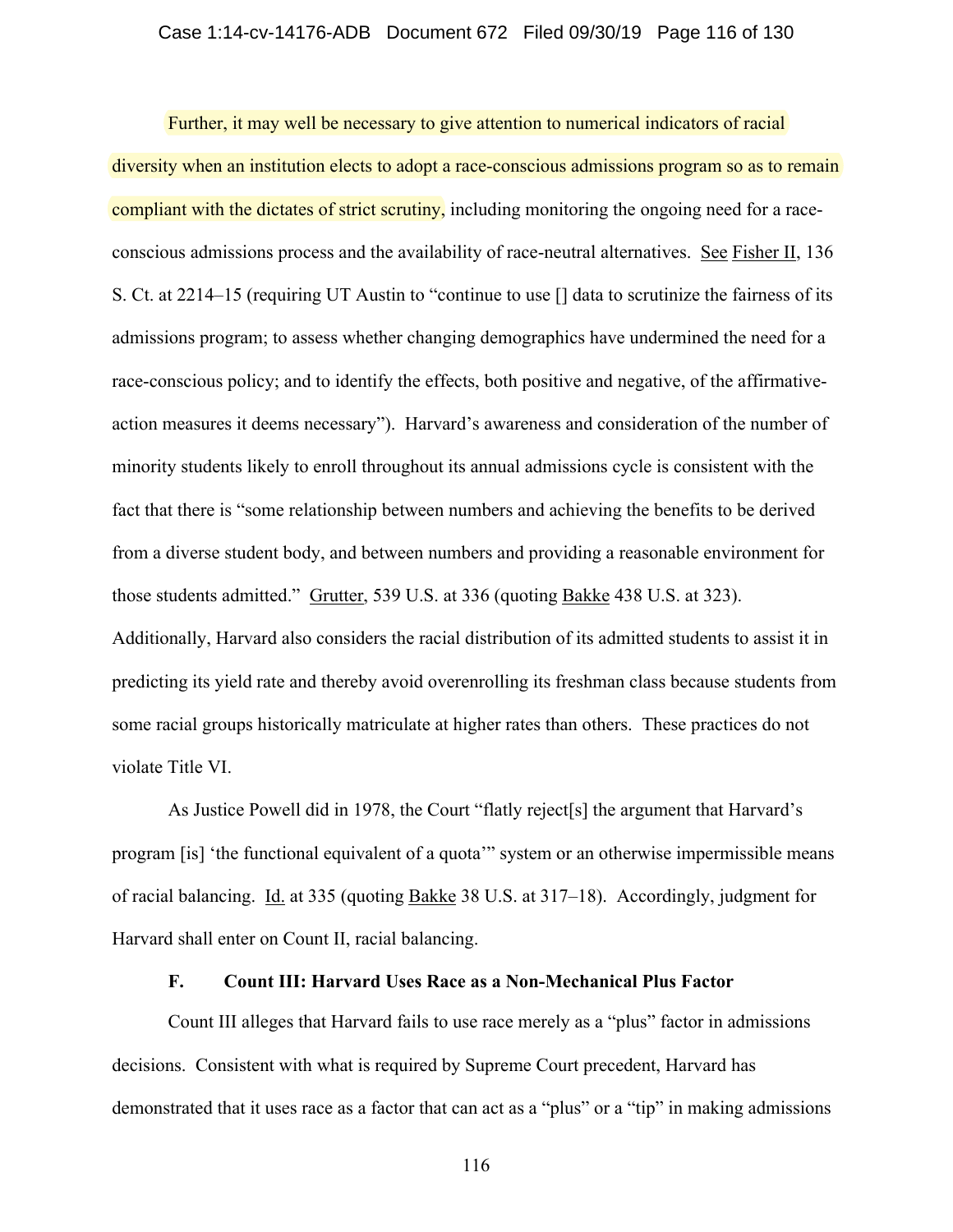#### Case 1:14-cv-14176-ADB Document 672 Filed 09/30/19 Page 117 of 130

decisions, and that its admissions program is "flexible enough to consider all pertinent elements of diversity in light of the particular qualifications of each applicant, and to place them on the same footing for consideration, although not necessarily according them the same weight." Grutter, 539 U.S. at 334 (quoting Bakke, 438 U.S. at 317). Although race is an important consideration in deciding to admit many African American and Hispanic applicants, it remains an "individualized consideration in the context of [Harvard's] race-conscious admissions program" and never becomes "the defining feature" of applications. Id. at 337 (citing Bakke, 438 U.S. at 318 n.52).

Admissions policies that fail to use race only as a plus factor typically either employ a quota system or assign some specified value to applicants' racial identity, and thereby use race in a rigid and mechanical manner that deprives applicants of the truly individualized consideration required by the Supreme Court. See Gratz, 539 U.S. at 270 (finding unconstitutional "the University [of Michigan]'s . . . policy, which automatically distribute[d] 20 points, or one-fifth of the points needed to guarantee admission, to every single 'underrepresented minority' applicant solely because of race"); Bakke, 438 U.S. at 272 (striking down quota system); Johnson v. Bd. of Regents of Univ. of Ga., 263 F.3d 1234, 1254 (11th Cir. 2001) (finding University of Georgia's admissions policy not narrowly tailored where it employed a rigid, mechanical approach that awarded "every non-white applicant [] a 0.5 point bonus, regardless of his or her background and regardless of whether a white applicant with a far more 'diverse' background" was available). Although the parties' experts have estimated the average magnitude of Harvard's race-related tips based on past admissions decisions and the effect those tips have on the diversity of its classes, the magnitude of the tip for an individual applicant cannot be precisely determined because race is considered in a contextual manner as part of Harvard's holistic evaluation of each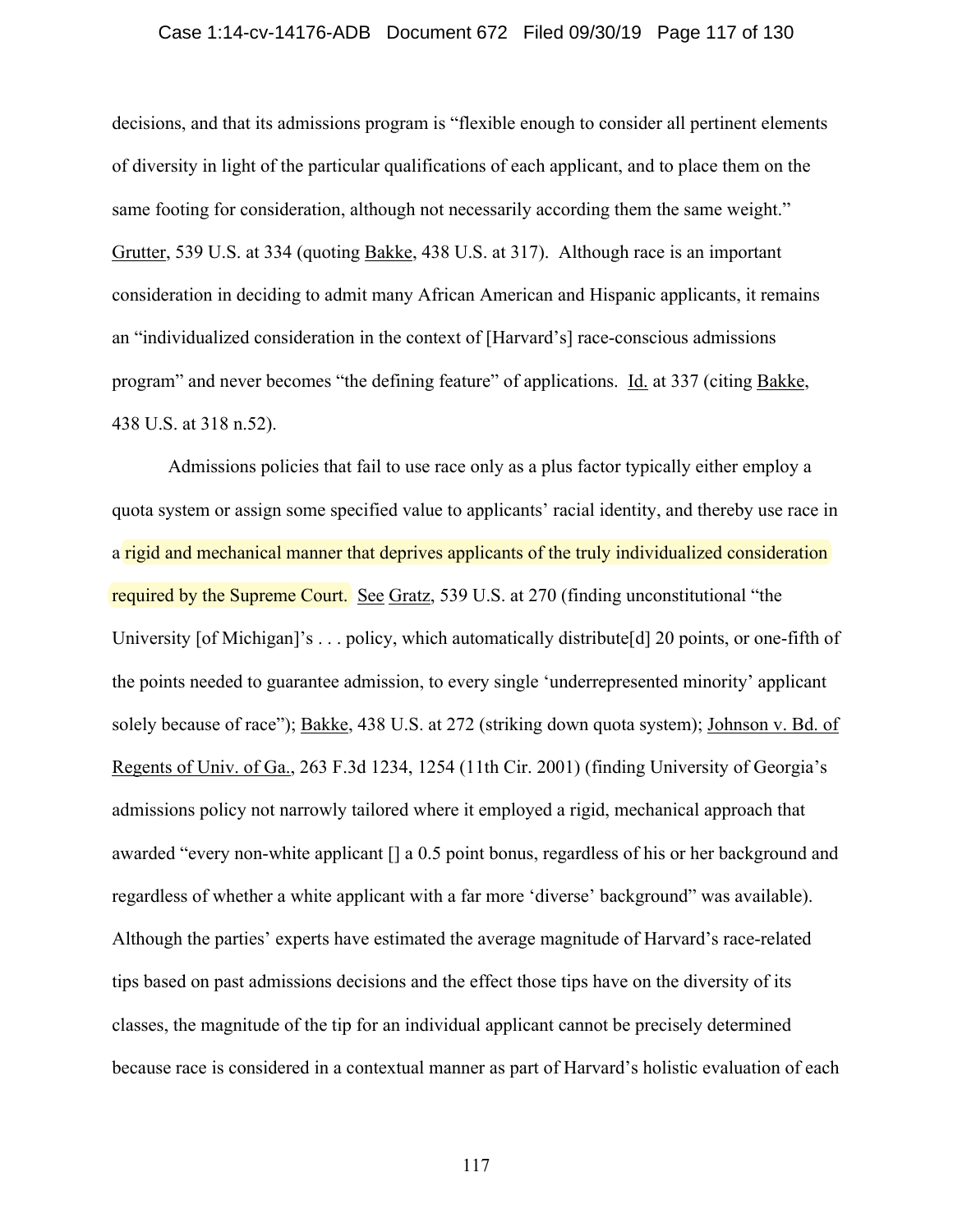#### Case 1:14-cv-14176-ADB Document 672 Filed 09/30/19 Page 118 of 130

applicant. The estimated average magnitude of the tips and the impact of the race-related tips or plus factors on the racial composition of Harvard's classes, however, are comparable to the size and effect of tips that have been upheld by the Supreme Court.

For example, in Fisher II, the Supreme Court noted that the proportion of Hispanic and African American applicants admitted through UT Austin's holistic review process in 2007, when race was considered, had increased 54% and 94%, respectively, relative to 2003, when the holistic review process had been race-neutral. Fisher II, 136 S. Ct. at 2212. Those figures showed that "race has had a meaningful, if still limited, effect on the diversity of the University's freshman class." Id. The impact of UT Austin's holistic process is comparable to the decline in combined African American and Hispanic enrollment that Harvard would likely experience in the absence of the consideration of race, which is estimated to be approximately 45%, absent alternative measures.

In addition, the Supreme Court upheld the University of Michigan Law School's admissions program where "underrepresented minority students would have constituted 4 percent of the entering class in 2000 instead of the actual figure of 14.5 percent," and African American applicants to the law school were "nearly guaranteed admissions if they score above 155 on the LSAT," while "[w]hites scoring [below] 167 . . . on the LSAT [were] routinely rejected." Grutter, 539 U.S. at 320, 377 (Thomas, J., dissenting). The plus-factor or tips that Harvard employs to achieve racial diversity for its educational mission are not nearly as large. Additionally, the magnitude of race-based tips is not disproportionate to the magnitude of other tips applicants may receive. The effect of African American and Hispanic racial identity on an applicant's probability of admission has been estimated at a significantly lower magnitude than tips offered to recruited athletes, and is comparable to tips for legacies, applicants on the dean's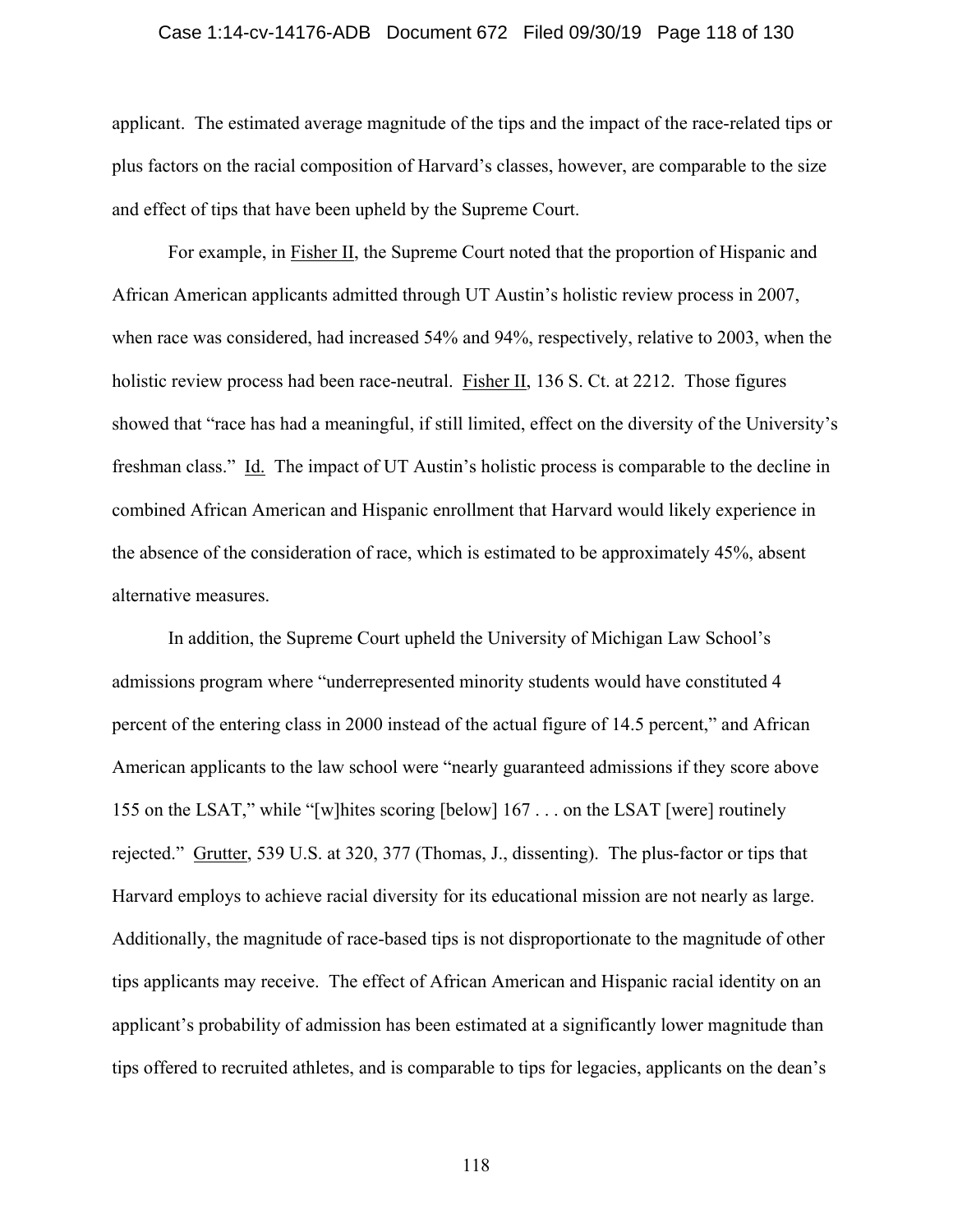## Case 1:14-cv-14176-ADB Document 672 Filed 09/30/19 Page 119 of 130

or director's interest lists, children of faculty or staff, and strengths that are reflected by Harvard's profile ratings.

Finally, the **magnitude of race-based tips as indicated by the relative academic** qualifications of admitted minority students at Harvard is modest. Every student Harvard admits is academically prepared for the educational challenges offered at Harvard, and a majority of admitted applicants from every major racial group scores in the 2 range on Harvard's academic ratings. [PX623]<sup>61</sup> In other words, most **Harvard students from every racial group have a** roughly similar level of academic potential, although the average SAT scores and high school grades of admitted applicants from each racial group differ significantly.

Accordingly, judgment for Harvard shall enter on Count III, using race as a nonmechanical plus factor.

## **G. Count V: No Adequate, Workable, and Sufficient Fully Race-Neutral Alternatives Are Available**

Count V alleges that Harvard, in constructing an admissions process that considers race to ensure a diverse class, failed to consider and adopt race-neutral alternatives that would allow it to achieve diversity. Strict scrutiny requires that the Court "verify that it is 'necessary' for a university to use race to achieve the educational benefits of diversity." Fisher I, 570 U.S. at 312 (quoting Bakke, 438 U.S. at 305). "This involves a careful judicial inquiry into whether a university could achieve sufficient diversity without using racial classifications. Although '[n]arrow tailoring does not require exhaustion of every conceivable race-neutral alternative,'" id. (quoting Grutter, 539 U.S. at 339–40), or choosing "between maintaining a reputation for excellence or fulfilling a commitment to provide educational opportunities to members of all

<sup>61</sup> An academic rating of 2 indicates *magna cum laude* potential, superb grades, and mid- to high-700 SAT scores or a score above 33 on the ACT. See supra at Section III.B.3.ii. The "2 range" includes applicants who were assigned a "2+" or "2-."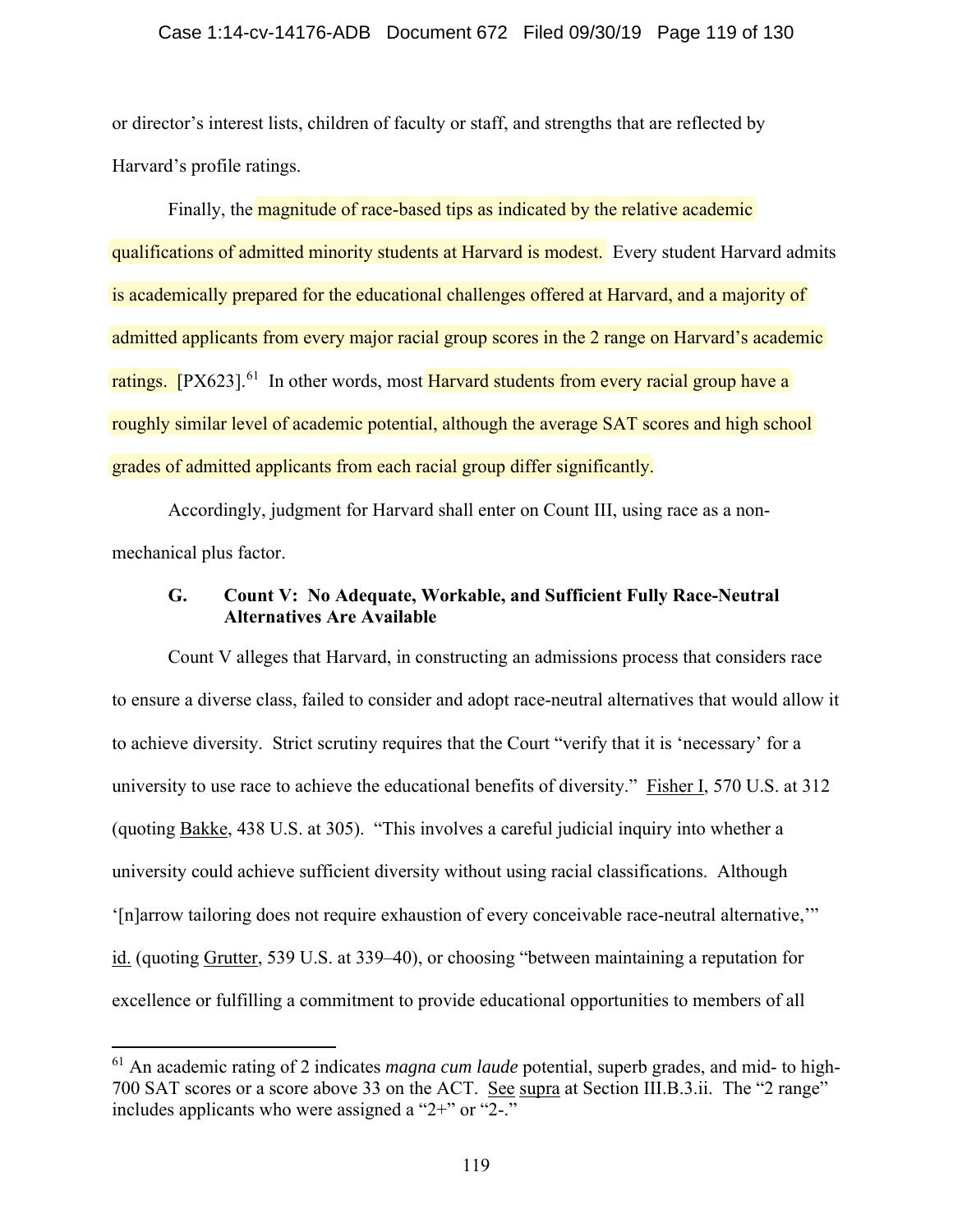#### Case 1:14-cv-14176-ADB Document 672 Filed 09/30/19 Page 120 of 130

racial groups," Grutter, 539 U.S. at 339, "strict scrutiny does require a court to examine with care, and not defer to, a university's 'serious, good faith consideration of workable race-neutral alternatives,'" Fisher I, 570 U.S. at 312 (quoting Grutter, 539 U.S. at 339–340). "Consideration by the university is of course necessary, but it is not sufficient to satisfy strict scrutiny: The reviewing court must ultimately be satisfied that no workable race-neutral alternatives would produce the educational benefits of diversity." Id. If "'a nonracial approach . . . could promote the substantial interest about as well and at tolerable administrative expense,' . . . then the university may not consider race." Id. (citation omitted). In considering the proffered raceneutral alternatives, the Court is mindful of Justice Ginsburg's astute observation that "only an ostrich could regard the supposedly neutral alternatives as race unconscious." Id. at 335 (Ginsburg, J., dissenting).

Here, as more fully discussed in Section VI, Harvard has demonstrated "that 'race-neutral alternatives' that are both 'available' and 'workable' 'do not suffice.'" Fisher II, 136 S. Ct. at 2208. In sum, eliminating early action and tips for ALDCs, increasing outreach and community partnerships, offering more financial aid, or admitting more transfer students are all "available" and "workable" in some form and at varying costs, but they would likely have no meaningful impact on racial diversity. Further, any minimal effect that these alternative admissions practices might have on racial diversity, if implemented individually or in combination, would be offset by the decline in African American and Hispanic students that would result if race-conscious admissions practices were eliminated. Several other conceivable alternatives, such as admitting only students who rank at top of their high school class after their junior year or admitting the top student from each zip code, are not workable for Harvard because such programs would vastly over enroll its class. See supra at Section III.A.2; see also Fisher II, 136 S. Ct. at 2213 ("Class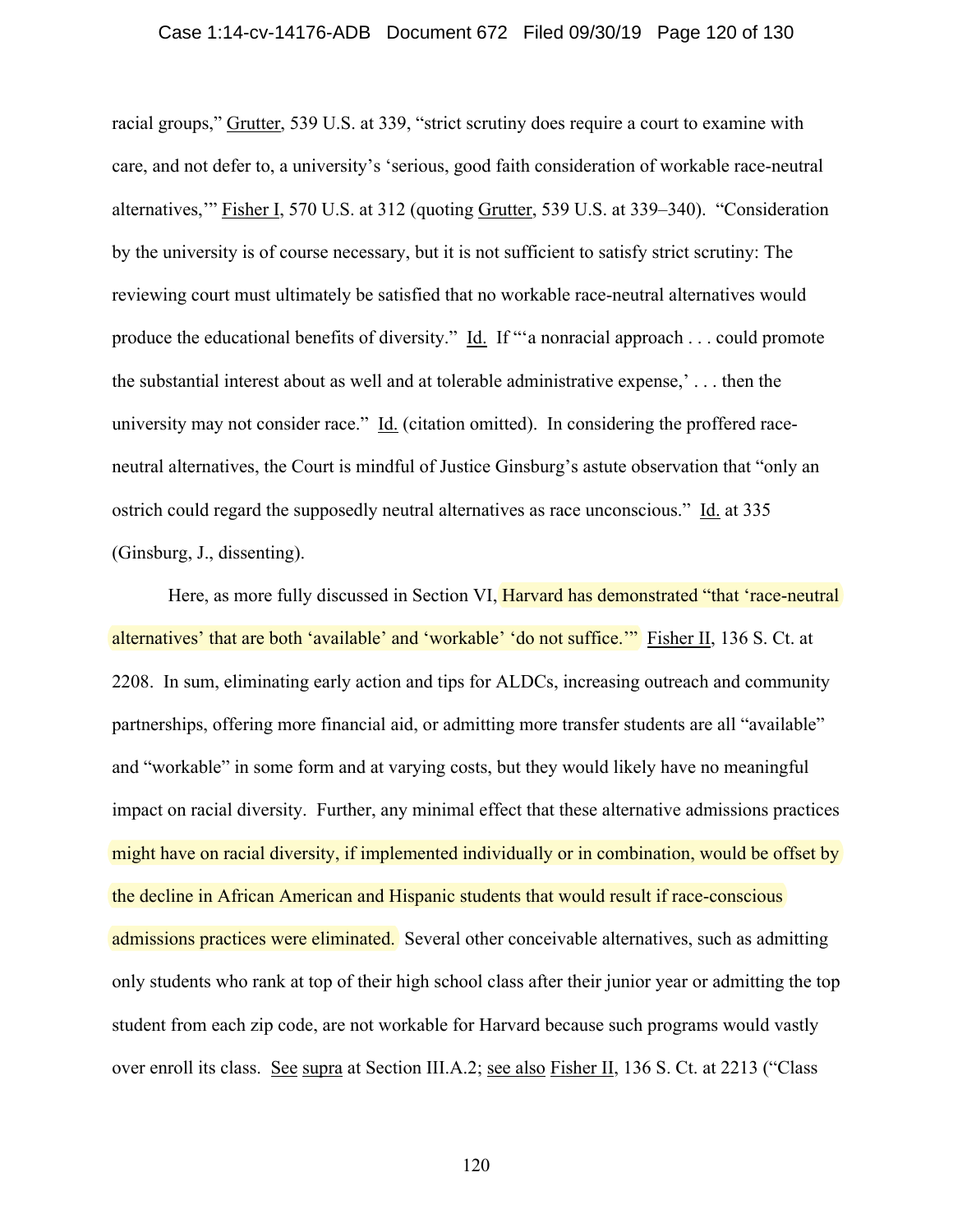#### Case 1:14-cv-14176-ADB Document 672 Filed 09/30/19 Page 121 of 130

rank is a single metric, and like any single metric, it will capture certain types of people and miss others. . . . [P]rivileging one characteristic above all others does not lead to a diverse student body.").

SFFA's expert, Mr. Kahlenberg, proposes a geographic-based quota system using "neighborhood clusters" that is seemingly designed to achieve racial diversity based on socioeconomics rather than attention to race. This proposal has some of the earmarks of impermissible racial balancing, albeit without an explicit, articulated reliance on race. Further, it poses significant logistical challenges, such as how to form the clusters, and how to account for wealthy households in a generally lower income cluster, as well as difficult institutional and philosophical questions such as whether economics can fairly be considered a proxy for race.

These issues aside, although Harvard could theoretically impose some form of geographic, place-based quota system, it could not achieve comparable racial diversity through such a program without a significant decline in the academic strength of its class. Further, the legality of the proposed place-based quota system is uncertain. In Fisher II, the Supreme Court upheld the constitutionality of UT Austin's holistic review program but did not speak to the overall permissibility of place-based admissions policies. 136 S. Ct. at 2213–15. Unlike Harvard's holistic process which considers every applicant individually, UT Austin admitted most of its class by automatically admitting applicants who graduated in the top 10% of their Texas high school class pursuant to a state law requiring it to admit those students. Id. at 2209. The plaintiff advocated the expansion of the automatic admission percentage, claiming it to be a race-neutral way of increasing diversity. Id. at 2213. The Supreme Court refused to require the expansion of the program, stating, "'It is race consciousness, not blindness to race, that drives such plans.' Consequently, petitioner cannot assert simply that increasing the University's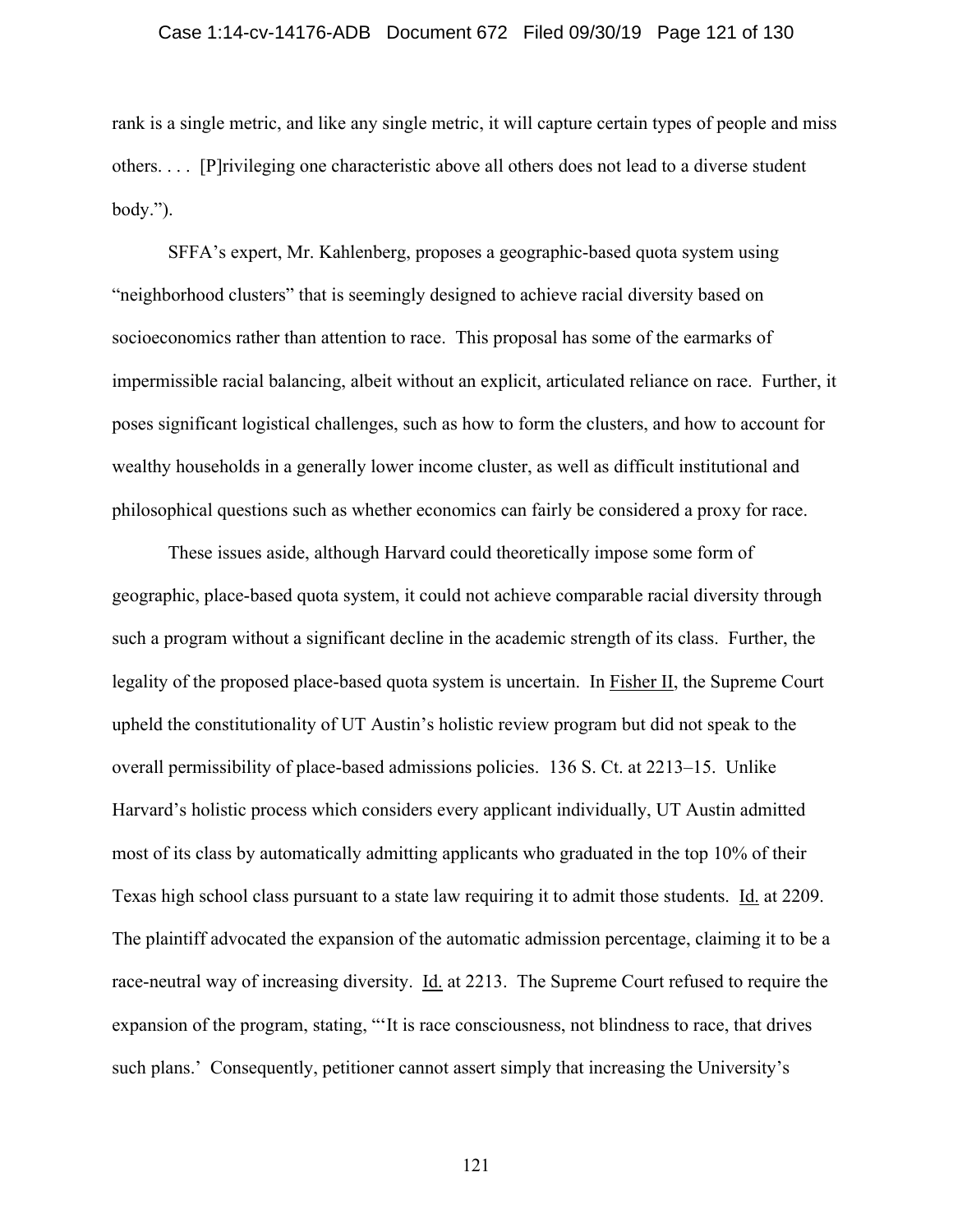#### Case 1:14-cv-14176-ADB Document 672 Filed 09/30/19 Page 122 of 130

reliance on a percentage plan would make its admissions policy more race neutral."  $\underline{Id}$  at 2213 (citation omitted) (quoting Fisher I, 570 U.S. at 335–36 (Ginsburg, J., dissenting)). Here, just as in Fisher II, the Court is not persuaded that such a plan would actually be "more race neutral," id. at 2213. Place-based plans therefore do not suffice, pose complex challenges, and may not even qualify as available race-neutral alternatives.

Harvard could adopt a more significant tip for economically disadvantaged students, but every such proposal presented to the Court would result in a significant decline in African American representation. Achieving even roughly comparable levels of combined African American and Hispanic representation to those Harvard presently achieves would require Harvard to sacrifice the academic strength of its class and forgo other admissions policies from which it derives financial, reputational, and academic benefits. See supra at Section III.B.3. As such, Harvard would compromise some degree of its reputation for academic excellence and still be less diverse than it is currently. Title VI does not require such an outcome. See Fisher II, 136 S. Ct. at 2213 (explaining that the Supreme "Court's precedent [makes] clear that the Equal Protection Clause does not force universities to choose between a diverse student body and a reputation for academic excellence").

Harvard has demonstrated that no workable and available race-neutral alternatives would allow it to achieve a diverse student body while still maintaining its standards for academic excellence. Judgment shall therefore enter in Harvard's favor on Count IV, race-neutral alternatives.

## **H. Count I: Harvard Does Not Intentionally Discriminate**

SFFA's intentional discrimination claim, Count I, requires the Court to determine whether Harvard's admissions program violates Title VI through intentional discrimination against Asian Americans notwithstanding the Court's conclusion that Harvard has shown that its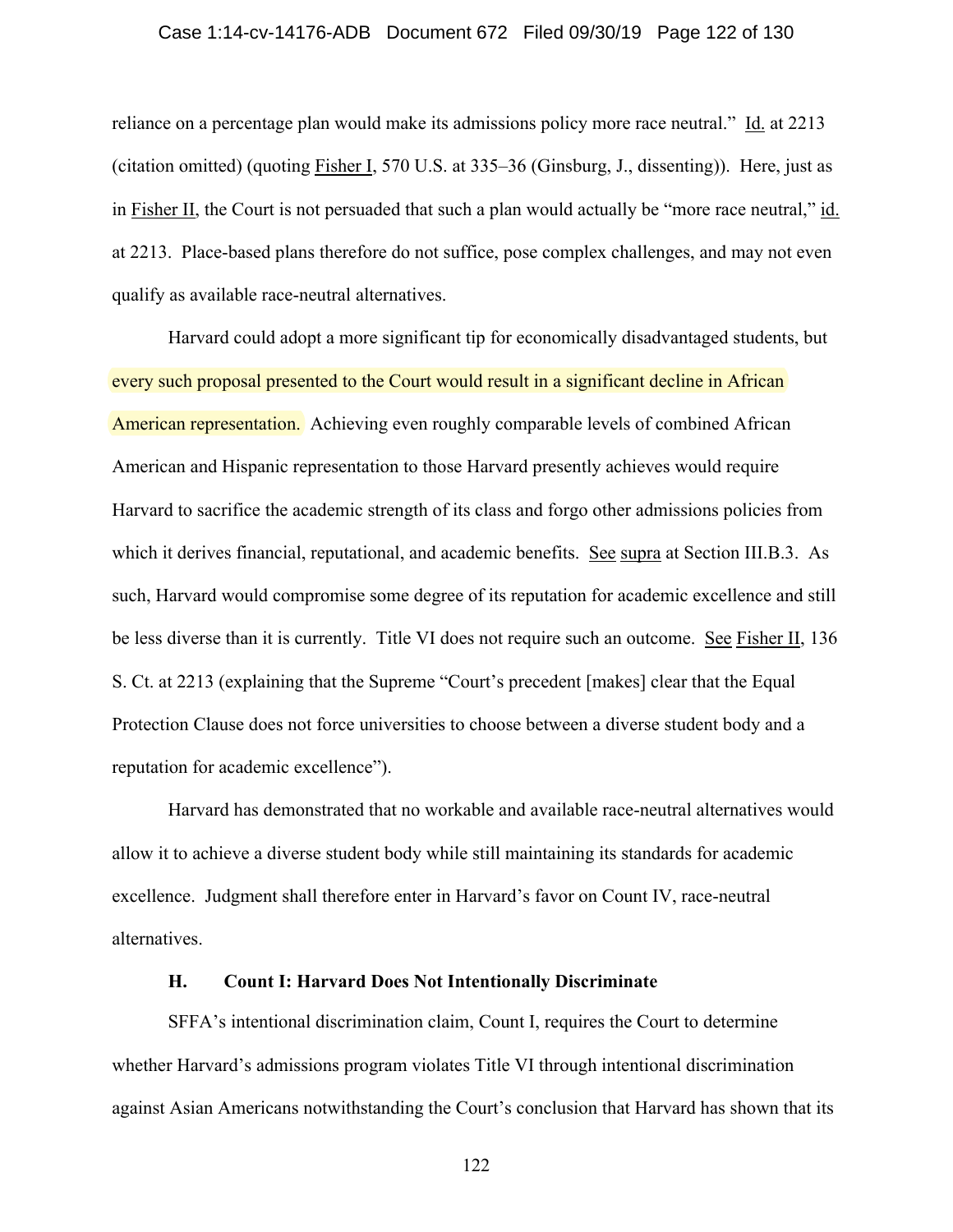#### Case 1:14-cv-14176-ADB Document 672 Filed 09/30/19 Page 123 of 130

admissions program serves its compelling interest in diversity, that some racial categorizations are necessary to serve that interest, that it does not engage in proscribed racial balancing, and that no workable and available, fully race-neutral alternatives would suffice to meet Harvard's goals. SFFA is not claiming that Harvard excludes Asian Americans and in fact, Asian Americans are admitted at virtually the same rate as white applicants. What it does claim is that, based solely on the quantifiable aspects of admissions, Asian Americans should be admitted at an even higher rate and that, if the personal ratings were not depressed, there would be more Asian Americans admitted.

In undertaking its analysis, the Court begins with certain fundamentals. First, "given the important purposes of public education and the expansive freedoms of speech and thought associated with the university environment, universities occupy a special niche in our constitutional tradition." Grutter 539 U.S. at 328–29. Second, a university is free to "make its own judgments as to . . . the selection of its student body." Id. at 329 (quoting Bakke, 438 U.S. at 312). And third, although deference is owed to a university's decision to pursue the educational benefits that flow from diversity, the university must show that its use of race is narrowly tailored to achieve its permissible goals. Fisher II, 136 S. Ct. at 2208.

To these, the Court reiterates the following findings specific to this case:

1. Throughout this trial and after a careful review of all exhibits and written submissions, there is no evidence of any racial animus whatsoever or intentional discrimination on the part of Harvard beyond its use of a race conscious admissions policy, nor is there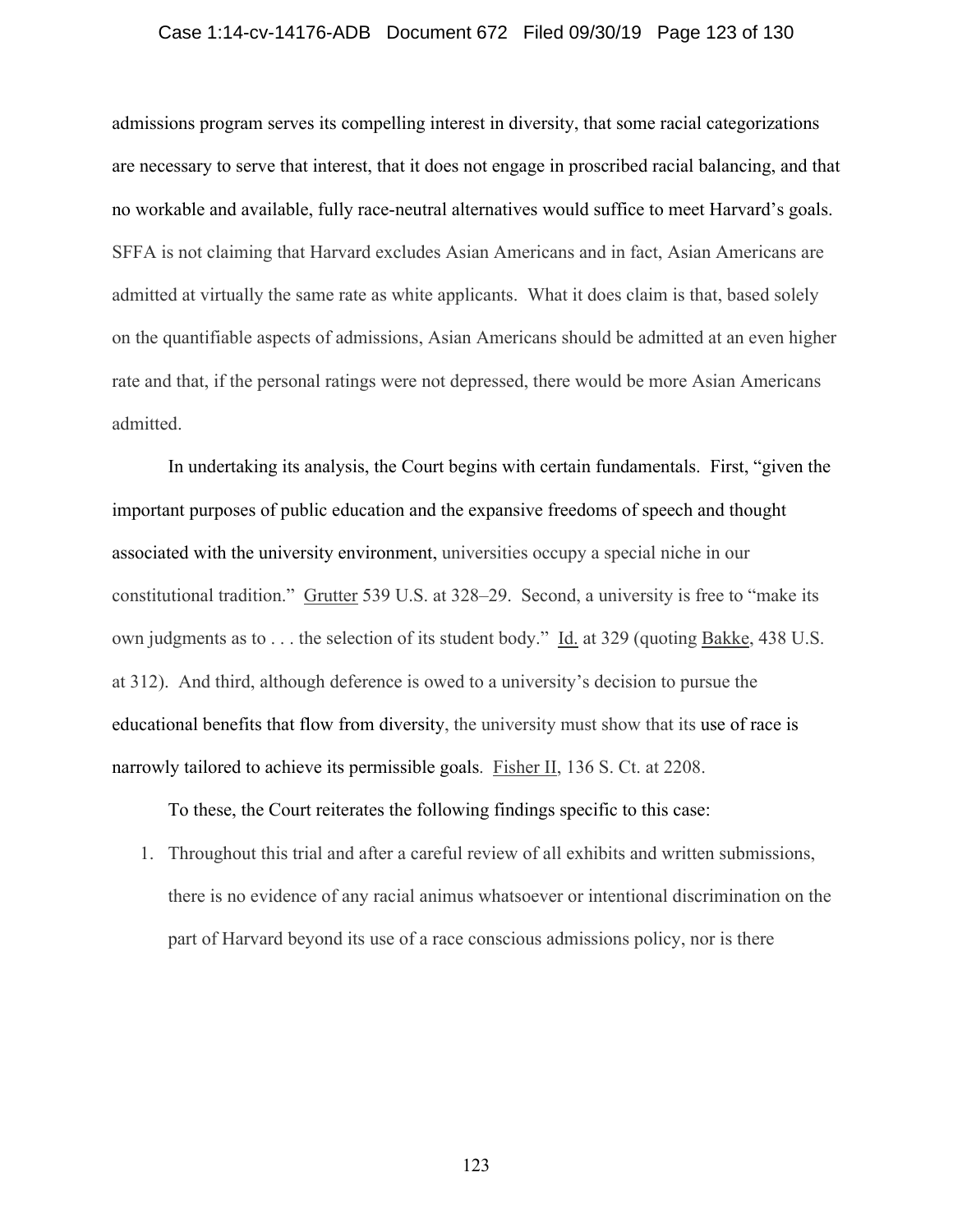evidence that any particular admissions decision was negatively affected by Asian American identity.62

- 2. A race-conscious admissions program allows **Harvard to achieve a level of robust** diversity that would not otherwise be possible, at least at this time.
- 3. The Court firmly believes that Asian Americans are not inherently less personable than any other demographic group, just as it believes that Asian Americans are not more intelligent or more gifted in extracurricular pursuits than any other group.
- 4. There is a statistical difference in the personal ratings with white applicants faring better that Asian American applicants. Asian American applicants, however, do better on the extracurricular and academic ratings than their white counterparts. All three ratings incorporate subjective and objective elements, and while implicit biases may be affecting

 $62$  The Court notes that under the Title VI standard applicable outside the higher education admissions context, SFFA's intentional discrimination claim would fail because SFFA has not shown, by a preponderance of the evidence, that (1) Harvard discriminated on the basis of race, (2) that the discrimination was intentional, and (3) that the discrimination was a substantial or motivating factor for admissions decisions. See Goodman v. Bowdoin Coll., 380 F.3d 33, 43 (1st Cir. 2004) (citing Tolbert v. Queens Coll., 242 F.3d 58, 69 (2d Cir. 2001)). The requirement for a "substantial or motivating factor" requires "evidence of racial animus," id. at 43, and no racial animus was present here.

Further, under the standard articulated in Goodman v. Bowdoin College, 380 F.3d 33 (1st Cir. 2004), the Court would enter judgment for Harvard because it has shown that its admissions program was employed to promote diversity, which is not an invidious discriminatory purpose. See supra at Section III.D. Admissions decisions are made only after a careful process that considers and appreciates the diversity that applicants from diverse racial backgrounds, including Asian Americans, provide at Harvard. Harvard's only intentional consideration of race views increased racial diversity as a positive attribute of its admitted class, which it achieves by considering an individual's race through an individualized, holistic evaluation of every applicant in the manner envisioned by the Supreme Court. Further, the Court feels confident stating that the statistical disparities in personal ratings and admissions probabilities that have been identified are the result of some external race-correlated factors and perhaps some slight implicit biases among some admissions officers that, while regrettable, cannot be completely eliminated in a process that must rely on judgments about individuals.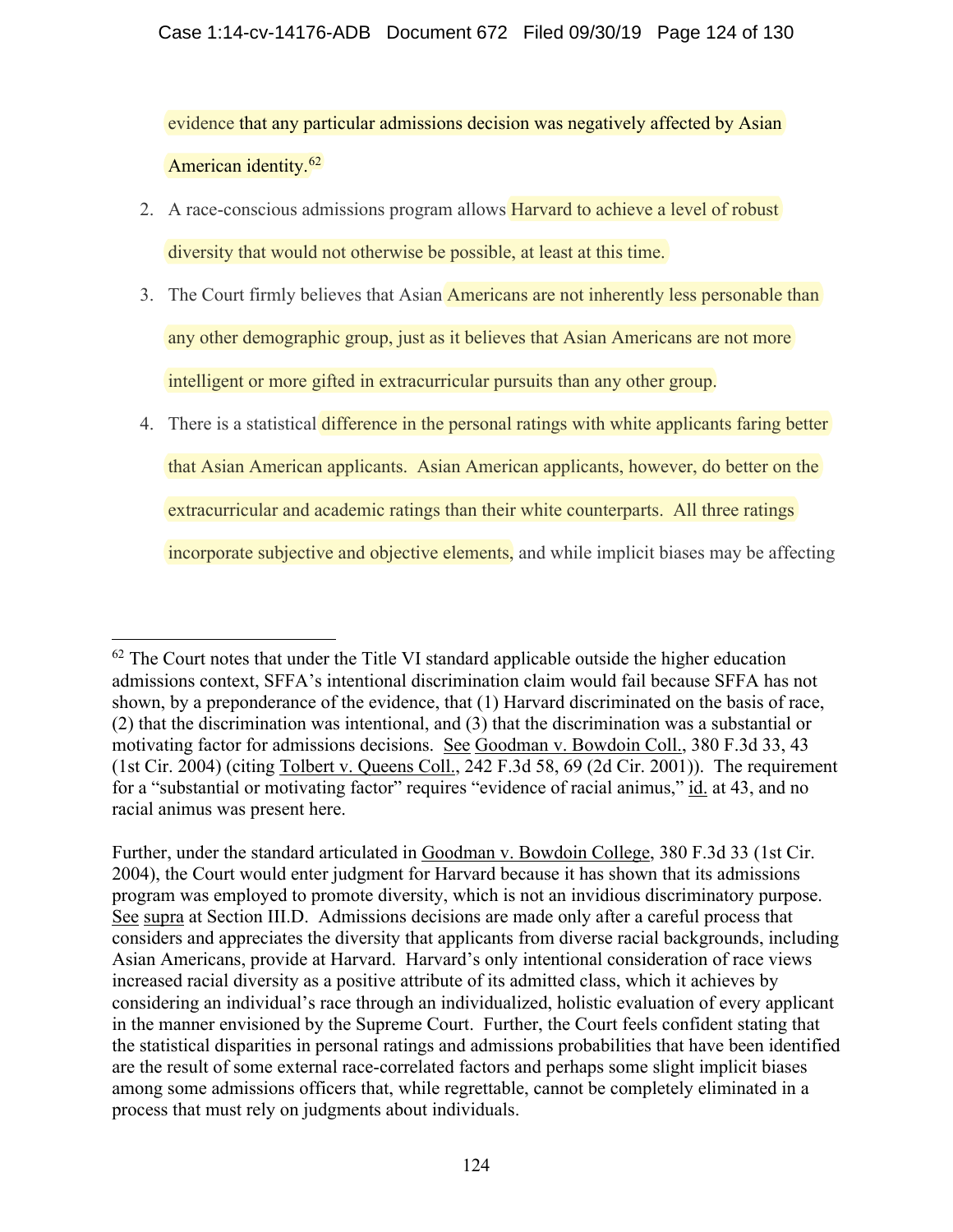#### Case 1:14-cv-14176-ADB Document 672 Filed 09/30/19 Page 125 of 130

Harvard's ratings at the margins, to the extent that the disparities are the result of race, they are unintentional and would not be cured by a judicial dictate that Harvard abandon considerations of race in its admission process.

5. Harvard's admissions program is conceptually narrowly tailored to meet its interest in diversity. In practice, as more fully discussed above, it does not seem to unduly burden Asian Americans despite the fact that some percentage of Asian American applicants have received lower personal ratings than white applicants who seem similarly situated. The reason for these lower scores is unclear, but they are not the result of intentional discrimination. They might be the result of qualitative factors that are harder to quantify, such as teacher and guidance counselor recommendations, or they may reflect some implicit biases. Race conscious admissions will always penalize to some extent the groups that are not being advantaged by the process, but this is justified by the compelling interest in diversity and all the benefits that flow from a diverse college population. Here, any relative burden on Asian Americans (and it is not clear that there is a disproportionate burden) is not enough to warrant a finding that Harvard's admissions process fails to survive strict scrutiny or to require it to move to an admissions model that foregoes diversity in favor of parity based solely on quantifiable metrics.

The testimony of the admissions officers that there was no discrimination against Asian American applicants with respect to the admissions process as a whole and the personal ratings in particular was consistent, unambiguous, and convincing. Not one of them had seen or heard anything disparaging about an Asian American applicant despite the fact that decisions were made collectively and after open discussion about each applicant in the docket and full committee meetings. Similarly, there is no credible evidence that corroborates the improper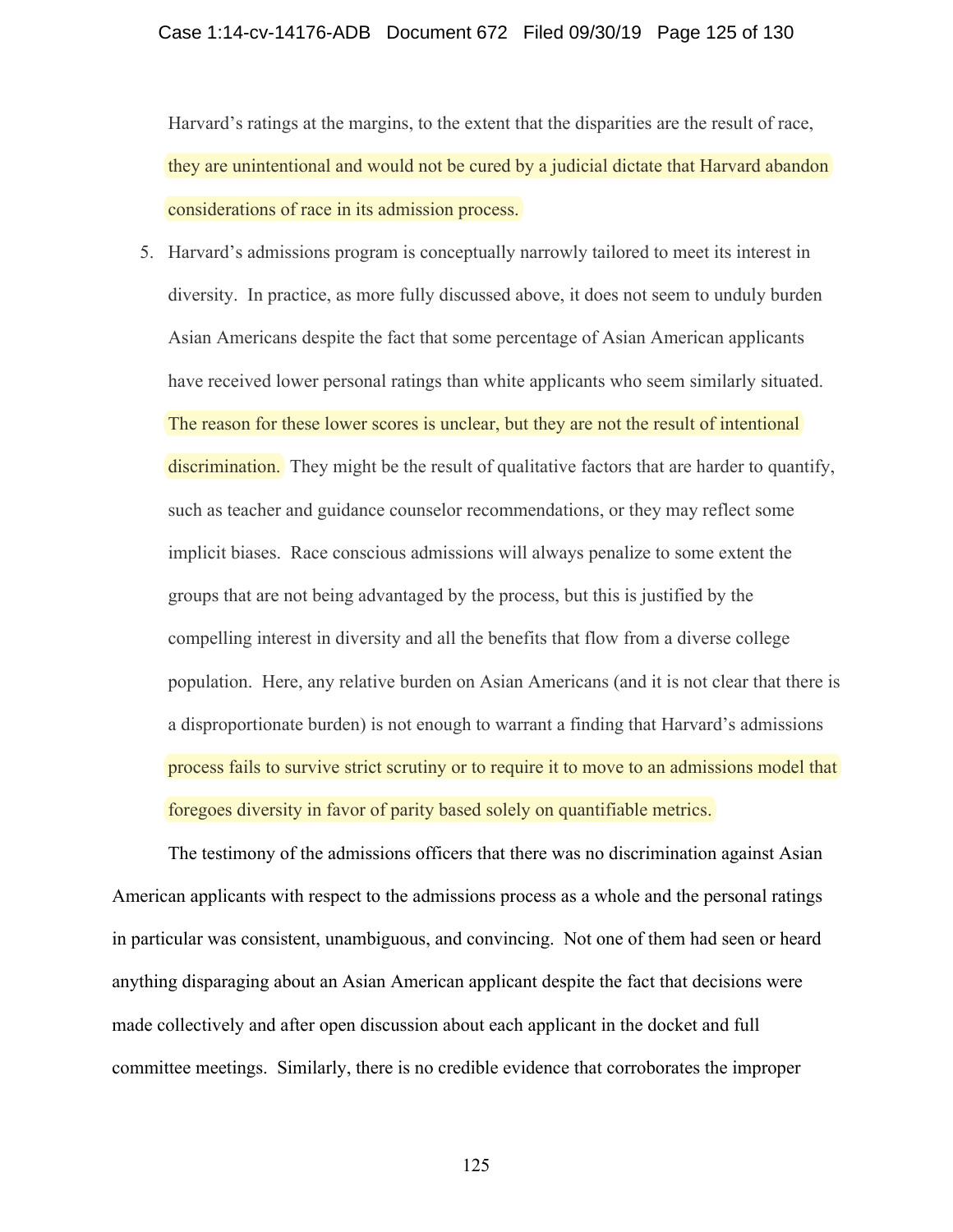#### Case 1:14-cv-14176-ADB Document 672 Filed 09/30/19 Page 126 of 130

discrimination suggested by Professor Arcidiacono's statistical model. Asian American applicants are accepted at the same rate as other applicants and now make up more than 20% of Harvard's admitted classes, up from 3.4% in 1980. Although Asian Americans can and do bring important and diverse perspectives to Harvard, because only about 6% of the United States population is Asian American compared to nearly a quarter of Harvard's class, it is reasonable for Harvard to determine that students from other minority backgrounds are more likely to offer perspectives that are less abundant in its classes and to therefore primarily offer race-based tips to those students. Finally, SFFA did not present a single Asian American applicant who was overtly discriminated against or who was better qualified than an admitted white applicant when considering the full range of factors that Harvard values in its admissions process.

The statistics themselves are alone not enough to cause the Court to conclude that Harvard has engaged in improper intentional discrimination where Harvard has shown that its admissions policy uses race only in a permissible and narrowly tailored way. Further, although Professor Arcidiacono's statistics suggest discrimination against certain subsets of Asian American applicants, Professor Card's analysis of this same data suggests the opposite, thereby leaving the statistical analyses inconclusive. Even assuming that there is a statistically significant difference between how Asian American and white applicants score on the personal rating, the data does not clearly say what accounts for that difference. In other words, although the statistics perhaps tell "what," they do not tell "why," and here the "why" is critically important. Further, by its very nature, the personal score includes, and should include, aspects of an applicant and his or her application that are not easily quantifiable and therefore cannot be fully captured by the statistical data.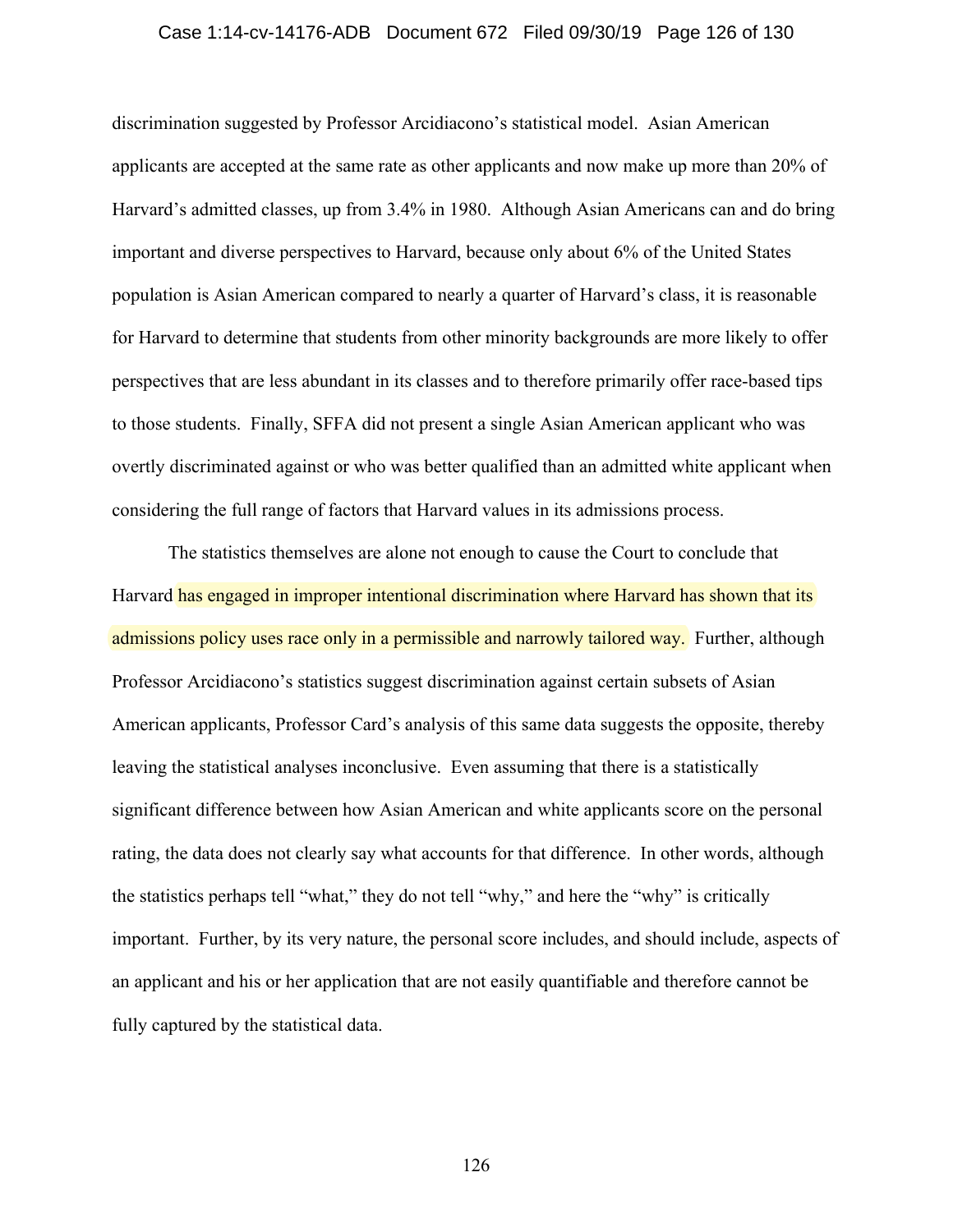## Case 1:14-cv-14176-ADB Document 672 Filed 09/30/19 Page 127 of 130

Harvard's admissions process survives strict scrutiny. It serves a compelling, permissible and substantial interest, and it is necessary and narrowly tailored to achieve diversity and the academic benefits that flow from diversity. Consistent with the hallmarks of a narrowly tailored program, applicants are afforded a holistic, individualized review, diversity is understood to embrace a broad range of qualities and experiences, and race is used as a plus factor, in a flexible, non-mechanical way. See Fisher, 136 S. Ct. at 2214; Grutter, 539 U.S. at 337–38. The Admissions program also satisfies the other principles articulated in Fisher II in that it does not have a quota or use a fixed percentage and all applicants compete for all available seats. Further, Harvard has met its burden of showing that there are not currently any available or workable race-neutral alternatives. Finally, there is nothing about Harvard's admissions process that is at odds with the reason for subjecting racial classifications to strict scrutiny—to ensure "little or no possibility that the motive for the classification was illegitimate racial prejudice or stereotype." J.A. Croson Co., 488 U.S. at 493. The use of race benefits certain racial and ethnic groups that would otherwise be underrepresented at Harvard and is therefore neither an illegitimate use of race or reflective of racial prejudice. Accordingly, judgment for Harvard shall enter on Count I, intentional discrimination.

#### **VIII. CONCLUSION**

Notwithstanding the fact that Harvard's admissions program survives strict scrutiny, it is not perfect. The process would likely benefit from conducting implicit bias trainings for admissions officers, maintaining clear guidelines on the use of race in the admissions process, which were developed during this litigation, and monitoring and making admissions officers aware of any significant race-related statistical disparities in the rating process. That being said, the Court will not dismantle a very fine admissions program that passes constitutional muster, solely because it could do better. There is always the specter of perfection, but strict scrutiny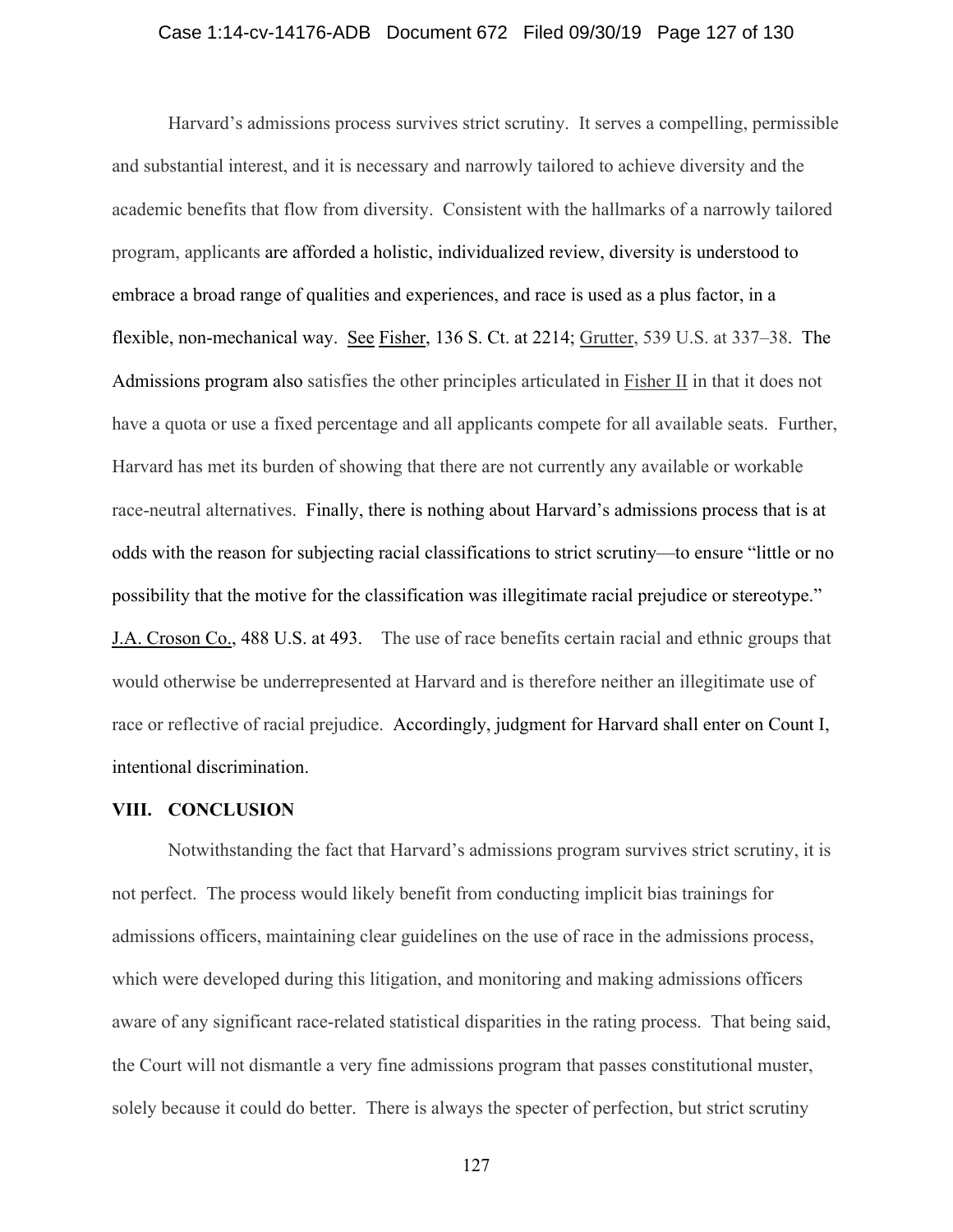# Case 1:14-cv-14176-ADB Document 672 Filed 09/30/19 Page 128 of 130

does not require it and a few identified imperfections, after years of litigating and sifting through applications and metrics, do not alone require a finding that Harvard's admissions program is not narrowly tailored.

Further, the Court emphatically repeats what the Supreme Court said in Fisher II:

The University now has at its disposal valuable data about the manner in which different approaches to admissions may foster diversity or instead dilute it. The University must continue to use this data to scrutinize the fairness of its admissions program; to assess whether changing demographics have undermined the need for a race-conscious policy; and to identify the effects, both positive and negative, of the affirmative-action measures it deems necessary.

The Court's affirmance of the University's admissions policy today does not necessarily mean the University may rely on that same policy without refinement. It is the University's ongoing obligation to engage in constant deliberation and continued reflection regarding its admissions policies.

136 S. Ct. at 2213–15.

 The Court here stops well short of requiring an admissions process that is overly data driven. Using statistics to ensure that the distribution of profile ratings or any other measure is exactly even among various groups would potentially run afoul of the prohibition on quotas and, more importantly, defeat the purpose of a comprehensive, holistic review process that allows the admission of applicants with virtues that are not always quantifiable. But now that Harvard and other schools can see how statistical analyses can reveal perhaps otherwise imperceptible statistical anomalies, these sorts of statistics should be used as a check on the process and as a way to recognize when implicit bias might be affecting outcomes.

It was always intended that affirmative action programs be limited in duration. In 2003, the Supreme Court articulated its expectation that in twenty-five years, it would not be necessary to use racial preferences to achieve a diverse student body. Grutter, 539 U.S. at 343. As time marches on and the effects of entrenched racism and unequal opportunity remain obvious, this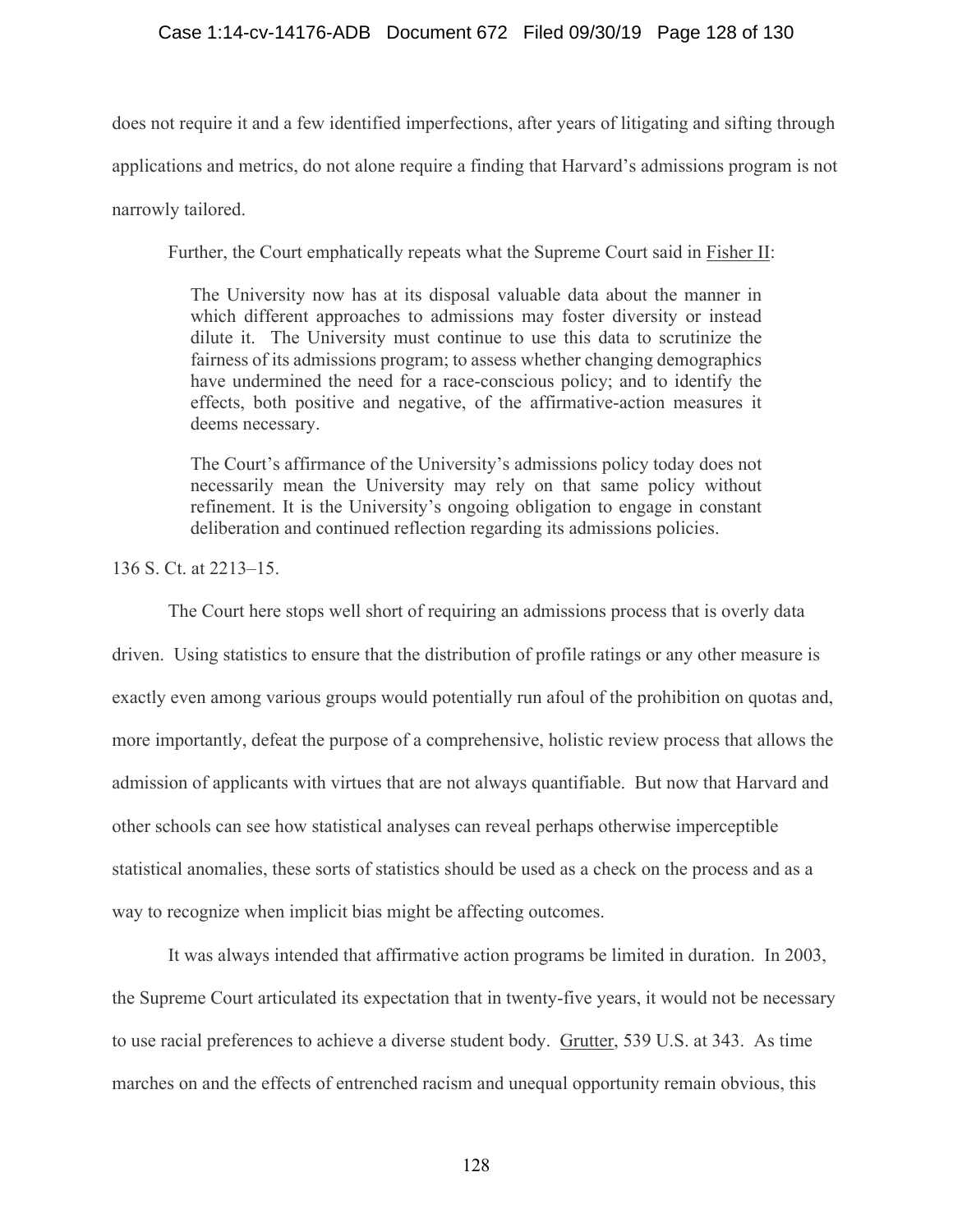## Case 1:14-cv-14176-ADB Document 672 Filed 09/30/19 Page 129 of 130

goal might be optimistic and may need to change, but it remains imperative that Harvard and other schools that make use of racial preferences to achieve a diverse learning environment ensure, through data and experience, that "race plays no greater role than is necessary to meet its compelling interest" in diversity and to keep in mind that "racial classifications may sometimes fail to capture diversity in all of its dimensions." Fisher II, 136 S. Ct. at 2210.

The wise and esteemed author Toni Morrison observed, "Race is the least reliable information you can have about someone. It's real information, but it tells you next to nothing." Emily Langer, From heart of black America, a voice for the voiceless, Boston Globe, Aug. 7, 2019, at C11 (quoting Paul Gray, Books: Paradise Found, Time (Jan. 19, 1998), http://content.time.com/time/subscriber/article/0,33009,987690-5,00.html). Although this has been said, it must become accepted and understood before we close the curtain on race conscious admissions policies. The rich diversity at Harvard and other colleges and universities and the benefits that flow from that diversity will foster the tolerance, acceptance and understanding that will ultimately make race conscious admissions obsolete.

As President Ruth Simmons said from the witness stand in this case when asked about the importance of diversity:

It's very hard for me to overstate my conviction about the benefits that flow to all of these areas from a diverse undergraduate student body. I know something about the lack of diversity in one's education. . . . My father was a janitor, my mother was a maid. They had been sharecroppers, they had few opportunities. I lived through that. I remember it. So to me, the benefits that flow to students is they get a better education, a deeper education, a truer education to deal with what they're going to have to deal with in life.

To the institution, it makes for not just an enhanced learning environment but for the opportunity to be unparalleled in their standing because they offer something that is so indispensable for society.

And for society, my goodness, I've spoken about the conflicts in society, how deeply they run, how they resurface from time to time. How can we imagine a world in which we are not creating leaders and citizens who have the capacity to